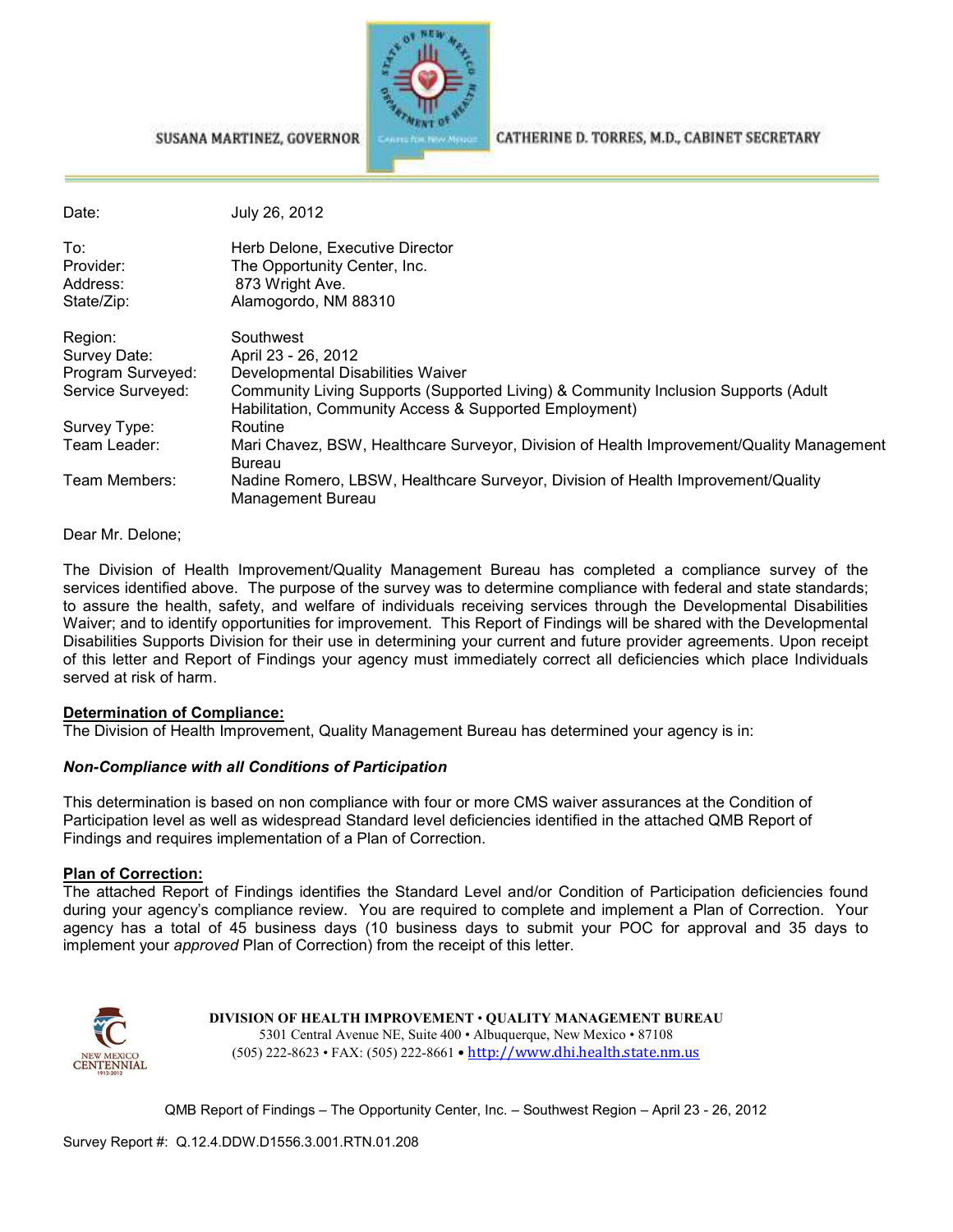### **Submission of your Plan of Correction:**

Please submit your agency's Plan of Correction in the space on the two right columns of the Report of Findings. *(See attachment "A" for additional guidance in completing the Plan of Correction)*.

Within 10 business days of receipt of this letter your agency Plan of Correction must be submitted to the parties below:

### **1. Quality Management Bureau, Attention: Plan of Correction Coordinator 5301 Central Ave. NE Suite 400 Albuquerque, NM 87108**

### **2. Developmental Disabilities Supports Division Regional Office for region of service surveyed**

Upon notification from QMB that your *Plan of Correction has been approved*, you must implement all remedies and corrective actions to come into compliance. If your Plan of Correction is denied, you must resubmit a revised plan as soon as possible for approval, as your POC approval and all remedies must be completed within 45 business days of the receipt of this letter.

Failure to submit your POC within the allotted 10 business days or complete and implement your Plan of Correction within the total 45 business days allowed may result in the imposition of a \$200 per day Civil Monetary Penalty until it is received, completed and/or implemented.

### **Request for Informal Reconsideration of Findings (IRF):**

If you disagree with a finding of deficient practice, you have 10 business days upon receipt of this notice to request an IRF. Submit your request for an IRF in writing to:

> QMB Deputy Bureau Chief 5301 Central Ave NE Suite #400 Albuquerque, NM 87108 Attention: IRF request

See Attachment "C" for additional guidance in completing the request for Informal Reconsideration of Findings. The request for an IRF will not delay the implementation of your Plan of Correction which must be completed within 45 total business days (10 business days to submit your POC for approval and 35 days to implement your *approved* Plan of Correction). Providers may not appeal the nature or interpretation of the standard or regulation, the team composition or sampling methodology. If the IRF approves the modification or removal of a finding, you will be advised of any changes.

Please call the Plan of Correction Coordinator at 505-699-9356 if you have questions about the Report of Findings or Plan of Correction. Thank you for your cooperation and for the work you perform.

Sincerely,

Mari Chavez, BSW

Mari Chavez, BSW Team Lead/Healthcare Surveyor Division of Health Improvement Quality Management Bureau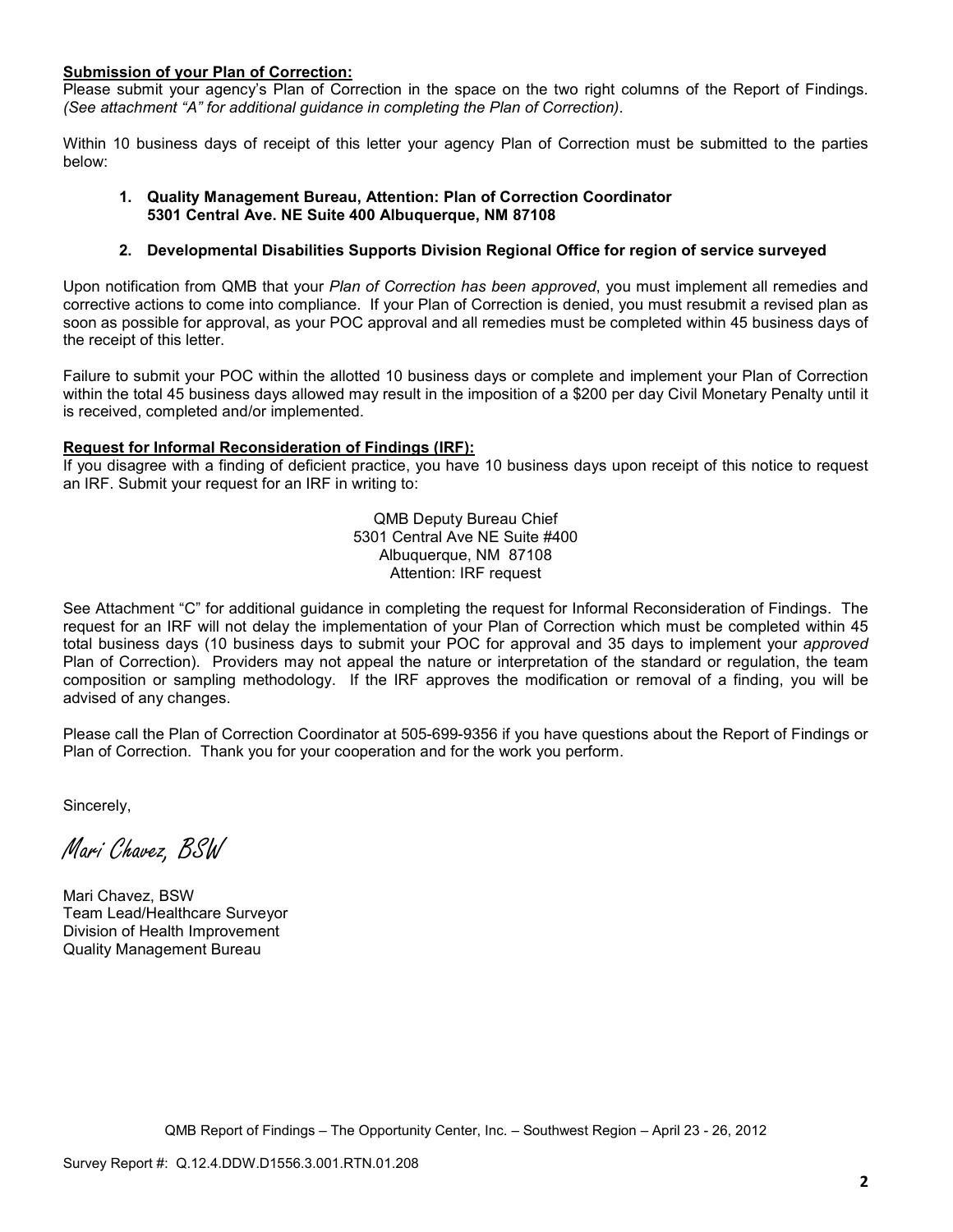| <b>Survey Process Employed:</b>           |                            |                                                                                                                                                                                                            |
|-------------------------------------------|----------------------------|------------------------------------------------------------------------------------------------------------------------------------------------------------------------------------------------------------|
| <b>Entrance Conference Date:</b>          | April 23, 2012             |                                                                                                                                                                                                            |
| Present:                                  |                            | <b>The Opportunity Center, Inc.</b><br>Herb Delone, Executive Director                                                                                                                                     |
|                                           | <b>DOH/DHI/QMB</b>         | Mari Chavez, BSW, Team Lead/Healthcare Surveyor<br>Nadine Romero, LBSW, Healthcare Surveyor                                                                                                                |
| <b>Exit Conference Date:</b>              | April 26, 2012             |                                                                                                                                                                                                            |
| Present:                                  |                            | <b>The Opportunity Center, Inc.</b><br>Herb Delone, Executive Director<br>Ericka Arellano, Registered Nurse<br>Clarence Wallace, Quality Enhancement Coordinator<br>Kyle Cooksey, Administrative Assistant |
|                                           | <b>DOH/DHI/QMB</b>         | Mari Chavez, BSW, Team Lead/Healthcare Surveyor<br>Nadine Romero, LBSW, Healthcare Surveyor                                                                                                                |
|                                           | <b>DOH/DDSD/SWRO</b>       | Scott Doan, Regional Director (via telephone)                                                                                                                                                              |
| <b>Total Homes Visited</b>                | Number:                    | 5                                                                                                                                                                                                          |
| <b>Supported Homes Visited</b><br>❖       | Number:                    | 5                                                                                                                                                                                                          |
| <b>Administrative Locations Visited</b>   | Number:                    | 1                                                                                                                                                                                                          |
| <b>Total Sample Size</b>                  | Number:                    | 6<br>1 - Jackson Class Members<br>5 - Non-Jackson Class Members<br>5 - Supported Living<br>6 - Adult Habilitation<br>4 - Community Access<br>3 - Supported Employment                                      |
| Persons Served Records Reviewed           | Number:                    | 6                                                                                                                                                                                                          |
| Persons Served Interviewed                | Number:                    | 4                                                                                                                                                                                                          |
| <b>Persons Served Observed</b>            | Number:<br>the interview). | 2 (One Individual's answers could not be understood<br>by the Surveyor and the other individual choose not to participate in                                                                               |
| Direct Support Personnel Interviewed      | Number:                    | 9                                                                                                                                                                                                          |
| Direct Support Personnel Records Reviewed | Number:                    | 62                                                                                                                                                                                                         |
| Service Coordinator Records Reviewed      | Number:                    | 1                                                                                                                                                                                                          |
| <b>Administrative Files Reviewed</b>      | <b>Billing Records</b>     |                                                                                                                                                                                                            |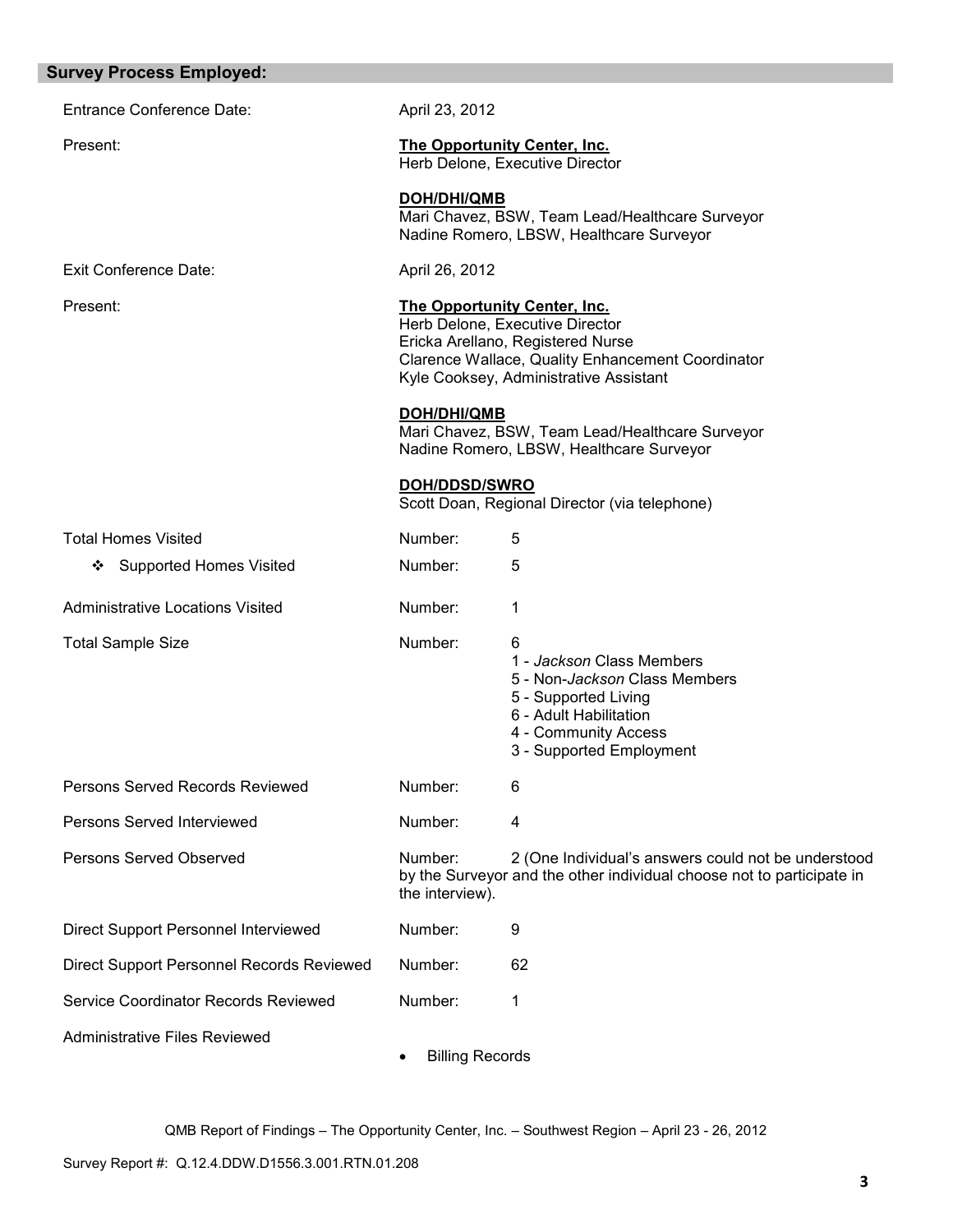- Medical Records
- Incident Management Records
- Personnel Files
- Training Records
- Agency Policy and Procedure
- Caregiver Criminal History Screening Records
- Employee Abuse Registry
- Human Rights Notes and/or Meeting Minutes
- Evacuation Drills
- Quality Assurance / Improvement Plan

- CC: Distribution List: DOH Division of Health Improvement
	- DOH Developmental Disabilities Supports Division
	- DOH Office of Internal Audit
	- HSD Medical Assistance Division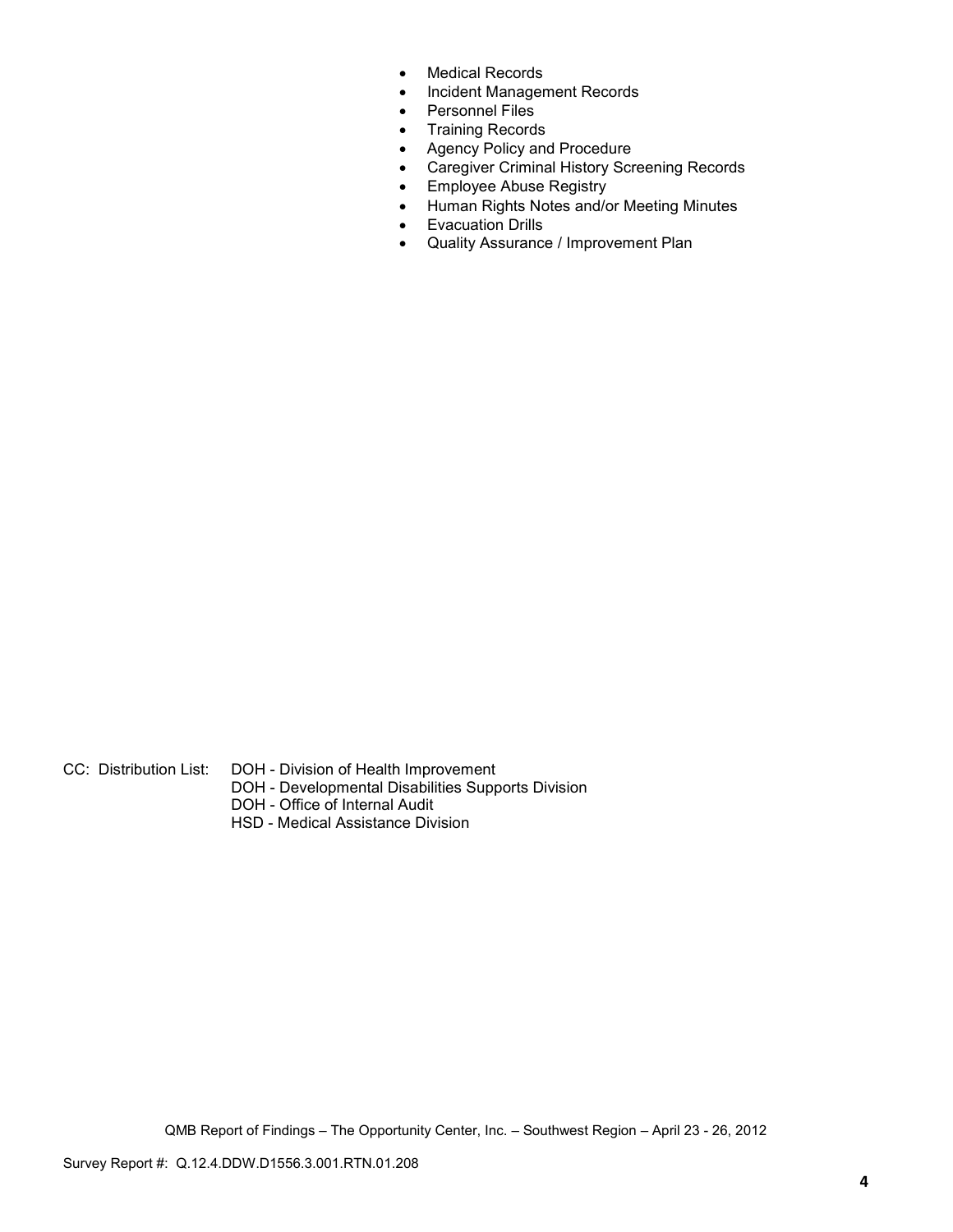# **Attachment A**

## **Provider Instructions for Completing the QMB Plan of Correction (POC) Process**

### *Introduction:*

After a QMB Compliance Survey, your QMB Report of Findings will be sent to you via e-mail.

Each provider must develop and implement a Plan of Correction (POC) that identifies specific quality assurance and quality improvement activities the agency will implement to correct deficiencies and prevent continued non compliance.

Agencies must submit their Plan of Correction within 10 business days from the date you receive the QMB Report of Findings. (Providers who do not submit a POC within 10 business days will be referred to the Internal Review Committee [IRC] for possible actions or sanctions).

Agencies must fully implement their approved Plan of Correction within 45 business days (10 business days to submit your POC for approval and 35 days to implement your approved Plan of Correction) from the date they receive the QMB Report of Findings. (Providers who fail to complete a POC within the 45 business days allowed shall be referred to the IRC for possible actions or sanctions.)

If you have questions about the Plan of Correction process, call the QMB Plan of Correction Coordinator at 505-699-9356 or email at Crystal.Lopez-Beck@state.nm.us. Requests for technical assistance must be requested through your DDSD Regional Office.

The POC process cannot resolve disputes regarding findings. If you wish to dispute a finding on the official Report of Findings, you must file an Informal Reconsideration of Findings (IRF) request within ten (10) business days of receiving your report. Please note that you must still submit a POC for findings that are in question (see Attachment "C").

### *Instructions for Completing Agency POC:*

### *Required Content*

Your Plan of Correction should provide a step-by-step description of the methods to correct each deficient practice to prevent recurrence and information that ensures the regulation cited is in compliance. The remedies noted in your POC are expected to be added to your Agency's required, annual Quality Assurance Plan.

If a deficiency has already been corrected, the plan should state how it was corrected, the completion date (date the correction was accomplished), and how possible recurrence of the deficiency will be prevented.

### *The Plan of Correction must address the required six CMS core elements to address each deficiency of the POC:*

- 1. How the specific and realistic corrective action will be accomplished for individuals found to have been affected by the deficient practice.
- 2. How the agency will identify other individuals who have the potential to be affected by the same deficient practice, and how the agency will act to protect individuals in similar situations.
- 3. What QA measures will be put into place or systemic changes made to ensure that the deficient practice will not recur
- 4. Indicate how the agency plans to monitor its performance to make sure that solutions are sustained. The agency must develop a QA plan for ensuring that correction is achieved and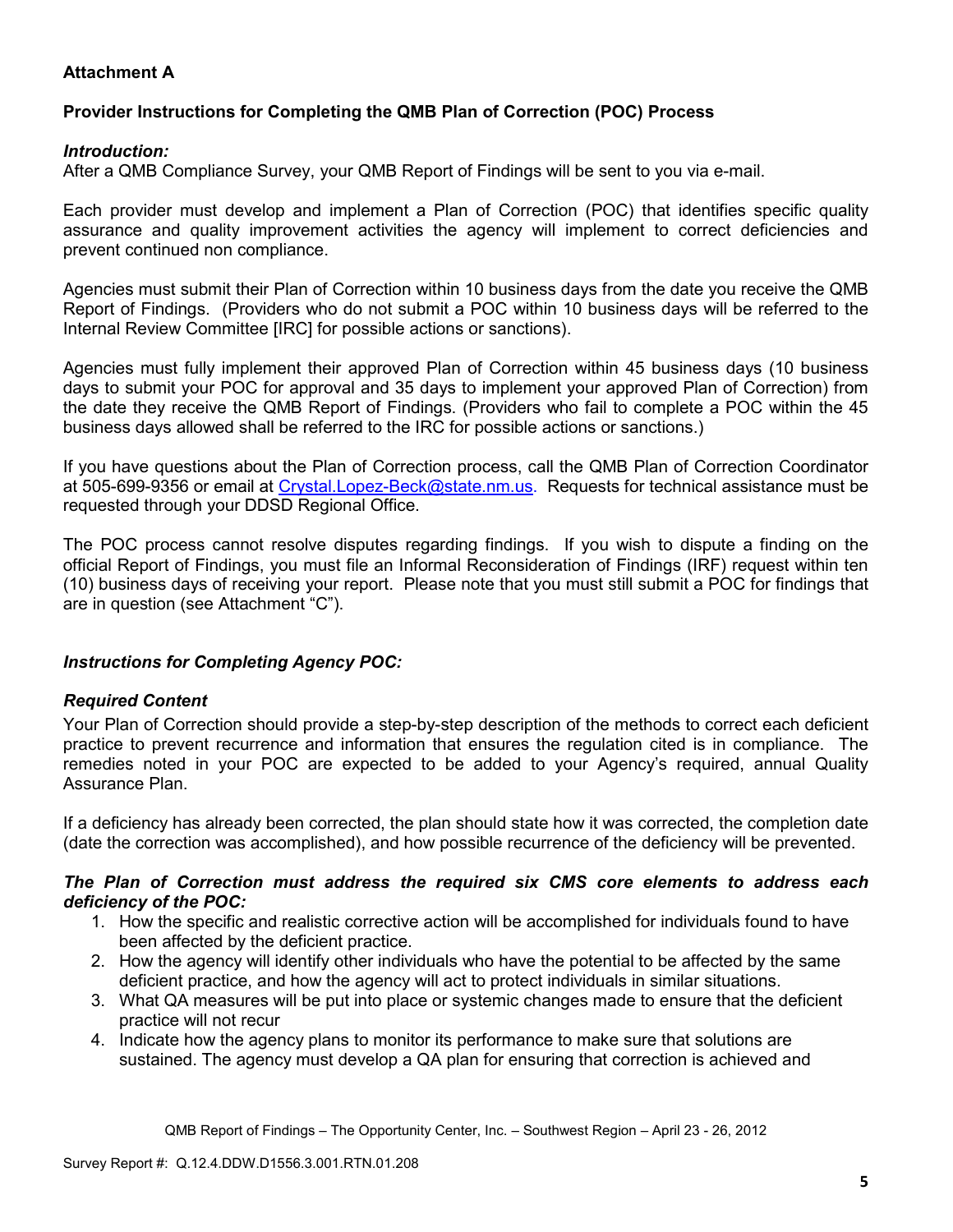sustained. This QA plan must be implemented, and the corrective action evaluated for its effectiveness. The plan of correction is integrated into the agency quality assurance system; and

- 5. Include dates when corrective action will be completed. The corrective action completion dates must be acceptable to the State.
- 6. The POC must be signed and dated by the agency director or other authorized official.

*The following details should be considered when developing your POC:* 

- Details about how and when Consumer, Personnel and Residential files are audited by Agency personnel to ensure they contain required documents;
- Information about how Medication Administration Records are reviewed to verify they contain all required information before they are distributed, as they are being used, and after they are completed;
- Your processes for ensuring that all staff are trained in Core Competencies, Incident Reporting, and Individual-Specific service requirements, etc;
- How accuracy in Billing documentation is assured;
- How health, safety is assured;
- For Case Management Providers, how ISPs are reviewed to verify they meet requirements, how the timeliness of LOC packet submissions and consumer visits are tracked;
- Your process for gathering, analyzing and responding to Quality data; and,
- Details about Quality Targets in various areas, current status, analyses about why targets were not met, and remedies implemented.

*Note:* **Instruction or in-service of staff alone may not be a sufficient plan of correction.** This is a good first step toward correction, but additional steps should be taken to ensure the deficiency is corrected and will not recur.

### *Completion Dates*

- The plan of correction must include a **completion date** (entered in the far right-hand column) for each finding. Be sure the date is **realistic** in the amount of time your Agency will need to correct the deficiency; not to exceed 45 total business days.
- Direct care issues should be corrected immediately and monitored appropriately.
- Some deficiencies may require a staged plan to accomplish total correction.
- Deficiencies requiring replacement of equipment, etc., may require more time to accomplish correction but should show reasonable time frames.

### *Initial Submission of the Plan of Correction Requirements*

- 1. The Plan of Correction must be completed on the official QMB Survey Report of Findings/Plan of Correction Form and received by QMB within ten (10) business days from the date you received the report of findings.
- 2. For questions about the POC process, call the QMB POC Coordinator, Crystal Lopez-Beck at 505- 699-9356 for assistance.
- 3. For Technical Assistance (TA) in developing or implementing your POC, contact your local DDSD Regional Office.
- 4. Submit your POC to Crystal Lopez-Beck, POC Coordinator in any of the following ways:
	- a. Electronically at Crystal.Lopez-Beck@state.nm.us *(preferred method)*
	- b. Fax to 505-222-8661, or
	- c. Mail to POC Coordinator, 5301 Central Avenue SW, Suite 400, Albuquerque, NM 87108
- 5. Do not submit supporting documentation (evidence of compliance) to QMB until after your POC has been approved by the QMB.
- 6. QMB will notify you when your POC has been "approve" or "denied."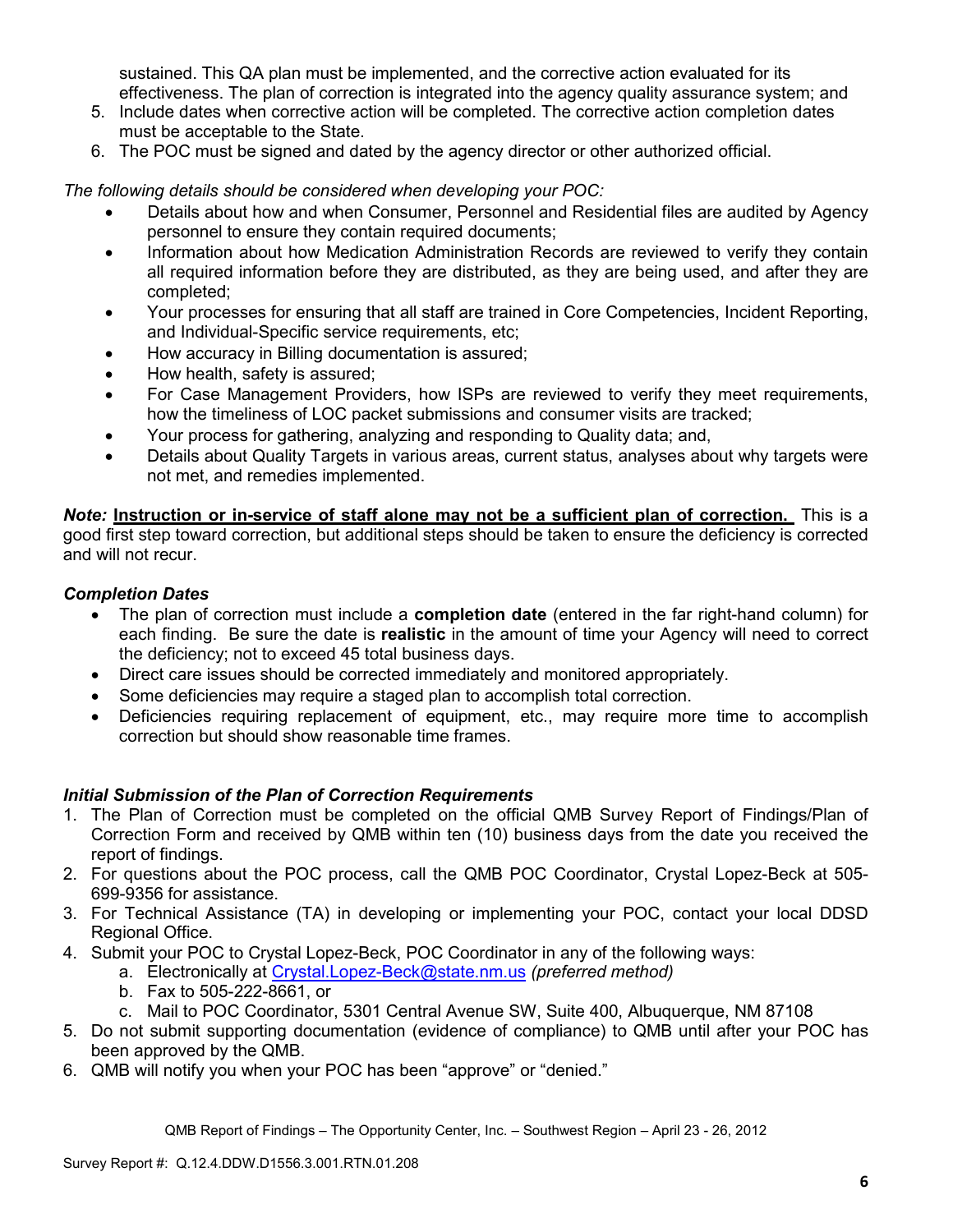- a. During this time, whether your POC is "approved," or "denied," you will have a maximum of 45 business days from the date of receipt of your Report of Findings to correct all survey deficiencies.
- b. If your POC is denied, it must be revised and resubmitted as soon as possible, as the 45 business day limit is in effect.
- c. If your POC is denied a second time your agency may be referred to the Internal Review Committee.
- d. You will receive written confirmation when your POC has been approved by QMB and a final deadline for completion of your POC.
- 7. Failure to submit your POC within 10 business days without prior approval of an extension by QMB will result in a referral to the Internal Review Committee and the possible implementation of monetary penalties and/or sanctions.

## *POC Document Submission Requirements*

Once your POC has been approved by the QMB Plan of Correction Coordinator you must submit copies of documents as evidence that all deficiencies have been corrected, as follows.

- 1. Your internal documents are due within a *maximum* of 45 business days of receipt of your Report of Findings.
- 2. You may submit your documents by postal mail (paper hard copy or on a disc), fax, or electronically (scanned and attached to e-mails).
- 3. All submitted documents *must be annotated*; please be sure the tag numbers and Identification numbers are indicated on each document submitted. Documents which are not annotated with the Tag number and Identification number may not be accepted.
- 4. Do not submit original documents; Please provide copies or scanned electronic files for evidence. Originals must be maintained in the agency file(s) per DDSD Standards.
- 5. In lieu of some documents, you may submit copies of file or home audit forms that clearly indicate cited deficiencies have been corrected, other attestations of correction must be approved by the Plan of Correction Coordinator prior to their submission.
- 6. For billing deficiencies, you must submit:
	- a. Evidence of an internal audit of billing documentation for a sample of individuals and timeframes;
	- b. Copies of "void and adjust" forms submitted to correct all over-billed or unjustified units billed identified during your internal audit.

Revisions, Modifications or Extensions to your Plan of Correction (post QMB approval) must be made in writing and submitted to the POC Coordinator, prior to the due date and are approved on a case-by-case basis. No changes may be made to your POC or the timeframes for implementation without written approval of the POC Coordinator.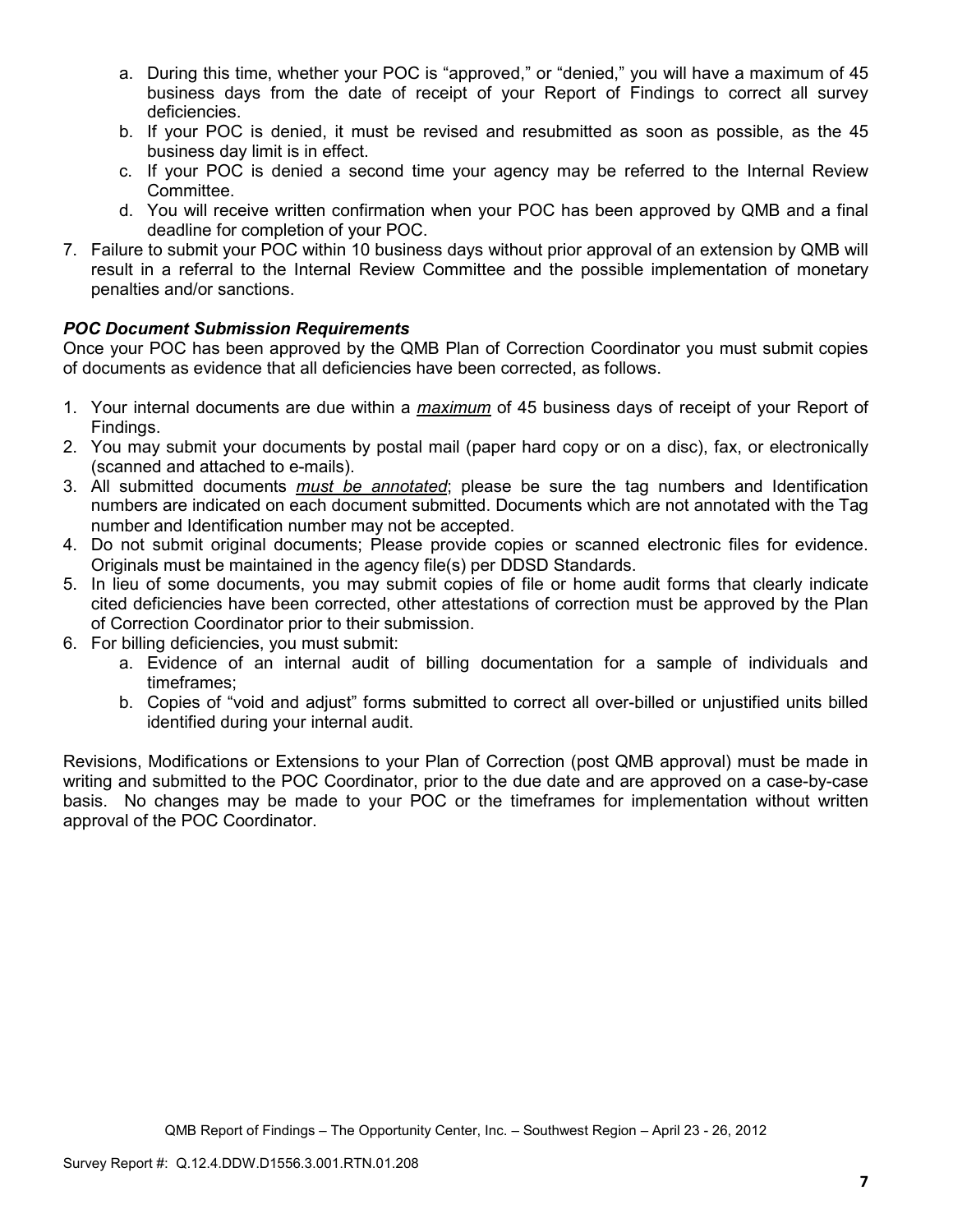## **QMB Determinations of Compliance**

## • "Compliance with Conditions of Participation"

The QMB determination of "Compliance with Conditions of Participation," indicates that a provider is in compliance with all 'Conditions of Participation,' (CoP) but may have standard level deficiencies (deficiencies which are not at the condition level) out of compliance. The agency has obtained a level of compliance such that there is a minimal potential for harm to individuals' health and safety. To qualify for a determination of Compliance with Conditions of Participation, the provider must be in compliance with *all* Conditions of Participation.

# • "Partial-Compliance with Conditions of Participation"

The QMB determination of "Partial-Compliance with Conditions of Participation" indicates that a provider is out of compliance with one (1) to three (3) 'Conditions of Participation.' This partialcompliance, if not corrected, may result in a serious negative outcome or the potential for more than minimal harm to individuals' health and safety. The Agency may also have standard level deficiencies (deficiencies which are not at the condition level).

Providers receiving a repeat determination of 'Partial-Compliance' for repeat deficiencies of CoPs may be referred by the Quality Management Bureau to the Internal Review Committee (IRC) for consideration of remedies and possible actions.

## • "Non-Compliant with Conditions of Participation":

The QMB determination of "Non-Compliance with Conditions of Participation," indicates a provider is significantly out of compliance with Conditions of Participation and/or has:

- Four (4) Conditions of Participation out of compliance.
- Multiple findings of widespread non-compliance with any standard or regulation with a significant potential for more than minimal harm.
- Any finding of actual harm or Immediate Jeopardy.

The Agency may also have standard level deficiencies (deficiencies which are not at the condition level).

Providers receiving a repeat determination of 'Non-Compliance' will be referred by Quality Management Bureau to the Internal Review Committee (IRC) for consideration of remedies and possible actions.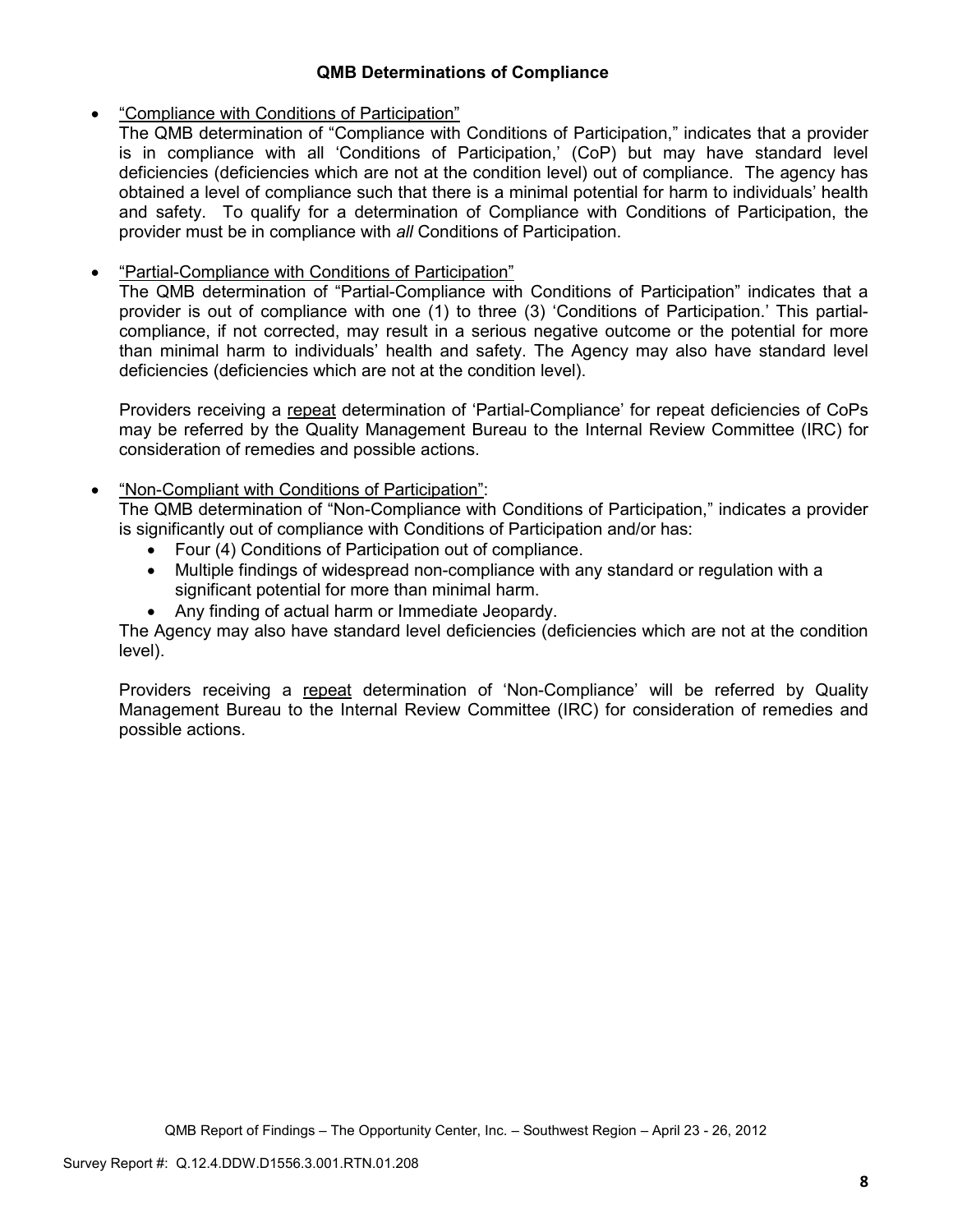### **Guidelines for the Provider Informal Reconsideration of Finding (IRF) Process**

## **Introduction:**

Throughout the QMB Survey process, surveyors are openly communicating with providers. Open communication means surveyors have clarified issues and/or requested missing information before completing the review through the use of the signed/dated "Document Request," or "administrative Needs," etc. forms. Regardless, there may still be instances where the provider disagrees with a specific finding. Providers may use the following process to informally dispute a finding.

# **Instructions:**

- 1. The Informal Reconsideration of the Finding (IRF) request must be in writing to the QMB Deputy Bureau Chief **within 10 business days** of receipt of the final Report of Findings.
- 2. The written request for an IRF *must* be completed on the QMB Request for Informal Reconsideration of Finding form available on the QMB website: http://dhi.health.state.nm.us/qmb
- 3. The written request for an IRF must specify in detail the request for reconsideration and why the finding is inaccurate.
- 4. The IRF request must include all supporting documentation or evidence.
- 5. If you have questions about the IRC process, email the IRF Chairperson, Scott Good at scott.good@state.nm.us for assistance.

## **The following limitations apply to the IRF process:**

- The request for an IRF and all supporting evidence must be received within 10 business days.
- Findings based on evidence requested during the survey and not provided may not be subject to reconsideration.
- The supporting documentation must be new evidence not previously reviewed or requested by the survey team.
- Providers must continue to complete their Plan of Correction during the IRF process
- Providers may not request an IRF to challenge the sampling methodology.
- Providers may not request an IRF based on disagreement with the nature of the standard or regulation.
- Providers may not request an IRF to challenge the team composition.
- Providers may not request an IRF to challenge the DHI/QMB determination of compliance or the length of their DDSD provider contract.

A Provider forfeits the right to an IRF if the request is not made within 10 business days of receiving the report and/or does not include all supporting documentation or evidence to show compliance with the standards and regulations.

The IRF Committee will review the request, the Provider will be notified in writing of the ruling; no face-toface meeting will be conducted.

When a Provider requests that a finding be reconsidered, it does not stop or delay the Plan of Correction process. **Providers must continue to complete the Plan of Correction, including the finding in dispute regardless of the IRF status.** If a finding is removed or modified, it will be noted and removed or modified from the Report of Findings. It should be noted that in some cases a Plan of Correction may be completed prior to the IRF process being completed. The provider will be notified in writing on the decisions of the IRF committee.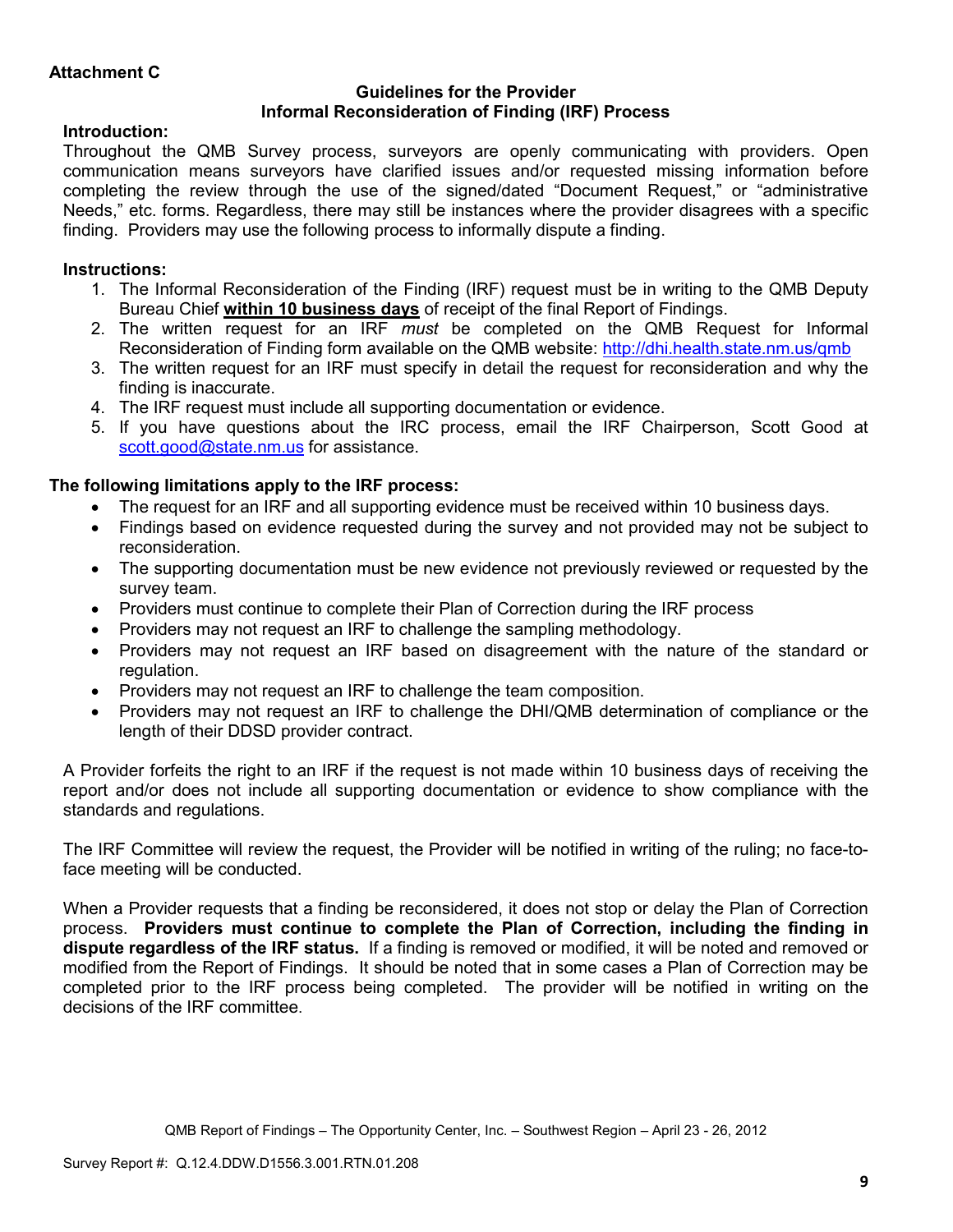| Agency:                             | The Opportunity Center, Inc. - Southwest Region                                                                                              |
|-------------------------------------|----------------------------------------------------------------------------------------------------------------------------------------------|
| Program:                            | Developmental Disabilities Waiver                                                                                                            |
| Service:                            | Community Living Supports (Supported Living) & Community Inclusion Supports (Adult Habilitation,<br>Community Access & Supported Employment) |
| Monitoring Type:<br>Date of Survey: | <b>Routine Survey</b><br>April 23 - 26, 2012                                                                                                 |

| <b>Standard of Care</b>                                                                                                                                                                                                                                                                                                                                                                                                                                                                                                                                                                                                                                                                                                                                                                                                                                                                                                                                                                                                                                                                                                                                    | <b>Deficiencies</b>                                                                                                                                                                                                                                                                                                                                                                                                                                                                                                                                                                                                                                                                         | <b>Agency Plan of Correction, On-going</b><br><b>QA/QI &amp; Responsible Party</b>                                                                                           | <b>Date</b><br><b>Due</b> |
|------------------------------------------------------------------------------------------------------------------------------------------------------------------------------------------------------------------------------------------------------------------------------------------------------------------------------------------------------------------------------------------------------------------------------------------------------------------------------------------------------------------------------------------------------------------------------------------------------------------------------------------------------------------------------------------------------------------------------------------------------------------------------------------------------------------------------------------------------------------------------------------------------------------------------------------------------------------------------------------------------------------------------------------------------------------------------------------------------------------------------------------------------------|---------------------------------------------------------------------------------------------------------------------------------------------------------------------------------------------------------------------------------------------------------------------------------------------------------------------------------------------------------------------------------------------------------------------------------------------------------------------------------------------------------------------------------------------------------------------------------------------------------------------------------------------------------------------------------------------|------------------------------------------------------------------------------------------------------------------------------------------------------------------------------|---------------------------|
|                                                                                                                                                                                                                                                                                                                                                                                                                                                                                                                                                                                                                                                                                                                                                                                                                                                                                                                                                                                                                                                                                                                                                            |                                                                                                                                                                                                                                                                                                                                                                                                                                                                                                                                                                                                                                                                                             | <b>CMS Assurance – Service Plans: ISP Implementation –</b> Services are delivered in accordance with the service plan, including type,                                       |                           |
| scope, amount, duration and frequency specified in the service plan.                                                                                                                                                                                                                                                                                                                                                                                                                                                                                                                                                                                                                                                                                                                                                                                                                                                                                                                                                                                                                                                                                       |                                                                                                                                                                                                                                                                                                                                                                                                                                                                                                                                                                                                                                                                                             |                                                                                                                                                                              |                           |
| Tag #1A08 Agency Case File                                                                                                                                                                                                                                                                                                                                                                                                                                                                                                                                                                                                                                                                                                                                                                                                                                                                                                                                                                                                                                                                                                                                 | <b>Standard Level Deficiency</b>                                                                                                                                                                                                                                                                                                                                                                                                                                                                                                                                                                                                                                                            |                                                                                                                                                                              |                           |
| Developmental Disabilities (DD) Waiver Service<br>Standards effective 4/1/2007<br><b>CHAPTER 1 II. PROVIDER AGENCY</b><br><b>REQUIREMENTS:</b> The objective of these<br>standards is to establish Provider Agency policy,<br>procedure and reporting requirements for DD<br>Medicaid Waiver program. These requirements<br>apply to all such Provider Agency staff, whether<br>directly employed or subcontracting with the<br>Provider Agency. Additional Provider Agency<br>requirements and personnel qualifications may<br>be applicable for specific service standards.<br>D. Provider Agency Case File for the<br>Individual: All Provider Agencies shall maintain<br>at the administrative office a confidential case<br>file for each individual. Case records belong to<br>the individual receiving services and copies shall<br>be provided to the receiving agency whenever<br>an individual changes providers. The record<br>must also be made available for review when<br>requested by DOH, HSD or federal government<br>representatives for oversight purposes. The<br>individual's case file shall include the following<br>requirements: | Based on record review, the Agency failed to<br>maintain at the administrative office a<br>confidential case file for 6 of 6 individuals.<br>Review of the Agency individual case files found<br>the following items were not found, incomplete,<br>and/or not current:<br>• Current Emergency & Personal<br><b>Identification Information</b><br><sup>o</sup> Did not contain Pharmacy Information (#4)<br><sup>o</sup> Did not contain Physician Information (#4)<br>° Did not contain Health Plan Information<br>(#4)<br>• Annual ISP<br>$\degree$ Not Found (#2)<br>• ISP Signature Page $(\#1, 2 \& 4)$<br>• Individual Specific Training Section of ISP<br>(formerly Addendum B) (#2) | Provider:<br>State your Plan of Correction for the findings in<br>this Tag above this line.<br>Enter your Quality Assurance/Quality<br>Improvement processes below the line. |                           |
|                                                                                                                                                                                                                                                                                                                                                                                                                                                                                                                                                                                                                                                                                                                                                                                                                                                                                                                                                                                                                                                                                                                                                            | • ISP Teaching & Support Strategies                                                                                                                                                                                                                                                                                                                                                                                                                                                                                                                                                                                                                                                         |                                                                                                                                                                              |                           |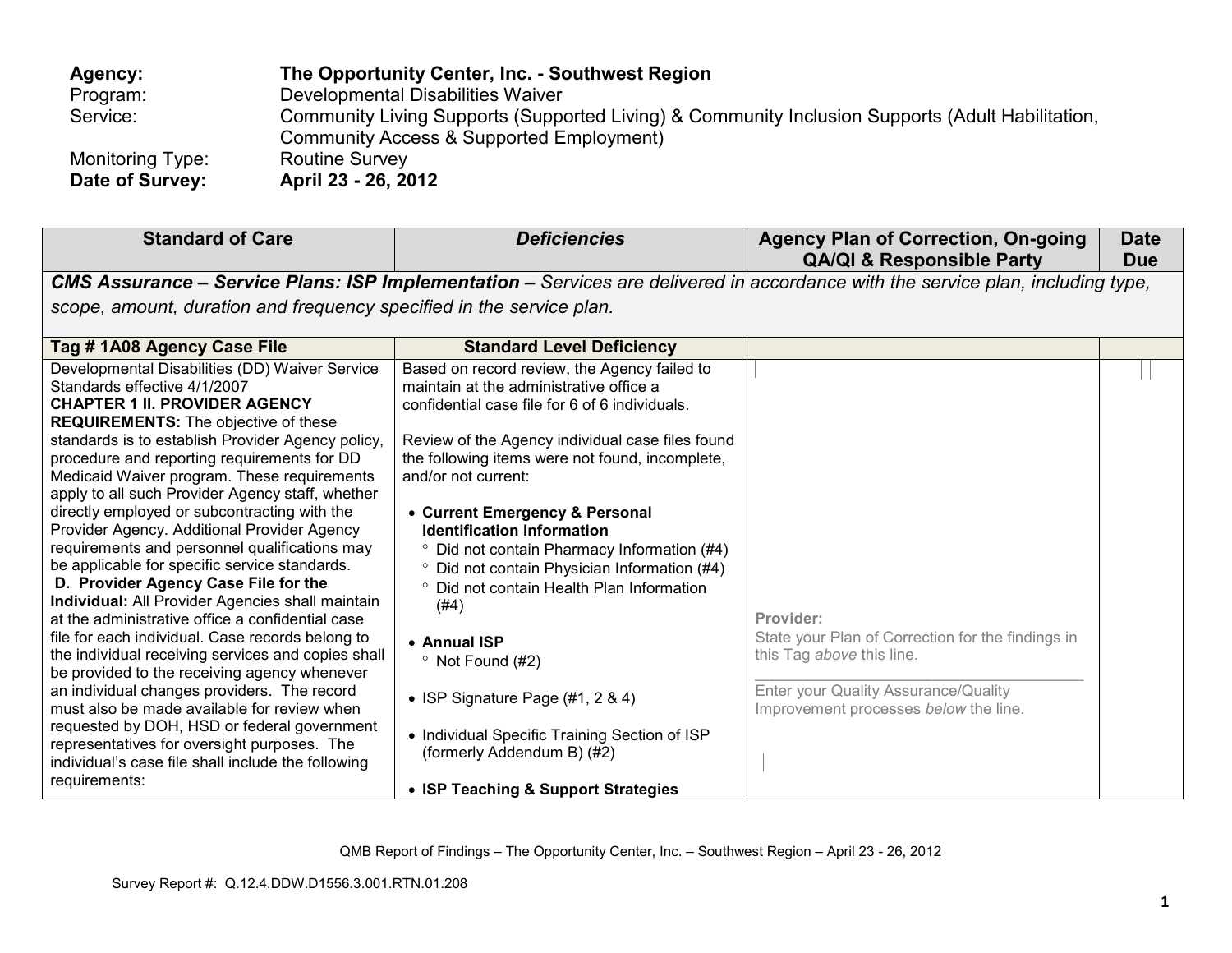| (1) Emergency contact information, including the    | <sup>o</sup> Individual #1 - TASS not found for the         |  |
|-----------------------------------------------------|-------------------------------------------------------------|--|
| individual's address, telephone number,             | following Action Steps:                                     |  |
| names and telephone numbers of relatives,           | > "Purchase supplies."                                      |  |
| or guardian or conservator, physician's             | $\triangleright$ " will find a consistent pace to stay on   |  |
| name(s) and telephone number(s), pharmacy           | task."                                                      |  |
| name, address and telephone number, and             | > " will stay on task, more often than                      |  |
| health plan if appropriate;                         | not."                                                       |  |
| (2) The individual's complete and current ISP,      |                                                             |  |
| with all supplemental plans specific to the         | <sup>o</sup> Individual #2 - TASS not found for the         |  |
| individual, and the most current completed          | following Action Steps:                                     |  |
| Health Assessment Tool (HAT);                       | $\triangleright$ " will save x amount of money toward       |  |
| (3) Progress notes and other service delivery       | repairs."                                                   |  |
| documentation;                                      | $\triangleright$ "will learn to use tools."                 |  |
| (4) Crisis Prevention/Intervention Plans, if there  | > "will learn/review tail light signals on                  |  |
| are any for the individual;                         | cars."                                                      |  |
| (5) A medical history, which shall include at least | > " will create moments to take video."                     |  |
| demographic data, current and past medical          | > "will learn to edit his videos."                          |  |
| diagnoses including the cause (if known) of         | $\triangleright$ " will save money to purchase a            |  |
| the developmental disability, psychiatric           | computer/DVD burner."                                       |  |
| diagnoses, allergies (food, environmental,          |                                                             |  |
| medications), immunizations, and most               | <sup>o</sup> Individual #4 - TASS not found for the         |  |
| recent physical exam;                               | following Action Steps:                                     |  |
| (6) When applicable, transition plans completed     | $\triangleright$ " will pick 2 intersections to practice    |  |
| for individuals at the time of discharge from       | on."                                                        |  |
| Fort Stanton Hospital or Los Lunas Hospital         | $\triangleright$ " will practice crossing an intersection." |  |
| and Training School; and                            |                                                             |  |
| (7) Case records belong to the individual           |                                                             |  |
| receiving services and copies shall be              | • Positive Behavioral Plan (#2 & 6)                         |  |
| provided to the individual upon request.            |                                                             |  |
| (8) The receiving Provider Agency shall be          | • Positive Behavioral Crisis Plan (#3 & 4)                  |  |
| provided at a minimum the following records         |                                                             |  |
| whenever an individual changes provider             | • Speech Therapy Plan (#6)                                  |  |
| agencies:                                           |                                                             |  |
| (a) Complete file for the past 12 months;           | • Occupational Therapy Plan (#1, 5 & 6)                     |  |
|                                                     |                                                             |  |
| (b) ISP and quarterly reports from the current      | • Physical Therapy Plan (#2 & 5)                            |  |
| and prior ISP year;                                 |                                                             |  |
| (c) Intake information from original admission      | • Documentation of Guardianship/Power of                    |  |
| to services; and                                    | Attorney (#4)                                               |  |
| (d) When applicable, the Individual                 |                                                             |  |
| Transition Plan at the time of discharge            |                                                             |  |
| from Los Lunas Hospital and Training                |                                                             |  |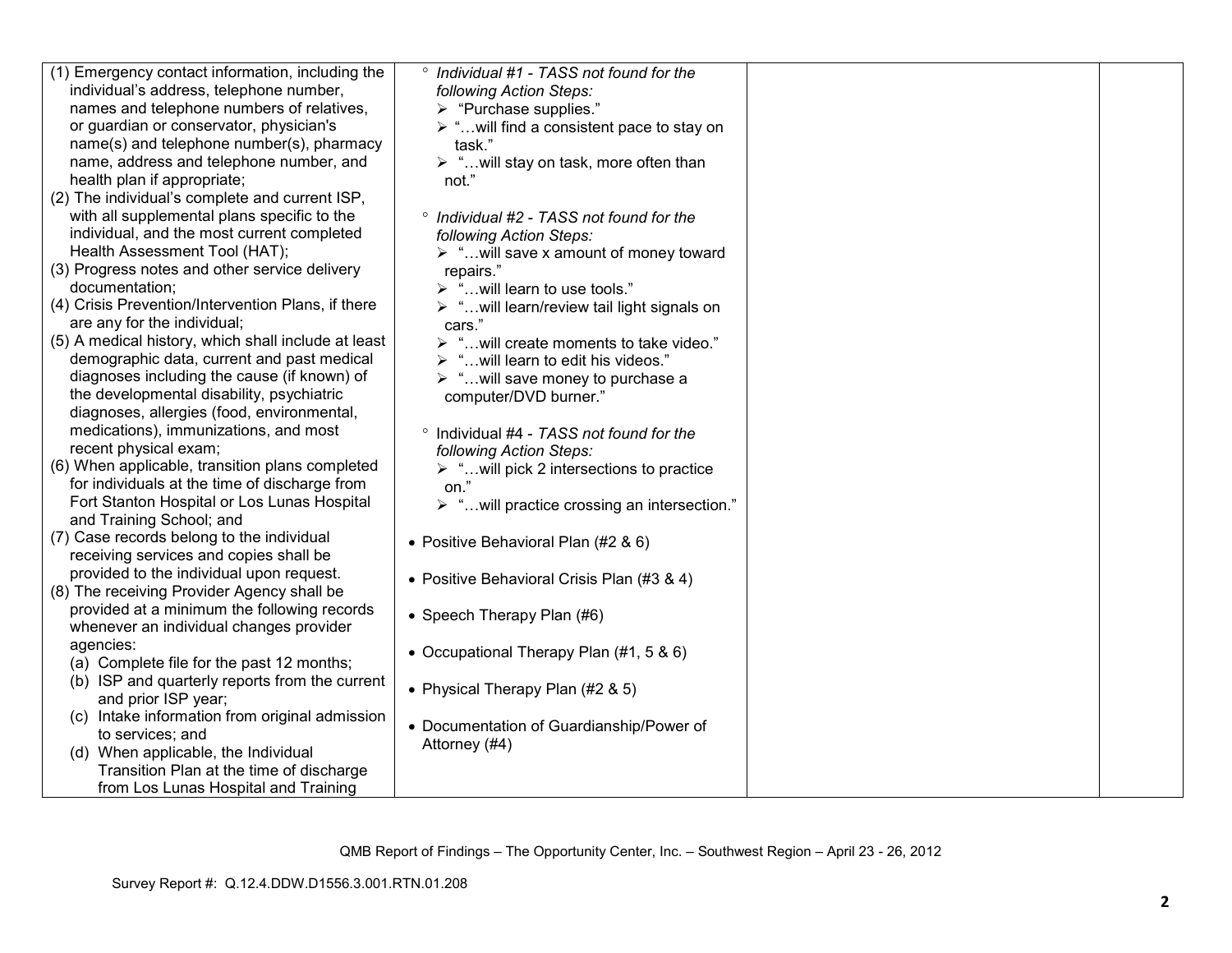| School or Ft. Stanton Hospital.                   |  |  |
|---------------------------------------------------|--|--|
|                                                   |  |  |
| NMAC 8.302.1.17 RECORD KEEPING AND                |  |  |
| <b>DOCUMENTATION REQUIREMENTS: A</b>              |  |  |
| provider must maintain all the records necessary  |  |  |
| to fully disclose the nature, quality, amount and |  |  |
| medical necessity of services furnished to an     |  |  |
| eligible recipient who is currently receiving or  |  |  |
| who has received services in the past.            |  |  |
|                                                   |  |  |
| B. Documentation of test results: Results of      |  |  |
|                                                   |  |  |
| tests and services must be documented, which      |  |  |
| includes results of laboratory and radiology      |  |  |
| procedures or progress following therapy or       |  |  |
| treatment.                                        |  |  |
|                                                   |  |  |
|                                                   |  |  |
|                                                   |  |  |
|                                                   |  |  |
|                                                   |  |  |
|                                                   |  |  |
|                                                   |  |  |
|                                                   |  |  |
|                                                   |  |  |
|                                                   |  |  |
|                                                   |  |  |
|                                                   |  |  |
|                                                   |  |  |
|                                                   |  |  |
|                                                   |  |  |
|                                                   |  |  |
|                                                   |  |  |
|                                                   |  |  |
|                                                   |  |  |
|                                                   |  |  |
|                                                   |  |  |
|                                                   |  |  |
|                                                   |  |  |
|                                                   |  |  |
|                                                   |  |  |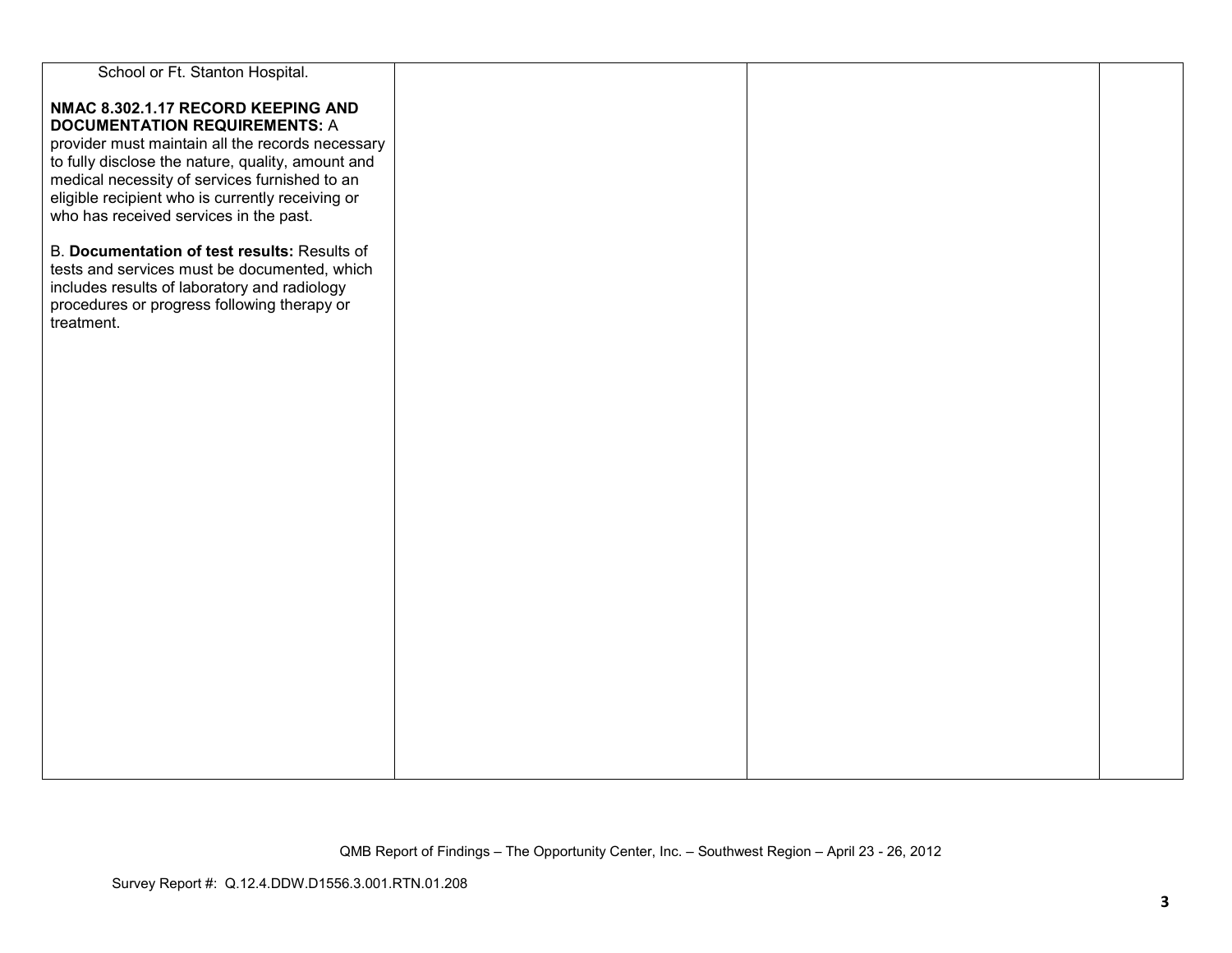| Tag # 1A08.1 Agency Case File -                                                                                                                                                                                                                                                                                                                                                                                                                                                                                                                                                                                                                                                                                                                                                                                                                                                                                                                                                                                                                                                                                                                                                                                               | <b>Standard Level Deficiency</b>                                                                                                                                                                                                                                                                                                                                                                                                                                                                                                                                                                                                                                                                                                                                                                                               |                                                                                                                                                                              |  |
|-------------------------------------------------------------------------------------------------------------------------------------------------------------------------------------------------------------------------------------------------------------------------------------------------------------------------------------------------------------------------------------------------------------------------------------------------------------------------------------------------------------------------------------------------------------------------------------------------------------------------------------------------------------------------------------------------------------------------------------------------------------------------------------------------------------------------------------------------------------------------------------------------------------------------------------------------------------------------------------------------------------------------------------------------------------------------------------------------------------------------------------------------------------------------------------------------------------------------------|--------------------------------------------------------------------------------------------------------------------------------------------------------------------------------------------------------------------------------------------------------------------------------------------------------------------------------------------------------------------------------------------------------------------------------------------------------------------------------------------------------------------------------------------------------------------------------------------------------------------------------------------------------------------------------------------------------------------------------------------------------------------------------------------------------------------------------|------------------------------------------------------------------------------------------------------------------------------------------------------------------------------|--|
| <b>Progress Notes</b>                                                                                                                                                                                                                                                                                                                                                                                                                                                                                                                                                                                                                                                                                                                                                                                                                                                                                                                                                                                                                                                                                                                                                                                                         |                                                                                                                                                                                                                                                                                                                                                                                                                                                                                                                                                                                                                                                                                                                                                                                                                                |                                                                                                                                                                              |  |
| Developmental Disabilities (DD) Waiver Service<br>Standards effective 4/1/2007<br><b>CHAPTER 1 II. PROVIDER AGENCY</b><br><b>REQUIREMENTS:</b> The objective of these<br>standards is to establish Provider Agency policy,<br>procedure and reporting requirements for DD<br>Medicaid Waiver program. These requirements<br>apply to all such Provider Agency staff, whether<br>directly employed or subcontracting with the<br>Provider Agency. Additional Provider Agency<br>requirements and personnel qualifications may<br>be applicable for specific service standards.<br>D. Provider Agency Case File for the<br>Individual: All Provider Agencies shall maintain<br>at the administrative office a confidential case<br>file for each individual. Case records belong to<br>the individual receiving services and copies shall<br>be provided to the receiving agency whenever<br>an individual changes providers. The record<br>must also be made available for review when<br>requested by DOH, HSD or federal government<br>representatives for oversight purposes. The<br>individual's case file shall include the following<br>requirements:<br>(3) Progress notes and other service delivery<br>documentation; | Based on record review, the Agency failed to<br>maintain progress notes and other service<br>delivery documentation for 1 of 6 Individuals.<br><b>Supported Living Progress Notes/Daily</b><br><b>Contact Logs</b><br>• Individual $#3$ - None found for $1/2$ , 3, 4, 5, 6,<br>7, 8, 9, 10, 11, 12, 13, 14 & 15, 2012.<br><b>Adult Habilitation Progress Notes/Daily</b><br><b>Contact Logs</b><br>• Individual $#3$ – None found for $1/2$ , 3, 4, 5, 9,<br>10, 11, 12 & 13, 2012.<br><b>Community Access Progress Notes/Daily</b><br><b>Contact Logs</b><br>$\bullet$ Individual #3 - None found for 12/12, 14 & 16,<br>2011 & 1/5, 10, 12 & 27, 2012.<br><b>Supported Employment Progress</b><br><b>Notes/Daily Contact Logs</b><br>• Individual $#3$ - None found for $1/2$ , 3, 4, 5, 6,<br>9, 10, 11, 12, 13 & 25, 2012 | Provider:<br>State your Plan of Correction for the findings in<br>this Tag above this line.<br>Enter your Quality Assurance/Quality<br>Improvement processes below the line. |  |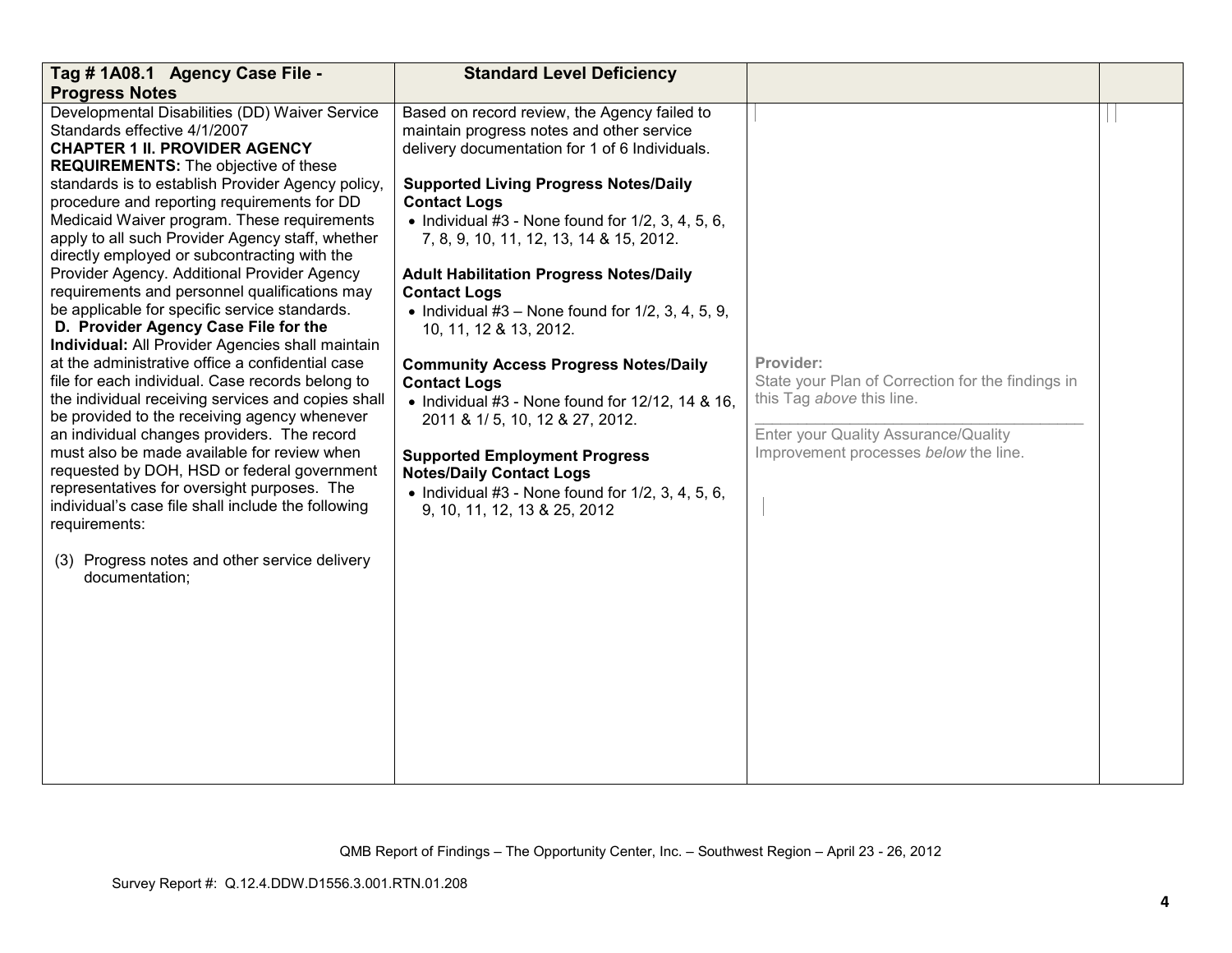| <b>Deficiency</b><br>After an analysis of the evidence it has been<br>NMAC 7.26.5.16.C and D Development of the                                                                                                                                                                                                                                                                                                                                                                                                                                                                                                                                                                                                                                                                                                                                                                                                                                                                                                                                                                                                                                                                                                                                                                                                                                                                                                                                                                                                                                                                                                                                                                                                                                                                                                                                                                                                                                                                                                                                                                                                                                                                                                                                                                                                                                                                                                                                                                                                                                                                                                                                                                                             |                                                                                                                                                                              |  |
|-------------------------------------------------------------------------------------------------------------------------------------------------------------------------------------------------------------------------------------------------------------------------------------------------------------------------------------------------------------------------------------------------------------------------------------------------------------------------------------------------------------------------------------------------------------------------------------------------------------------------------------------------------------------------------------------------------------------------------------------------------------------------------------------------------------------------------------------------------------------------------------------------------------------------------------------------------------------------------------------------------------------------------------------------------------------------------------------------------------------------------------------------------------------------------------------------------------------------------------------------------------------------------------------------------------------------------------------------------------------------------------------------------------------------------------------------------------------------------------------------------------------------------------------------------------------------------------------------------------------------------------------------------------------------------------------------------------------------------------------------------------------------------------------------------------------------------------------------------------------------------------------------------------------------------------------------------------------------------------------------------------------------------------------------------------------------------------------------------------------------------------------------------------------------------------------------------------------------------------------------------------------------------------------------------------------------------------------------------------------------------------------------------------------------------------------------------------------------------------------------------------------------------------------------------------------------------------------------------------------------------------------------------------------------------------------------------------|------------------------------------------------------------------------------------------------------------------------------------------------------------------------------|--|
|                                                                                                                                                                                                                                                                                                                                                                                                                                                                                                                                                                                                                                                                                                                                                                                                                                                                                                                                                                                                                                                                                                                                                                                                                                                                                                                                                                                                                                                                                                                                                                                                                                                                                                                                                                                                                                                                                                                                                                                                                                                                                                                                                                                                                                                                                                                                                                                                                                                                                                                                                                                                                                                                                                             |                                                                                                                                                                              |  |
| ISP. Implementation of the ISP. The ISP shall<br>determined there is a significant potential for a<br>be implemented according to the timelines<br>negative outcome to occur.<br>determined by the IDT and as specified in the<br>ISP for each stated desired outcomes and action<br>Based on record review, the Agency failed to<br>implement the ISP according to the timelines<br>plan.<br>determined by the IDT and as specified in the<br>C. The IDT shall review and discuss information<br>ISP for each stated desired outcomes and action<br>and recommendations with the individual, with<br>plan for 5 of 6 individuals.<br>the goal of supporting the individual in attaining<br>desired outcomes. The IDT develops an ISP<br>Per Individuals ISP the following was found with<br>based upon the individual's personal vision<br>regards to the implementation of ISP Outcomes:<br>statement, strengths, needs, interests and<br>preferences. The ISP is a dynamic document,<br><b>Administrative Files Reviewed:</b><br>revised periodically, as needed, and amended to<br>reflect progress towards personal goals and<br><b>Supported Living Data Collection/Data</b><br>Tracking/Progress with regards to ISP<br>achievements consistent with the individual's<br>future vision. This regulation is consistent with<br>Outcomes:<br>standards established for individual plan<br>development as set forth by the commission on<br>Individual #1<br>the accreditation of rehabilitation facilities<br>• None found regarding: Live Outcome:<br>(CARF) and/or other program accreditation<br>Action step "Purchase supplies" for 12/2011<br>approved and adopted by the developmental<br>$-2/2012.$<br>disabilities division and the department of health.<br>It is the policy of the developmental disabilities<br>Individual #2<br>division (DDD), that to the extent permitted by<br>• None found for 12/2011 - 2/2012.<br>funding, each individual receive supports and<br>services that will assist and encourage<br>Individual #3<br>independence and productivity in the community<br>• None found for 12/2011 - 2/2012.<br>and attempt to prevent regression or loss of<br>current capabilities. Services and supports<br>Individual #5<br>include specialized and/or generic services,<br>• None found for 12/2011 - 2/2012.<br>training, education and/or treatment as<br>determined by the IDT and documented in the<br>Individual #6<br>ISP.<br>• None found for 12/2011 - 2/2012.<br>D. The intent is to provide choice and obtain<br><b>Supported Employment Data Collection/Data</b><br>opportunities for individuals to live, work and<br>Tracking/Progress with regards to ISP | Provider:<br>State your Plan of Correction for the findings in<br>this Tag above this line.<br>Enter your Quality Assurance/Quality<br>Improvement processes below the line. |  |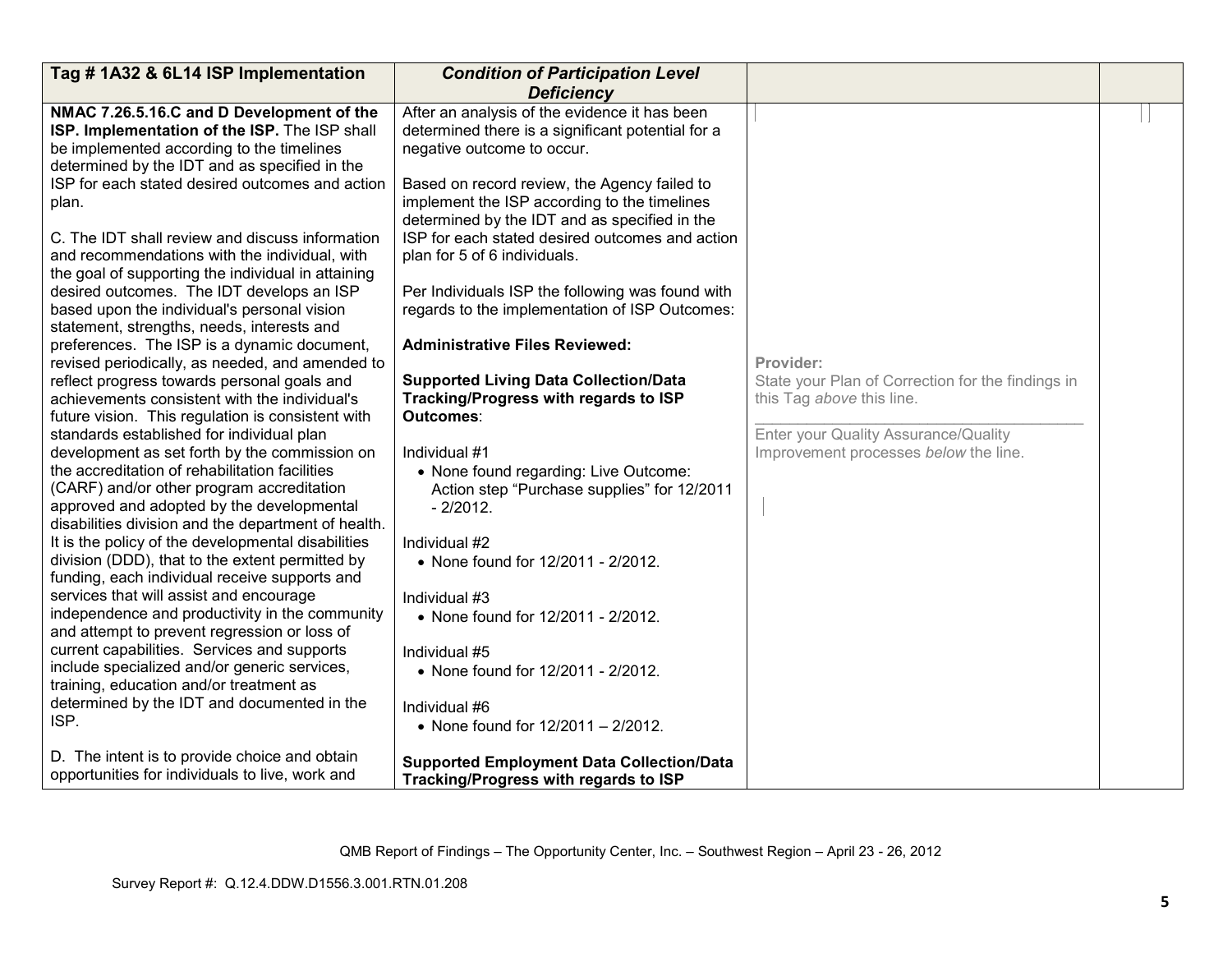| play with full participation in their communities. | <b>Outcomes:</b>                               |  |
|----------------------------------------------------|------------------------------------------------|--|
| The following principles provide direction and     |                                                |  |
| purpose in planning for individuals with           | Individual #1                                  |  |
| developmental disabilities.                        | • None found regarding:                        |  |
| [05/03/94; 01/15/97; Recompiled 10/31/01]          | Work/Education/Volunteer Outcome: Action       |  |
|                                                    | step "will find a consistent pace to stay on   |  |
|                                                    | task" for 7/2011 - 4/2012.                     |  |
|                                                    |                                                |  |
|                                                    | • None found regarding:                        |  |
|                                                    | Work/Education/Volunteer Outcome: Action       |  |
|                                                    | step "will stay on task, more frequently than  |  |
|                                                    | not" for 7/2011 - 4/2012.                      |  |
|                                                    |                                                |  |
|                                                    | Individual #2                                  |  |
|                                                    | • None found for 12/2011 - 2/2012              |  |
|                                                    |                                                |  |
|                                                    | Individual #3                                  |  |
|                                                    | • None found for 12/2011 - 2/2012.             |  |
|                                                    |                                                |  |
|                                                    | <b>Adult Habilitation Data Collection/Data</b> |  |
|                                                    | Tracking/Progress with regards to ISP          |  |
|                                                    | <b>Outcomes:</b>                               |  |
|                                                    | Individual #1                                  |  |
|                                                    | • None found for 12/2011 - 2/2012.             |  |
|                                                    |                                                |  |
|                                                    | Individual #2                                  |  |
|                                                    | • None found for 12/2011 - 2/2012.             |  |
|                                                    |                                                |  |
|                                                    | Individual #3                                  |  |
|                                                    | • None found for 12/2011 - 2/2012.             |  |
|                                                    |                                                |  |
|                                                    | Individual #5                                  |  |
|                                                    | • None found for 12/2011 - 2/2012.             |  |
|                                                    |                                                |  |
|                                                    | <b>Community Access Data Collection/Data</b>   |  |
|                                                    | Tracking/Progress with regards to ISP          |  |
|                                                    | <b>Outcomes:</b>                               |  |
|                                                    |                                                |  |
|                                                    | Individual #2                                  |  |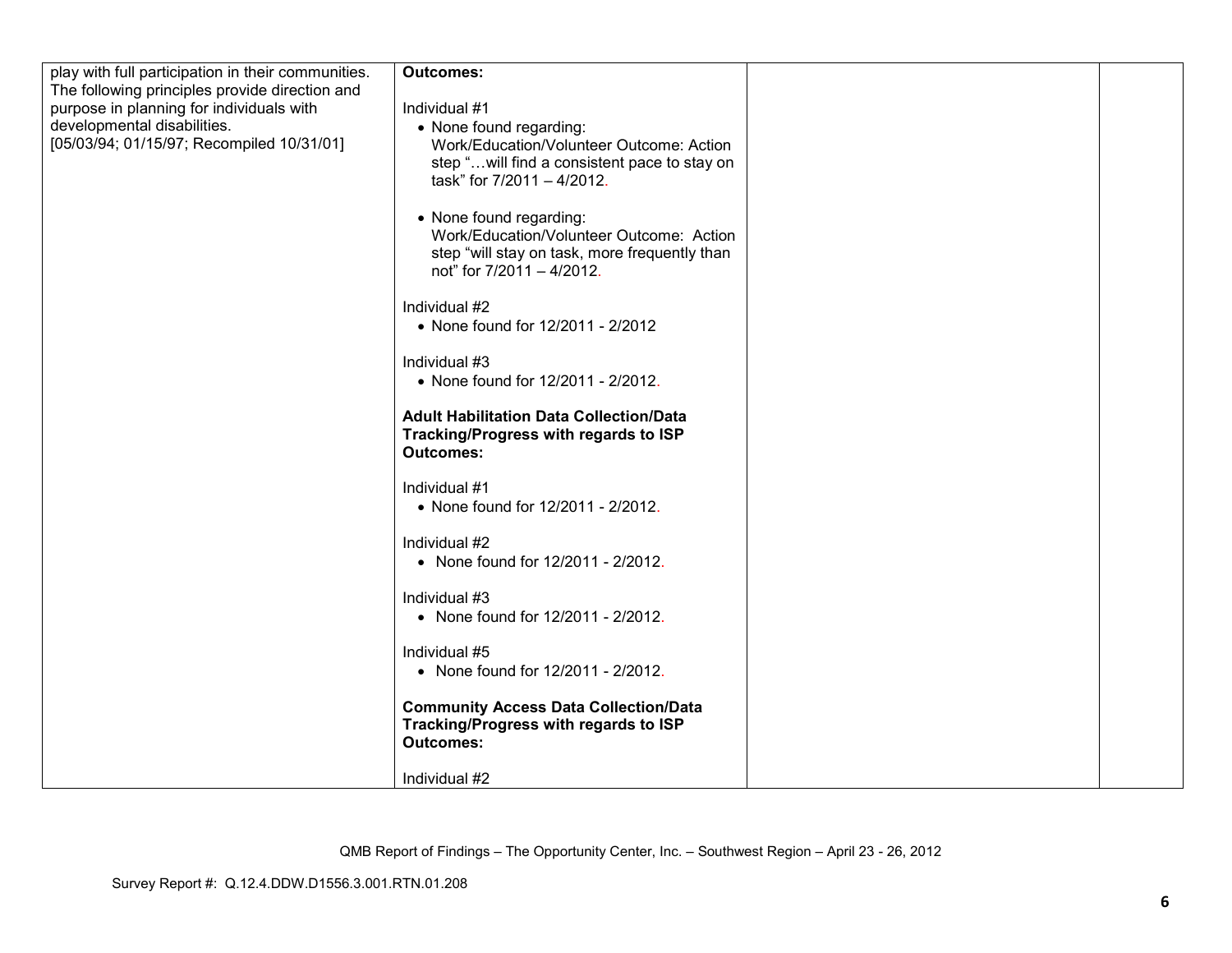| • None found for 12/2011 - 2/2012.                              |  |
|-----------------------------------------------------------------|--|
| Individual #3                                                   |  |
| • None found for 12/2011 - 2/2012.                              |  |
|                                                                 |  |
| Individual #6<br>• None found for 12/2011 - 2/2012.             |  |
|                                                                 |  |
| • No documentation found for 1/2012 &                           |  |
| 2/2012 to indicate services were provided to<br>the individual. |  |
|                                                                 |  |
| <b>Residential Files Reviewed:</b>                              |  |
| <b>Supported Living Data Collection/Data</b>                    |  |
| Tracking/Progress with regards to ISP<br>Outcomes:              |  |
|                                                                 |  |
| Individual #1                                                   |  |
| • None found for $4/1/2012 - 4/24/2012$ .                       |  |
| Individual #2                                                   |  |
| • None found for 4/1/2012 - 4/25/2012.                          |  |
| Individual #3                                                   |  |
| • None found for $4/1/2012 - 4/25/2012$ .                       |  |
| Individual #5                                                   |  |
| • None found for $4/1/2012 - 4/23/2012$ .                       |  |
|                                                                 |  |
| Individual #6<br>• None found for $4/1/2012 - 4/23/2012$ .      |  |
|                                                                 |  |
|                                                                 |  |
|                                                                 |  |
|                                                                 |  |
|                                                                 |  |
|                                                                 |  |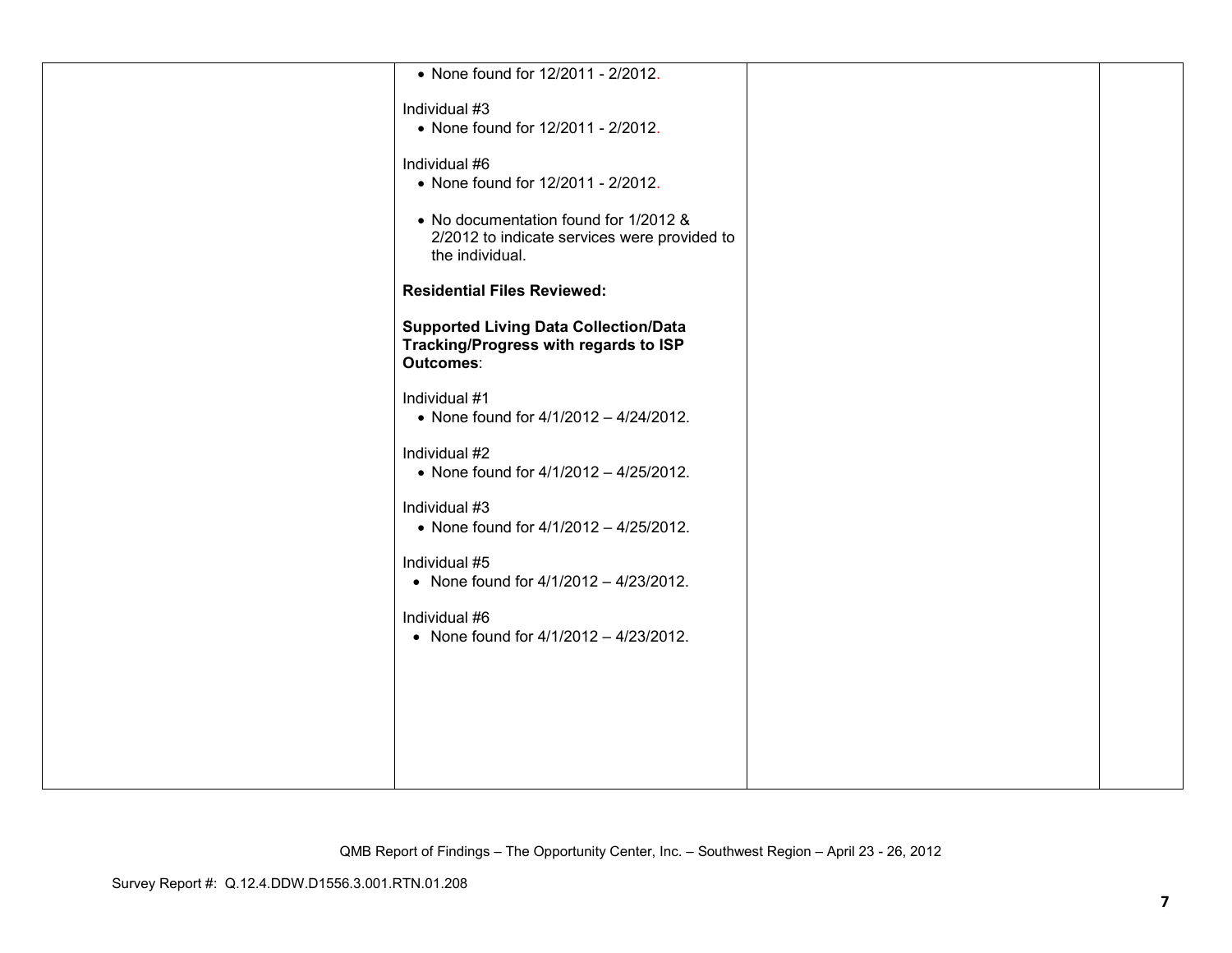| Tag # 5111 Reporting Requirements                                                         | <b>Standard Level Deficiency</b>                   |                                                   |  |
|-------------------------------------------------------------------------------------------|----------------------------------------------------|---------------------------------------------------|--|
| (Community Inclusion Quarterly                                                            |                                                    |                                                   |  |
| <b>Reports)</b>                                                                           |                                                    |                                                   |  |
| Developmental Disabilities (DD) Waiver Service                                            | Based on record review, the Agency failed to       |                                                   |  |
| Standards effective 4/1/2007                                                              | complete quarterly reports as required for 3 of 6  |                                                   |  |
| <b>CHAPTER 5 IV. COMMUNITY INCLUSION</b>                                                  | individuals receiving Community Inclusion          |                                                   |  |
| <b>SERVICES PROVIDER AGENCY</b>                                                           | services.                                          |                                                   |  |
| <b>REQUIREMENTS</b>                                                                       |                                                    |                                                   |  |
| E. Provider Agency Reporting                                                              | <b>Adult Habilitation Quarterly Reports</b>        |                                                   |  |
| <b>Requirements: All Community Inclusion</b>                                              | • Individual #1 - None found for 1/2012 -          |                                                   |  |
| Provider Agencies are required to submit written                                          | 3/2012                                             |                                                   |  |
| quarterly status reports to the individual's Case                                         |                                                    |                                                   |  |
| Manager no later than fourteen (14) calendar                                              | • Individual $#2$ – None found for 4/2011 -        |                                                   |  |
| days following the end of each quarter. In                                                | 3/2012                                             |                                                   |  |
| addition to reporting required by specific                                                |                                                    |                                                   |  |
| Community Access, Supported Employment,                                                   | $\bullet$ Individual #3 - None found for 12/2011 - |                                                   |  |
| and Adult Habilitation Standards, the quarterly                                           | 3/2012                                             |                                                   |  |
| reports shall contain the following written                                               |                                                    |                                                   |  |
| documentation:                                                                            | <b>Community Access Quarterly Reports</b>          | Provider:                                         |  |
| (1) Identification and implementation of a                                                | • Individual #3 - None found for 2/2011 -          | State your Plan of Correction for the findings in |  |
| meaningful day definition for each person                                                 | 2/2012                                             | this Tag above this line.                         |  |
| served;                                                                                   |                                                    |                                                   |  |
| (2) Documentation summarizing the following:                                              | <b>Supported Employment Quarterly Reports</b>      | Enter your Quality Assurance/Quality              |  |
| (a) Daily choice-based options; and                                                       | • Individual #1 - None found for 4/2011 -          | Improvement processes below the line.             |  |
| (b) Daily progress toward goals using age-                                                | 3/2012                                             |                                                   |  |
| appropriate strategies specified in each                                                  |                                                    |                                                   |  |
| individual's action plan in the ISP.                                                      | • Individual #2 - None found for 4/2011 -          |                                                   |  |
| (3) Significant changes in the individual's                                               | 3/2012                                             |                                                   |  |
| routine or staffing;                                                                      |                                                    |                                                   |  |
| (4) Unusual or significant life events;                                                   | $\bullet$ Individual #3 - None found for 3/2011 -  |                                                   |  |
| (5) Quarterly updates on health status, including                                         | 3/2012                                             |                                                   |  |
| changes in medication, assistive technology<br>needs and durable medical equipment needs; |                                                    |                                                   |  |
|                                                                                           |                                                    |                                                   |  |
| (6) Record of personally meaningful community<br>inclusion;                               |                                                    |                                                   |  |
| (7) Success of supports as measured by                                                    |                                                    |                                                   |  |
| whether or not the person makes progress                                                  |                                                    |                                                   |  |
|                                                                                           |                                                    |                                                   |  |
|                                                                                           |                                                    |                                                   |  |
|                                                                                           |                                                    |                                                   |  |
| toward his or her desired outcomes as identified<br>in the ISP; and                       |                                                    |                                                   |  |
| (8) Any additional reporting required by DDSD.                                            |                                                    |                                                   |  |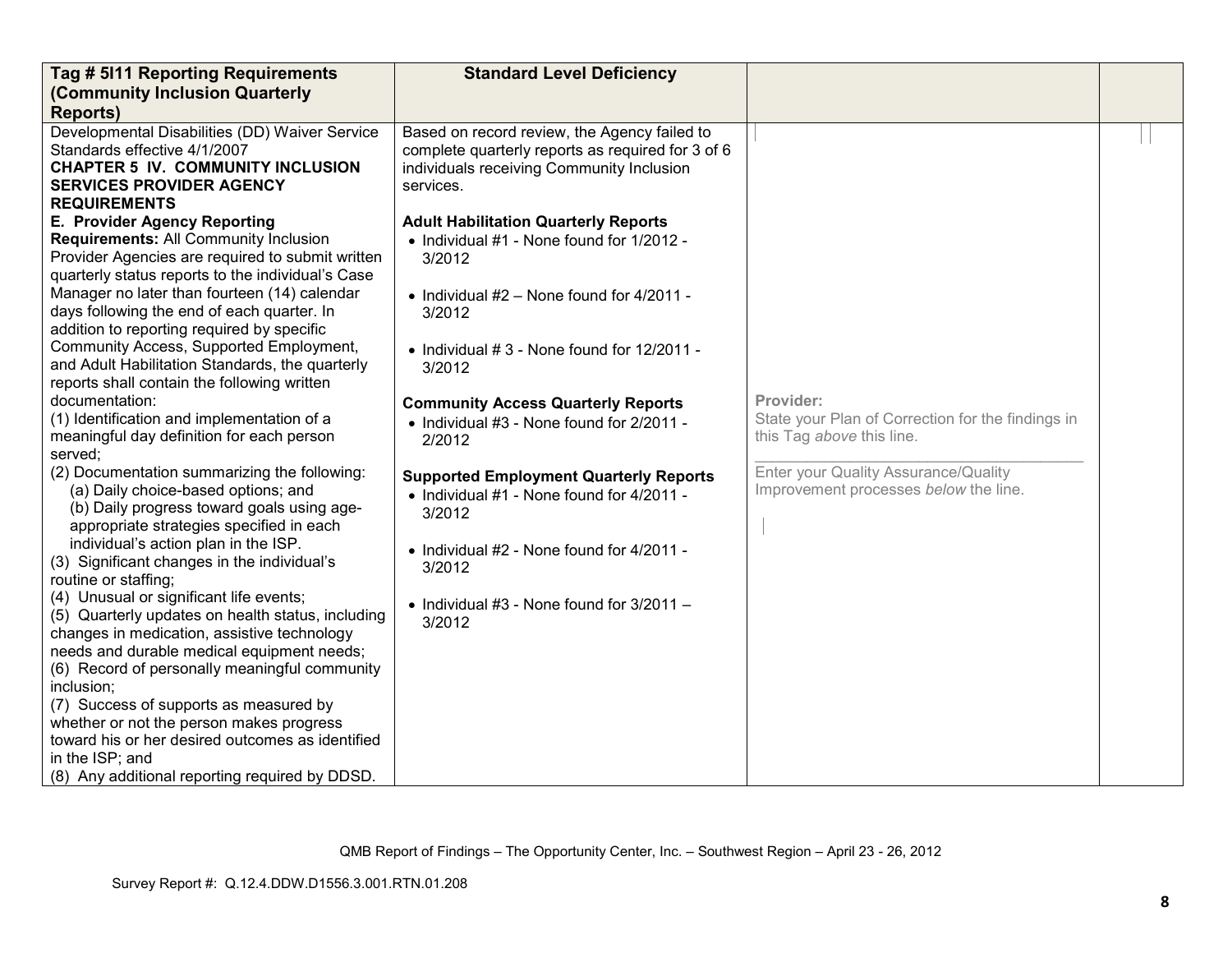| Tag # 5122 SE Agency Case File                                                                                                                                                                                                                                                                                                                                                                                                                                                                                                                                                                                                                                                                                                                               | <b>Standard Level Deficiency</b>                                                                                                                                                                                                                                                                                                                                   |                                                                                                            |  |
|--------------------------------------------------------------------------------------------------------------------------------------------------------------------------------------------------------------------------------------------------------------------------------------------------------------------------------------------------------------------------------------------------------------------------------------------------------------------------------------------------------------------------------------------------------------------------------------------------------------------------------------------------------------------------------------------------------------------------------------------------------------|--------------------------------------------------------------------------------------------------------------------------------------------------------------------------------------------------------------------------------------------------------------------------------------------------------------------------------------------------------------------|------------------------------------------------------------------------------------------------------------|--|
|                                                                                                                                                                                                                                                                                                                                                                                                                                                                                                                                                                                                                                                                                                                                                              |                                                                                                                                                                                                                                                                                                                                                                    |                                                                                                            |  |
| Developmental Disabilities (DD) Waiver Service<br>Standards effective 4/1/2007<br><b>CHAPTER 5 VII. SUPPORTED EMPLOYMENT</b><br><b>SERVICES REQUIREMENTS</b><br>D. Provider Agency Requirements<br>(1) Provider Agency Records: The provider<br>adheres to the Department of Labor (DOL) wage<br>laws and maintains required certificates and<br>documentation. These documents are subject to<br>review by the DDSD. Each individual's earnings<br>and benefits shall be monitored by the Provider<br>Agency in accordance with the Fair Labor<br>Standards Act. Each individual's earnings and<br>benefits shall be reviewed at least semi-annually<br>by the Supported Employment Provider to<br>ensure the appropriateness of pay rates and<br>benefits. | Based on record review, the Agency failed to<br>maintain a confidential case file for each<br>individual for 1 of 3 individuals receiving<br>Supported Employment Services.<br>The following were not found, incomplete and/or<br>not current:<br>• Required Certificates & Documentation<br><sup>o</sup> Earnings and Benefits (pay stub or time<br>study) $(#1)$ | Provider:<br>State your Plan of Correction for the findings in                                             |  |
| (2) The Provider Agency shall maintain a<br>confidential case file for each individual that<br>includes all items listed in section IV.D. above<br>and the following additional items:                                                                                                                                                                                                                                                                                                                                                                                                                                                                                                                                                                       |                                                                                                                                                                                                                                                                                                                                                                    | this Tag above this line.<br>Enter your Quality Assurance/Quality<br>Improvement processes below the line. |  |
| (a) Quarterly progress reports;                                                                                                                                                                                                                                                                                                                                                                                                                                                                                                                                                                                                                                                                                                                              |                                                                                                                                                                                                                                                                                                                                                                    |                                                                                                            |  |
| (b) Vocational assessments (A vocational<br>assessment or profile is an objective analysis of<br>a person's interests, skills, needs, career goals,<br>preferences, concerns, in areas that can pertain<br>to an employment outcome and can ultimately<br>be compared to the requirements and attributes<br>of a potential job in order to determine the<br>degree of compatibility as well as identification<br>of training needs). A vocational assessment<br>must be of a quality and content to be<br>acceptable to DVR or DDSD;                                                                                                                                                                                                                         |                                                                                                                                                                                                                                                                                                                                                                    |                                                                                                            |  |
| (c) Career development plan as incorporated in<br>the ISP; a career development plan consists of                                                                                                                                                                                                                                                                                                                                                                                                                                                                                                                                                                                                                                                             |                                                                                                                                                                                                                                                                                                                                                                    |                                                                                                            |  |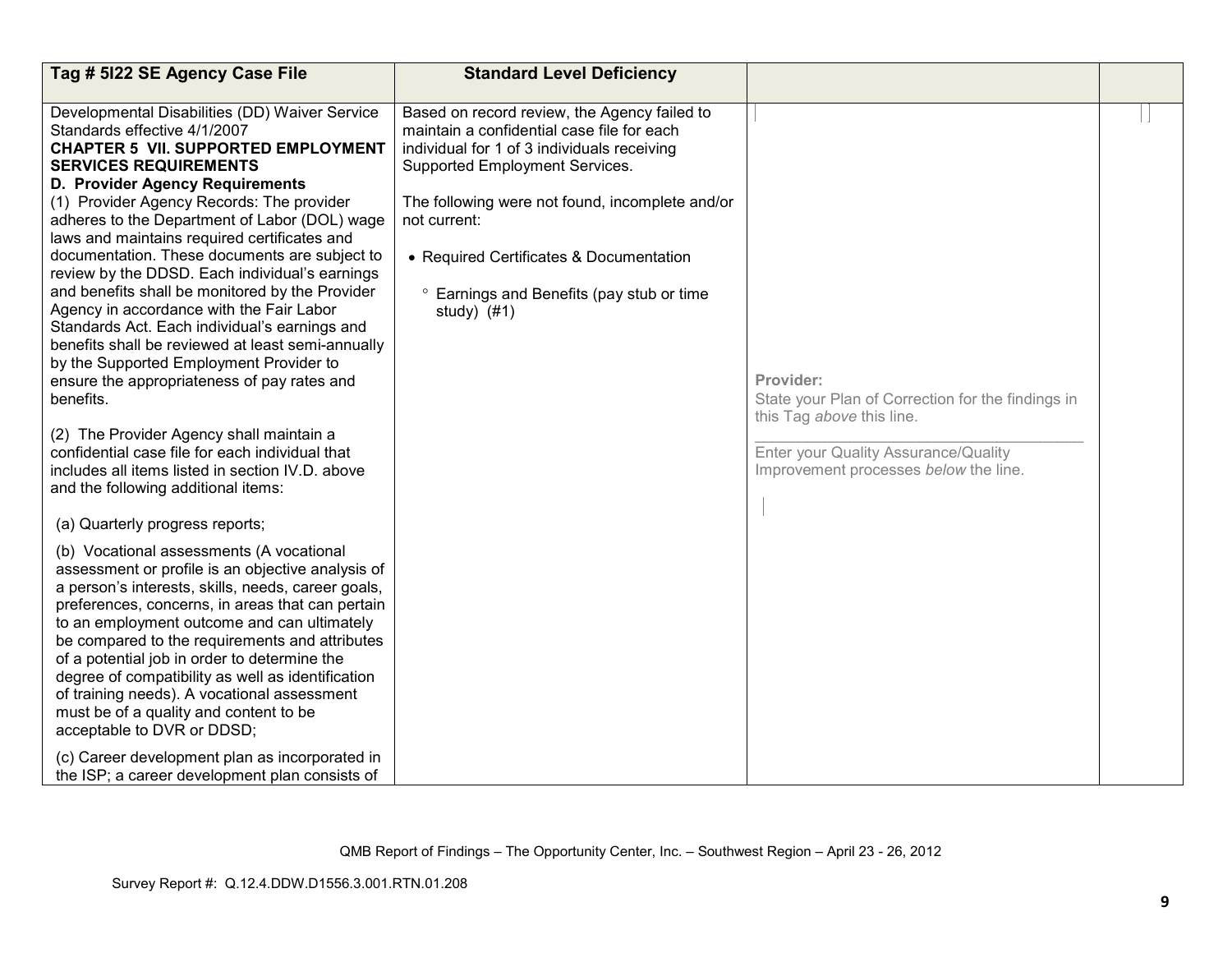| the vocational assessment and the ISP              |  |  |
|----------------------------------------------------|--|--|
| Work/Learn Action Plan that specifies steps        |  |  |
| necessary towards a successful employment          |  |  |
| outcome and identifies the people who will         |  |  |
| complete specific tasks including the individual,  |  |  |
|                                                    |  |  |
| as well and a review and reporting mechanism       |  |  |
| for mutual accountability; and                     |  |  |
|                                                    |  |  |
| (d) Documentation of decisions concerning the      |  |  |
| Division of Vocational Rehabilitation that         |  |  |
| services provided under the Waiver are not         |  |  |
|                                                    |  |  |
| otherwise available under the Rehabilitation Act   |  |  |
| of 1973.                                           |  |  |
|                                                    |  |  |
| New Mexico Department of Health (DOH)              |  |  |
| Developmental Disabilities Supports Division       |  |  |
| (DDSD) Policy                                      |  |  |
| <b>Policy Title: Vocational Assessment Profile</b> |  |  |
| Policy Eff July 16, 2008                           |  |  |
| <b>I. PURPOSE</b>                                  |  |  |
|                                                    |  |  |
| The intent of the policy is to ensure that         |  |  |
| individuals are identified who could benefit from  |  |  |
| Vocational Assessment Profiles (VAPs) and are      |  |  |
| supported to access this support.                  |  |  |
|                                                    |  |  |
| <b>II. POLICY STATEMENT</b>                        |  |  |
| Individuals served under the Developmental         |  |  |
|                                                    |  |  |
| Disabilities Medicaid Waiver (DDW) who             |  |  |
| express an interest in obtaining employment or     |  |  |
| exploring employment opportunities, or             |  |  |
| individuals who desire a VAP and those whose       |  |  |
| teams identify that they could benefit from a      |  |  |
| VAP, will have access to a VAP in accordance       |  |  |
| to the DDW Service Standards and related           |  |  |
| procedures.                                        |  |  |
|                                                    |  |  |
|                                                    |  |  |
|                                                    |  |  |
|                                                    |  |  |
|                                                    |  |  |
|                                                    |  |  |
|                                                    |  |  |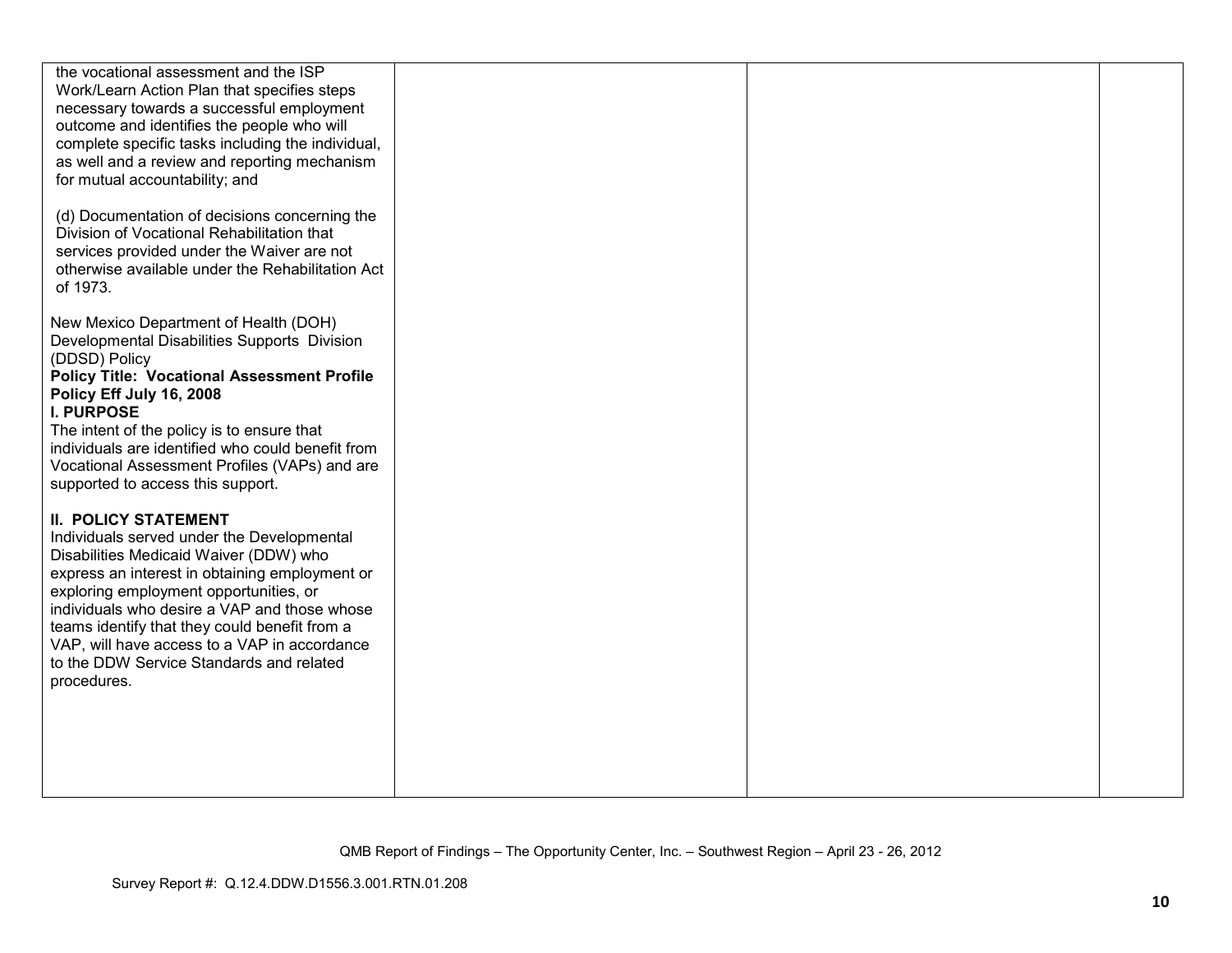| Tag # 6L14 Residential Case File                                                                                                                                                                      | <b>Standard Level Deficiency</b>                                                                                                                                                  |                                                                                |  |
|-------------------------------------------------------------------------------------------------------------------------------------------------------------------------------------------------------|-----------------------------------------------------------------------------------------------------------------------------------------------------------------------------------|--------------------------------------------------------------------------------|--|
| Developmental Disabilities (DD) Waiver Service<br>Standards effective 4/1/2007<br><b>CHAPTER 6. VIII. COMMUNITY LIVING</b><br><b>SERVICE PROVIDER AGENCY</b><br><b>REQUIREMENTS</b>                   | Based on record review, the Agency failed to<br>maintain a complete and confidential case file in<br>the residence for 5 of 5 Individuals receiving<br>Supported Living Services. |                                                                                |  |
| A. Residence Case File: For individuals<br>receiving Supported Living or Family Living, the<br>Agency shall maintain in the individual's home a                                                       | The following was not found, incomplete and/or<br>not current:<br>• Annual ISP $(#2 \& 6)$                                                                                        |                                                                                |  |
| complete and current confidential case file for<br>each individual. For individuals receiving<br>Independent Living Services, rather than                                                             | • Individual Specific Training Section of ISP (#2)<br>8.6                                                                                                                         |                                                                                |  |
| maintaining this file at the individual's home, the<br>complete and current confidential case file for<br>each individual shall be maintained at the<br>agency's administrative site. Each file shall | • Positive Behavioral Plan (#1, 2 & 6)                                                                                                                                            | Provider:                                                                      |  |
| include the following:<br>(1) Complete and current ISP and all<br>supplemental plans specific to the individual;                                                                                      | • Positive Behavioral Crisis Plan (#3)<br>• Speech Therapy Plan (#6)                                                                                                              | State your Plan of Correction for the findings in<br>this Tag above this line. |  |
| (2) Complete and current Health Assessment<br>Tool;<br>(3) Current emergency contact information,                                                                                                     | • Occupational Therapy Plan (#1 & 5)<br>• Physical Therapy Plan $(\#1, 2 \& 5)$                                                                                                   | Enter your Quality Assurance/Quality<br>Improvement processes below the line.  |  |
| which includes the individual's address,<br>telephone number, names and telephone<br>numbers of residential Community Living<br>Support providers, relatives, or guardian or                          | • Special Health Care Needs<br><sup>o</sup> Nutritional Plan (#6)                                                                                                                 |                                                                                |  |
| conservator, primary care physician's name(s)<br>and telephone number(s), pharmacy name,<br>address and telephone number and dentist<br>name, address and telephone number, and                       | • Health Care Plans<br>° Constipation (#6)<br>$^{\circ}$ Pain (#6)                                                                                                                |                                                                                |  |
| health plan;<br>(4) Up-to-date progress notes, signed and<br>dated by the person making the note for at least                                                                                         | • Crisis Plan/Medical Emergency Response<br><b>Plans</b><br>° Constipation (#6)                                                                                                   |                                                                                |  |
| the past month (older notes may be transferred<br>to the agency office);                                                                                                                              | $^{\circ}$ Pain (#6)                                                                                                                                                              |                                                                                |  |
| (5) Data collected to document ISP Action Plan<br>implementation                                                                                                                                      | • Progress Notes/Daily Contacts Logs:<br>$\degree$ Individual #1 - None found for 4/1/2012 -                                                                                      |                                                                                |  |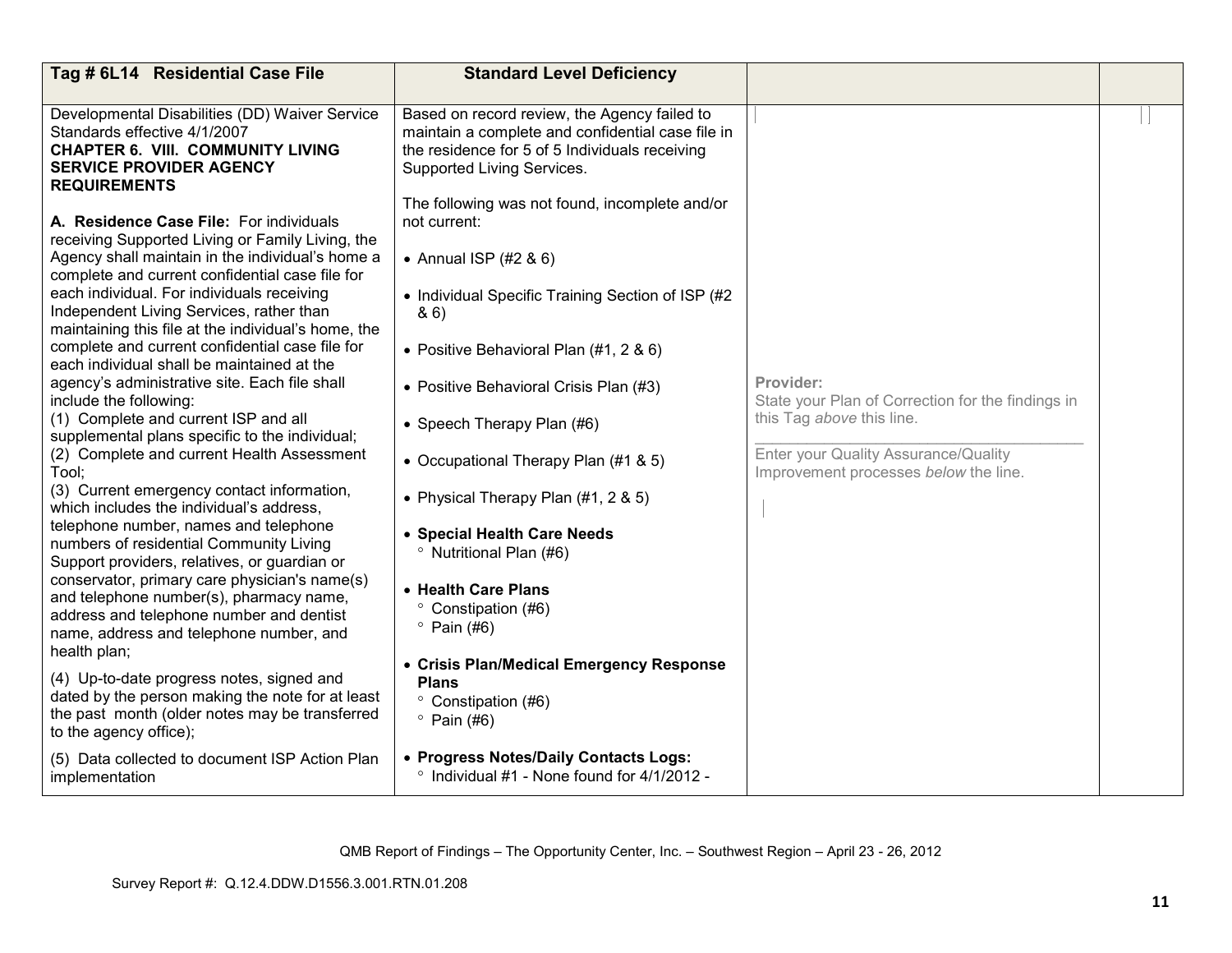| (6) Progress notes written by direct care staff      | 4/24/2012.                                          |  |
|------------------------------------------------------|-----------------------------------------------------|--|
| and by nurses regarding individual health status     |                                                     |  |
| and physical conditions including action taken in    | ° Individual #2 - None found for 4/1/2012 -         |  |
| response to identified changes in condition for at   | 4/24/2012.                                          |  |
| least the past month;                                |                                                     |  |
| (7) Physician's or qualified health care providers   | ° Individual #3 - None found for 4/1/2012 -         |  |
| written orders;                                      | 4/25/2012.                                          |  |
| (8) Progress notes documenting implementation        |                                                     |  |
| of a physician's or qualified health care            | ° Individual #5 - None found for 4/1/2012 -         |  |
| provider's order(s);                                 | 4/23/2012.                                          |  |
| (9) Medication Administration Record (MAR) for       |                                                     |  |
| the past three (3) months which includes:            | $\degree$ Individual #6 - None found for 4/1/2012 - |  |
| (a) The name of the individual;                      | 4/23/2012.                                          |  |
| (b) A transcription of the healthcare                |                                                     |  |
| practitioners prescription including the             | • Progress Notes written by DSP and/or              |  |
| brand and generic name of the medication;            | <b>Nurses regarding Health Status:</b>              |  |
| (c) Diagnosis for which the medication is            | ° Individual #6 - None found for 4/2012             |  |
| prescribed;                                          |                                                     |  |
| (d) Dosage, frequency and method/route of            | • Health Care Providers Written Orders (#5 &        |  |
| delivery;                                            | 6)                                                  |  |
| (e) Times and dates of delivery;                     |                                                     |  |
| Initials of person administering or assisting<br>(1) | • Record of visits of healthcare practitioners      |  |
| with medication; and                                 | (#5 & 6)                                            |  |
| (g) An explanation of any medication                 |                                                     |  |
| irregularity, allergic reaction or adverse           |                                                     |  |
| effect.                                              |                                                     |  |
| (h) For PRN medication an explanation for the        |                                                     |  |
| use of the PRN must include:                         |                                                     |  |
| (i) Observable signs/symptoms or                     |                                                     |  |
| circumstances in which the medication                |                                                     |  |
| is to be used, and                                   |                                                     |  |
| Documentation of the                                 |                                                     |  |
| effectiveness/result of the PRN                      |                                                     |  |
| delivered.                                           |                                                     |  |
| A MAR is not required for individuals<br>(i)         |                                                     |  |
| participating in Independent Living Services         |                                                     |  |
| who self-administer their own medication.            |                                                     |  |
| However, when medication administration              |                                                     |  |
| is provided as part of the Independent               |                                                     |  |
| Living Service a MAR must be maintained              |                                                     |  |
| at the individual's home and an updated              |                                                     |  |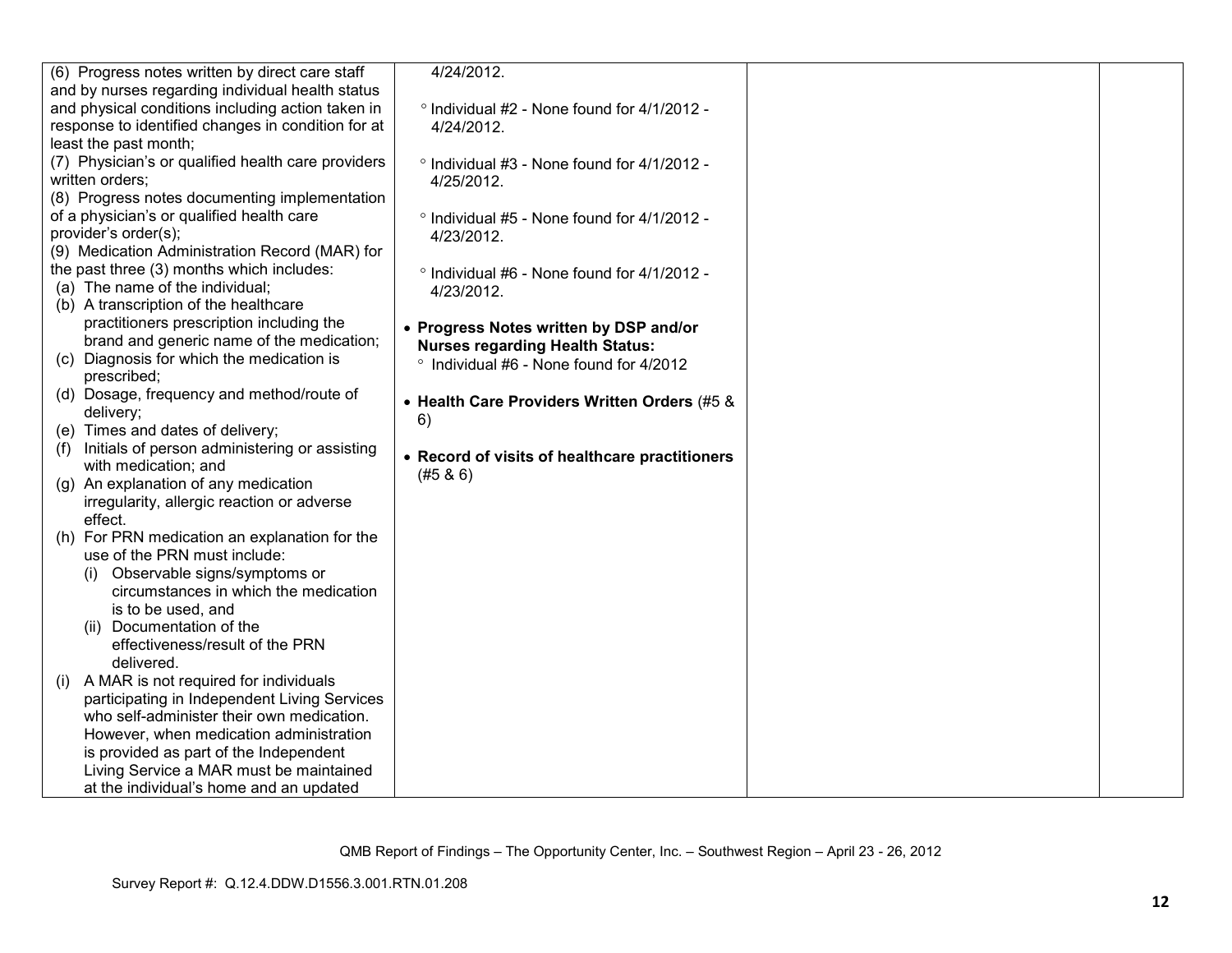| copy must be placed in the agency file on a        |  |  |
|----------------------------------------------------|--|--|
| weekly basis.                                      |  |  |
| (10) Record of visits to healthcare practitioners  |  |  |
| including any treatment provided at the visit and  |  |  |
| a record of all diagnostic testing for the current |  |  |
| ISP year; and                                      |  |  |
| (11) Medical History to include: demographic       |  |  |
| data, current and past medical diagnoses           |  |  |
| including the cause (if known) of the              |  |  |
| developmental disability and any psychiatric       |  |  |
| diagnosis, allergies (food, environmental,         |  |  |
| medications), status of routine adult health care  |  |  |
| screenings, immunizations, hospital discharge      |  |  |
| summaries for past twelve (12) months, past        |  |  |
| medical history including hospitalizations,        |  |  |
| surgeries, injuries, family history and current    |  |  |
| physical exam.                                     |  |  |
|                                                    |  |  |
|                                                    |  |  |
|                                                    |  |  |
|                                                    |  |  |
|                                                    |  |  |
|                                                    |  |  |
|                                                    |  |  |
|                                                    |  |  |
|                                                    |  |  |
|                                                    |  |  |
|                                                    |  |  |
|                                                    |  |  |
|                                                    |  |  |
|                                                    |  |  |
|                                                    |  |  |
|                                                    |  |  |
|                                                    |  |  |
|                                                    |  |  |
|                                                    |  |  |
|                                                    |  |  |
|                                                    |  |  |
|                                                    |  |  |
|                                                    |  |  |
|                                                    |  |  |
|                                                    |  |  |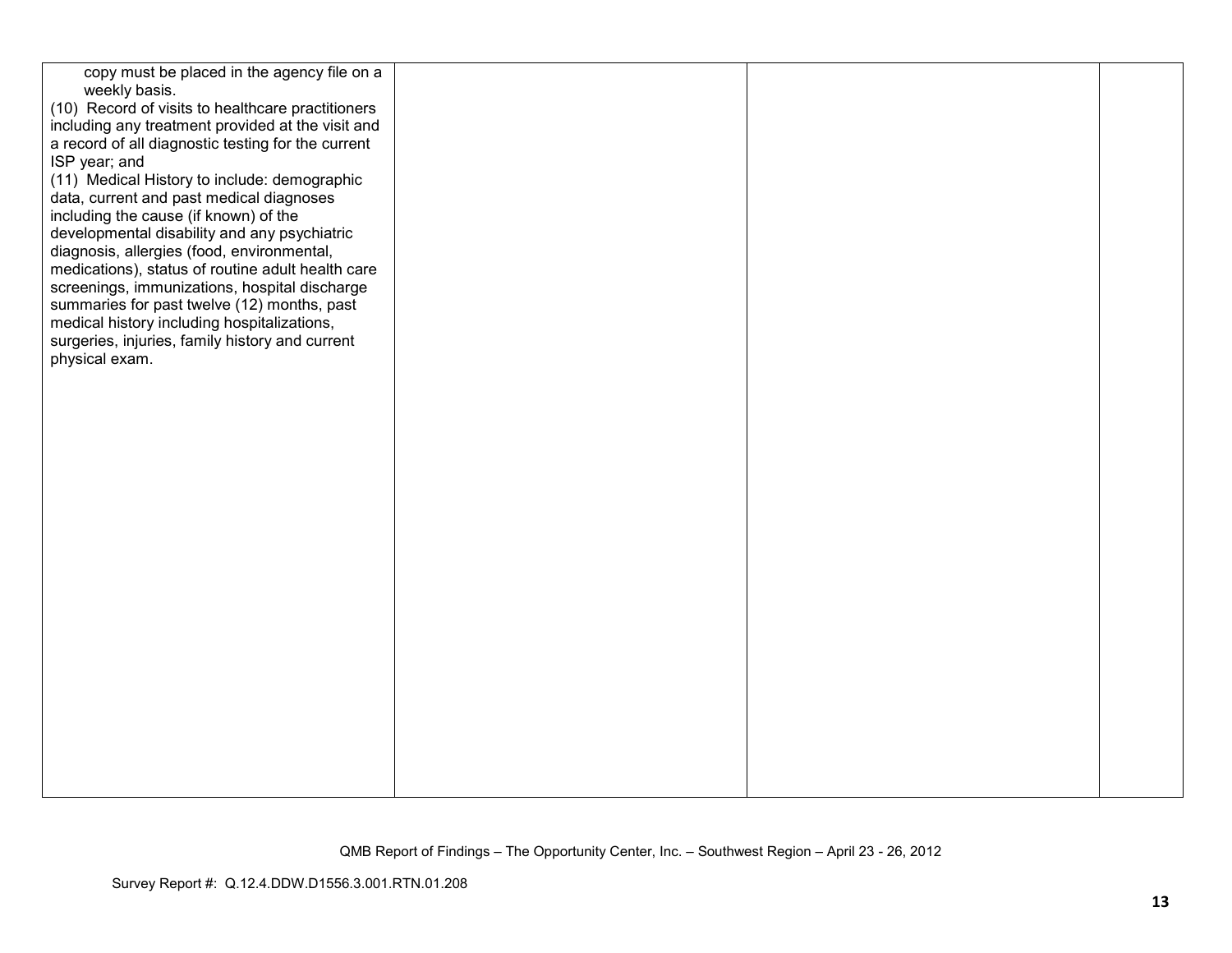| Tag # 6L17 Reporting Requirements<br>(Community Living Quarterly Reports)                                                                                                                                                                                                                                                                                                                                                                                                                                                                                                                                                                                                                                                                                                                                                                                                                              | <b>Standard Level Deficiency</b>                                                                                                                                                                                                                                                                                          |                                                                                                                                                                              |  |
|--------------------------------------------------------------------------------------------------------------------------------------------------------------------------------------------------------------------------------------------------------------------------------------------------------------------------------------------------------------------------------------------------------------------------------------------------------------------------------------------------------------------------------------------------------------------------------------------------------------------------------------------------------------------------------------------------------------------------------------------------------------------------------------------------------------------------------------------------------------------------------------------------------|---------------------------------------------------------------------------------------------------------------------------------------------------------------------------------------------------------------------------------------------------------------------------------------------------------------------------|------------------------------------------------------------------------------------------------------------------------------------------------------------------------------|--|
| Developmental Disabilities (DD) Waiver Service<br>Standards effective 4/1/2007<br><b>CHAPTER 6. VIII. COMMUNITY LIVING</b><br><b>SERVICE PROVIDER AGENCY</b>                                                                                                                                                                                                                                                                                                                                                                                                                                                                                                                                                                                                                                                                                                                                           | Based on record review, the Agency failed to<br>complete written quarterly status reports for 4 of<br>5 individuals receiving Community Living<br>Services.                                                                                                                                                               |                                                                                                                                                                              |  |
| <b>REQUIREMENTS</b><br>D. Community Living Service Provider<br><b>Agency Reporting Requirements: All</b><br>Community Living Support providers shall<br>submit written quarterly status reports to the<br>individual's Case Manager and other IDT<br>Members no later than fourteen (14) days<br>following the end of each ISP quarter. The<br>quarterly reports shall contain the following<br>written documentation:<br>Timely completion of relevant activities from<br>(1)<br><b>ISP Action Plans</b><br>Progress towards desired outcomes in the<br>(2)<br>ISP accomplished during the quarter;<br>Significant changes in routine or staffing;<br>(3)<br>Unusual or significant life events;<br>(4)<br>Updates on health status, including<br>(5)<br>medication and durable medical equipment<br>needs identified during the quarter; and<br>Data reports as determined by IDT<br>(6)<br>members. | <b>Supported Living Quarterly Reports:</b><br>• Individual #1 - None found for 1/2012 -<br>3/2012<br>• Individual $#2$ – None found for 12/2011-<br>2/2012<br>• Individual #3 - None found for 1/2012-<br>3/2012<br><b>Support Living Annual Assessment</b><br>• Individual #6 - None found for $4/1/2011 -$<br>3/31/2012 | Provider:<br>State your Plan of Correction for the findings in<br>this Tag above this line.<br>Enter your Quality Assurance/Quality<br>Improvement processes below the line. |  |
|                                                                                                                                                                                                                                                                                                                                                                                                                                                                                                                                                                                                                                                                                                                                                                                                                                                                                                        |                                                                                                                                                                                                                                                                                                                           |                                                                                                                                                                              |  |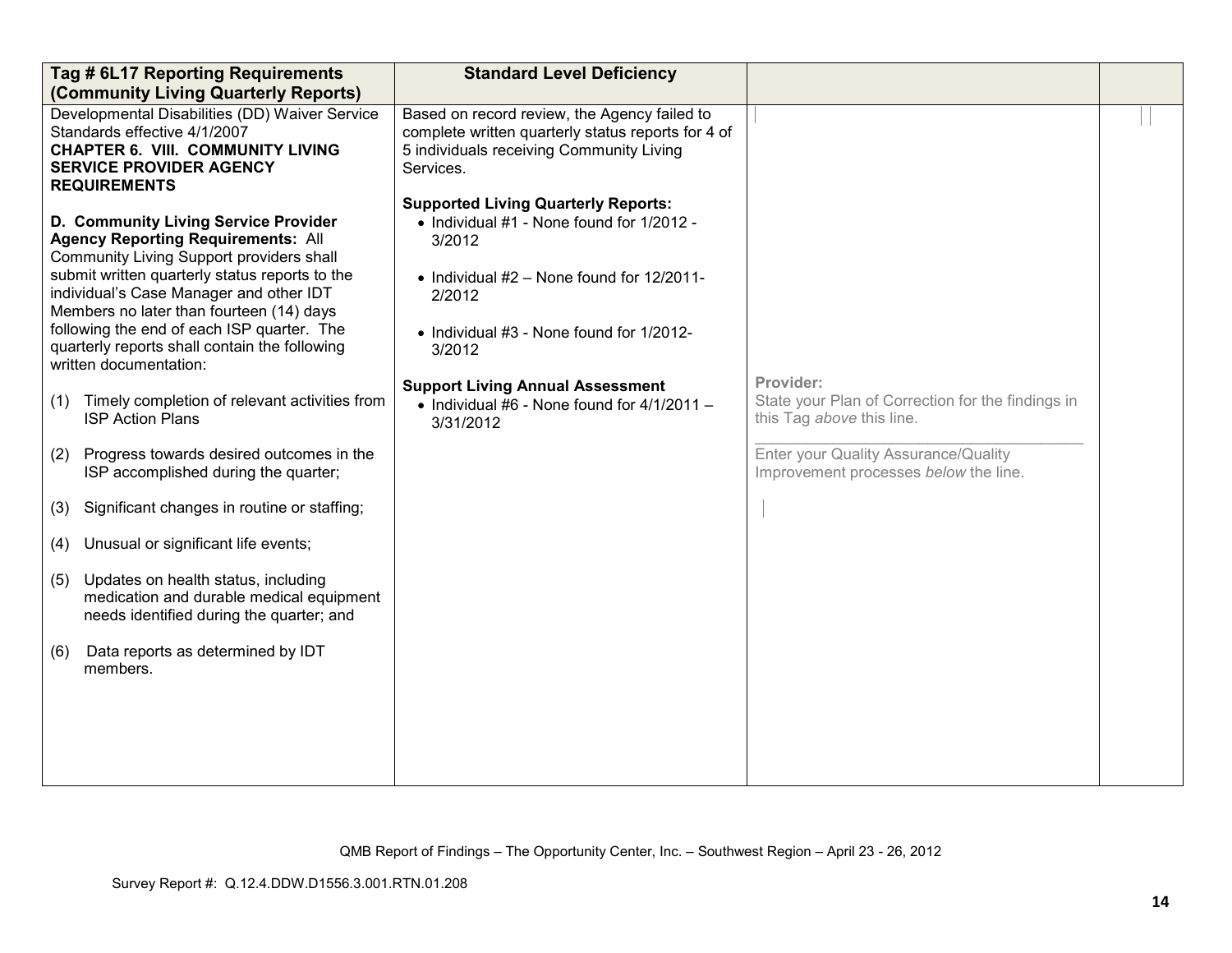| <b>Standard of Care</b>                                                                                                                                                                                                                                                                                                                                                                                                                                                                                                                                                                                                                                                                                                                                                                                                                                                                                                                                                                                                                                                                                                                                                                                                                                                                                                               | <b>Deficiencies</b>                                                                                                                                                                                                                                                                                                                                                                                                                                                                                                                                                                                                                                                                                                                                                                                                                 | <b>Agency Plan of Correction, On-going</b><br><b>QA/QI &amp; Responsible Party</b>                                                                                           | <b>Date</b><br><b>Due</b> |
|---------------------------------------------------------------------------------------------------------------------------------------------------------------------------------------------------------------------------------------------------------------------------------------------------------------------------------------------------------------------------------------------------------------------------------------------------------------------------------------------------------------------------------------------------------------------------------------------------------------------------------------------------------------------------------------------------------------------------------------------------------------------------------------------------------------------------------------------------------------------------------------------------------------------------------------------------------------------------------------------------------------------------------------------------------------------------------------------------------------------------------------------------------------------------------------------------------------------------------------------------------------------------------------------------------------------------------------|-------------------------------------------------------------------------------------------------------------------------------------------------------------------------------------------------------------------------------------------------------------------------------------------------------------------------------------------------------------------------------------------------------------------------------------------------------------------------------------------------------------------------------------------------------------------------------------------------------------------------------------------------------------------------------------------------------------------------------------------------------------------------------------------------------------------------------------|------------------------------------------------------------------------------------------------------------------------------------------------------------------------------|---------------------------|
| requirements and the approved waiver.                                                                                                                                                                                                                                                                                                                                                                                                                                                                                                                                                                                                                                                                                                                                                                                                                                                                                                                                                                                                                                                                                                                                                                                                                                                                                                 | CMS Assurance – Qualified Providers – The State monitors non-licensed/non-certified providers to assure adherence to waiver<br>requirements. The State implements its policies and procedures for verifying that provider training is conducted in accordance with State                                                                                                                                                                                                                                                                                                                                                                                                                                                                                                                                                            |                                                                                                                                                                              |                           |
| Tag #1A11.1 Transportation Training                                                                                                                                                                                                                                                                                                                                                                                                                                                                                                                                                                                                                                                                                                                                                                                                                                                                                                                                                                                                                                                                                                                                                                                                                                                                                                   | <b>Standard Level Deficiency</b>                                                                                                                                                                                                                                                                                                                                                                                                                                                                                                                                                                                                                                                                                                                                                                                                    |                                                                                                                                                                              |                           |
|                                                                                                                                                                                                                                                                                                                                                                                                                                                                                                                                                                                                                                                                                                                                                                                                                                                                                                                                                                                                                                                                                                                                                                                                                                                                                                                                       |                                                                                                                                                                                                                                                                                                                                                                                                                                                                                                                                                                                                                                                                                                                                                                                                                                     |                                                                                                                                                                              |                           |
| Developmental Disabilities (DD) Waiver Service<br>Standards effective 4/1/2007<br><b>CHAPTER 1 II. PROVIDER AGENCY</b><br><b>REQUIREMENTS:</b> The objective of these<br>standards is to establish Provider Agency policy,<br>procedure and reporting requirements for DD<br>Medicaid Waiver program. These requirements<br>apply to all such Provider Agency staff, whether<br>directly employed or subcontracting with the<br>Provider Agency. Additional Provider Agency<br>requirements and personnel qualifications may<br>be applicable for specific service standards<br>Department of Health (DOH) Developmental<br><b>Disabilities Supports Division (DDSD) Policy</b><br><b>Training Requirements for Direct Service</b><br>Agency Staff Policy Eff Date: March 1, 2007<br><b>II. POLICY STATEMENTS:</b><br>I. Staff providing direct services shall<br>complete safety training within the first thirty (30)<br>days of employment and before working alone<br>with an individual receiving services. The<br>training shall address at least the following:<br>1. Operating a fire extinguisher<br>2. Proper lifting procedures<br>3. General vehicle safety precautions (e.g.,<br>pre-trip inspection, removing keys from the<br>ignition when not in the driver's seat)<br>4. Assisting passengers with cognitive and/or | Based on record review and interview, the<br>Agency failed to provide staff training regarding<br>the safe operation of the vehicle, assisting<br>passengers and safe lifting procedures for 59 of<br>62 Direct Support Personnel.<br>No documented evidence was found of the<br>following required training:<br>• Transportation (DSP #40, 41, 42, 43, 44, 45,<br>46, 48, 49, 50, 51, 52, 53, 55, 56, 57, 58, 59,<br>60, 61, 62, 63, 64, 65, 66, 67, 68, 70, 71, 72,<br>73, 74, 75, 76, 77, 78, 79, 80, 81, 82, 83, 84,<br>85, 86, 87, 88, 89, 90, 91, 92, 93, 94, 95, 96,<br>97, 98, 99, 100 & 101)<br>When DSP were asked if they had received<br>transportation training including training on<br>wheelchair tie downs and van lift safety the<br>following was reported:<br>• DSP #45 stated, "No."<br>• DSP #87 stated. "No." | Provider:<br>State your Plan of Correction for the findings in<br>this Tag above this line.<br>Enter your Quality Assurance/Quality<br>Improvement processes below the line. |                           |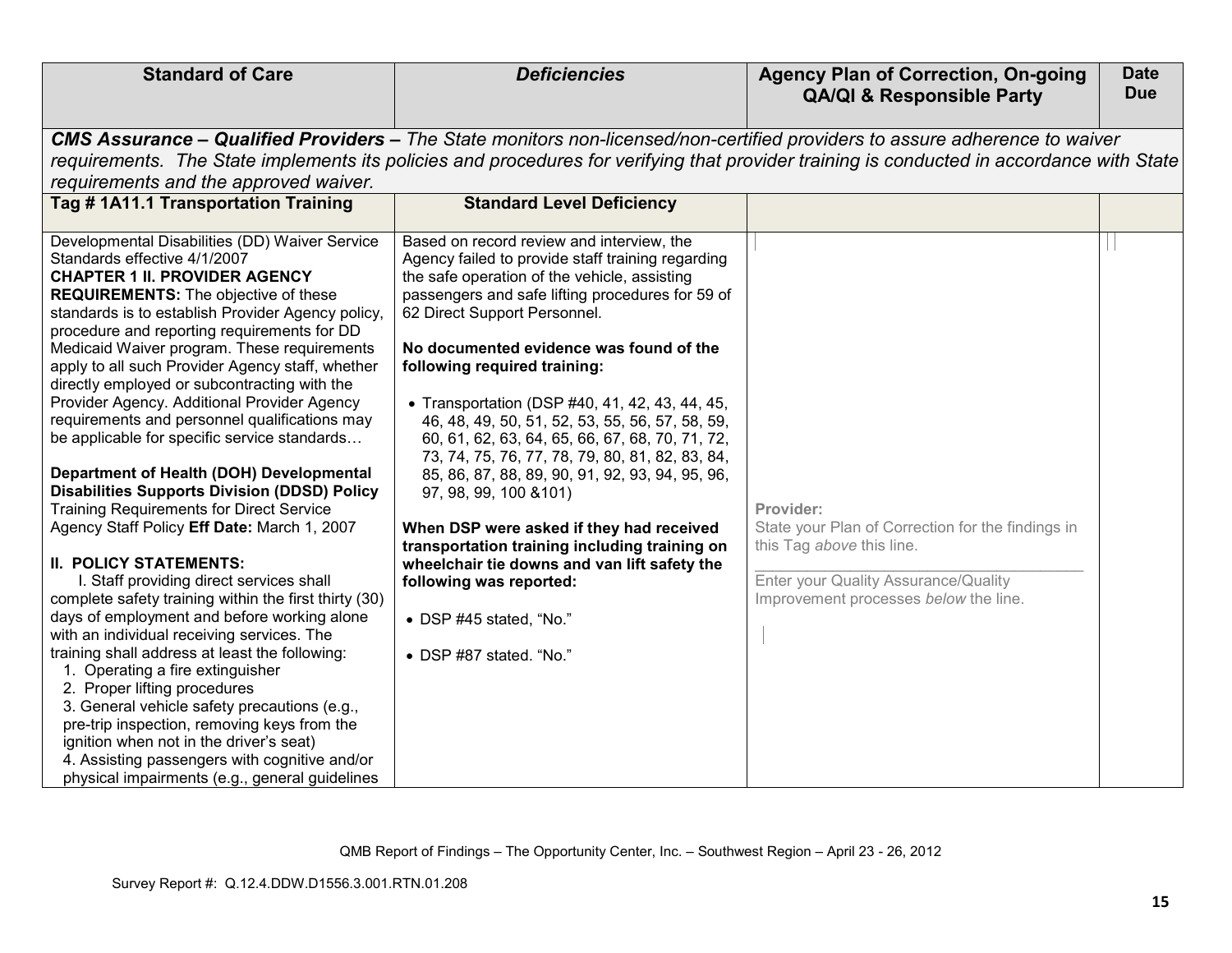| for supporting individuals who may be<br>unaware of safety issues involving traffic or<br>those who require physical assistance to<br>enter/exit a vehicle)<br>5. Operating wheelchair lifts (if applicable to<br>the staff's role) |
|-------------------------------------------------------------------------------------------------------------------------------------------------------------------------------------------------------------------------------------|
|                                                                                                                                                                                                                                     |
|                                                                                                                                                                                                                                     |
|                                                                                                                                                                                                                                     |
|                                                                                                                                                                                                                                     |
|                                                                                                                                                                                                                                     |
|                                                                                                                                                                                                                                     |
| 6. Wheelchair tie-down procedures (if                                                                                                                                                                                               |
| applicable to the staff's role)                                                                                                                                                                                                     |
| 7. Emergency and evacuation procedures<br>(e.g., roadside emergency, fire emergency)                                                                                                                                                |
|                                                                                                                                                                                                                                     |
|                                                                                                                                                                                                                                     |
|                                                                                                                                                                                                                                     |
|                                                                                                                                                                                                                                     |
|                                                                                                                                                                                                                                     |
|                                                                                                                                                                                                                                     |
|                                                                                                                                                                                                                                     |
|                                                                                                                                                                                                                                     |
|                                                                                                                                                                                                                                     |
|                                                                                                                                                                                                                                     |
|                                                                                                                                                                                                                                     |
|                                                                                                                                                                                                                                     |
|                                                                                                                                                                                                                                     |
|                                                                                                                                                                                                                                     |
|                                                                                                                                                                                                                                     |
|                                                                                                                                                                                                                                     |
|                                                                                                                                                                                                                                     |
|                                                                                                                                                                                                                                     |
|                                                                                                                                                                                                                                     |
|                                                                                                                                                                                                                                     |
|                                                                                                                                                                                                                                     |
|                                                                                                                                                                                                                                     |
|                                                                                                                                                                                                                                     |
|                                                                                                                                                                                                                                     |
|                                                                                                                                                                                                                                     |
|                                                                                                                                                                                                                                     |
|                                                                                                                                                                                                                                     |
|                                                                                                                                                                                                                                     |
|                                                                                                                                                                                                                                     |
|                                                                                                                                                                                                                                     |
|                                                                                                                                                                                                                                     |
|                                                                                                                                                                                                                                     |
|                                                                                                                                                                                                                                     |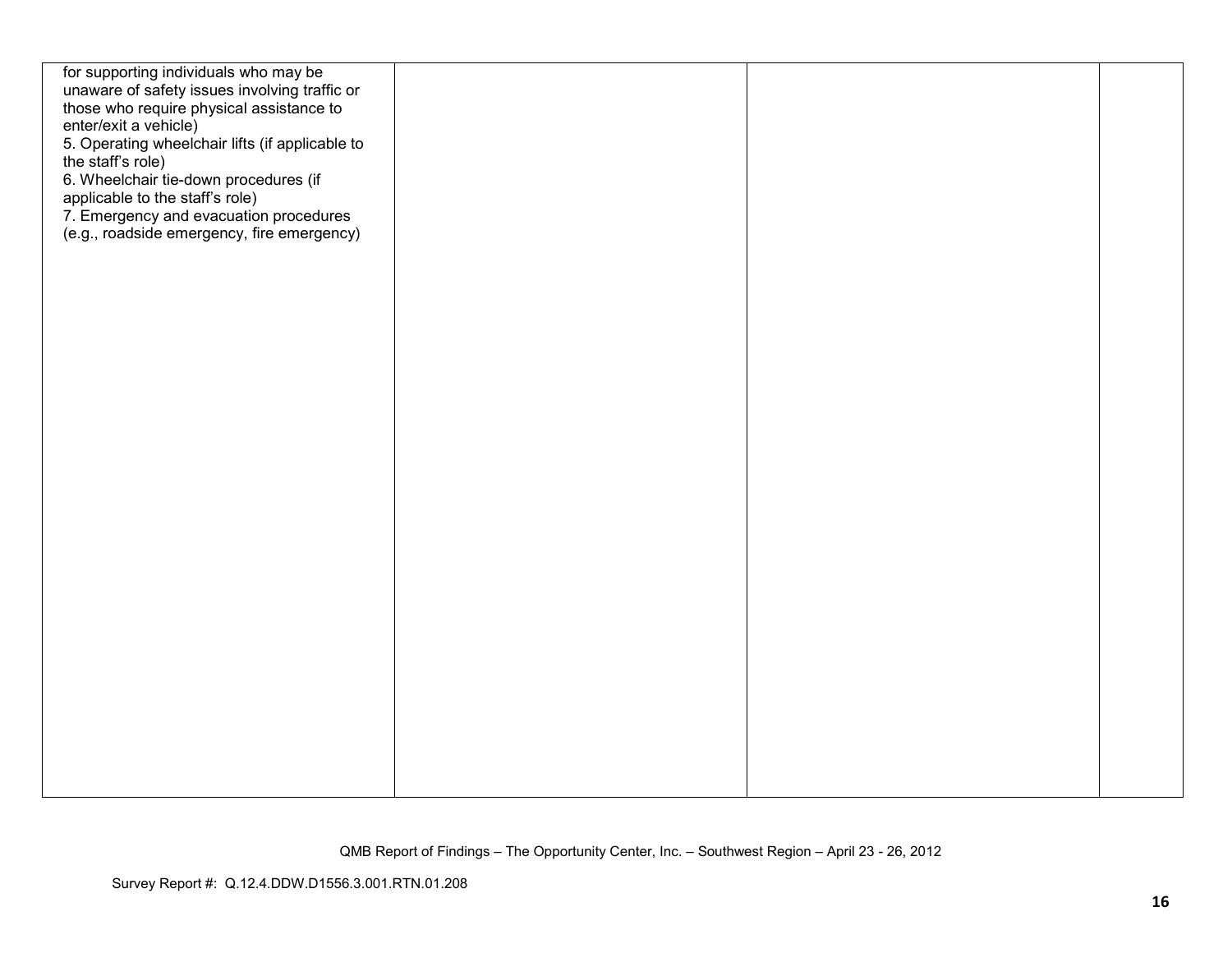| Tag #1A20 Direct Support Personnel                                                          | <b>Standard Level Deficiency</b>                                                                  |                                                   |  |
|---------------------------------------------------------------------------------------------|---------------------------------------------------------------------------------------------------|---------------------------------------------------|--|
| <b>Training</b>                                                                             |                                                                                                   |                                                   |  |
| Developmental Disabilities (DD) Waiver Service                                              | Based on record review, the Agency failed to                                                      |                                                   |  |
| Standards effective 4/1/2007                                                                | ensure that Orientation and Training                                                              |                                                   |  |
| <b>CHAPTER 1 IV. GENERAL REQUIREMENTS</b>                                                   | requirements were met for 61 of 62 Direct                                                         |                                                   |  |
| <b>FOR PROVIDER AGENCY SERVICE</b>                                                          | Support Personnel.                                                                                |                                                   |  |
| <b>PERSONNEL:</b> The objective of this section is to                                       |                                                                                                   |                                                   |  |
| establish personnel standards for DD Medicaid                                               | Review of Direct Support Personnel training                                                       |                                                   |  |
| Waiver Provider Agencies for the following                                                  | records found no evidence of the following                                                        |                                                   |  |
| services: Community Living Supports,                                                        | required DOH/DDSD trainings and certification                                                     |                                                   |  |
| Community Inclusion Services, Respite,                                                      | being completed:                                                                                  |                                                   |  |
| Substitute Care and Personal Support                                                        | • Pre- Service (DSP #46, 48, 50, 58, 61, 62,                                                      |                                                   |  |
| Companion Services. These standards apply to                                                | 67, 85, 90, 91, 92, 93, 94, 95, 96, 97, 98, 99,                                                   |                                                   |  |
| all personnel who provide services, whether<br>directly employed or subcontracting with the | 100 & 101)                                                                                        |                                                   |  |
| Provider Agency. Additional personnel                                                       |                                                                                                   |                                                   |  |
| requirements and qualifications may be                                                      | • Foundation for Health & Wellness (DSP #46,                                                      |                                                   |  |
| applicable for specific service standards.                                                  | 48, 50, 58, 61, 62, 67, 76, 90, 91, 92, 93, 94,                                                   | Provider:                                         |  |
| C. Orientation and Training Requirements:                                                   | 95, 96, 97, 98, 99, 100 & 101)                                                                    | State your Plan of Correction for the findings in |  |
| Orientation and training for direct support staff                                           |                                                                                                   | this Tag above this line.                         |  |
| and his or her supervisors shall comply with the                                            | • Person-Centered Planning (1-Day) (DSP #40,                                                      |                                                   |  |
| DDSD/DOH Policy Governing the Training                                                      | 43, 46, 48, 50, 57, 61, 62, 67, 87, 90, 93, 96,                                                   | Enter your Quality Assurance/Quality              |  |
| Requirements for Direct Support Staff and                                                   | 97 & 98)                                                                                          | Improvement processes below the line.             |  |
| <b>Internal Service Coordinators Serving</b>                                                |                                                                                                   |                                                   |  |
| Individuals with Developmental Disabilities to                                              | • First Aid (DSP #40, 46, 48, 50, 52, 54, 59, 60,                                                 |                                                   |  |
| include the following:                                                                      | 61, 62, 67, 72, 73, 74, 76, 78, 79, 80, 83, 84,                                                   |                                                   |  |
| Each new employee shall receive<br>(1)                                                      | 86, 88, 90, 96 & 97)                                                                              |                                                   |  |
| appropriate orientation, including but not                                                  |                                                                                                   |                                                   |  |
| limited to, all policies relating to fire                                                   | • CPR (DSP #40, 41, 46, 48, 50, 52, 54, 59,                                                       |                                                   |  |
| prevention, accident prevention, incident                                                   | 60, 61, 62, 66, 67, 72, 73, 74, 76, 78, 79, 80,                                                   |                                                   |  |
| management and reporting, and                                                               | 83, 84, 86, 88, 90, 96 & 97)                                                                      |                                                   |  |
| emergency procedures; and                                                                   |                                                                                                   |                                                   |  |
| Individual-specific training for each<br>(2)                                                | • Assisting With Medication Delivery (DSP #40,<br>41, 42, 44, 45, 47, 49, 51, 52, 53, 54, 55, 56, |                                                   |  |
| individual under his or her direct care, as                                                 | 57, 59, 60, 62, 64, 65, 66, 68, 69, 71, 72, 73,                                                   |                                                   |  |
| described in the individual service plan,                                                   | 75, 77, 78, 79, 80, 81, 82, 83, 84, 88, 89, 90,                                                   |                                                   |  |
| prior to working alone with the individual.                                                 | 93, 96, 97 & 98)                                                                                  |                                                   |  |
|                                                                                             |                                                                                                   |                                                   |  |
| Department of Health (DOH) Developmental                                                    | • Participatory Communication & Choice                                                            |                                                   |  |
| <b>Disabilities Supports Division (DDSD) Policy</b>                                         | Making (DSP #43, 62, 72, 82, 86, 88, 90, 93                                                       |                                                   |  |
| - Policy Title: Training Requirements for                                                   | 96, 97 & 98)                                                                                      |                                                   |  |
|                                                                                             |                                                                                                   |                                                   |  |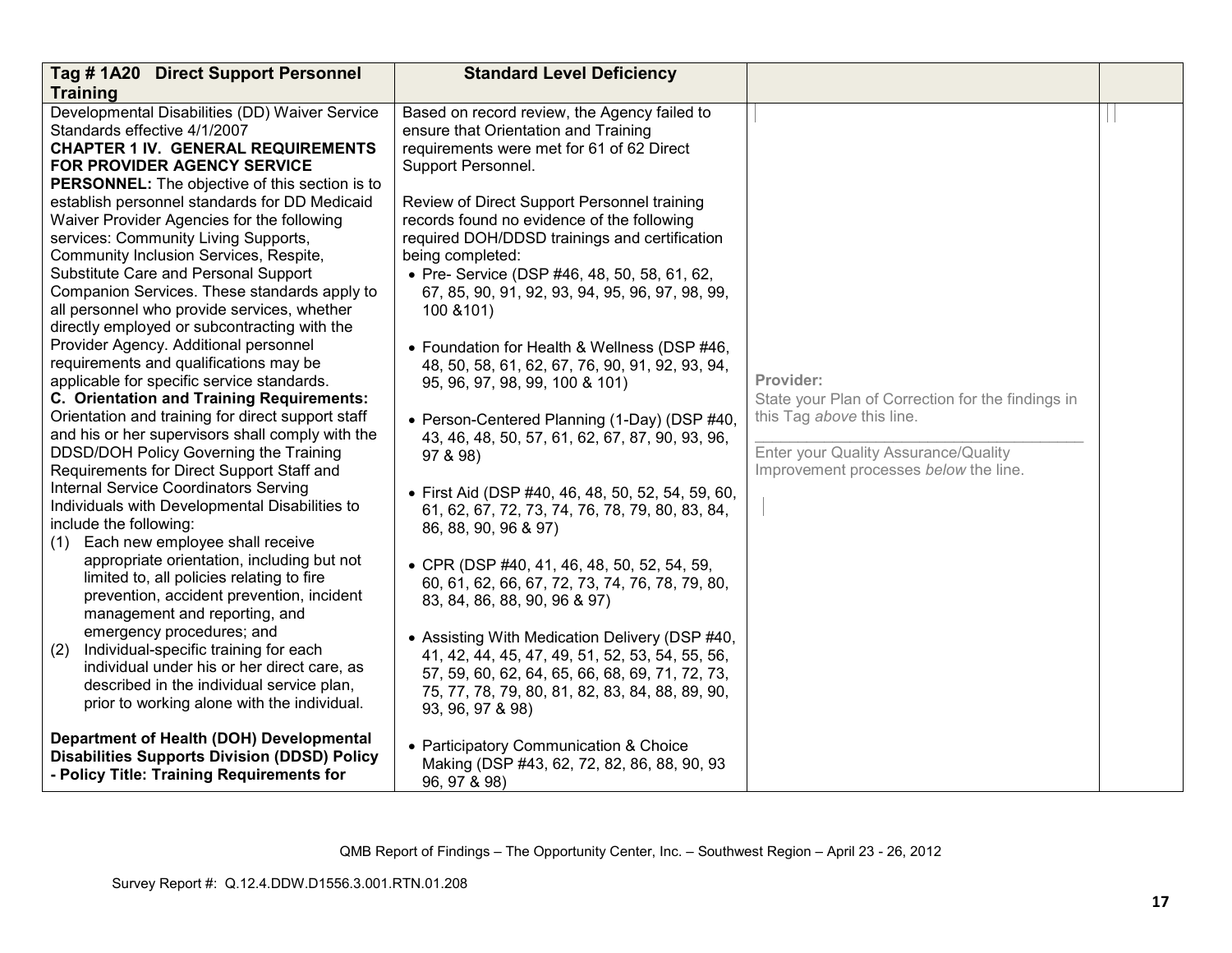| Direct Service Agency Staff Policy - Eff.            |                                               |  |
|------------------------------------------------------|-----------------------------------------------|--|
| March 1, 2007 - II. POLICY STATEMENTS:               | • Advocacy 101 (DSP #57, 62, 72, 82, 86, 90,  |  |
| A. Individuals shall receive services from           | 93, 97 & 98)                                  |  |
| competent and qualified staff.                       |                                               |  |
| B. Staff shall complete individual-specific          | • Positive Behavior Supports Strategies (DSP  |  |
| (formerly known as "Addendum B") training            | #43, 62, 72, 74, 86, 90, 93, 97 & 98)         |  |
| requirements in accordance with the                  |                                               |  |
| specifications described in the individual service   | • Teaching & Support Strategies (DSP #43, 62, |  |
| plan (ISP) of each individual served.                | 72, 90, 93, 97 & 98)                          |  |
| C. Staff shall complete training on DOH-             |                                               |  |
| approved incident reporting procedures in            |                                               |  |
| accordance with 7 NMAC 1.13.                         |                                               |  |
| D. Staff providing direct services shall complete    |                                               |  |
| training in universal precautions on an annual       |                                               |  |
| basis. The training materials shall meet             |                                               |  |
| Occupational Safety and Health Administration        |                                               |  |
| (OSHA) requirements.                                 |                                               |  |
| E. Staff providing direct services shall maintain    |                                               |  |
| certification in first aid and CPR. The training     |                                               |  |
| materials shall meet OSHA                            |                                               |  |
| requirements/guidelines.                             |                                               |  |
| F. Staff who may be exposed to hazardous             |                                               |  |
| chemicals shall complete relevant training in        |                                               |  |
| accordance with OSHA requirements.                   |                                               |  |
| G. Staff shall be certified in a DDSD-approved       |                                               |  |
| behavioral intervention system (e.g., Mandt,         |                                               |  |
| CPI) before using physical restraint techniques.     |                                               |  |
| Staff members providing direct services shall        |                                               |  |
| maintain certification in a DDSD-approved            |                                               |  |
| behavioral intervention system if an individual      |                                               |  |
| they support has a behavioral crisis plan that       |                                               |  |
| includes the use of physical restraint techniques.   |                                               |  |
| H. Staff shall complete and maintain certification   |                                               |  |
| in a DDSD-approved medication course in              |                                               |  |
| accordance with the DDSD Medication Delivery         |                                               |  |
| Policy M-001.                                        |                                               |  |
| I. Staff providing direct services shall complete    |                                               |  |
| safety training within the first thirty (30) days of |                                               |  |
| employment and before working alone with an          |                                               |  |
| individual receiving service.                        |                                               |  |
|                                                      |                                               |  |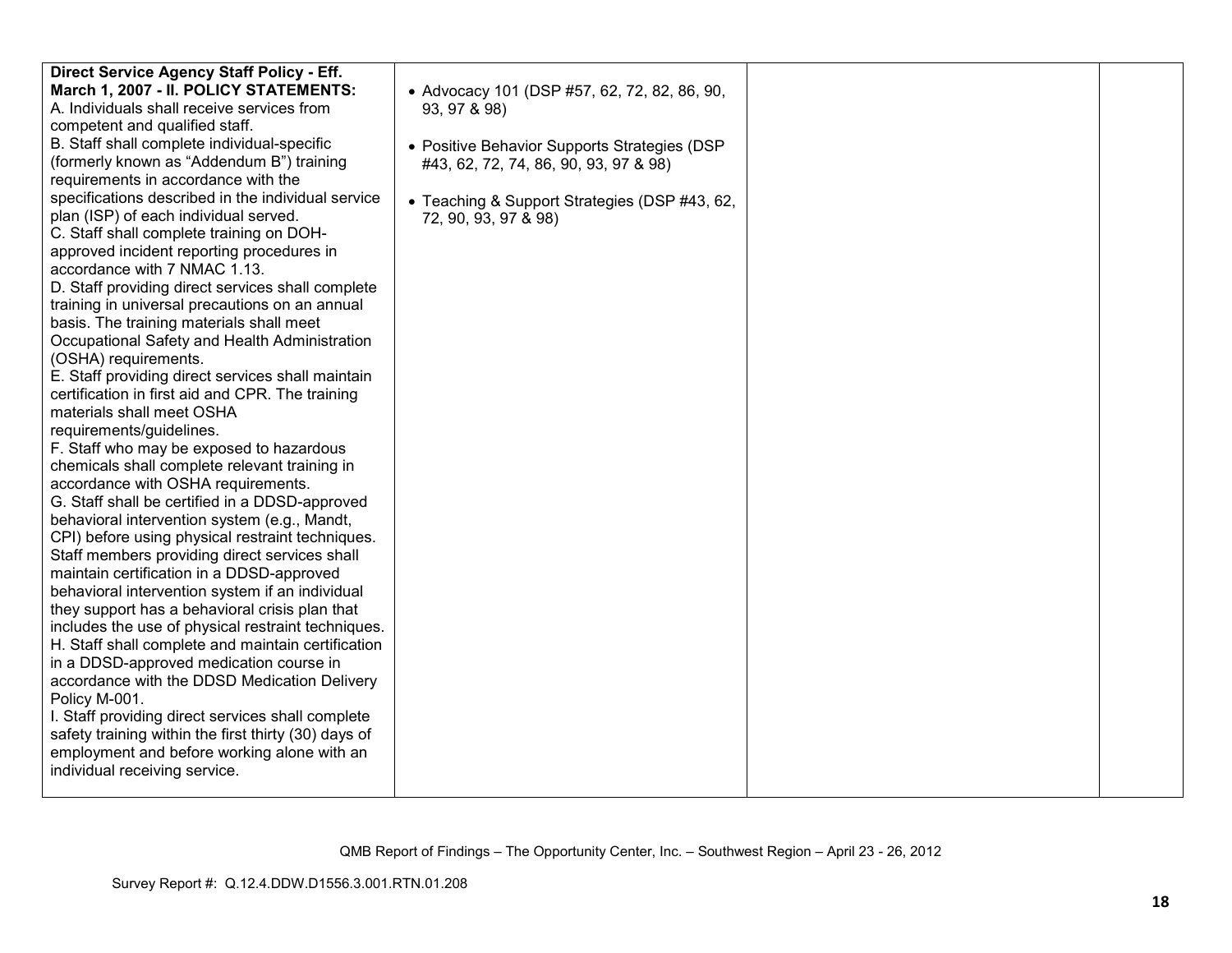| Tag #1A22 Agency Personnel                          | <b>Condition of Participation Level</b>           |                                                   |  |
|-----------------------------------------------------|---------------------------------------------------|---------------------------------------------------|--|
| <b>Competency</b>                                   | <b>Deficiency</b>                                 |                                                   |  |
| Developmental Disabilities (DD) Waiver Service      | After an analysis of the evidence it has been     |                                                   |  |
| Standards effective 4/1/2007                        | determined there is a significant potential for a |                                                   |  |
| <b>CHAPTER 1 IV. GENERAL REQUIREMENTS</b>           | negative outcome to occur.                        |                                                   |  |
| FOR PROVIDER AGENCY SERVICE                         |                                                   |                                                   |  |
| PERSONNEL: The objective of this section is to      | Based on interview, the Agency failed to ensure   |                                                   |  |
| establish personnel standards for DD Medicaid       | that training competencies were met for 3 of 9    |                                                   |  |
| Waiver Provider Agencies for the following          | Direct Support Personnel.                         |                                                   |  |
| services: Community Living Supports,                |                                                   |                                                   |  |
| Community Inclusion Services, Respite,              | When DSP were asked if the Individual had         |                                                   |  |
| Substitute Care and Personal Support                | an Occupational Therapy Plan and if so, what      |                                                   |  |
| Companion Services. These standards apply to        | the plan covered, the following was reported:     |                                                   |  |
| all personnel who provide services, whether         |                                                   |                                                   |  |
| directly employed or subcontracting with the        | • DSP #87 stated, "I don't know." According to    |                                                   |  |
| Provider Agency. Additional personnel               | the Individual Specific Training section of the   |                                                   |  |
| requirements and qualifications may be              | ISP, the Individual requires an Occupational      |                                                   |  |
| applicable for specific service standards.          | Therapy Plan. (Individual #4)                     | Provider:                                         |  |
| F. Qualifications for Direct Service                |                                                   | State your Plan of Correction for the findings in |  |
| Personnel: The following employment                 | When DSP were asked if the Individual had a       | this Tag above this line.                         |  |
| qualifications and competency requirements are      | Physical Therapy Plan and if so, what the         |                                                   |  |
| applicable to all Direct Service Personnel          | plan covered, the following was reported:         | Enter your Quality Assurance/Quality              |  |
| employed by a Provider Agency:                      |                                                   | Improvement processes below the line.             |  |
| (1) Direct service personnel shall be eighteen      | • DSP #45 stated, "I don't know, I don't have     |                                                   |  |
| (18) years or older. Exception: Adult               | anything to do with it." According to the         |                                                   |  |
| Habilitation can employ direct care personnel       | Individual Specific Training section of the ISP,  |                                                   |  |
| under the age of eighteen 18 years, but the         | the Individual requires a Physical Therapy        |                                                   |  |
| employee shall work directly under a                | Plan. (Individual #2)                             |                                                   |  |
| supervisor, who is physically present at all        |                                                   |                                                   |  |
| times;                                              | When DSP were asked if the Individual had         |                                                   |  |
|                                                     | Health Care Plans and if so, what the plan(s)     |                                                   |  |
| (2) Direct service personnel shall have the ability | covered, the following was reported:              |                                                   |  |
| to read and carry out the requirements in an        |                                                   |                                                   |  |
| ISP;                                                | • DSP #45 stated, "No, I don't think so. If he    |                                                   |  |
|                                                     | does I'm not aware of it." As indicated by the    |                                                   |  |
| (3) Direct service personnel shall be available to  | Electronic Comprehensive Health                   |                                                   |  |
| communicate in the language that is                 | Assessment Tool, the Individual requires          |                                                   |  |
| functionally required by the individual or in the   | Health Care Plans for Respiratory. (Individual    |                                                   |  |
| use of any specific augmentative                    | #2)                                               |                                                   |  |
| communication system utilized by the                |                                                   |                                                   |  |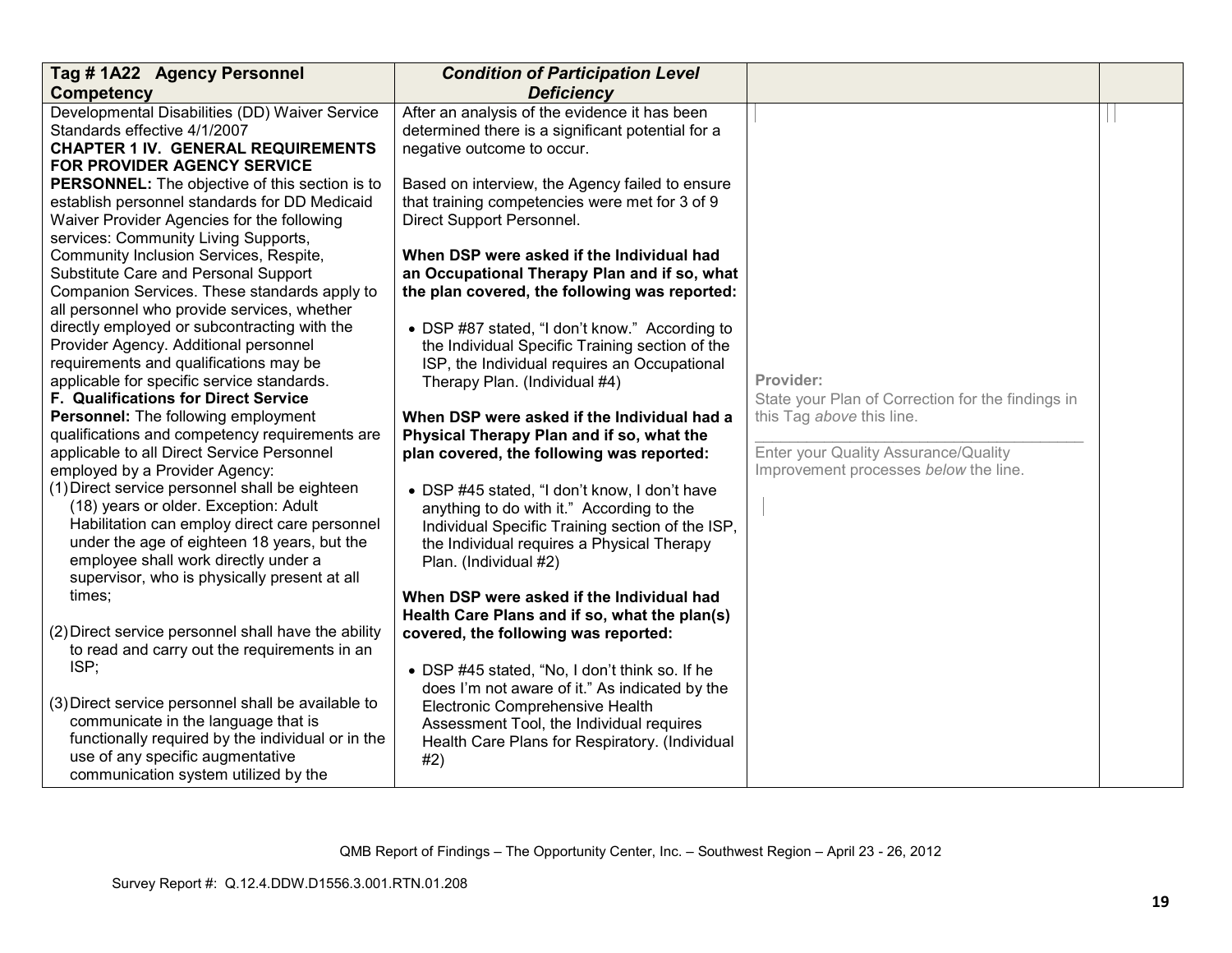| individual;                                      |                                                  |  |
|--------------------------------------------------|--------------------------------------------------|--|
|                                                  | • DSP #87 reported not knowing "off hand".       |  |
|                                                  | As indicated by the Electronic                   |  |
| (4) Direct service personnel shall meet the      | Comprehensive Health Assessment Tool,            |  |
| qualifications specified by DDSD in the Policy   | the Individual requires Health Care Plans for    |  |
| Governing the Training Requirements for          | Aspiration and Pain. (Individual #4)             |  |
| Direct Support Staff and Internal Service        |                                                  |  |
| Coordinators, Serving Individuals with           | When DSP were asked if the Individual had a      |  |
| Developmental Disabilities; and                  | <b>Medical Emergency Response Plans and if</b>   |  |
|                                                  | so, what the plan(s) covered, the following      |  |
| (5) Direct service Provider Agencies of Respite  | was reported:                                    |  |
| Services, Substitute Care, Personal Support      |                                                  |  |
|                                                  |                                                  |  |
| Services, Nutritional Counseling, Therapists     | • DSP #45 stated, "I don't think so." As         |  |
| and Nursing shall demonstrate basic              | indicated by the Electronic Comprehensive        |  |
| knowledge of developmental disabilities and      | Health Assessment Tool, the Individual           |  |
| have training or demonstrable qualifications     | requires Medical Emergency Response Plans        |  |
| related to the role he or she is performing and  | for Cardiac Condition, Respiratory and           |  |
| complete individual specific training as         | Anxiety (Individual #2)                          |  |
| required in the ISP for each individual he or    |                                                  |  |
| she support.                                     | When DSP were asked if they had received         |  |
|                                                  | training on the Individual's Diabetes, the       |  |
| (6) Report required personnel training status to | following was reported:                          |  |
| the DDSD Statewide Training Database as          |                                                  |  |
| specified in DDSD policies as related to         | • DSP #78 stated, "Yes". When asked what         |  |
| training requirements as follows:                |                                                  |  |
| (a) Initial comprehensive personnel status       | are the signs of high blood sugar? DSP           |  |
| report (name, date of hire, Social Security      | #78 stated "Similar to low, not sure."           |  |
|                                                  | (Individual #1)                                  |  |
| number category) on all required                 |                                                  |  |
| personnel to be submitted to DDSD                | When DSP were asked if the Individual had        |  |
| Statewide Training Database within the           | any food and/or medication allergies that        |  |
| first ninety (90) calendar days of               | could be potentially life threatening, the       |  |
| providing services;                              | following was reported:                          |  |
| (b) Staff who do not wish to use his or her      |                                                  |  |
| Social Security Number may request an            | • DSP #87 stated, "Does have allergies." But     |  |
| alternative tracking number; and                 | then reported not knowing "off hand".            |  |
| (c) Quarterly personnel update reports sent      | According to the ISP Health & Safety section     |  |
| to DDSD Statewide Training Database to           | the individual is allergic to Risperdol,         |  |
| reflect new hires, terminations, inter-          | pineapple and is lactose intolerant. (Individual |  |
| provider Agency position changes, and            | #4)                                              |  |
| name changes.                                    |                                                  |  |
|                                                  |                                                  |  |
| Department of Health (DOH) Developmental         |                                                  |  |
|                                                  |                                                  |  |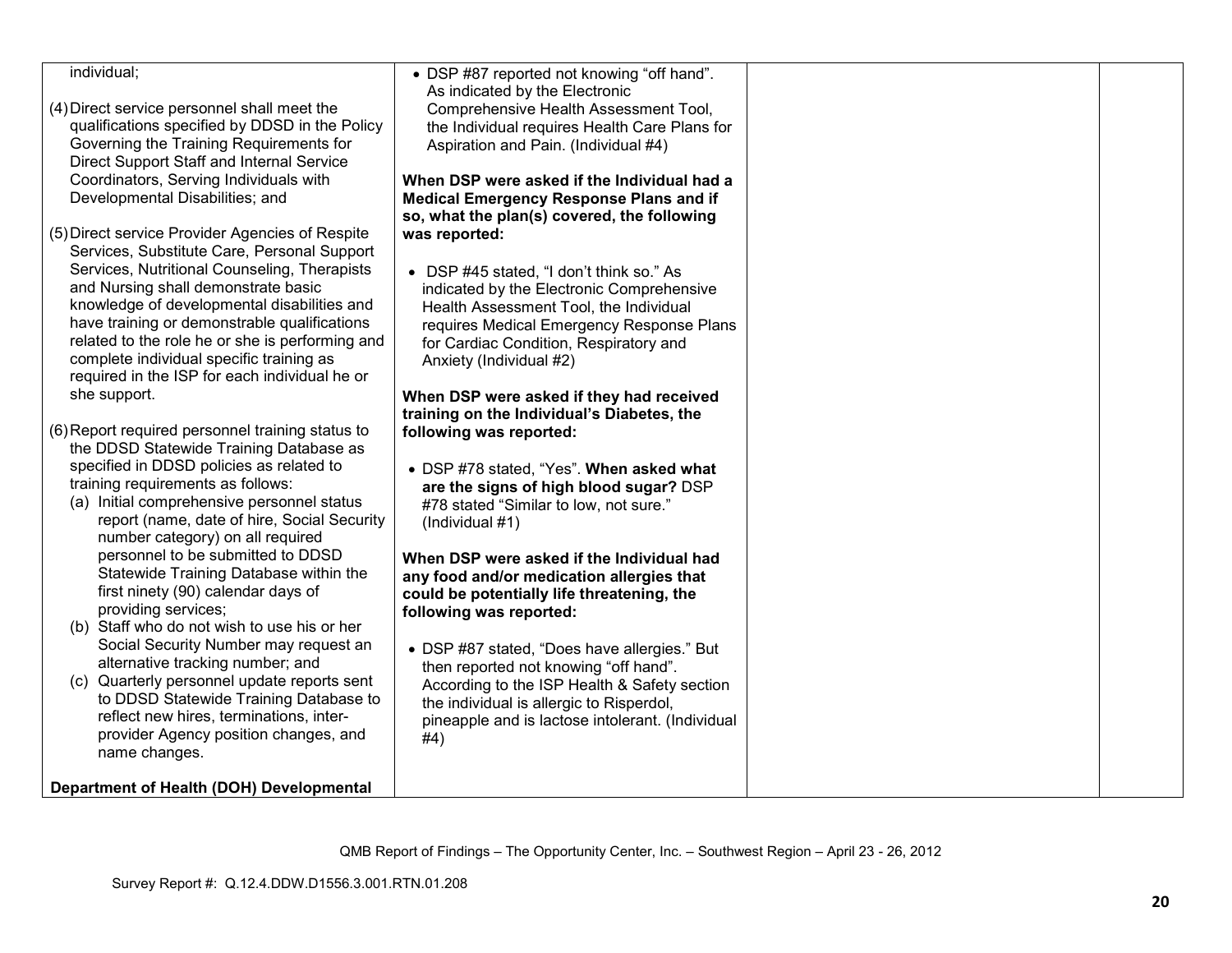| <b>Disabilities Supports Division (DDSD) Policy</b><br>- Policy Title: Training Requirements for<br>Direct Service Agency Staff Policy - Eff.<br>March 1, 2007 - II. POLICY STATEMENTS:<br>A. Individuals shall receive services from<br>competent and qualified staff. |  |  |
|-------------------------------------------------------------------------------------------------------------------------------------------------------------------------------------------------------------------------------------------------------------------------|--|--|
|                                                                                                                                                                                                                                                                         |  |  |
|                                                                                                                                                                                                                                                                         |  |  |
|                                                                                                                                                                                                                                                                         |  |  |
|                                                                                                                                                                                                                                                                         |  |  |
|                                                                                                                                                                                                                                                                         |  |  |
|                                                                                                                                                                                                                                                                         |  |  |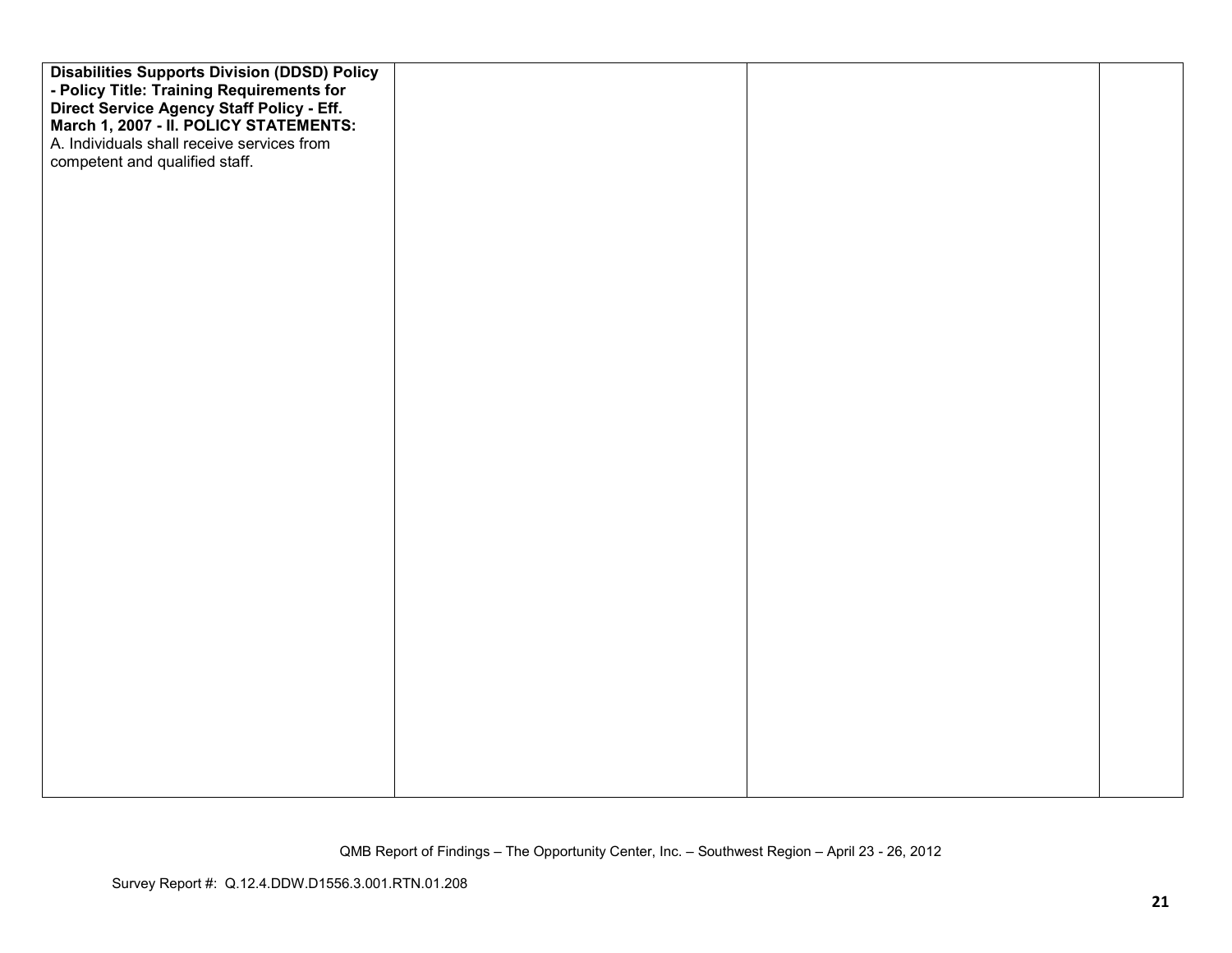| Tag # 1A25 Criminal Caregiver History                                                                                                                                                                                                                                                                                               | <b>Condition of Participation Level</b>                                                                                                                                                                                                                       |                                                                                |  |
|-------------------------------------------------------------------------------------------------------------------------------------------------------------------------------------------------------------------------------------------------------------------------------------------------------------------------------------|---------------------------------------------------------------------------------------------------------------------------------------------------------------------------------------------------------------------------------------------------------------|--------------------------------------------------------------------------------|--|
| <b>Screening</b>                                                                                                                                                                                                                                                                                                                    | <b>Deficiency</b>                                                                                                                                                                                                                                             |                                                                                |  |
| NMAC 7.1.9.8 CAREGIVER AND HOSPITAL<br><b>CAREGIVER EMPLOYMENT</b><br><b>REQUIREMENTS:</b><br>F. Timely Submission: Care providers shall<br>submit all fees and pertinent application                                                                                                                                               | After an analysis of the evidence it has been<br>determined there is a significant potential for a<br>negative outcome to occur.<br>Based on record review, the Agency failed to                                                                              |                                                                                |  |
| information for all individuals who meet the<br>definition of an applicant, caregiver or hospital<br>caregiver as described in Subsections B, D and<br>K of 7.1.9.7 NMAC, no later than twenty (20)<br>calendar days from the first day of employment<br>or effective date of a contractual relationship<br>with the care provider. | maintain documentation indicating no<br>"disqualifying convictions" or documentation of<br>the timely submission of pertinent application<br>information to the Caregiver Criminal History<br>Screening Program was on file for 40 of 63<br>Agency Personnel. |                                                                                |  |
| NMAC 7.1.9.9 CAREGIVERS OR HOSPITAL<br><b>CAREGIVERS AND APPLICANTS WITH</b><br><b>DISQUALIFYING CONVICTIONS:</b>                                                                                                                                                                                                                   | The following Agency Personnel Files<br>contained no evidence of Caregiver Criminal<br><b>History Screenings:</b>                                                                                                                                             | Provider:                                                                      |  |
| A. Prohibition on Employment: A care<br>provider shall not hire or continue the<br>employment or contractual services of any                                                                                                                                                                                                        | <b>Direct Support Personnel (DSP):</b><br>• #40 – Date of hire $5/17/2011$ .                                                                                                                                                                                  | State your Plan of Correction for the findings in<br>this Tag above this line. |  |
| applicant, caregiver or hospital caregiver for<br>whom the care provider has received notice of a<br>disqualifying conviction, except as provided in                                                                                                                                                                                | $\bullet$ #43 - Date of hire unknown. Agency staff<br>#102 reported not having the information.                                                                                                                                                               | Enter your Quality Assurance/Quality<br>Improvement processes below the line.  |  |
| Subsection B of this section.                                                                                                                                                                                                                                                                                                       | • #44 – Date of hire $12/11/2009$ .                                                                                                                                                                                                                           |                                                                                |  |
| NMAC 7.1.9.11 DISQUALIFYING<br><b>CONVICTIONS.</b> The following felony                                                                                                                                                                                                                                                             | $\bullet$ #46 - Date of hire 12/12/2011.                                                                                                                                                                                                                      |                                                                                |  |
| convictions disqualify an applicant, caregiver or<br>hospital caregiver from employment or                                                                                                                                                                                                                                          | $\bullet$ #48 - Date of hire 8/17/2011.                                                                                                                                                                                                                       |                                                                                |  |
| contractual services with a care provider:<br>A. homicide;                                                                                                                                                                                                                                                                          | • #50 - Date of hire 12/16/2011.                                                                                                                                                                                                                              |                                                                                |  |
| <b>B.</b> trafficking, or trafficking in controlled                                                                                                                                                                                                                                                                                 | $\bullet$ #52 - Date of hire 3/22/2010.                                                                                                                                                                                                                       |                                                                                |  |
| substances;<br>C. kidnapping, false imprisonment, aggravated<br>assault or aggravated battery;                                                                                                                                                                                                                                      | $\bullet$ #53 - Date of hire unknown.<br>Agency staff #102 reported not having the<br>information.                                                                                                                                                            |                                                                                |  |
| <b>D.</b> rape, criminal sexual penetration, criminal                                                                                                                                                                                                                                                                               | • #54 – Date of hire $11/2/2011$ .                                                                                                                                                                                                                            |                                                                                |  |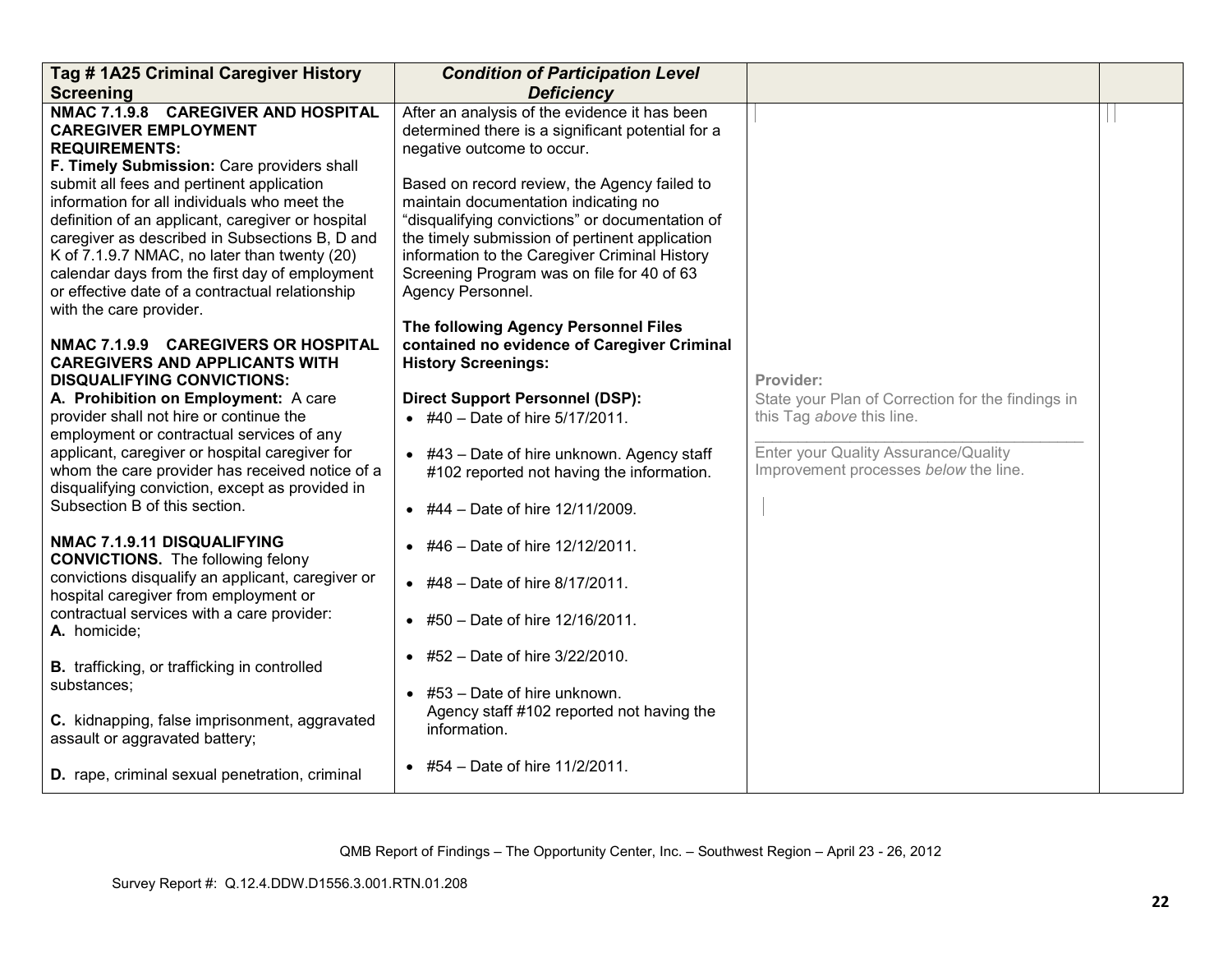| sexual contact, incest, indecent exposure, or<br>other related felony sexual offenses;<br>E. crimes involving adult abuse, neglect or<br>financial exploitation;<br>F. crimes involving child abuse or neglect; | • #57 - Date of hire 11/6/2010.<br>• #58 - Date of hire 1/17/2012.<br>#59 - Date of hire unknown.<br>Agency staff #102 reported not having the<br>information.                                                                                                                                                                                                                                                                                                                                                                                      |  |
|-----------------------------------------------------------------------------------------------------------------------------------------------------------------------------------------------------------------|-----------------------------------------------------------------------------------------------------------------------------------------------------------------------------------------------------------------------------------------------------------------------------------------------------------------------------------------------------------------------------------------------------------------------------------------------------------------------------------------------------------------------------------------------------|--|
| G. crimes involving robbery, larceny, extortion,<br>burglary, fraud, forgery, embezzlement, credit<br>card fraud, or receiving stolen property; or                                                              | • #60 - Date of hire $10/1/2008$ .<br>• #61 – Date of hire $8/24/2011$ .                                                                                                                                                                                                                                                                                                                                                                                                                                                                            |  |
| H. an attempt, solicitation, or conspiracy<br>involving any of the felonies in this subsection.                                                                                                                 | • #62 - Date of hire $2/2/2011$ .<br>• #63 - Date of hire 11/8/2012.<br>• #65 – Date of hire $12/5/2010$ .<br>• #67 – Date of hire $11/2/2011$ .<br>• #68 - Date of hire unknown. Agency staff<br>#102 reported not having the information.<br>• #69 - Date of hire 8/20/1999.<br>• #72 – Date of hire $3/16/2011$ .<br>• #74 – Date of hire $3/10/2011$ .<br>• #75 - Date of hire 1/29/2010.<br>$\bullet$ #76 - Date of hire 6/15/2011.<br>• #80 - Date of hire 11/24/2009.<br>• #81 - Date of hire 11/9/2010.<br>• #82 - Date of hire 11/23/2010. |  |
|                                                                                                                                                                                                                 |                                                                                                                                                                                                                                                                                                                                                                                                                                                                                                                                                     |  |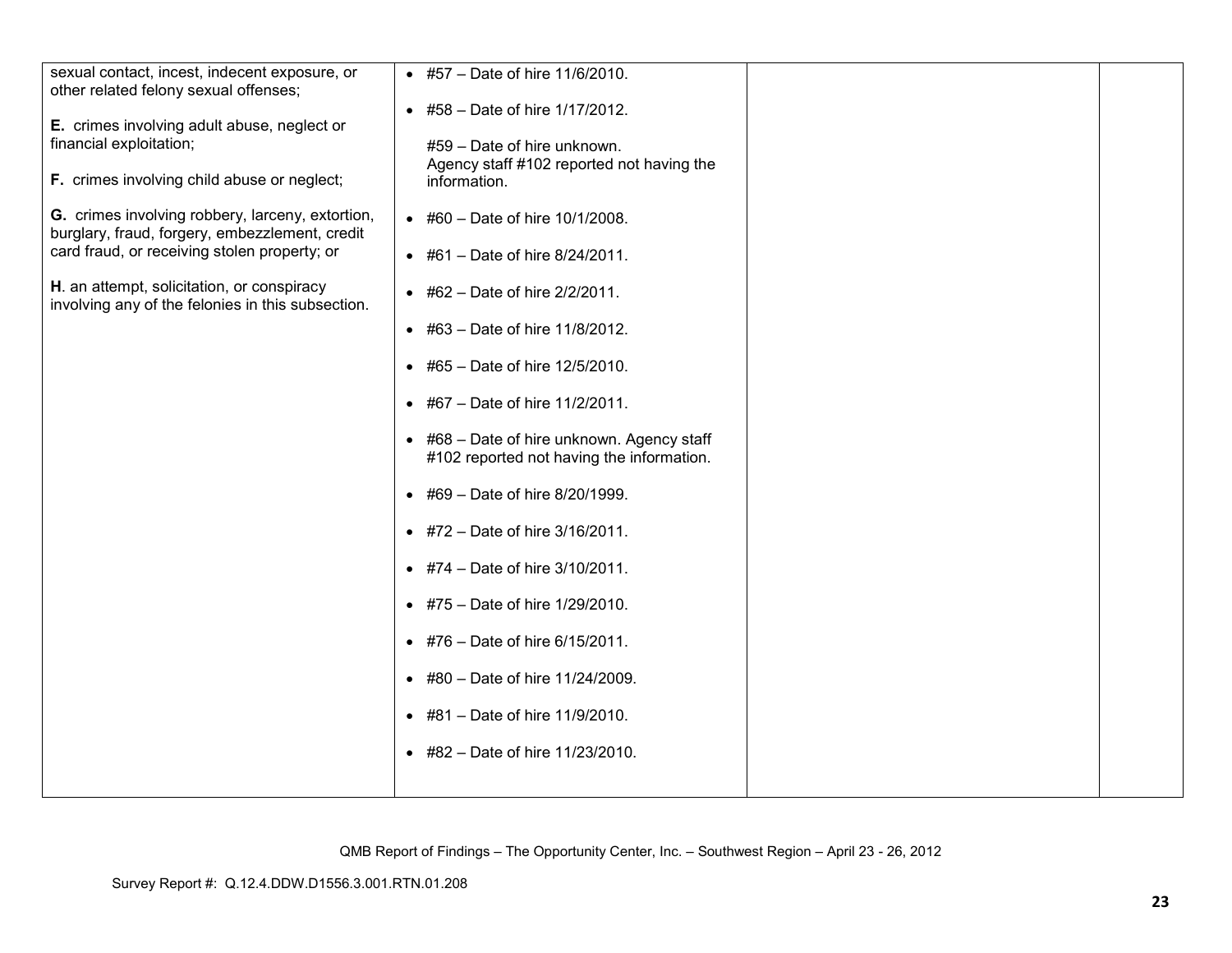| • #85 - Date of hire 4/28/2011.                                                          |  |
|------------------------------------------------------------------------------------------|--|
| #86 - Date of hire unknown.<br>Agency staff #102 reported not having the<br>information. |  |
| • #87 - Date of hire 5/5/2011.                                                           |  |
| • #91 - Date of hire 3/21/2012.                                                          |  |
| • #92 - Date of hire 3/5/2012.                                                           |  |
| • #93 - Date of hire 9/21/2010.                                                          |  |
| • #94 - Date of hire 2/9/2012.                                                           |  |
| • #95 - Date of hire 3/14/2012.                                                          |  |
| • #96 - Date of hire 12/12/2011.                                                         |  |
| • #97 - Date of hire 2/6/2009.                                                           |  |
| $\bullet$ #99 - Date of hire 2/9/2012.                                                   |  |
| • #100 - Date of hire 3/14/2012.                                                         |  |
| • #101 - Date of hire 3/5/2012.                                                          |  |
|                                                                                          |  |
|                                                                                          |  |
|                                                                                          |  |
|                                                                                          |  |
|                                                                                          |  |
|                                                                                          |  |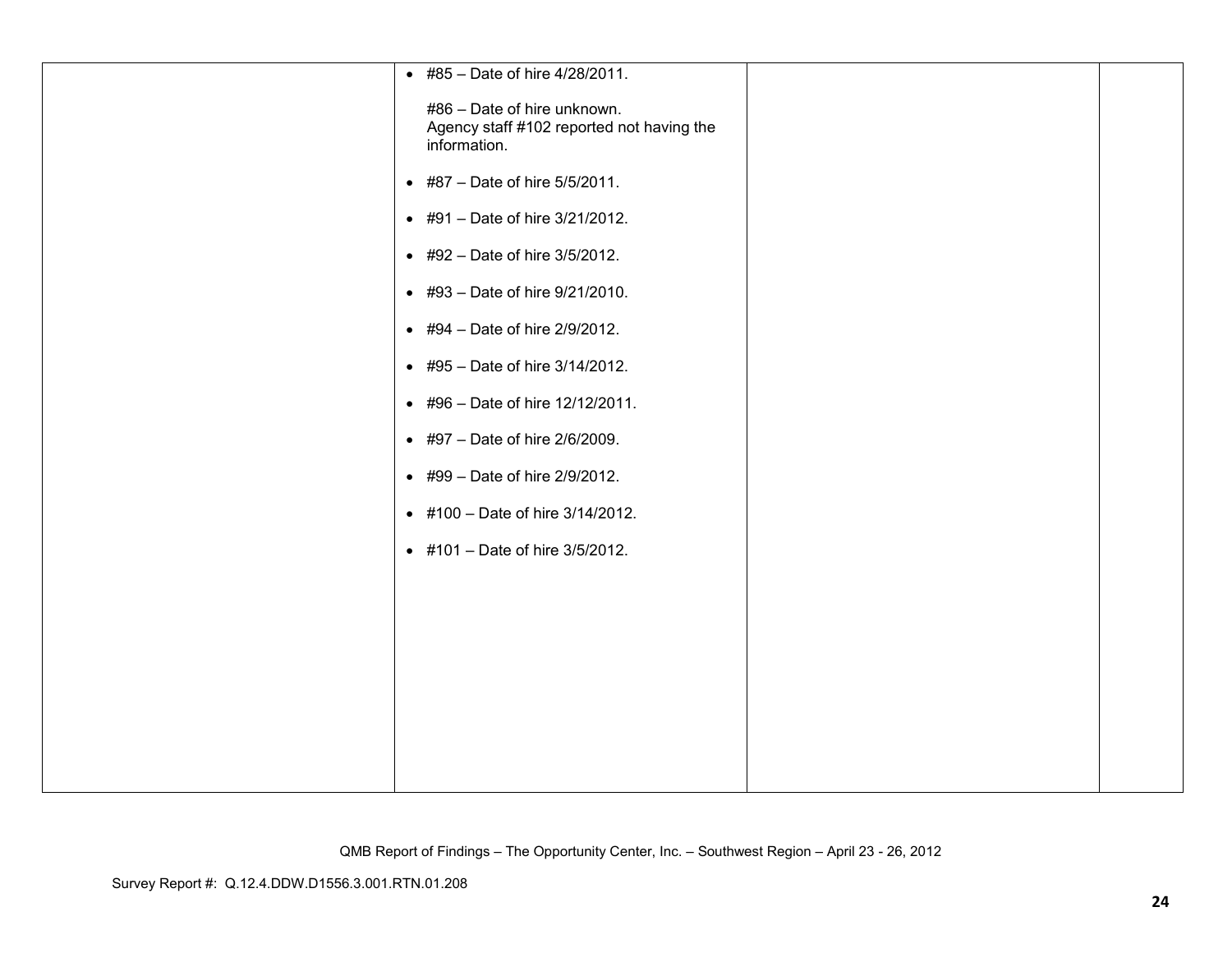| Tag #1A26 Consolidated On-line                                                                                                                                                                                                                                                                   | <b>Condition of Participation Level</b>                                                                                                                                                                                      |                                                                                             |  |
|--------------------------------------------------------------------------------------------------------------------------------------------------------------------------------------------------------------------------------------------------------------------------------------------------|------------------------------------------------------------------------------------------------------------------------------------------------------------------------------------------------------------------------------|---------------------------------------------------------------------------------------------|--|
| <b>Registry/Employee Abuse Registry</b>                                                                                                                                                                                                                                                          | <b>Deficiency</b>                                                                                                                                                                                                            |                                                                                             |  |
| NMAC 7.1.12.8 REGISTRY ESTABLISHED;<br>PROVIDER INQUIRY REQUIRED: Upon the<br>effective date of this rule, the department has<br>established and maintains an accurate and                                                                                                                       | After an analysis of the evidence it has been<br>determined there is a significant potential for a<br>negative outcome to occur.                                                                                             |                                                                                             |  |
| complete electronic registry that contains the<br>name, date of birth, address, social security<br>number, and other appropriate identifying<br>information of all persons who, while employed<br>by a provider, have been determined by the<br>department, as a result of an investigation of a | Based on record review, the Agency failed to<br>maintain documentation in the employee's<br>personnel records that evidenced inquiry to the<br>Employee Abuse Registry prior to employment<br>for 40 of 63 Agency Personnel. |                                                                                             |  |
| complaint, to have engaged in a substantiated<br>registry-referred incident of abuse, neglect or<br>exploitation of a person receiving care or<br>services from a provider. Additions and updates                                                                                                | The following Agency personnel records<br>contained no evidence of the Employee<br><b>Abuse Registry being completed:</b>                                                                                                    |                                                                                             |  |
| to the registry shall be posted no later than two<br>(2) business days following receipt. Only<br>department staff designated by the custodian<br>may access, maintain and update the data in the                                                                                                | <b>Direct Support Personnel (DSP):</b><br>$\bullet$ #40 - Date of hire 5/17/2011.                                                                                                                                            | Provider:<br>State your Plan of Correction for the findings in<br>this Tag above this line. |  |
| registry.<br>Provider requirement to inquire of<br>А.<br>registry. A provider, prior to employing or                                                                                                                                                                                             | $\bullet$ #43 - Date of hire unknown. Agency staff<br>#102 reported not having the information.<br>$\bullet$ #44 - Date of hire 12/11/2009.                                                                                  | Enter your Quality Assurance/Quality<br>Improvement processes below the line.               |  |
| contracting with an employee, shall inquire of<br>the registry whether the individual under<br>consideration for employment or contracting is                                                                                                                                                    | $\bullet$ #46 - Date of hire 12/12/2011.                                                                                                                                                                                     |                                                                                             |  |
| listed on the registry.<br><b>B.</b><br>Prohibited employment. A provider<br>may not employ or contract with an individual to                                                                                                                                                                    | #48 - Date of hire 8/17/2011.<br>• #50 - Date of hire 12/16/2011.                                                                                                                                                            |                                                                                             |  |
| be an employee if the individual is listed on the<br>registry as having a substantiated registry-<br>referred incident of abuse, neglect or                                                                                                                                                      | • #52 - Date of hire $3/22/2010$ .                                                                                                                                                                                           |                                                                                             |  |
| exploitation of a person receiving care or<br>services from a provider.<br>Documentation of inquiry to registry.<br>D.                                                                                                                                                                           | #53 – Date of hire unknown. Agency staff<br>$\bullet$<br>#102 reported not having the information.                                                                                                                           |                                                                                             |  |
| The provider shall maintain documentation in the<br>employee's personnel or employment records<br>that evidences the fact that the provider made                                                                                                                                                 | • #54 - Date of hire $11/2/2011$ .                                                                                                                                                                                           |                                                                                             |  |
| an inquiry to the registry concerning that<br>employee prior to employment. Such                                                                                                                                                                                                                 | #56 - Date of hire 5/20/2008.<br>$\bullet$<br>• #57 – Date of hire $11/6/2010$ .                                                                                                                                             |                                                                                             |  |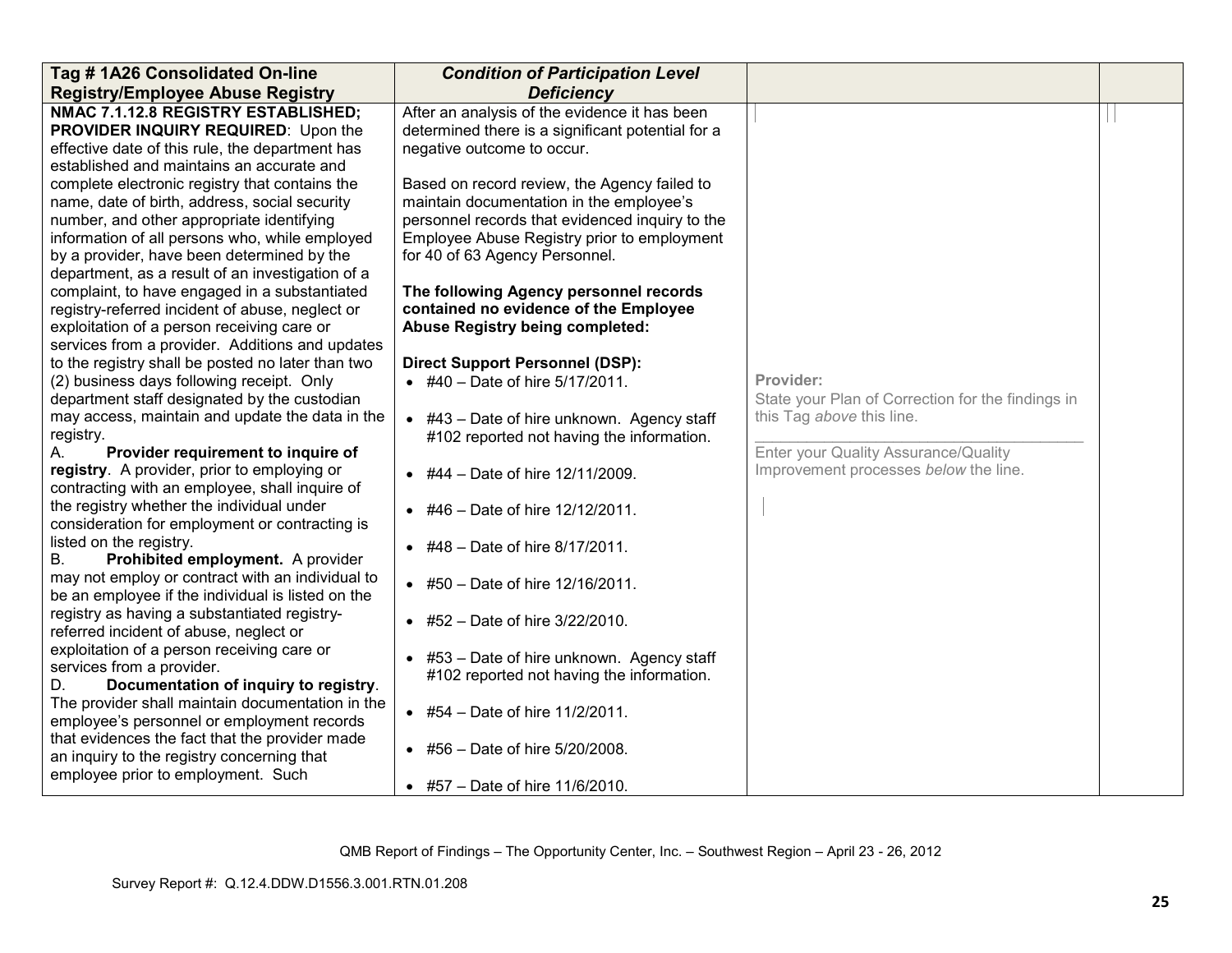| documentation must include evidence, based on      |                                                    |  |
|----------------------------------------------------|----------------------------------------------------|--|
| the response to such inquiry received from the     | • #58 – Date of hire $1/17/2012$ .                 |  |
| custodian by the provider, that the employee       |                                                    |  |
| was not listed on the registry as having a         | $\bullet$ #59 - Date of hire unknown. Agency staff |  |
| substantiated registry-referred incident of abuse, | #102 reported not having the information.          |  |
| neglect or exploitation.                           |                                                    |  |
| Documentation for other staff. With<br>Е.          | • #61 - Date of hire $8/24/2011$ .                 |  |
| respect to all employed or contracted individuals  |                                                    |  |
| providing direct care who are licensed health      | $\bullet$ #62 - Date of hire 2/2/2011.             |  |
| care professionals or certified nurse aides, the   |                                                    |  |
| provider shall maintain documentation reflecting   | • #63 - Date of hire $11/8/2012$ .                 |  |
| the individual's current licensure as a health     |                                                    |  |
| care professional or current certification as a    |                                                    |  |
| nurse aide.                                        | • #65 - Date of hire 12/8/2010.                    |  |
| F.,<br><b>Consequences of noncompliance.</b>       |                                                    |  |
| The department or other governmental agency        | • #67 – Date of hire $11/2/2011$ .                 |  |
| having regulatory enforcement authority over a     |                                                    |  |
| provider may sanction a provider in accordance     | • #68 - Date of hire unknown. Agency staff         |  |
| with applicable law if the provider fails to make  | #102 reported not having the information.          |  |
| an appropriate and timely inquiry of the registry, |                                                    |  |
| or fails to maintain evidence of such inquiry, in  | • #72 – Date of hire $3/16/2011$ .                 |  |
| connection with the hiring or contracting of an    |                                                    |  |
| employee; or for employing or contracting any      | • #74 – Date of hire $3/10/2011$ .                 |  |
| person to work as an employee who is listed on     |                                                    |  |
| the registry. Such sanctions may include a         | • #75 - Date of hire 1/29/2010.                    |  |
| directed plan of correction, civil monetary        |                                                    |  |
| penalty not to exceed five thousand dollars        | • #76 – Date of hire $6/15/2011$ .                 |  |
| (\$5000) per instance, or termination or non-      |                                                    |  |
| renewal of any contract with the department or     | • #80 - Date of hire 11/24/2009.                   |  |
| other governmental agency.                         |                                                    |  |
|                                                    | • #81 - Date of hire 11/9/2010.                    |  |
| Developmental Disabilities (DD) Waiver Service     |                                                    |  |
| Standards effective 4/1/2007                       | • #82 - Date of hire $11/23/2010$ .                |  |
| <b>Chapter 1.IV. General Provider</b>              |                                                    |  |
| Requirements. D. Criminal History                  | $\bullet$ #85 - Date of hire 4/28/2011.            |  |
| Screening: All personnel shall be screened by      |                                                    |  |
| the Provider Agency in regard to the employee's    | • #86 - Date of hire unknown. Agency staff         |  |
| qualifications, references, and employment         | #102 reported not having the information.          |  |
| history, prior to employment. All Provider         |                                                    |  |
| Agencies shall comply with the Criminal Records    | • #87 – Date of hire $5/5/2011$ .                  |  |
| Screening for Caregivers 7.1.12 NMAC and           |                                                    |  |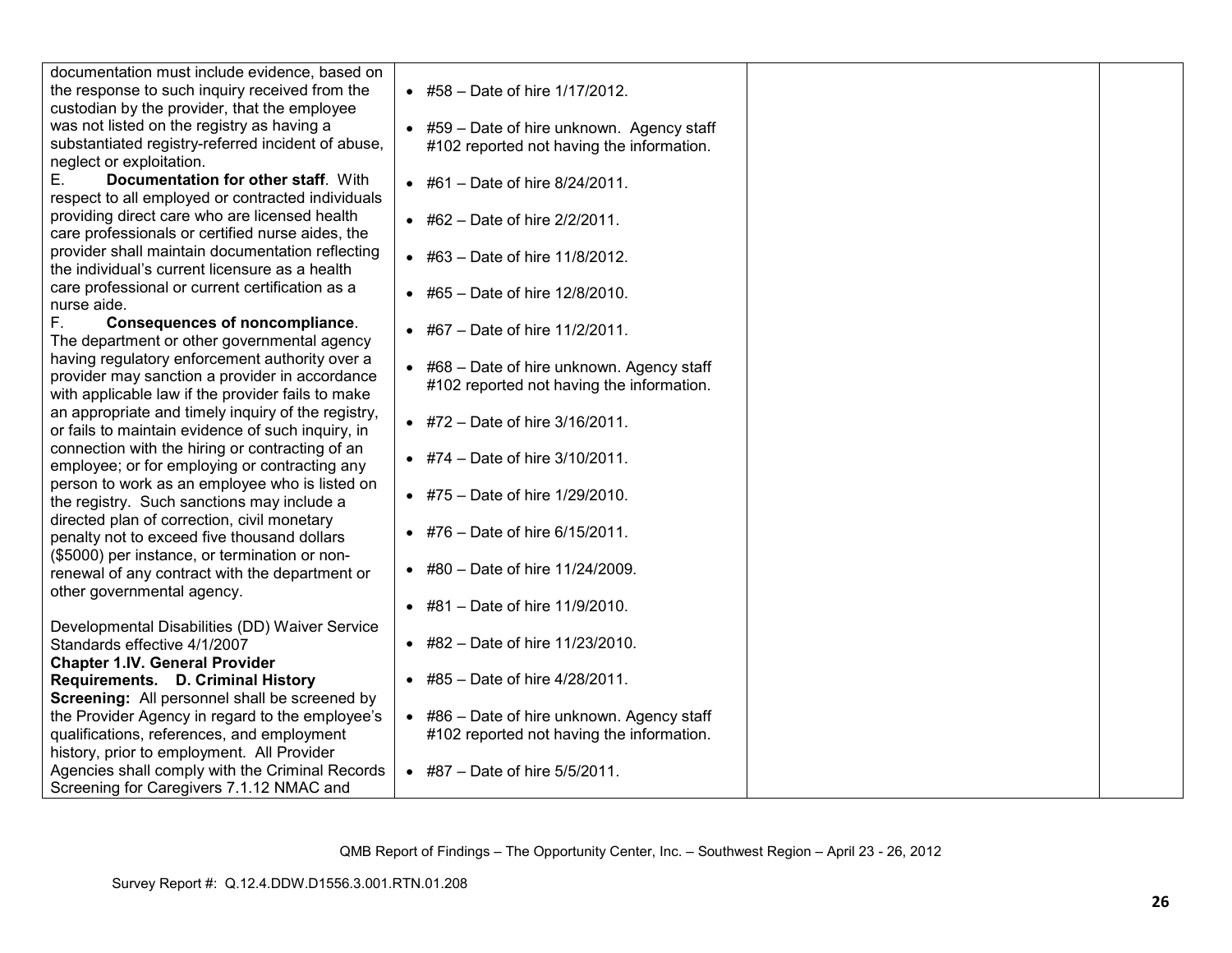| • #88 - Date of hire 11/20/2008.         |  |
|------------------------------------------|--|
| • #91 - Date of hire 3/21/2012.          |  |
| • #92 - Date of hire $3/5/2012$ .        |  |
| $\bullet$ #93 - Date of hire 9/21/2010.  |  |
| • #94 – Date of hire $2/9/2012$ .        |  |
| • #95 - Date of hire 3/14/2012.          |  |
| $\bullet$ #96 - Date of hire 12/12/2011. |  |
| • #97 - Date of hire 2/6/2009.           |  |
| • #99 - Date of hire 2/9/2012.           |  |
| • #100 - Date of hire 3/14/2012.         |  |
| • #101 - Date of hire 3/5/2012.          |  |
|                                          |  |
|                                          |  |
|                                          |  |
|                                          |  |
|                                          |  |
|                                          |  |
|                                          |  |
|                                          |  |
|                                          |  |
|                                          |  |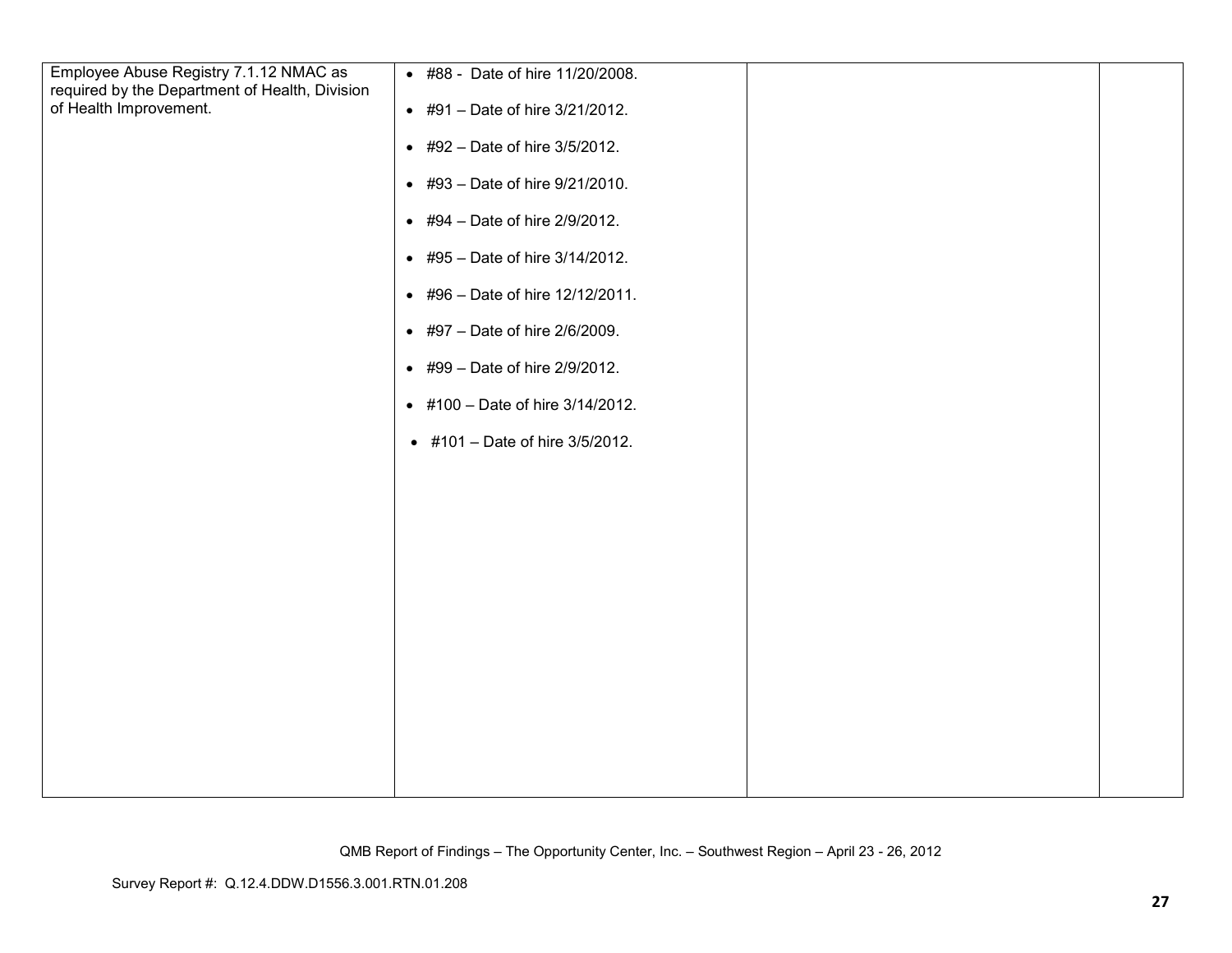| Tag # 1A28.1 Incident Mgt. System -                                                                                                                                                                                                                                                                                                                                                                                                                                                                                                                                                                                                                                                                                                                                                                                                                                                                                                                                                                                                                                                                                                                                                                                                                                                                                                                                                                                                                                                                                                                                                                                                                                                                                                                                | <b>Condition of Participation Level</b>                                                                                                                                                                                                                                                                                                                                                                                                                                                                                                                                                                                                                                                                                                                                                                                                                                                                                                                                                                                                                                                                                                                                                              |                                                                                                                                                                              |  |
|--------------------------------------------------------------------------------------------------------------------------------------------------------------------------------------------------------------------------------------------------------------------------------------------------------------------------------------------------------------------------------------------------------------------------------------------------------------------------------------------------------------------------------------------------------------------------------------------------------------------------------------------------------------------------------------------------------------------------------------------------------------------------------------------------------------------------------------------------------------------------------------------------------------------------------------------------------------------------------------------------------------------------------------------------------------------------------------------------------------------------------------------------------------------------------------------------------------------------------------------------------------------------------------------------------------------------------------------------------------------------------------------------------------------------------------------------------------------------------------------------------------------------------------------------------------------------------------------------------------------------------------------------------------------------------------------------------------------------------------------------------------------|------------------------------------------------------------------------------------------------------------------------------------------------------------------------------------------------------------------------------------------------------------------------------------------------------------------------------------------------------------------------------------------------------------------------------------------------------------------------------------------------------------------------------------------------------------------------------------------------------------------------------------------------------------------------------------------------------------------------------------------------------------------------------------------------------------------------------------------------------------------------------------------------------------------------------------------------------------------------------------------------------------------------------------------------------------------------------------------------------------------------------------------------------------------------------------------------------|------------------------------------------------------------------------------------------------------------------------------------------------------------------------------|--|
| <b>Personnel Training</b>                                                                                                                                                                                                                                                                                                                                                                                                                                                                                                                                                                                                                                                                                                                                                                                                                                                                                                                                                                                                                                                                                                                                                                                                                                                                                                                                                                                                                                                                                                                                                                                                                                                                                                                                          | <b>Deficiency</b>                                                                                                                                                                                                                                                                                                                                                                                                                                                                                                                                                                                                                                                                                                                                                                                                                                                                                                                                                                                                                                                                                                                                                                                    |                                                                                                                                                                              |  |
| NMAC 7.1.13.10 INCIDENT MANAGEMENT<br><b>SYSTEM REQUIREMENTS:</b><br>A. General: All licensed health care facilities<br>and community based service providers shall<br>establish and maintain an incident management<br>system, which emphasizes the principles of<br>prevention and staff involvement. The licensed<br>health care facility or community based service<br>provider shall ensure that the incident<br>management system policies and procedures<br>requires all employees to be competently trained<br>to respond to, report, and document incidents in<br>a timely and accurate manner.<br>D. Training Documentation: All licensed<br>health care facilities and community based<br>service providers shall prepare training<br>documentation for each employee to include a<br>signed statement indicating the date, time, and<br>place they received their incident management<br>reporting instruction. The licensed health care<br>facility and community based service provider<br>shall maintain documentation of an employee's<br>training for a period of at least twelve (12)<br>months, or six (6) months after termination of an<br>employee's employment. Training curricula shall<br>be kept on the provider premises and made<br>available on request by the department. Training<br>documentation shall be made available<br>immediately upon a division representative's<br>request. Failure to provide employee training<br>documentation shall subject the licensed health<br>care facility or community based service<br>provider to the penalties provided for in this rule.<br><b>Policy Title: Training Requirements for Direct</b><br>Service Agency Staff Policy - Eff. March 1,<br>2007<br><b>II. POLICY STATEMENTS:</b> | After an analysis of the evidence it has been<br>determined there is a significant potential for a<br>negative outcome to occur.<br>Based on record review and interview, the<br>Agency failed to provide documentation verifying<br>completion of Incident Management Training for<br>49 of 63 Agency Personnel.<br><b>Direct Support Personnel (DSP):</b><br>• Incident Management Training (Abuse,<br>Neglect & Misappropriation of Consumers'<br>Property) (#40, 43, 44, 46, 48, 49, 50, 51, 52,<br>53, 54, 57, 58, 59, 60, 61, 62, 63, 65, 66, 67,<br>68, 69, 72, 73, 74, 75, 76, 80, 81, 82, 84, 85,<br>86, 87, 88, 90, 91, 92, 93, 94, 95, 96, 97, 98,<br>99, 100 & 101.)<br><b>Service Coordination Personnel (SC):</b><br>• Incident Management Training (Abuse,<br>Neglect & Misappropriation of Consumers'<br>Property) (#102)<br>When DSP were asked if they needed to<br>report a State IR for Abuse, Neglect &<br><b>Misappropriation of Consumers' Property or</b><br>any other reportable incident, did they feel<br>that they can make the report without any<br>negative outcomes towards them from the<br>Agency, the following was reported:<br>• DSP #52 stated, "No, I don't." | Provider:<br>State your Plan of Correction for the findings in<br>this Tag above this line.<br>Enter your Quality Assurance/Quality<br>Improvement processes below the line. |  |
|                                                                                                                                                                                                                                                                                                                                                                                                                                                                                                                                                                                                                                                                                                                                                                                                                                                                                                                                                                                                                                                                                                                                                                                                                                                                                                                                                                                                                                                                                                                                                                                                                                                                                                                                                                    |                                                                                                                                                                                                                                                                                                                                                                                                                                                                                                                                                                                                                                                                                                                                                                                                                                                                                                                                                                                                                                                                                                                                                                                                      |                                                                                                                                                                              |  |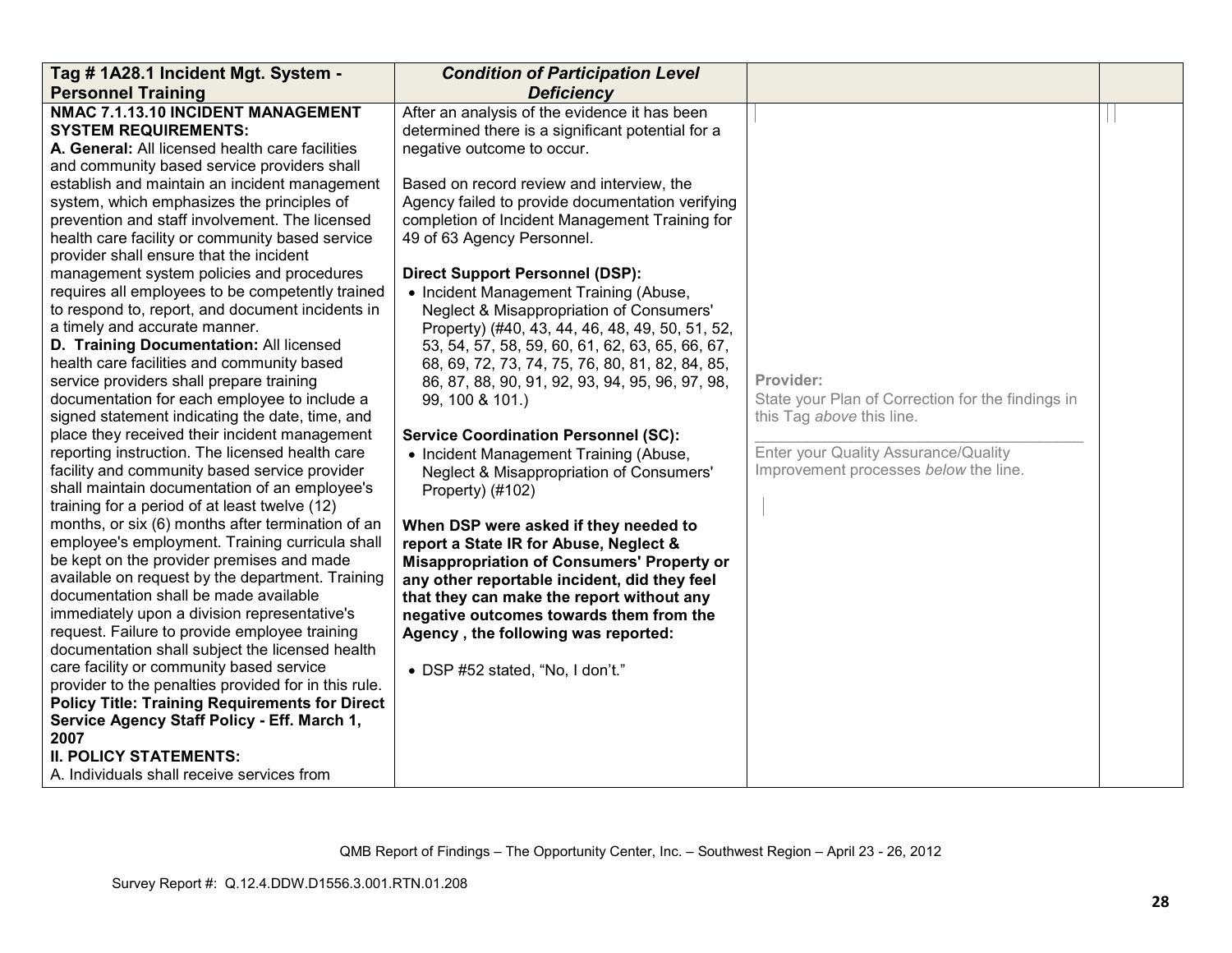| competent and qualified staff.<br>C. Staff shall complete training on DOH-<br>approved incident reporting procedures in<br>accordance with 7 NMAC 1.13. |  |  |
|---------------------------------------------------------------------------------------------------------------------------------------------------------|--|--|
|                                                                                                                                                         |  |  |
|                                                                                                                                                         |  |  |
|                                                                                                                                                         |  |  |
|                                                                                                                                                         |  |  |
|                                                                                                                                                         |  |  |
|                                                                                                                                                         |  |  |
|                                                                                                                                                         |  |  |
|                                                                                                                                                         |  |  |
|                                                                                                                                                         |  |  |
|                                                                                                                                                         |  |  |
|                                                                                                                                                         |  |  |
|                                                                                                                                                         |  |  |
|                                                                                                                                                         |  |  |
|                                                                                                                                                         |  |  |
|                                                                                                                                                         |  |  |
|                                                                                                                                                         |  |  |
|                                                                                                                                                         |  |  |
|                                                                                                                                                         |  |  |
|                                                                                                                                                         |  |  |
|                                                                                                                                                         |  |  |
|                                                                                                                                                         |  |  |
|                                                                                                                                                         |  |  |
|                                                                                                                                                         |  |  |
|                                                                                                                                                         |  |  |
|                                                                                                                                                         |  |  |
|                                                                                                                                                         |  |  |
|                                                                                                                                                         |  |  |
|                                                                                                                                                         |  |  |
|                                                                                                                                                         |  |  |
|                                                                                                                                                         |  |  |
|                                                                                                                                                         |  |  |
|                                                                                                                                                         |  |  |
|                                                                                                                                                         |  |  |
|                                                                                                                                                         |  |  |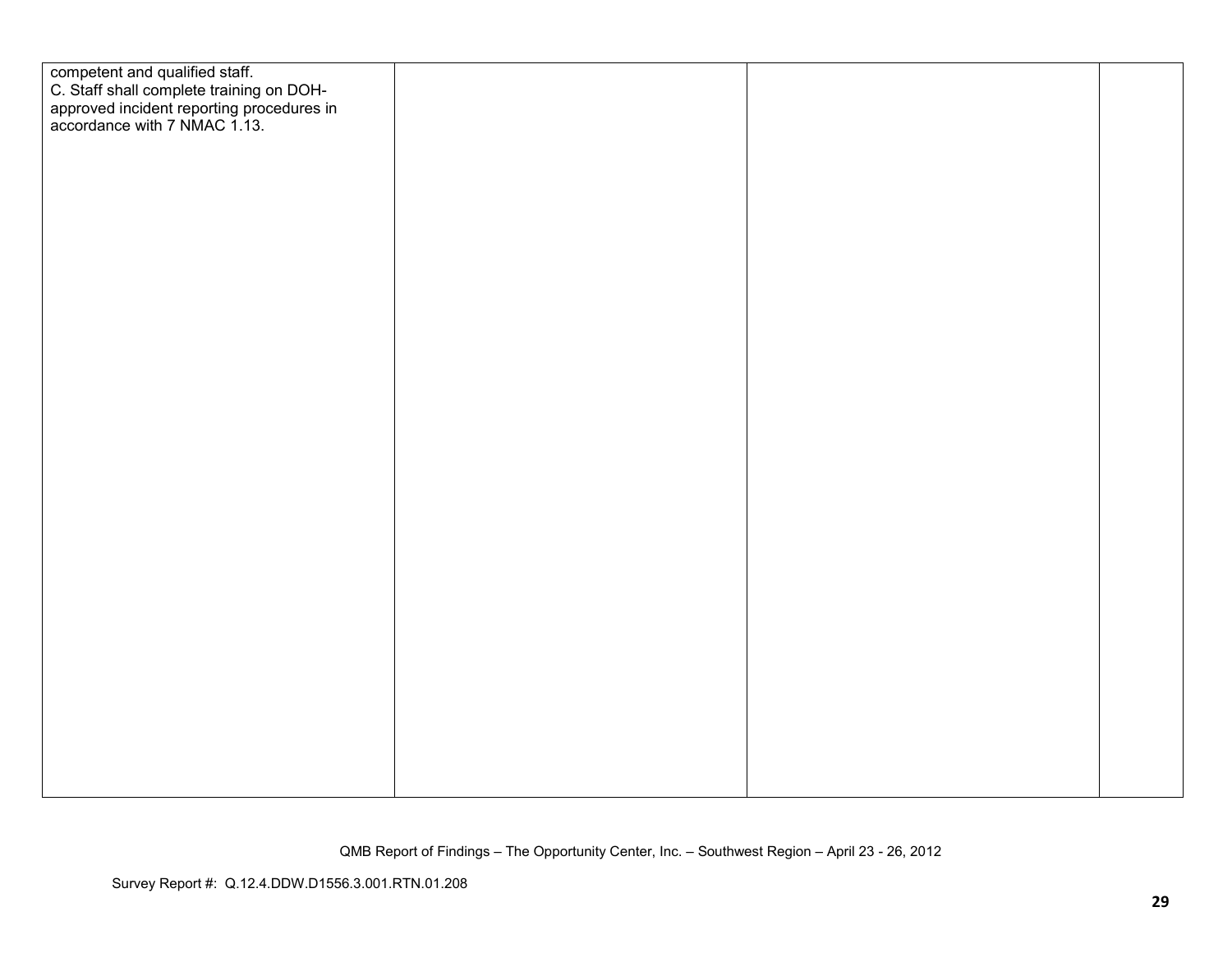| Tag # 1A28.2 Incident Mgt. System -<br><b>Parent/Guardian Training</b>                                                                                                                                                                                                                                                                                                                                                                                                                                                                                                                                                                                                                                                                                                                                                                                                                                                                                             | <b>Standard Level Deficiency</b>                                                                                                                                                                                                                                                                                                                                                                                                                                                                                    |                                                                                                                                                                              |  |
|--------------------------------------------------------------------------------------------------------------------------------------------------------------------------------------------------------------------------------------------------------------------------------------------------------------------------------------------------------------------------------------------------------------------------------------------------------------------------------------------------------------------------------------------------------------------------------------------------------------------------------------------------------------------------------------------------------------------------------------------------------------------------------------------------------------------------------------------------------------------------------------------------------------------------------------------------------------------|---------------------------------------------------------------------------------------------------------------------------------------------------------------------------------------------------------------------------------------------------------------------------------------------------------------------------------------------------------------------------------------------------------------------------------------------------------------------------------------------------------------------|------------------------------------------------------------------------------------------------------------------------------------------------------------------------------|--|
| NMAC 7.1.13.10 INCIDENT MANAGEMENT<br><b>SYSTEM REQUIREMENTS:</b><br>A. General: All licensed health care facilities<br>and community based service providers shall<br>establish and maintain an incident management<br>system, which emphasizes the principles of<br>prevention and staff involvement. The licensed<br>health care facility or community based service<br>provider shall ensure that the incident<br>management system policies and procedures<br>requires all employees to be competently trained<br>to respond to, report, and document incidents in<br>a timely and accurate manner.                                                                                                                                                                                                                                                                                                                                                           | Based on record review, the Agency failed to<br>provide documentation indicating consumer,<br>family members, or legal guardians had received<br>an orientation packet including incident<br>management system policies and procedural<br>information concerning the reporting of Abuse,<br>Neglect and Misappropriation of Consumers'<br>Property, for 6 of 6 individuals.<br>• Parent/Guardian Incident Management<br>Training (Abuse, Neglect & Misappropriation<br>of Consumers' Property) (#1, 2, 3, 4, 5 & 6) |                                                                                                                                                                              |  |
| E. Consumer and Guardian Orientation<br>Packet: Consumers, family members and legal<br>guardians shall be made aware of and have<br>available immediate accessibility to the licensed<br>health care facility and community based service<br>provider incident reporting processes. The<br>licensed health care facility and community<br>based service provider shall provide consumers,<br>family members or legal guardians an<br>orientation packet to include incident<br>management systems policies and procedural<br>information concerning the reporting of abuse,<br>neglect or misappropriation. The licensed health<br>care facility and community based service<br>provider shall include a signed statement<br>indicating the date, time, and place they<br>received their orientation packet to be contained<br>in the consumer's file. The appropriate<br>consumer, family member or legal guardian shall<br>sign this at the time of orientation. |                                                                                                                                                                                                                                                                                                                                                                                                                                                                                                                     | Provider:<br>State your Plan of Correction for the findings in<br>this Tag above this line.<br>Enter your Quality Assurance/Quality<br>Improvement processes below the line. |  |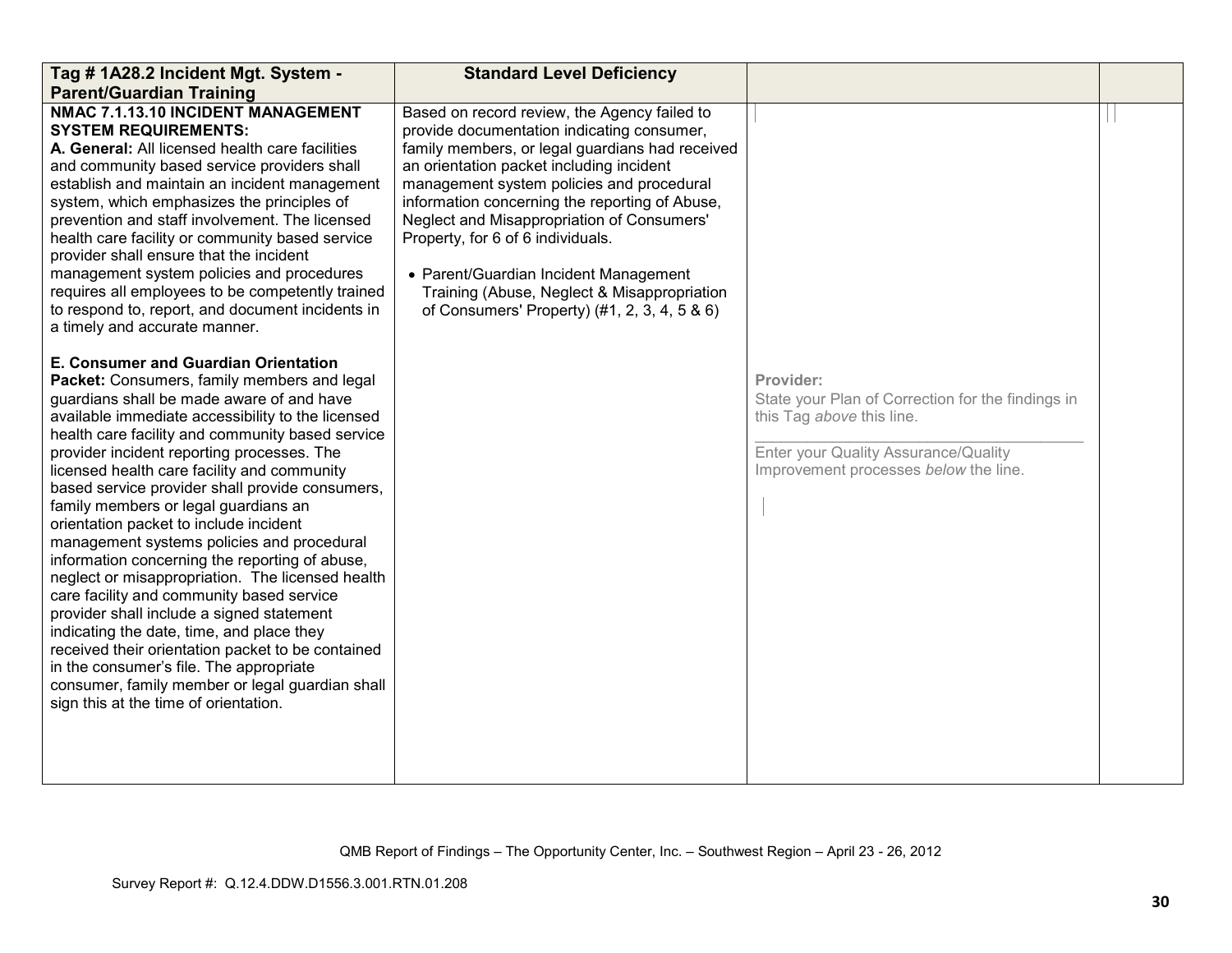| Tag #1A37 Individual Specific Training                                                                                                                                                                                                                                                                                                                                                                                                                                                                                                                                                                                                                                                                                                                                                                                                                                                                                                                                                                                                                                                                                                                                                                                                                                                           | <b>Condition of Participation Level</b>                                                                                                                                                                                                                                                                                                                                                                                                                                                                                                                                                                                                                                                                                                                                                                 |                                                                                                                                                                              |  |
|--------------------------------------------------------------------------------------------------------------------------------------------------------------------------------------------------------------------------------------------------------------------------------------------------------------------------------------------------------------------------------------------------------------------------------------------------------------------------------------------------------------------------------------------------------------------------------------------------------------------------------------------------------------------------------------------------------------------------------------------------------------------------------------------------------------------------------------------------------------------------------------------------------------------------------------------------------------------------------------------------------------------------------------------------------------------------------------------------------------------------------------------------------------------------------------------------------------------------------------------------------------------------------------------------|---------------------------------------------------------------------------------------------------------------------------------------------------------------------------------------------------------------------------------------------------------------------------------------------------------------------------------------------------------------------------------------------------------------------------------------------------------------------------------------------------------------------------------------------------------------------------------------------------------------------------------------------------------------------------------------------------------------------------------------------------------------------------------------------------------|------------------------------------------------------------------------------------------------------------------------------------------------------------------------------|--|
|                                                                                                                                                                                                                                                                                                                                                                                                                                                                                                                                                                                                                                                                                                                                                                                                                                                                                                                                                                                                                                                                                                                                                                                                                                                                                                  | <b>Deficiency</b>                                                                                                                                                                                                                                                                                                                                                                                                                                                                                                                                                                                                                                                                                                                                                                                       |                                                                                                                                                                              |  |
| Developmental Disabilities (DD) Waiver Service<br>Standards effective 4/1/2007<br><b>CHAPTER 1 IV. GENERAL REQUIREMENTS</b><br>FOR PROVIDER AGENCY SERVICE<br><b>PERSONNEL:</b> The objective of this section is to<br>establish personnel standards for DD Medicaid<br>Waiver Provider Agencies for the following<br>services: Community Living Supports,<br>Community Inclusion Services, Respite,<br>Substitute Care and Personal Support<br>Companion Services. These standards apply to<br>all personnel who provide services, whether<br>directly employed or subcontracting with the<br>Provider Agency. Additional personnel<br>requirements and qualifications may be<br>applicable for specific service standards.<br>C. Orientation and Training Requirements:<br>Orientation and training for direct support staff<br>and his or her supervisors shall comply with the<br>DDSD/DOH Policy Governing the Training<br>Requirements for Direct Support Staff and<br><b>Internal Service Coordinators Serving</b><br>Individuals with Developmental Disabilities to<br>include the following:<br>Individual-specific training for each<br>(2)<br>individual under his or her direct care, as<br>described in the individual service plan,<br>prior to working alone with the individual. | After an analysis of the evidence it has been<br>determined there is a significant potential for a<br>negative outcome to occur.<br>Based on record review, the Agency failed to<br>ensure that Individual Specific Training<br>requirements were met for 56 of 63 Agency<br>Personnel.<br>Review of personnel records found no<br>evidence of the following:<br><b>Direct Support Personnel (DSP):</b><br>Individual Specific Training (#40, 41, 42, 43,<br>$\bullet$<br>44, 45, 46, 47, 48, 49, 50, 51, 52, 53, 54,<br>55, 56, 57, 58, 59, 60, 61, 62, 63, 64, 65,<br>66, 67, 68, 71, 72, 73, 74, 75, 76, 77, 80,<br>82, 84, 85, 86, 87, 88, 90, 91, 92, 93, 94,<br>95, 96, 97, 98, 99, 100 & 101)<br><b>Service Coordination Personnel (SC):</b><br>Individual Specific Training (#102)<br>$\bullet$ | Provider:<br>State your Plan of Correction for the findings in<br>this Tag above this line.<br>Enter your Quality Assurance/Quality<br>Improvement processes below the line. |  |
| Department of Health (DOH) Developmental<br><b>Disabilities Supports Division (DDSD) Policy</b><br>- Policy Title: Training Requirements for<br>Direct Service Agency Staff Policy - Eff.<br>March 1, 2007 - II. POLICY STATEMENTS:<br>A. Individuals shall receive services from<br>competent and qualified staff.<br><b>B.</b> Staff shall complete individual-specific                                                                                                                                                                                                                                                                                                                                                                                                                                                                                                                                                                                                                                                                                                                                                                                                                                                                                                                        |                                                                                                                                                                                                                                                                                                                                                                                                                                                                                                                                                                                                                                                                                                                                                                                                         |                                                                                                                                                                              |  |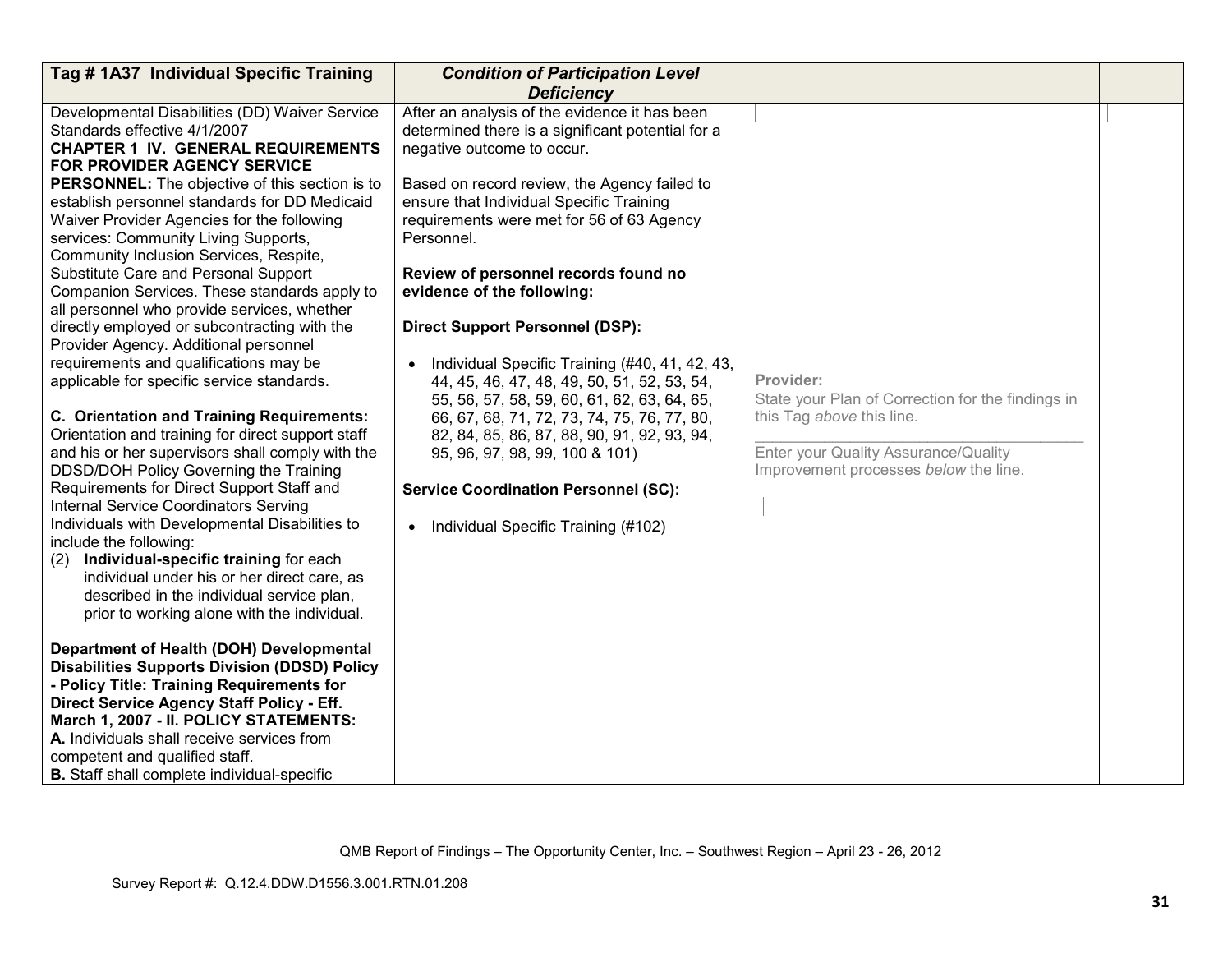| (formerly known as "Addendum B") training          |  |  |
|----------------------------------------------------|--|--|
| requirements in accordance with the                |  |  |
| specifications described in the individual service |  |  |
| plan (ISP) of each individual served.              |  |  |
|                                                    |  |  |
|                                                    |  |  |
|                                                    |  |  |
|                                                    |  |  |
|                                                    |  |  |
|                                                    |  |  |
|                                                    |  |  |
|                                                    |  |  |
|                                                    |  |  |
|                                                    |  |  |
|                                                    |  |  |
|                                                    |  |  |
|                                                    |  |  |
|                                                    |  |  |
|                                                    |  |  |
|                                                    |  |  |
|                                                    |  |  |
|                                                    |  |  |
|                                                    |  |  |
|                                                    |  |  |
|                                                    |  |  |
|                                                    |  |  |
|                                                    |  |  |
|                                                    |  |  |
|                                                    |  |  |
|                                                    |  |  |
|                                                    |  |  |
|                                                    |  |  |
|                                                    |  |  |
|                                                    |  |  |
|                                                    |  |  |
|                                                    |  |  |
|                                                    |  |  |
|                                                    |  |  |
|                                                    |  |  |
|                                                    |  |  |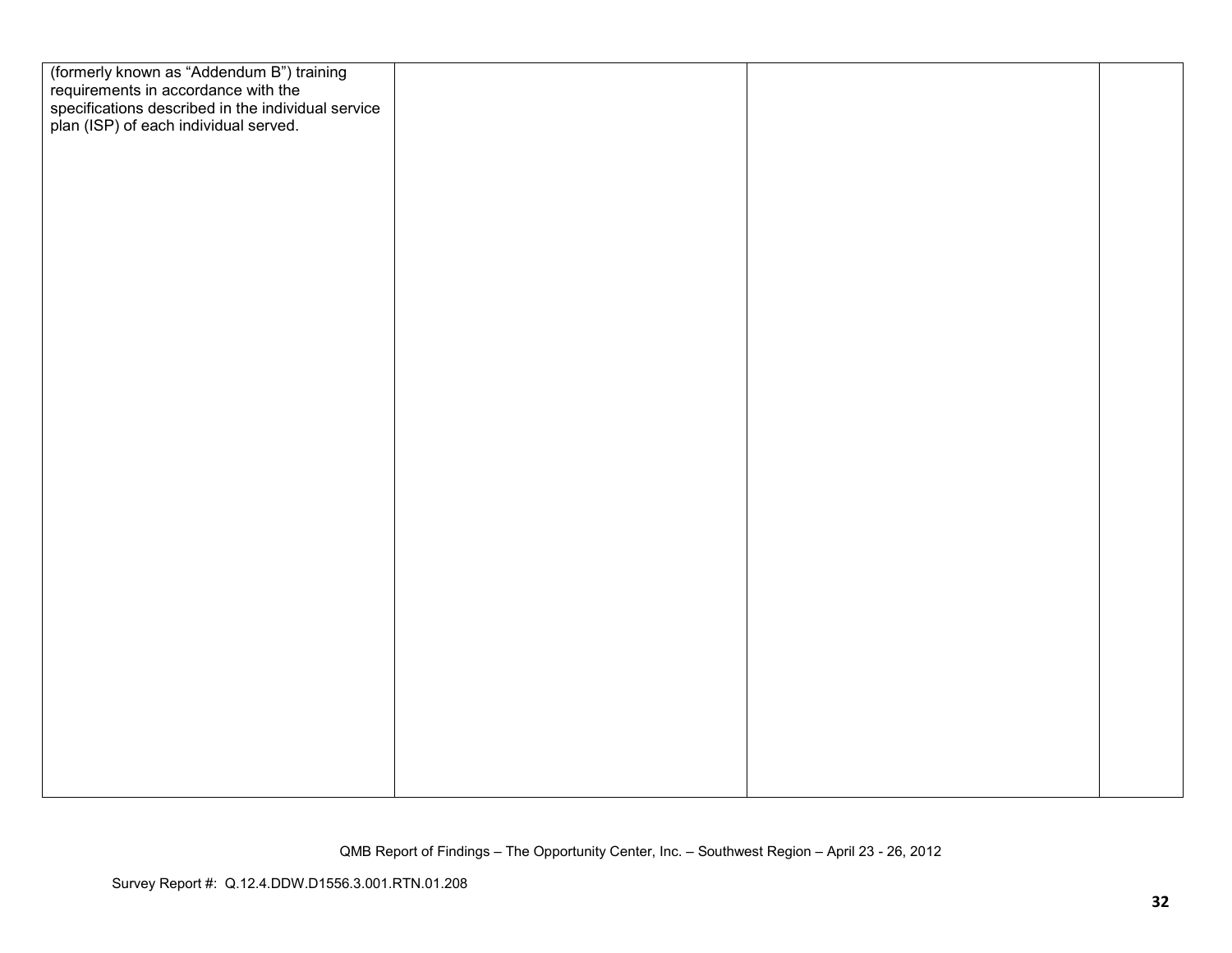| <b>Standard of Care</b>                                                                   | <b>Deficiencies</b>                                                                                                                  | <b>Agency Plan of Correction, On-going</b><br><b>QA/QI &amp; Responsible Party</b> | <b>Date</b><br><b>Due</b> |
|-------------------------------------------------------------------------------------------|--------------------------------------------------------------------------------------------------------------------------------------|------------------------------------------------------------------------------------|---------------------------|
|                                                                                           |                                                                                                                                      |                                                                                    |                           |
|                                                                                           | CMS Assurance - Health and Welfare - The state, on an ongoing basis, identifies, addresses and seeks to prevent occurrences of       |                                                                                    |                           |
|                                                                                           | abuse, neglect and exploitation. Individuals shall be afforded their basic human rights. The provider supports individuals to access |                                                                                    |                           |
| needed healthcare services in a timely manner.                                            |                                                                                                                                      |                                                                                    |                           |
| Tag # 1A03 CQI System                                                                     | <b>Standard Level Deficiency</b>                                                                                                     |                                                                                    |                           |
| Developmental Disabilities (DD) Waiver<br>Service Standards effective 4/1/2007            | Based on record review and interview, the<br>Agency failed to implement their Continuous                                             |                                                                                    |                           |
| <b>CHAPTER 1 I. PROVIDER AGENCY</b>                                                       | Quality Management System as required by                                                                                             |                                                                                    |                           |
| <b>ENROLLMENT PROCESS</b>                                                                 | standard.                                                                                                                            |                                                                                    |                           |
| I. Continuous Quality Management System:                                                  |                                                                                                                                      |                                                                                    |                           |
| Prior to approval or renewal of a DD Waiver                                               | The following was not found, not current and or                                                                                      |                                                                                    |                           |
| Provider Agreement, the Provider Agency is                                                | incomplete:                                                                                                                          |                                                                                    |                           |
| required to submit in writing the current                                                 |                                                                                                                                      |                                                                                    |                           |
| Continuous Quality Improvement Plan to the                                                | • The Agency's Continuous Quality                                                                                                    |                                                                                    |                           |
| DOH for approval. In addition, on an annual                                               | Improvement Plan was not provided during                                                                                             |                                                                                    |                           |
| basis DD Waiver Provider Agencies shall                                                   | the on-site survey (4/26/2012).                                                                                                      |                                                                                    |                           |
| develop or update and implement the                                                       |                                                                                                                                      |                                                                                    |                           |
| Continuous Quality Improvement Plan. The                                                  | When the Agency Director #103 was asked for                                                                                          |                                                                                    |                           |
| CQI Plan shall be used to 1) discover                                                     | examples of the Agency's Continuous Quality                                                                                          |                                                                                    |                           |
| strengths and challenges of the provider                                                  | Improvement plan #103 reported that he did not                                                                                       |                                                                                    |                           |
| agency, as well as strengths, and barriers                                                | have access to the agency's CQI Plan and it                                                                                          | Provider:                                                                          |                           |
| individuals experience in receiving the quality,                                          | was handled by the Assistant Director #105.                                                                                          | State your Plan of Correction for the findings in                                  |                           |
| quantity, and meaningfulness of services that                                             |                                                                                                                                      | this Tag above this line.                                                          |                           |
| he or she desires; 2) build on strengths and                                              | Note: During the on-site survey Assistant                                                                                            |                                                                                    |                           |
| remediate individual and provider level issues                                            | Director #105 was not available during the                                                                                           | Enter your Quality Assurance/Quality                                               |                           |
| to improve the provider's service provision<br>over time. At a minimum the CQI Plan shall | survey.                                                                                                                              | Improvement processes below the line.                                              |                           |
| address how the agency will collect, analyze,                                             |                                                                                                                                      |                                                                                    |                           |
| act on data and evaluate results related to:                                              |                                                                                                                                      |                                                                                    |                           |
| Individual access to needed services and<br>(1)                                           |                                                                                                                                      |                                                                                    |                           |
| supports;                                                                                 |                                                                                                                                      |                                                                                    |                           |
| Effectiveness and timeliness of<br>(2)                                                    |                                                                                                                                      |                                                                                    |                           |
| implementation of Individualized Service                                                  |                                                                                                                                      |                                                                                    |                           |
| Plans:                                                                                    |                                                                                                                                      |                                                                                    |                           |
| Trends in achievement of individual<br>(3)                                                |                                                                                                                                      |                                                                                    |                           |
| outcomes in the Individual Service Plans;                                                 |                                                                                                                                      |                                                                                    |                           |
| Trends in medication and medical<br>(4)                                                   |                                                                                                                                      |                                                                                    |                           |
| incidents leading to adverse health                                                       |                                                                                                                                      |                                                                                    |                           |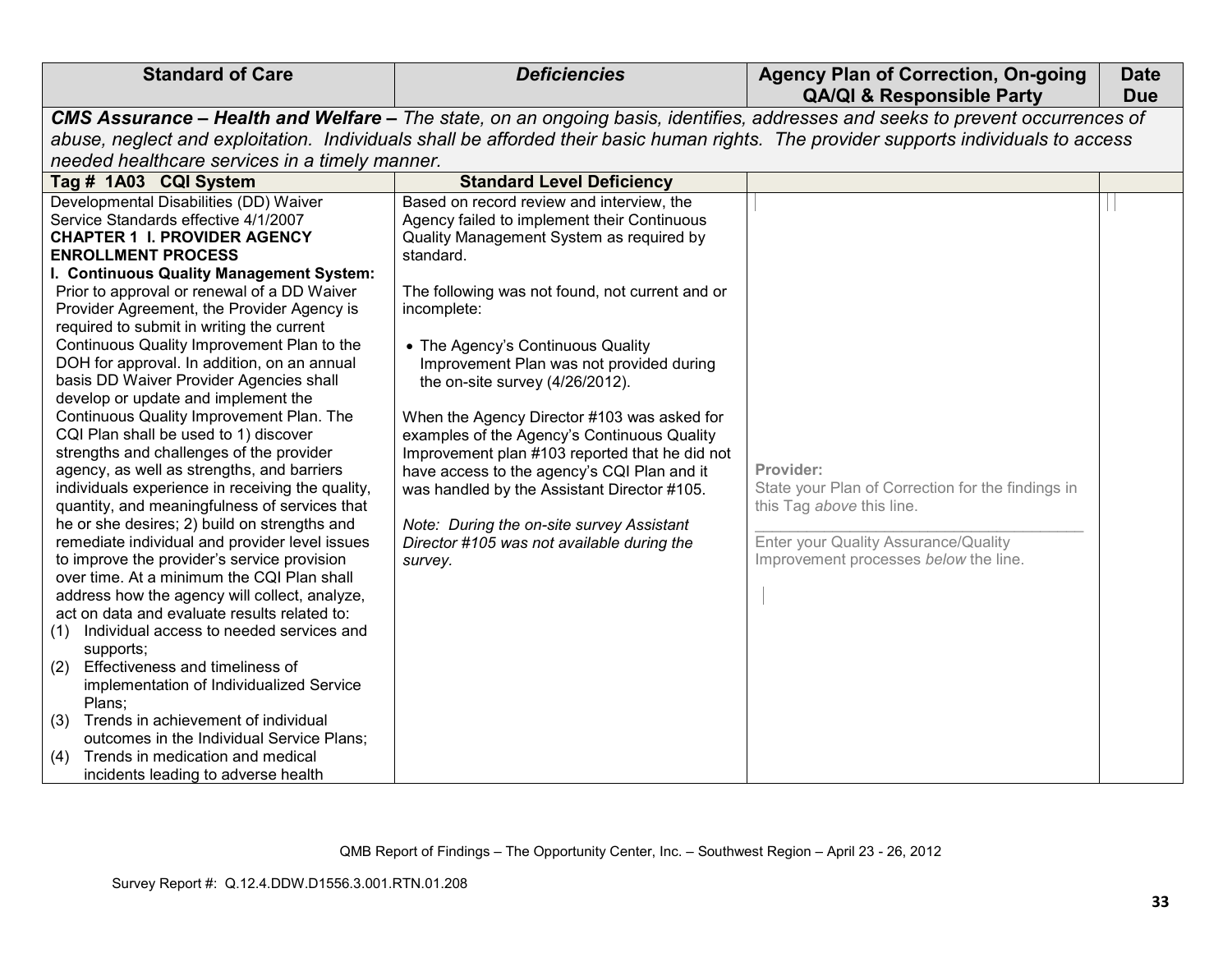| events;                                                                             |  |  |
|-------------------------------------------------------------------------------------|--|--|
| (5)<br>Trends in the adequacy of planning and                                       |  |  |
| coordination of healthcare supports at                                              |  |  |
| both supervisory and direct support levels;                                         |  |  |
| Quality and completeness documentation;<br>(6)                                      |  |  |
| and                                                                                 |  |  |
| Trends in individual and guardian<br>(7)                                            |  |  |
| satisfaction.                                                                       |  |  |
|                                                                                     |  |  |
| 7.1.13.9 INCIDENT MANAGEMENT SYSTEM                                                 |  |  |
| <b>REPORTING REQUIREMENTS FOR</b>                                                   |  |  |
| <b>COMMUNITY BASED SERVICE</b>                                                      |  |  |
| <b>PROVIDERS:</b>                                                                   |  |  |
| E. Quality Improvement System for                                                   |  |  |
| <b>Community Based Service Providers: The</b>                                       |  |  |
| community based service provider shall                                              |  |  |
| establish and implement a quality improvement                                       |  |  |
| system for reviewing alleged complaints and                                         |  |  |
|                                                                                     |  |  |
| incidents. The incident management system<br>shall include written documentation of |  |  |
|                                                                                     |  |  |
| corrective actions taken. The community based                                       |  |  |
| service provider shall maintain documented                                          |  |  |
| evidence that all alleged violations are                                            |  |  |
| thoroughly investigated, and shall take all                                         |  |  |
| reasonable steps to prevent further incidents.                                      |  |  |
| The community based service provider shall                                          |  |  |
| provide the following internal monitoring and                                       |  |  |
| facilitating quality improvement system:                                            |  |  |
|                                                                                     |  |  |
| community based service providers<br>(1)                                            |  |  |
| funded through the long-term services                                               |  |  |
| division to provide waiver services shall                                           |  |  |
| have current incident management policy                                             |  |  |
| and procedures in place, which comply                                               |  |  |
| with the department's current                                                       |  |  |
| requirements;                                                                       |  |  |
| community based service providers<br>(2)                                            |  |  |
| providing developmental disabilities                                                |  |  |
| services must have a designated incident                                            |  |  |
| management coordinator in place;                                                    |  |  |
| community based service providers<br>(4)                                            |  |  |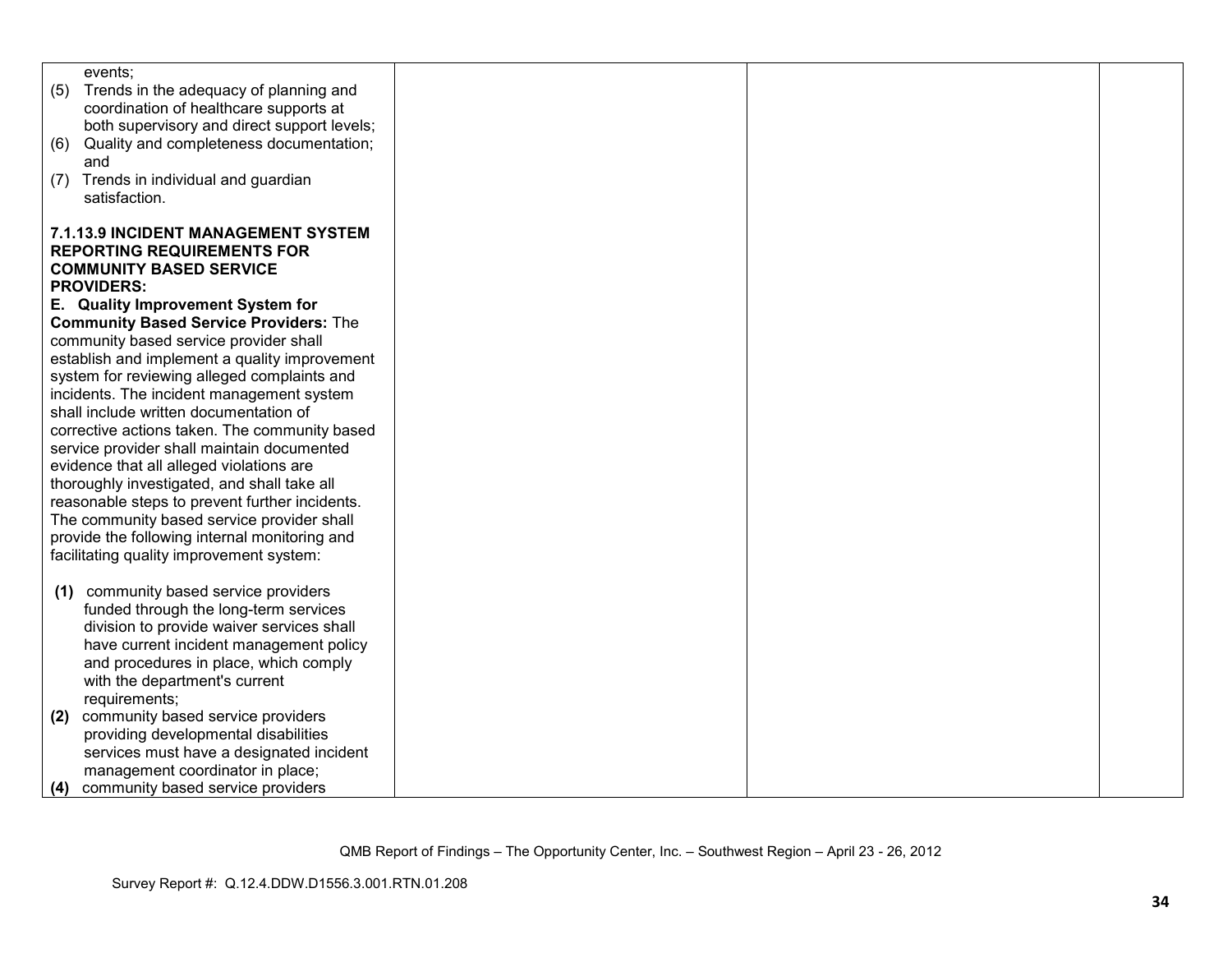| providing developmental disabilities<br>services must have an incident<br>management committee to address<br>internal and external incident reports for<br>the purpose of looking at internal root<br>causes and to take action on identified<br>trends or issues. |  |  |
|--------------------------------------------------------------------------------------------------------------------------------------------------------------------------------------------------------------------------------------------------------------------|--|--|
|                                                                                                                                                                                                                                                                    |  |  |
|                                                                                                                                                                                                                                                                    |  |  |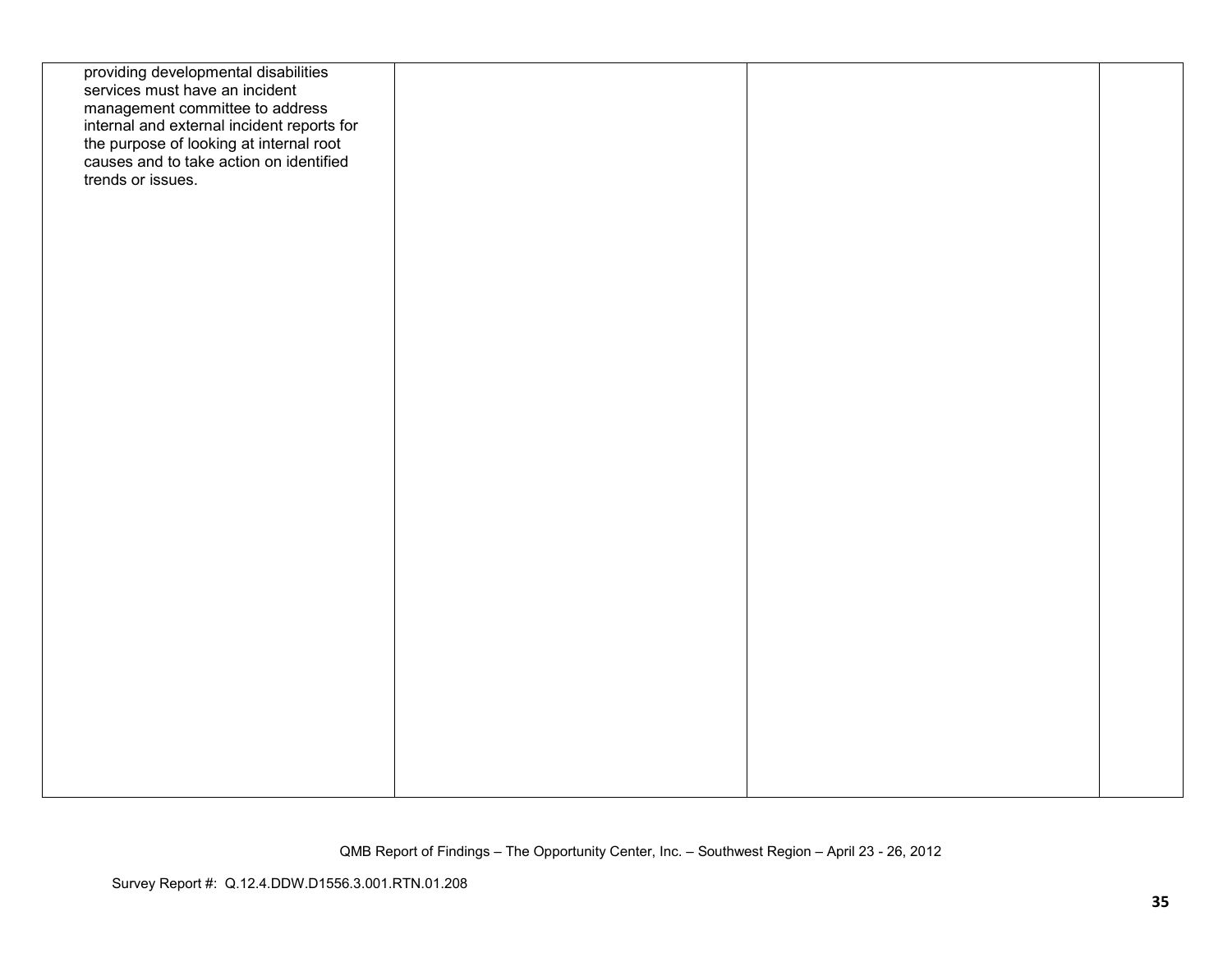| Tag # 1A07 SSI Payments                                                                                                                                                                                                                                                                                                                                                                                                                                                                                                                                                                                                                                                                                                                                                                                                                                                                                                                                                                                     | <b>Condition of Participation Level</b><br><b>Deficiency</b>                                                                                                                                                                                                                                                                                                                                                                                                                                                                                                                                                                                                                                                                                                                                                                                                                                                                                        |                                                                                                                                                                              |  |
|-------------------------------------------------------------------------------------------------------------------------------------------------------------------------------------------------------------------------------------------------------------------------------------------------------------------------------------------------------------------------------------------------------------------------------------------------------------------------------------------------------------------------------------------------------------------------------------------------------------------------------------------------------------------------------------------------------------------------------------------------------------------------------------------------------------------------------------------------------------------------------------------------------------------------------------------------------------------------------------------------------------|-----------------------------------------------------------------------------------------------------------------------------------------------------------------------------------------------------------------------------------------------------------------------------------------------------------------------------------------------------------------------------------------------------------------------------------------------------------------------------------------------------------------------------------------------------------------------------------------------------------------------------------------------------------------------------------------------------------------------------------------------------------------------------------------------------------------------------------------------------------------------------------------------------------------------------------------------------|------------------------------------------------------------------------------------------------------------------------------------------------------------------------------|--|
|                                                                                                                                                                                                                                                                                                                                                                                                                                                                                                                                                                                                                                                                                                                                                                                                                                                                                                                                                                                                             |                                                                                                                                                                                                                                                                                                                                                                                                                                                                                                                                                                                                                                                                                                                                                                                                                                                                                                                                                     |                                                                                                                                                                              |  |
| Developmental Disabilities (DD) Waiver<br>Service Standards effective 4/1/2007<br><b>CHAPTER 1 II. PROVIDER AGENCY</b><br><b>REQUIREMENTS:</b> The objective of these<br>standards is to establish Provider Agency<br>policy, procedure and reporting requirements<br>for DD Medicaid Waiver program. These<br>requirements apply to all such Provider Agency<br>staff, whether directly employed or<br>subcontracting with the Provider Agency.<br>Additional Provider Agency requirements and<br>personnel qualifications may be applicable for<br>specific service standards.                                                                                                                                                                                                                                                                                                                                                                                                                            | After an analysis of the evidence it has been<br>determined there is a significant potential for a<br>negative outcome to occur.<br>Based on record review and interview, the<br>Agency failed to maintain and enforce written<br>policies and procedures regarding the use of<br>individuals' SSI payments or other personal<br>funds.<br>Review of the Agency's policies & procedures<br>found no evidence of a policy regarding<br>individual SSI payments or other personal funds.                                                                                                                                                                                                                                                                                                                                                                                                                                                              |                                                                                                                                                                              |  |
| C. Provider Agency Financial Records and<br>Accounting: Each individual served will be<br>presumed able to manage his or her own funds<br>unless the ISP documents justified limitations<br>or supports for self-management, and where<br>appropriate, reflects a plan to increase this<br>skill. All Provider Agencies shall maintain and<br>enforce written policies and procedures<br>regarding the use of the individual's SSI<br>payments or other personal funds, including<br>accounting for all spending by the Provider<br>Agency, and outlining protocols for fulfilling the<br>responsibilities as representative payee if the<br>agency is so designated for an individual.<br><b>Code of Federal Regulations:</b><br>§416.635 What are the responsibilities of<br>your representative payee<br>A representative payee has a responsibility to:<br>(a) Use the benefits received on your behalf<br>only for your use and benefit in a manner and<br>for the purposes he or she determines under | When #103 was asked if the Agency had<br>policies and procedures regarding the use of<br>individuals' SSI payments or other personal<br>funds, the following was reported:<br>• #103 stated, "I am not a part of that." It was<br>reported by #103 that the assistant director<br>#105 manages rep-payee accounts for<br>individuals. When asked to explain the<br>agencies policies and procedures<br>addressing the rep-payee policy, #103<br>stated, "Income comes in finance requests<br>from the individuals are made two times a<br>week on Tuesday and Friday. We try to pay<br>their bills as money is available; in case of<br>an emergency, sometimes something has to<br>suffer." #103 added that if an emergency<br>arise the service coordinator would call an<br>emergency IDT if funds are not available and<br>sometimes the agency has "Picked up the<br>tab at the employees' expense to make up<br>the negative with donations." | Provider:<br>State your Plan of Correction for the findings in<br>this Tag above this line.<br>Enter your Quality Assurance/Quality<br>Improvement processes below the line. |  |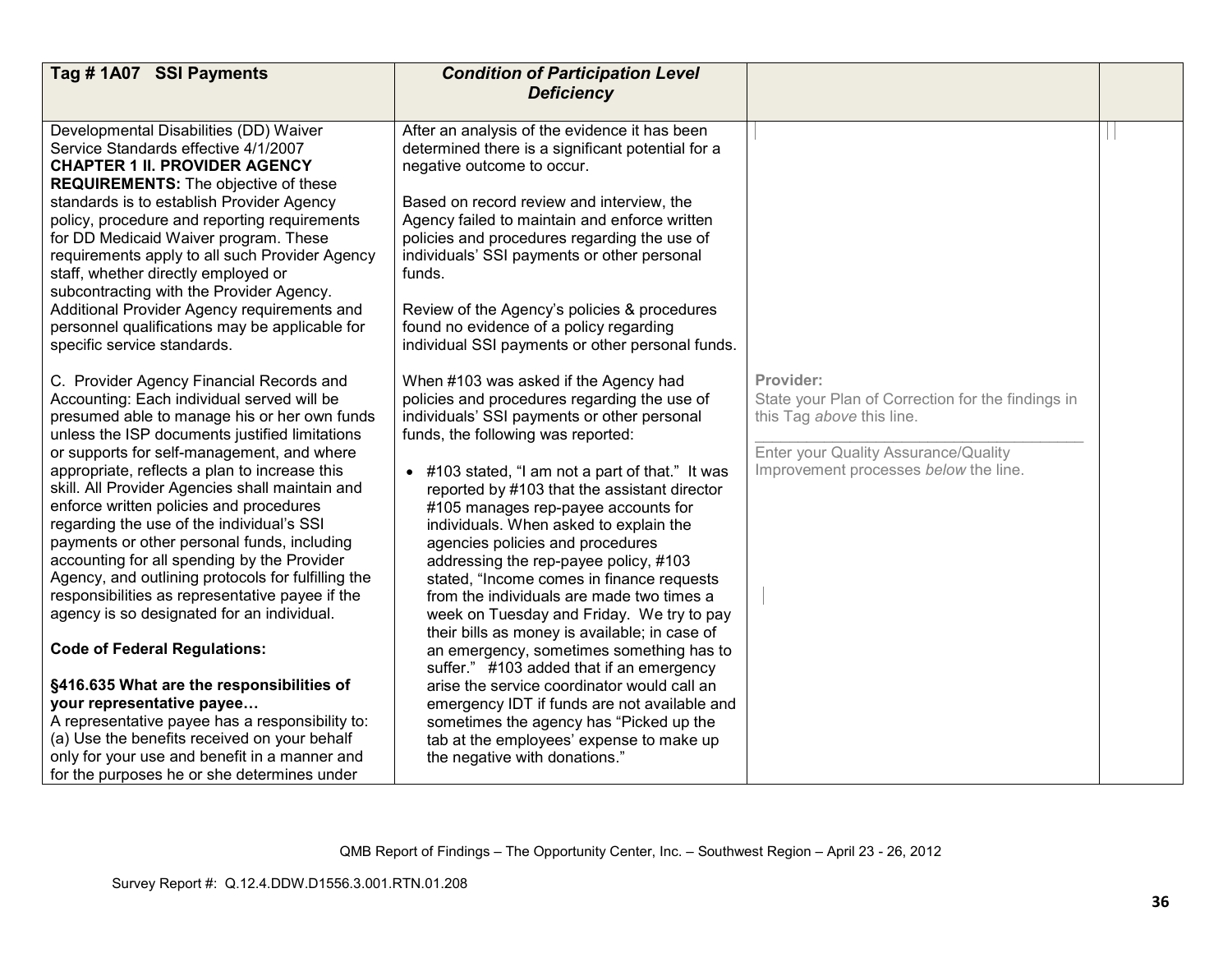| the guidelines in this subpart, to be in your best |  |  |
|----------------------------------------------------|--|--|
| interests;                                         |  |  |
| (b) Keep any benefits received on your behalf      |  |  |
| separate from his or her own funds and show        |  |  |
| your ownership of these benefits unless he or      |  |  |
| she is your spouse or natural or adoptive          |  |  |
| parent or stepparent and lives in the same         |  |  |
| household with you or is a State or local          |  |  |
| government agency for whom we have granted         |  |  |
| an exception to this requirement;                  |  |  |
| (c) Treat any interest earned on the benefits as   |  |  |
| your property;                                     |  |  |
| (d) Notify us of any event or change in your       |  |  |
| circumstances that will affect the amount of       |  |  |
| benefits you receive, your right to receive        |  |  |
| benefits, or how you receive them;                 |  |  |
| (e) Submit to us, upon our request, a written      |  |  |
| report accounting for the benefits received on     |  |  |
| your behalf, and make all supporting records       |  |  |
| available for review if requested by us;           |  |  |
| (f) Notify us of any change in his or her          |  |  |
| circumstances that would affect performance of     |  |  |
| his/her payee responsibilities; and                |  |  |
| §416.640 Use of benefit payments.                  |  |  |
|                                                    |  |  |
| <b>Current maintenance</b> . We will consider that |  |  |
| payments we certify to a representative payee      |  |  |
| have been used for the use and benefit of the      |  |  |
| beneficiary if they are used for the beneficiary's |  |  |
| current maintenance. Current maintenance           |  |  |
| includes costs incurred in obtaining food,         |  |  |
| shelter, clothing, medical care and personal       |  |  |
| comfort items.                                     |  |  |
|                                                    |  |  |
| §416.665 How does your representative              |  |  |
| payee account for the use of benefits              |  |  |
| Your representative payee must account for         |  |  |
| the use of your benefits. We require written       |  |  |
| reports from your representative payee at least    |  |  |
| once a year (except for certain State              |  |  |
| institutions that participate in a separate onsite |  |  |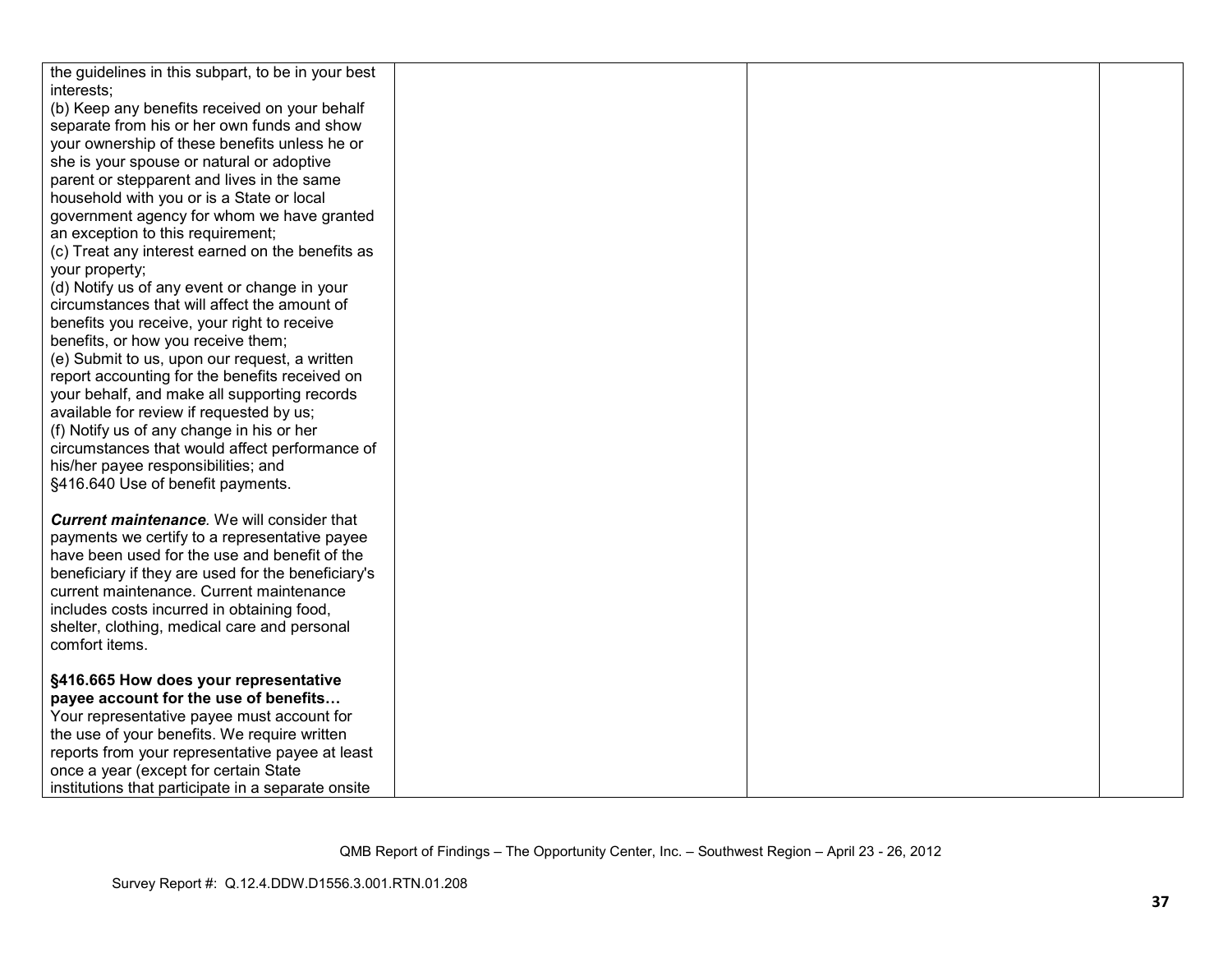| review program). We may verify how your<br>representative payee used your benefits. Your<br>representative payee should keep records of<br>how benefits were used in order to make<br>accounting reports and must make those<br>records available upon our request. |  |  |
|---------------------------------------------------------------------------------------------------------------------------------------------------------------------------------------------------------------------------------------------------------------------|--|--|
|                                                                                                                                                                                                                                                                     |  |  |
|                                                                                                                                                                                                                                                                     |  |  |
|                                                                                                                                                                                                                                                                     |  |  |
|                                                                                                                                                                                                                                                                     |  |  |
|                                                                                                                                                                                                                                                                     |  |  |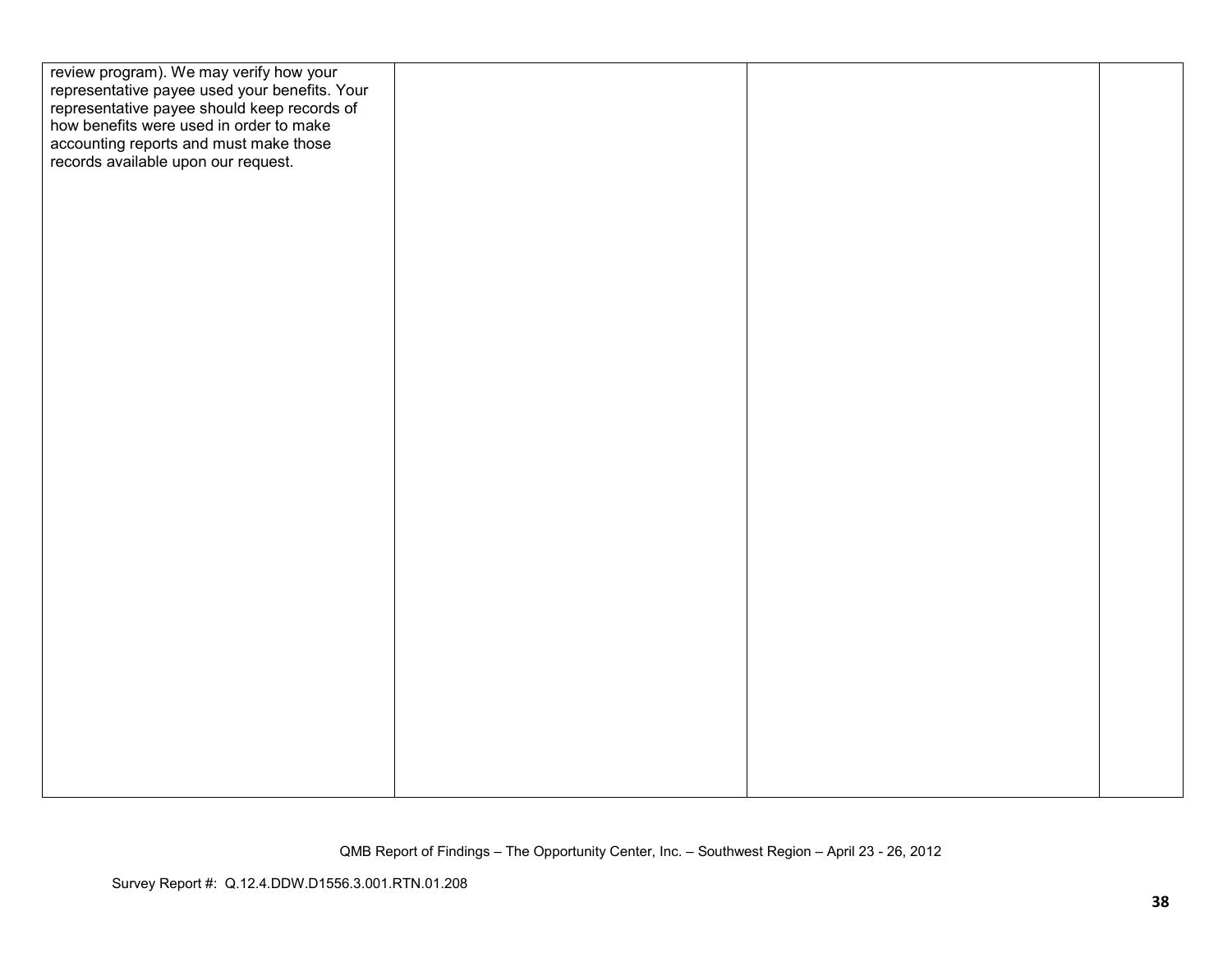| Tag # 1A09 Medication Delivery (MAR)                                                                                                                                                                                                                                                                                                                                                                                                                         | <b>Standard Level Deficiency</b>                                                                                                                                                                                                                                                                            |                                                                                                                                                                              |  |
|--------------------------------------------------------------------------------------------------------------------------------------------------------------------------------------------------------------------------------------------------------------------------------------------------------------------------------------------------------------------------------------------------------------------------------------------------------------|-------------------------------------------------------------------------------------------------------------------------------------------------------------------------------------------------------------------------------------------------------------------------------------------------------------|------------------------------------------------------------------------------------------------------------------------------------------------------------------------------|--|
| - Routine Medication                                                                                                                                                                                                                                                                                                                                                                                                                                         |                                                                                                                                                                                                                                                                                                             |                                                                                                                                                                              |  |
| Developmental Disabilities (DD) Waiver<br>Service Standards effective 4/1/2007<br><b>CHAPTER 1 II. PROVIDER AGENCY</b><br><b>REQUIREMENTS:</b> The objective of these                                                                                                                                                                                                                                                                                        | After an analysis of the evidence it has been<br>determined there is a significant potential for a<br>negative outcome to occur.                                                                                                                                                                            |                                                                                                                                                                              |  |
| standards is to establish Provider Agency<br>policy, procedure and reporting requirements<br>for DD Medicaid Waiver program. These<br>requirements apply to all such Provider Agency                                                                                                                                                                                                                                                                         | Medication Administration Records (MAR) were<br>reviewed for the months of February, March &<br>April 2012.                                                                                                                                                                                                 |                                                                                                                                                                              |  |
| staff, whether directly employed or<br>subcontracting with the Provider Agency.<br>Additional Provider Agency requirements and<br>personnel qualifications may be applicable for<br>specific service standards.                                                                                                                                                                                                                                              | Based on record review, 5 of 5 individuals had<br>Medication Administration Records, which<br>contained missing medications entries and/or<br>other errors:                                                                                                                                                 |                                                                                                                                                                              |  |
| Ε.<br><b>Medication Delivery: Provider</b><br>Agencies that provide Community Living,<br>Community Inclusion or Private Duty Nursing<br>services shall have written policies and<br>procedures regarding medication(s) delivery<br>and tracking and reporting of medication errors<br>in accordance with DDSD Medication<br>Assessment and Delivery Policy and<br>Procedures, the Board of Nursing Rules and<br>Board of Pharmacy standards and regulations. | Individual #1<br>February 2012<br>Medication Administration Records contained<br>missing entries. No documentation found<br>indicating reason for missing entries:<br>• Atenolol 25mg(1 times daily) - Blank $2/1$ (8)<br>AM)<br>• Ativan 1mg (3 times daily) – Blank $2/1$ (8<br>AM) & 2/5, 10 & 25 (2 PM) | Provider:<br>State your Plan of Correction for the findings in<br>this Tag above this line.<br>Enter your Quality Assurance/Quality<br>Improvement processes below the line. |  |
| (2) When required by the DDSD Medication<br>Assessment and Delivery Policy, Medication<br>Administration Records (MAR) shall be                                                                                                                                                                                                                                                                                                                              | • Baclofen 5mg (2 times daily) – Blank 2/1 &<br>17 (8 AM)                                                                                                                                                                                                                                                   |                                                                                                                                                                              |  |
| maintained and include:<br>(a) The name of the individual, a<br>transcription of the physician's written or                                                                                                                                                                                                                                                                                                                                                  | • Celexa 20mg (1 time daily) - Blank 2/1 & 17<br>(8 AM)                                                                                                                                                                                                                                                     |                                                                                                                                                                              |  |
| licensed health care provider's<br>prescription including the brand and<br>generic name of the medication,                                                                                                                                                                                                                                                                                                                                                   | • Cogentin 1mg (2 times daily) - Blank 2/1<br>(8AM)                                                                                                                                                                                                                                                         |                                                                                                                                                                              |  |
| diagnosis for which the medication is<br>prescribed;<br>(b) Prescribed dosage, frequency and                                                                                                                                                                                                                                                                                                                                                                 | • Finasteride 5mg (1 time daily) - Blank 2/1 (8<br>AM)                                                                                                                                                                                                                                                      |                                                                                                                                                                              |  |
| method/route of administration, times<br>and dates of administration;                                                                                                                                                                                                                                                                                                                                                                                        | • Flomax 40mg (1 time daily) - Blank 2/2 (8<br>PM)                                                                                                                                                                                                                                                          |                                                                                                                                                                              |  |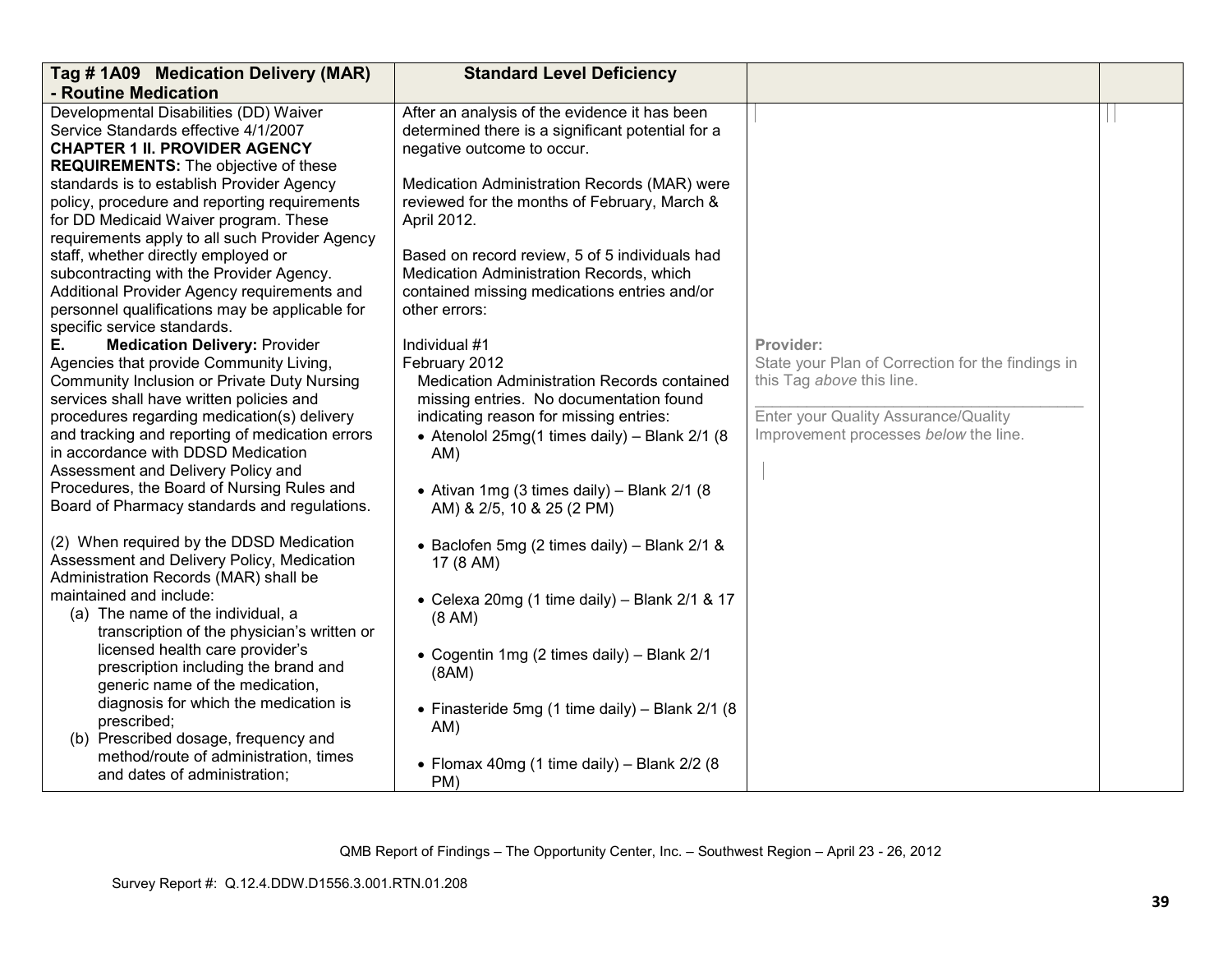| (c) Initials of the individual administering or |                                                    |  |
|-------------------------------------------------|----------------------------------------------------|--|
| assisting with the medication;                  | • Geodon 20mg (1 time daily) - Blank 2/22 (5       |  |
| (d) Explanation of any medication               | PM)                                                |  |
| irregularity;                                   |                                                    |  |
| (e) Documentation of any allergic reaction      | • Geodon 80mg (1 time daily) - Blank 2/2 &         |  |
| or adverse medication effect; and               | 22 (5 PM)                                          |  |
| For PRN medication, an explanation for<br>(1)   |                                                    |  |
| the use of the PRN medication shall             | • Glucometer (2 times daily) – Blank $2/1$ , 5,    |  |
| include observable signs/symptoms or            | 9, 10, 22, 23, 24, 25 & 27 (8 AM)                  |  |
| circumstances in which the medication           |                                                    |  |
| is to be used, and documentation of             | • Glucophage 500mg (1 time daily) - Blank          |  |
| effectiveness of PRN medication                 | $2/1$ (8 AM)                                       |  |
| administered.                                   |                                                    |  |
| (3) The Provider Agency shall also maintain a   |                                                    |  |
| signature page that designates the full name    | • Thermometer Checks Range 68°-77° (1              |  |
| that corresponds to each initial used to        | time daily) - Blank 2/1 (8AM)                      |  |
| document administered or assisted delivery of   |                                                    |  |
| each dose;                                      | • Zaditor (2 times daily) - Blank 2/1 (8AM)        |  |
| (4) MARs are not required for individuals       |                                                    |  |
| participating in Independent Living who self-   | Medication Administration Records did not          |  |
| administer their own medications;               | contain the diagnosis for which the medication     |  |
| (5) Information from the prescribing pharmacy   | is prescribed:                                     |  |
| regarding medications shall be kept in the      | • Geodon 20mg (1 time daily)                       |  |
| home and community inclusion service            |                                                    |  |
| locations and shall include the expected        | Medication Administration Records did not          |  |
| desired outcomes of administrating the          | contain the dosage for the following               |  |
|                                                 | medications:                                       |  |
| medication, signs and symptoms of adverse       | • Zaditor                                          |  |
| events and interactions with other medications; |                                                    |  |
|                                                 | March 2012                                         |  |
| NMAC 16.19.11.8 MINIMUM STANDARDS:              | <b>Medication Administration Records contained</b> |  |
| A. MINIMUM STANDARDS FOR THE                    | missing entries. No documentation found            |  |
| DISTRIBUTION, STORAGE, HANDLING AND             | indicating reason for missing entries:             |  |
| <b>RECORD KEEPING OF DRUGS:</b>                 | • Ativan 1mg (3 times daily) – Blank $3/26$ (8     |  |
|                                                 | PM)                                                |  |
| (d) The facility shall have a Medication        |                                                    |  |
| Administration Record (MAR) documenting         | • Glucometer (2 times daily) - Blank 3/21 (8       |  |
| medication administered to residents,           | AM)                                                |  |
| including over-the-counter medications.         |                                                    |  |
| This documentation shall include:               | • Glucophage 500mg (1 time daily) - Blank          |  |
| Name of resident;<br>(i)                        | $3/2$ (8 AM)                                       |  |
| (ii)<br>Date given;                             |                                                    |  |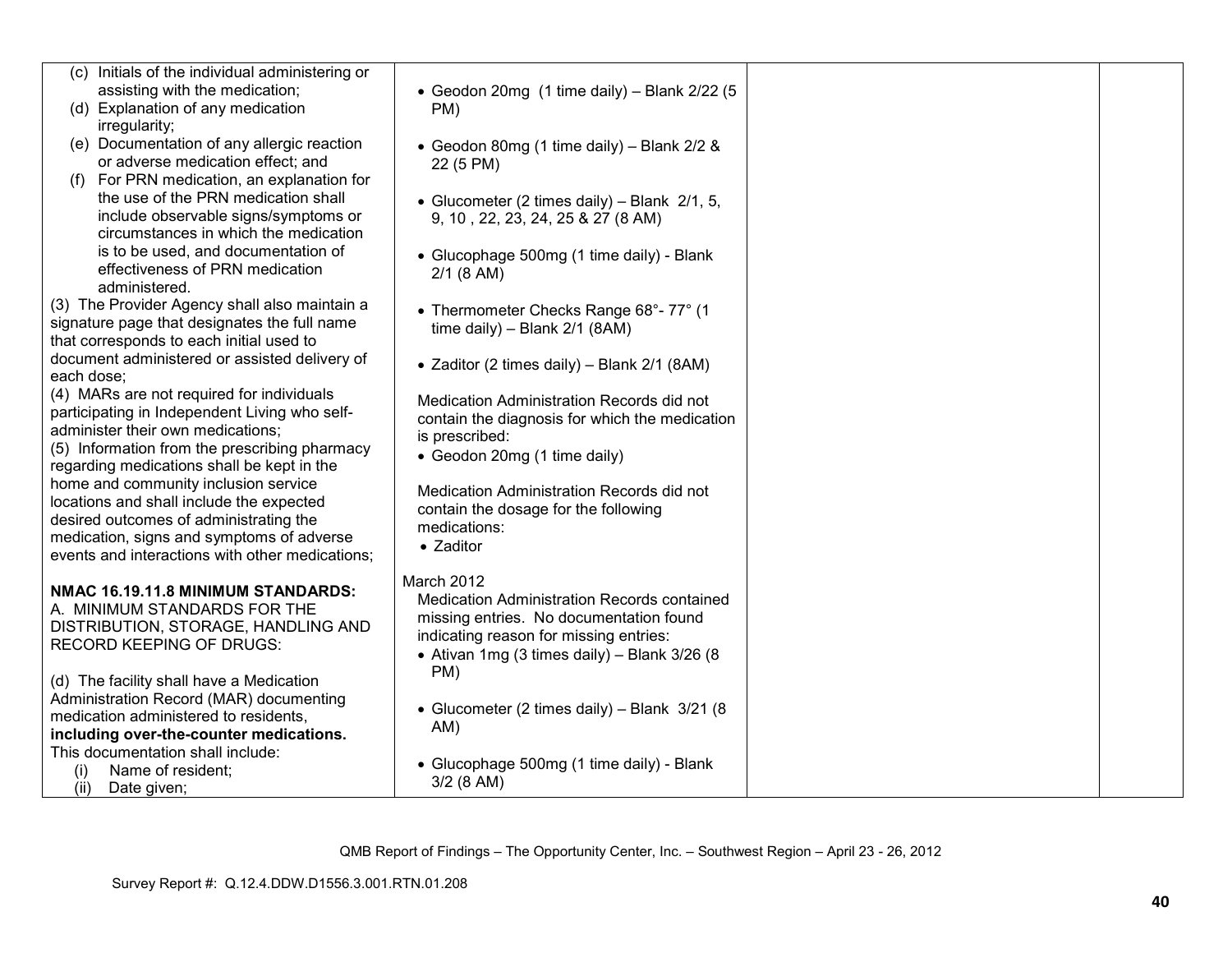| Drug product name;<br>(iii)                      |                                                     |  |
|--------------------------------------------------|-----------------------------------------------------|--|
| Dosage and form;<br>(iv)                         | • Thermometer Checks Range 68°-77° (1               |  |
| Strength of drug;<br>(v)                         | time daily) - Blank 3/1, 2 & 3 (8AM)                |  |
| Route of administration;<br>(VI)                 |                                                     |  |
| (vii) How often medication is to be taken;       | • Zaditor (2 times daily) - Blank $3/26$ , 27 & 28  |  |
| (viii) Time taken and staff initials;            | (8AM)                                               |  |
| (ix) Dates when the medication is                |                                                     |  |
| discontinued or changed;                         | Medication Administration Records did not           |  |
| The name and initials of all staff<br>(x)        | contain the diagnosis for which the medication      |  |
| administering medications.                       | is prescribed:                                      |  |
|                                                  |                                                     |  |
| <b>Model Custodial Procedure Manual</b>          | • Geodon 20mg (1 time daily)                        |  |
| <b>D. Administration of Drugs</b>                |                                                     |  |
| Unless otherwise stated by practitioner,         | April 2012                                          |  |
| patients will not be allowed to administer their | Medication Administration Records did not           |  |
|                                                  | contain the diagnosis for which the medication      |  |
| own medications.                                 | is prescribed:                                      |  |
| Document the practitioner's order authorizing    | • Ativan 1mg (3 times daily)                        |  |
| the self-administration of medications.          |                                                     |  |
|                                                  | • Geodon 20mg (1 time daily)                        |  |
| All PRN (As needed) medications shall have       |                                                     |  |
| complete detail instructions regarding the       | • Thermometer Checks Renage 68°-77° (1              |  |
| administering of the medication. This shall      | time daily)                                         |  |
| include:                                         |                                                     |  |
| symptoms that indicate the use of the<br>➤       | Individual #2                                       |  |
| medication,                                      | February 2012                                       |  |
| exact dosage to be used, and<br>➤                | Medication Administration Records contained         |  |
| the exact amount to be used in a 24<br>➤         | missing entries. No documentation found             |  |
| hour period.                                     | indicating reason for missing entries:              |  |
|                                                  | • Advair 250-50 Discus (2 times daily) - Blank      |  |
|                                                  | 2/1, 28 & 29 (8 AM) & 2/11 (8 PM)                   |  |
|                                                  |                                                     |  |
|                                                  | • Boric Acid with Alcohol (1 time daily) $-$        |  |
|                                                  | Blank 2/8, & 13 (7 AM)                              |  |
|                                                  |                                                     |  |
|                                                  | • Calcium Plus D 500mg (3 times daily) -            |  |
|                                                  | Blank 2/1, 28 & 29 (8 AM); 2/10, 11, 13, 14,        |  |
|                                                  |                                                     |  |
|                                                  | 15, 16, 17, 20, 22, 23 & 27 (3 PM) & 2/11 (8<br>PM) |  |
|                                                  |                                                     |  |
|                                                  |                                                     |  |
|                                                  | • Desmopressin Acetate 10mcg (1 time daily)         |  |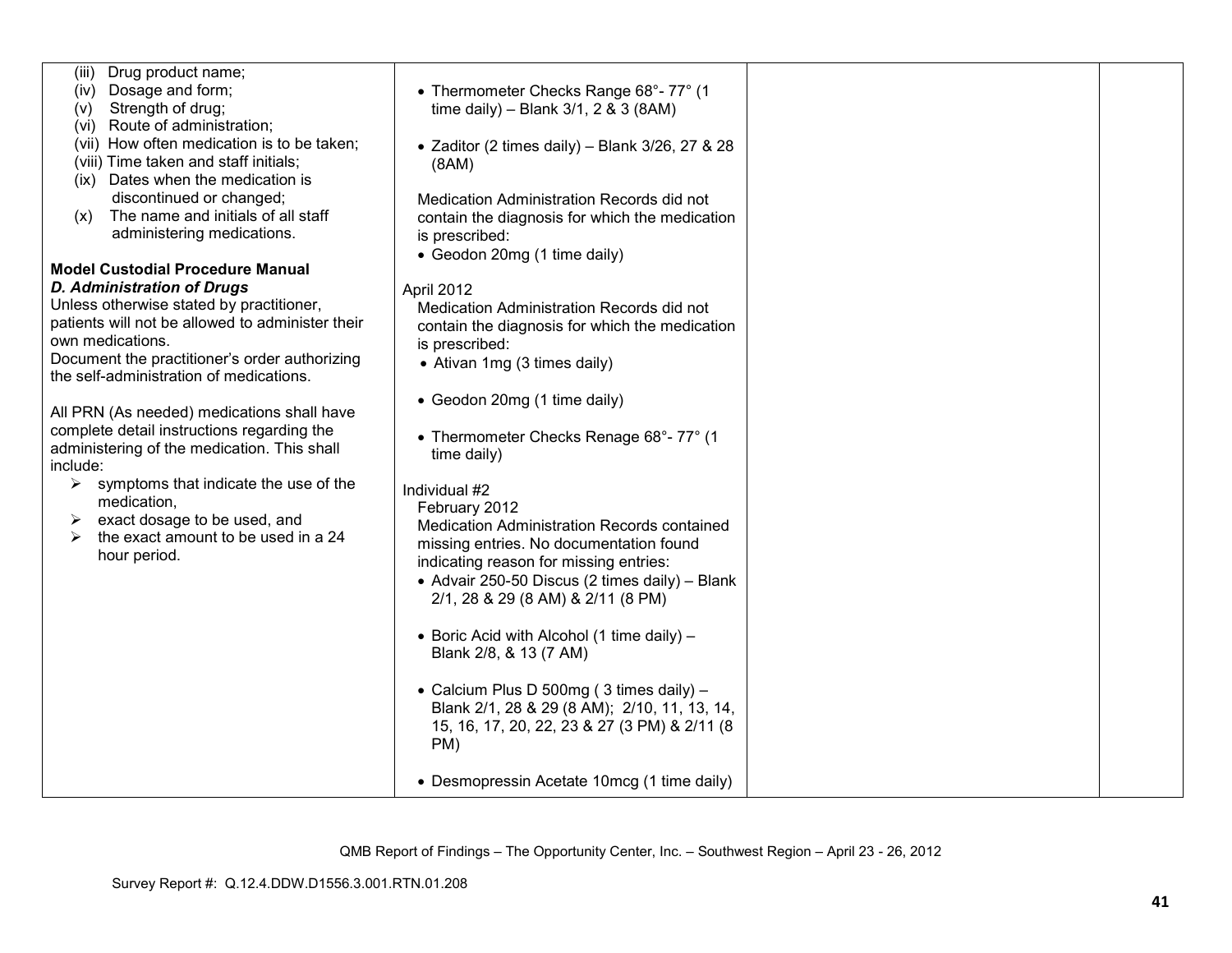| $-$ Blank 2/9 & 11 (8 PM)                                                                         |  |
|---------------------------------------------------------------------------------------------------|--|
|                                                                                                   |  |
| • Diovan 80mg (1 time daily) - Blank 2/1, 28<br>& 29 (8 AM)                                       |  |
| • Furosemide 40mg (1 time daily) - Blank<br>2/28 & 29 (8 AM)                                      |  |
| • Lexapro 10mg (1 time daily) - Blank 2/1, 28<br>& 29 (8 AM)                                      |  |
| • Mometasone Furoate 0.1% (1 time daily) -<br>Blank 2/1 (8 AM)                                    |  |
| • Thermometer Check-Cabinet (1 time daily)<br>$-$ Blank 2/1, 8, 28 & 29 (8 AM)                    |  |
| • Thermometer Check-Fridge (1 time daily) -<br>Blank 2/11 (8 PM)                                  |  |
| • Triamcinolone (1 time daily) - Blank 2/18/,<br>19, 28 & 29 (8 AM)                               |  |
| · Triglide 160mg (1 time daily) - Blank 2/11 (8<br>PM)                                            |  |
| • Xalatan (1 time daily) - Blank $2/9$ & 11 (8)<br>PM)                                            |  |
| • Zocor 10mg (1 time daily) - Blank 2/11 (8<br>PM)                                                |  |
| Medication Administration Records did not<br>contain the dosage for the following<br>medications: |  |
| • Boric Acid with Alcohol                                                                         |  |
|                                                                                                   |  |
| • Triamcinolone                                                                                   |  |
| • Xalatan                                                                                         |  |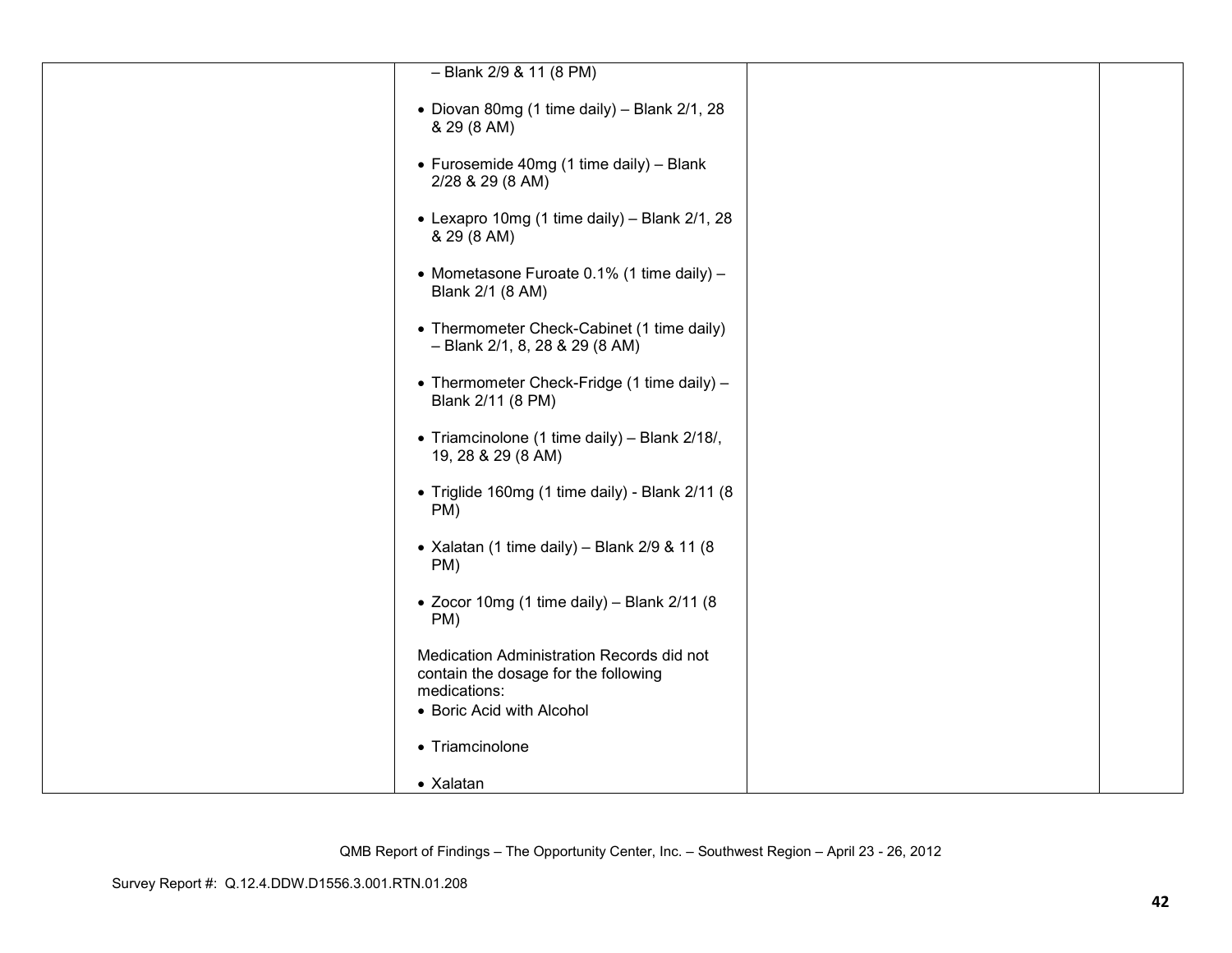| April 2012<br>Medication Administration Records contained<br>missing entries. No documentation found<br>indicating reason for missing entries:<br>• Calcium Plus D 500mg (3 times daily) -<br>Blank 4/9, 18, 21, 22 & 24 (3 PM)<br>• Ciprodex OTIC Suspension (3 times daily) -<br>Blank 4/2, 9, 18, 21, 22 & 24 (2 PM)<br>Individual #3<br>February 2012<br>Medication Administration Records contained<br>missing entries. No documentation found<br>indicating reason for missing entries:<br>• Abilify 10 mg (1 time daily) - Blank $4/21$ (8<br>AM) |  |
|----------------------------------------------------------------------------------------------------------------------------------------------------------------------------------------------------------------------------------------------------------------------------------------------------------------------------------------------------------------------------------------------------------------------------------------------------------------------------------------------------------------------------------------------------------|--|
| • Ferrous Sulfate 325mg (1 time daily) $-$<br>Blank 4/21 (8 AM)                                                                                                                                                                                                                                                                                                                                                                                                                                                                                          |  |
| • Fish oil 2g (1 time daily) – Blank $4/21$ (8 AM)                                                                                                                                                                                                                                                                                                                                                                                                                                                                                                       |  |
| • Multiviamin (1 time daily) - Blank 4/21 (8<br>AM)                                                                                                                                                                                                                                                                                                                                                                                                                                                                                                      |  |
| • Thermometer Check (1 time daily) - Blank<br>$4/21$ (8 AM)                                                                                                                                                                                                                                                                                                                                                                                                                                                                                              |  |
| Medication Administration Record document<br>did not contain a signature page that<br>designates the full name that corresponds to<br>each initial used to document administered or<br>assisted delivery of each dose for the<br>following medications:<br>• Abilify 10 mg (1 time daily)                                                                                                                                                                                                                                                                |  |
| • Ferrous Sulfate 325mg (1 time daily)                                                                                                                                                                                                                                                                                                                                                                                                                                                                                                                   |  |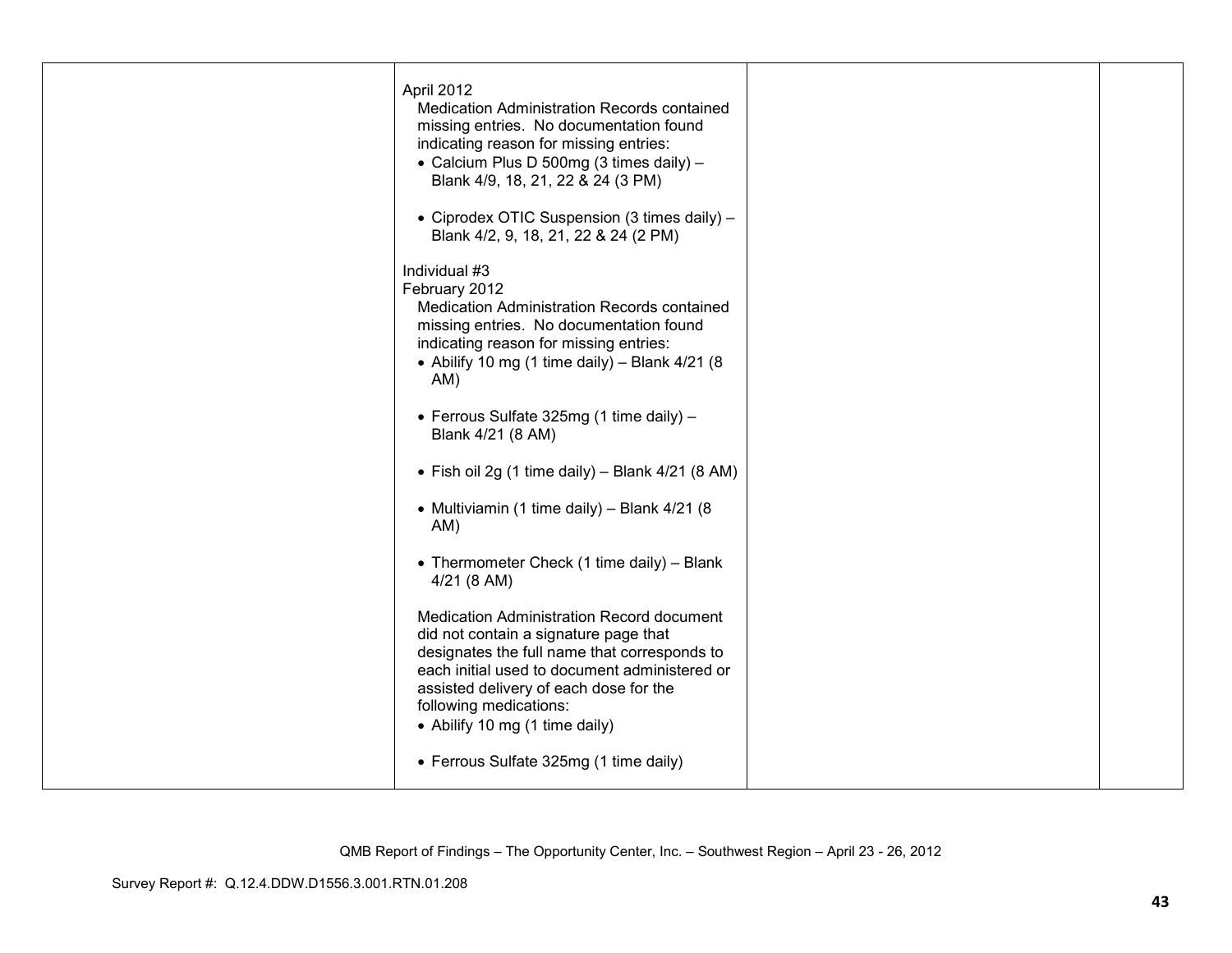| • Fish Oil 2g (1 time daily)                                                                                                                                                                                                              |  |
|-------------------------------------------------------------------------------------------------------------------------------------------------------------------------------------------------------------------------------------------|--|
| • Multivitamin (1time daily)                                                                                                                                                                                                              |  |
| • Niaspan ER 500mg (1time daily)                                                                                                                                                                                                          |  |
| • Thermometer check-cabinet (1 time daily)                                                                                                                                                                                                |  |
| Individual #5<br>February 2012<br>Medication Administration Records contained<br>missing entries. No documentation found<br>indicating reason for missing entries:<br>• Keflex 500mg (4 times daily) - Blank 2/13<br>(12 PM & 4 PM)       |  |
| • Ensure $(2 \text{ times daily}) - \text{Blank } 2/12, 25 \&$<br>26 (10 AM) & 2/12, 18, 25 & 26 (3:30 PM)                                                                                                                                |  |
| March 2012<br>Medication Administration Records contained<br>missing entries. No documentation found<br>indicating reason for missing entries:<br>$\bullet$ Ensure (2 times daily) - Blank 3/20, 21, 22,<br>23, 24 & 25 (10 AM & 3:30 PM) |  |
| • Klonopin .50mg (2 times daily) - Blank 3/6<br>$(8 \text{ PM})$                                                                                                                                                                          |  |
| • Lamictal 200mg (3 times daily) - Blank 3/6<br>$(2 \text{ PM})$                                                                                                                                                                          |  |
| • Thermometer Checks 68°-77° (1 time daily)<br>$-$ Blank 3/1, 3, & 4 (8 AM)                                                                                                                                                               |  |
| April 2012<br>Medication Administration Records contained<br>missing entries. No documentation found<br>indicating reason for missing entries:<br>• Ensure (2 times daily) – Blank $4/22$ & 23 (10                                        |  |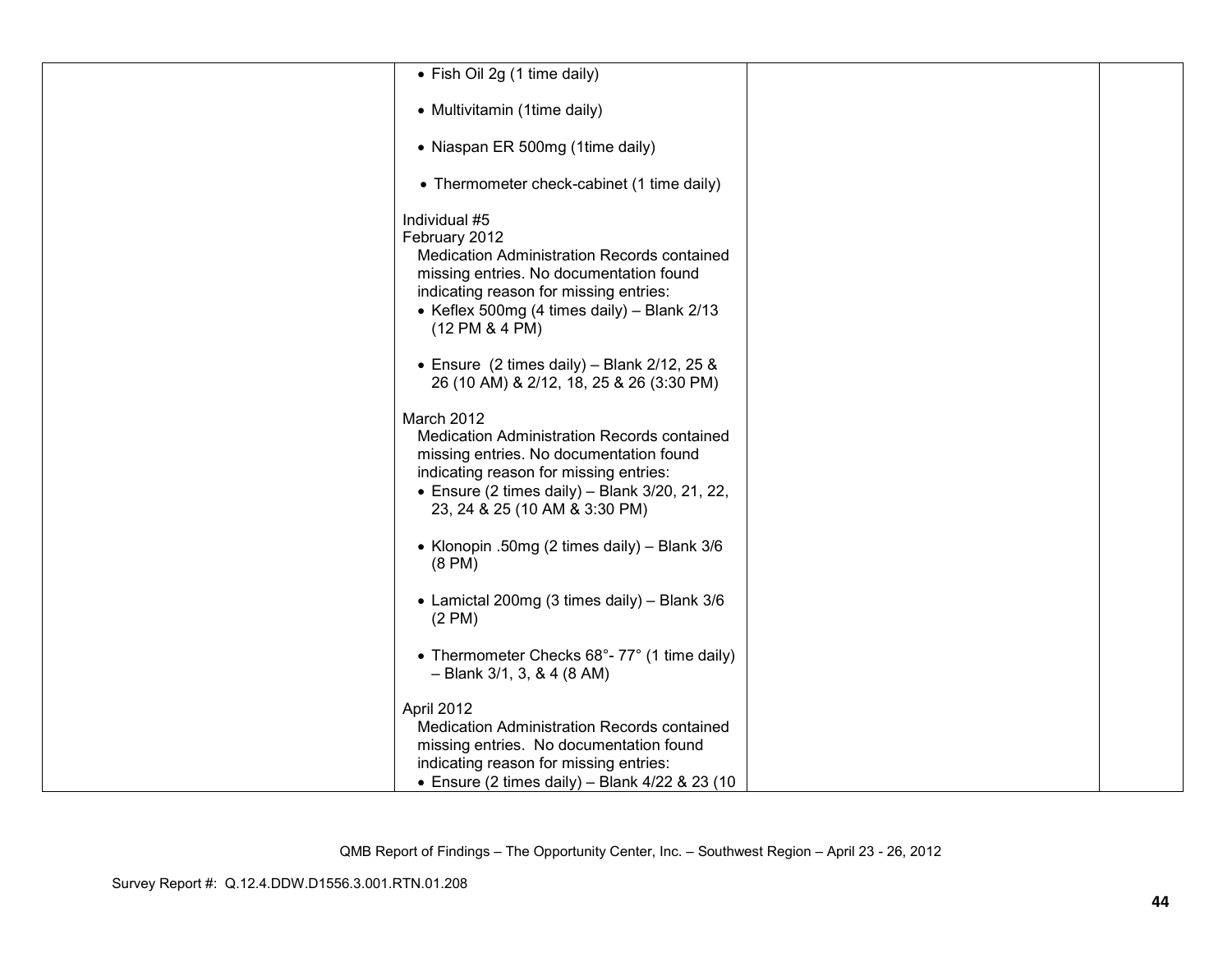| AM) & 4/4, 5, 6, 8, 22 & 23 (3:30 PM)                                                                                                                                                                                                                                                                |  |
|------------------------------------------------------------------------------------------------------------------------------------------------------------------------------------------------------------------------------------------------------------------------------------------------------|--|
| • Lamictal 200mg (3 times daily) - Blank 4/23<br>$(2 \text{ PM})$                                                                                                                                                                                                                                    |  |
| • Vimpat 100mg (3 times daily) - Blank 4/23<br>$(2 \text{ PM})$                                                                                                                                                                                                                                      |  |
| Individual #6<br>February 2012<br>Medication Administration Records contained<br>missing entries. No documentation found<br>indicating reason for missing entries:<br>• Duonebs 1 Unit (2 times daily) - Blank 2/19<br>(8 AM) & 2/1, 7, 8, 9, 14, 16, 17, 21, 22, 23,<br>28 & 29 (8 PM)              |  |
| • Jevity 360ml (4 times daily) - Blank $2/15$ , 16<br>& 25 (12 AM); 2/16 & 25 (6 AM); 2/19 (12<br>PM) & 2/22 (6 PM)                                                                                                                                                                                  |  |
| • Water(H20) 420.00ml (4 times daily) – Blank<br>2/16 & 25 (3AM); 2/19 (9 AM); 2/19, 22, 24<br>& 29 (9 PM)                                                                                                                                                                                           |  |
| March 2012<br>Medication Administration Records contained<br>missing entries. No documentation found<br>indicating reason for missing entries:<br>• Duonebs 1Unit (2 times daily) - Blank 3/4,<br>11, 17, 18, 24, 25 & 31 (8 AM) & 3/1, 6, 11,<br>12, 13, 20, 21, 22, 24 & 25, 26, 27 & 30 (8<br>PM) |  |
| • Water(H20) 420.00ml (4 times daily) - Blank<br>3/1, 3, 4, 6, 13, 14, 17, 18, 19, 22, 24, 25,<br>28, 29 & 31 (3 AM); 3/4, 17, 24, 25, 30 & 31<br>(9 AM); 3/4, 11, 17, 18, 24, 25, 26, 30 & 31<br>(3 PM); 3/6, 21, 24, 25, 27 & 30 (9 PM)                                                            |  |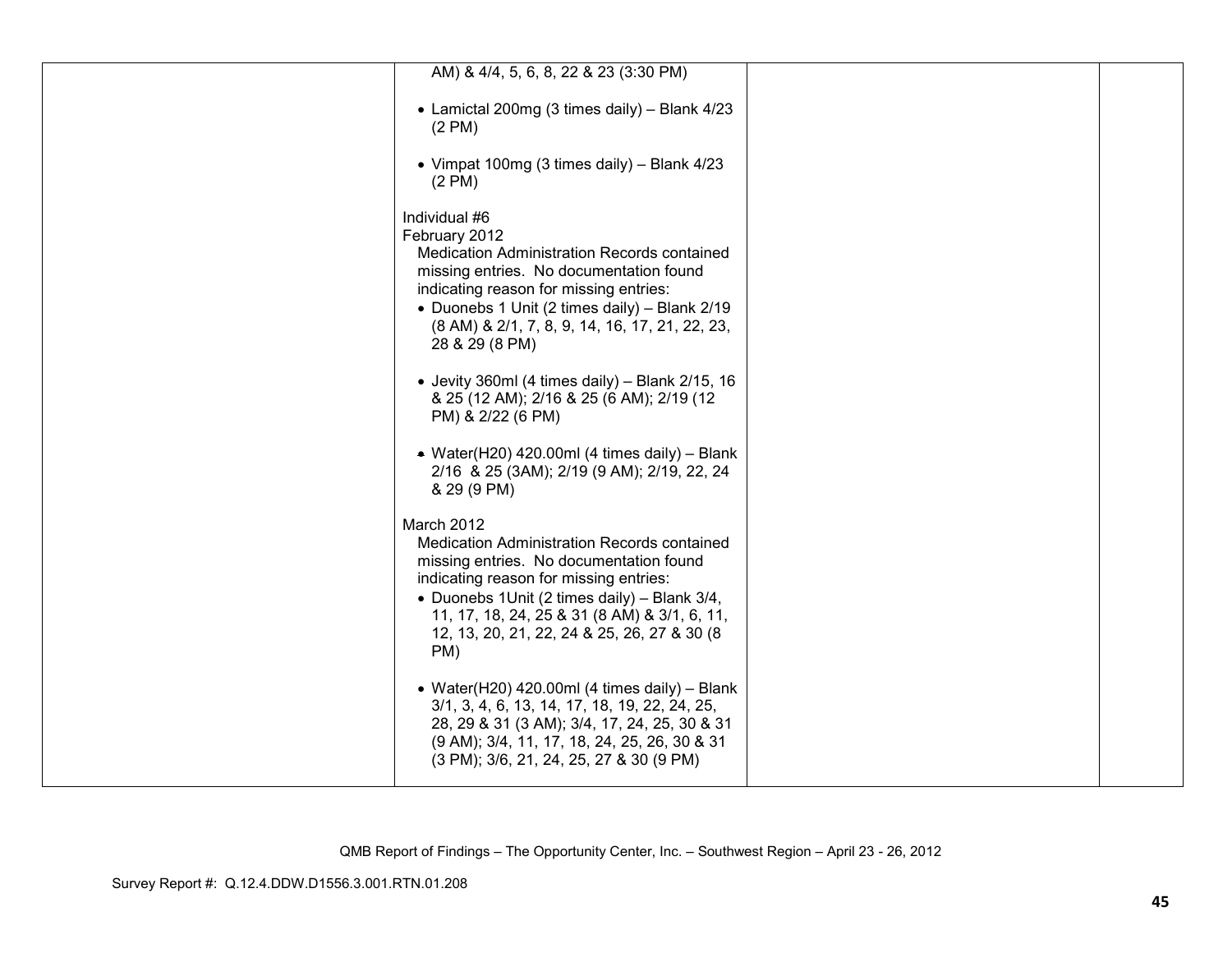| April 2012<br>Medication Administration Records contained                                                |  |
|----------------------------------------------------------------------------------------------------------|--|
| missing entries. No documentation found<br>indicating reason for missing entries:                        |  |
| • Duonebs 1 Unit (2 times daily) - Blank 4/1&                                                            |  |
| 16 (8 AM) & 4/3, 4, 17, 21 & 22 (8 PM)                                                                   |  |
| • Jevity 360ml (4 times daily) - Blank 4/18 (12<br>AM); 4/18 (6 AM) & 4/11, 21 & 22 (6 PM)               |  |
| • Water(H20) 420.00 ml (4 times daily) $-$<br>Blank 4/8 (9 AM); 4/8 (3 PM) & 4/11, 17, 21<br>& 22 (9 PM) |  |
|                                                                                                          |  |
|                                                                                                          |  |
|                                                                                                          |  |
|                                                                                                          |  |
|                                                                                                          |  |
|                                                                                                          |  |
|                                                                                                          |  |
|                                                                                                          |  |
|                                                                                                          |  |
|                                                                                                          |  |
|                                                                                                          |  |
|                                                                                                          |  |
|                                                                                                          |  |
|                                                                                                          |  |
|                                                                                                          |  |
|                                                                                                          |  |
|                                                                                                          |  |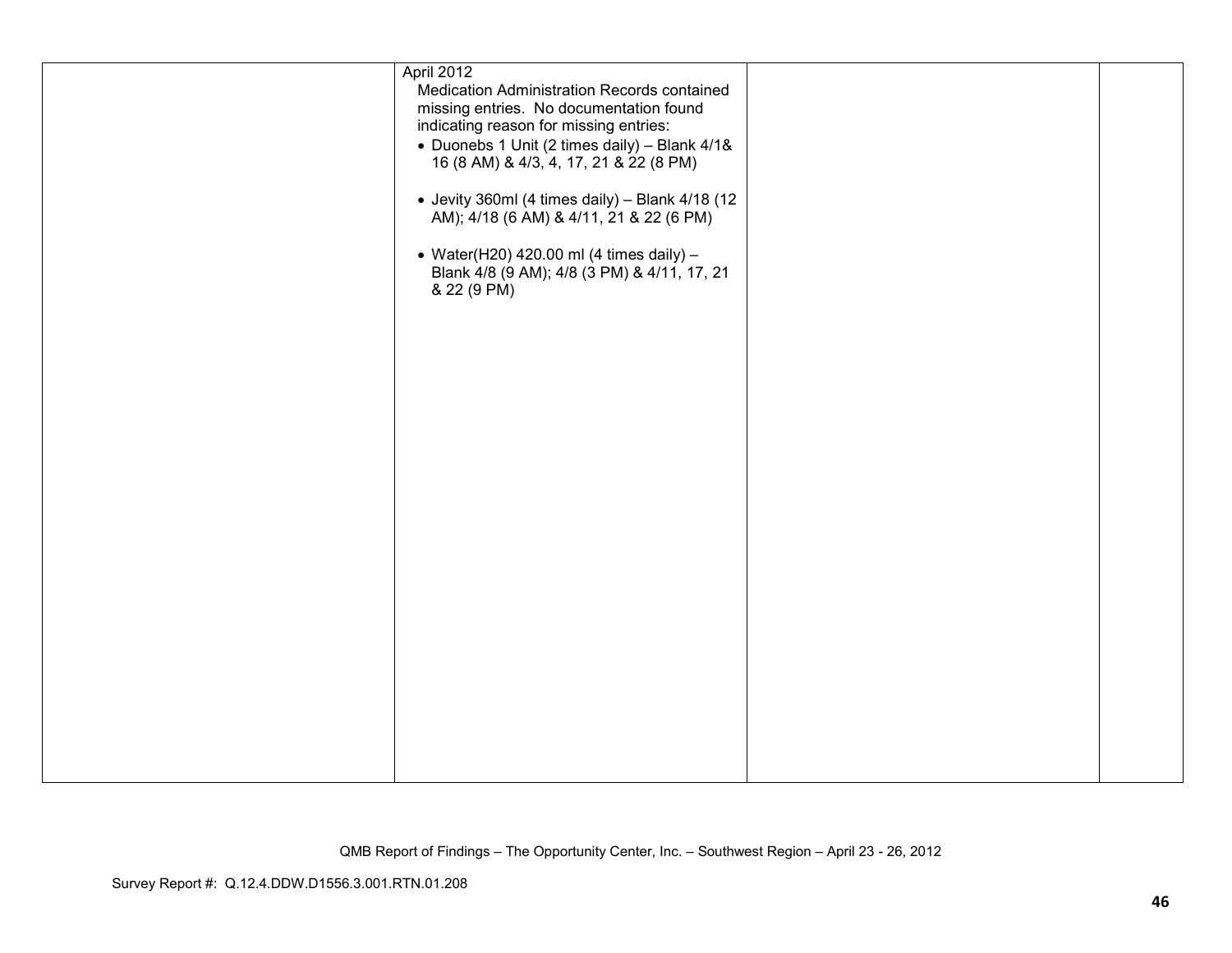| Tag # 1A09.1 Medication Delivery -<br><b>PRN Medication</b>                                                                                                                                                                                                                                                                                                                                                                                                                                                                                                                                                                                                                                                                                                                                                                                                                                                                                                                                                                                                                                                                                                                                                                                                                                                                                                                                                                                                                                                                                                                     | <b>Standard Level Deficiency</b>                                                                                                                                                                                                                                                                                                                                                                                                             |                                                                                                                                                                              |  |
|---------------------------------------------------------------------------------------------------------------------------------------------------------------------------------------------------------------------------------------------------------------------------------------------------------------------------------------------------------------------------------------------------------------------------------------------------------------------------------------------------------------------------------------------------------------------------------------------------------------------------------------------------------------------------------------------------------------------------------------------------------------------------------------------------------------------------------------------------------------------------------------------------------------------------------------------------------------------------------------------------------------------------------------------------------------------------------------------------------------------------------------------------------------------------------------------------------------------------------------------------------------------------------------------------------------------------------------------------------------------------------------------------------------------------------------------------------------------------------------------------------------------------------------------------------------------------------|----------------------------------------------------------------------------------------------------------------------------------------------------------------------------------------------------------------------------------------------------------------------------------------------------------------------------------------------------------------------------------------------------------------------------------------------|------------------------------------------------------------------------------------------------------------------------------------------------------------------------------|--|
| Developmental Disabilities (DD) Waiver<br>Service Standards effective 4/1/2007<br><b>CHAPTER 1 II. PROVIDER AGENCY</b><br><b>REQUIREMENTS:</b> The objective of these<br>standards is to establish Provider Agency<br>policy, procedure and reporting requirements<br>for DD Medicaid Waiver program. These<br>requirements apply to all such Provider Agency<br>staff, whether directly employed or<br>subcontracting with the Provider Agency.<br>Additional Provider Agency requirements and<br>personnel qualifications may be applicable for<br>specific service standards.<br>E. Medication Delivery: Provider Agencies<br>that provide Community Living, Community<br>Inclusion or Private Duty Nursing services shall<br>have written policies and procedures regarding<br>medication(s) delivery and tracking and<br>reporting of medication errors in accordance<br>with DDSD Medication Assessment and<br>Delivery Policy and Procedures, the Board of<br>Nursing Rules and Board of Pharmacy<br>standards and regulations.<br>(2) When required by the DDSD Medication<br>Assessment and Delivery Policy, Medication<br>Administration Records (MAR) shall be<br>maintained and include:<br>(a) The name of the individual, a<br>transcription of the physician's written or<br>licensed health care provider's<br>prescription including the brand and<br>generic name of the medication,<br>diagnosis for which the medication is<br>prescribed;<br>(b) Prescribed dosage, frequency and<br>method/route of administration, times<br>and dates of administration; | Based on record review, the Agency failed to<br>maintain PRN Medication Administration<br>Records which contained all elements required<br>by standard for 1 of 5 Individuals.<br>Individual #5<br>March 2012<br>Medication Administration Records did not<br>contain the exact amount to be used in a 24<br>hour period:<br>• Phenegram (PRN)<br>• Robitussin DM (PRN)<br>• Mucinex 600mg (PRN)<br>. Phenegram plus Codeine 6.25/10mg (PRN) | Provider:<br>State your Plan of Correction for the findings in<br>this Tag above this line.<br>Enter your Quality Assurance/Quality<br>Improvement processes below the line. |  |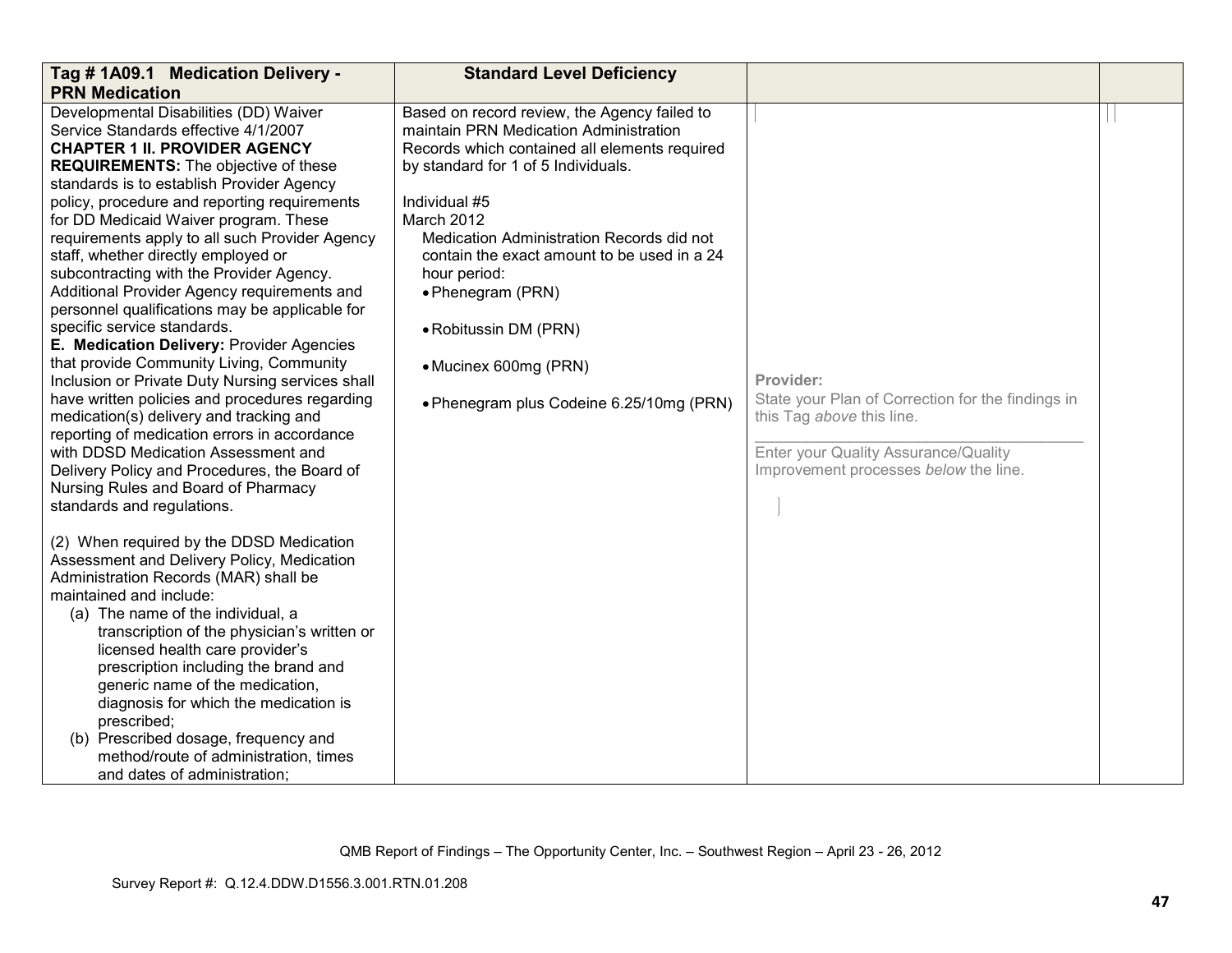|            | (c) Initials of the individual administering or |  |  |
|------------|-------------------------------------------------|--|--|
|            | assisting with the medication;                  |  |  |
|            | (d) Explanation of any medication               |  |  |
|            | irregularity;                                   |  |  |
|            | (e) Documentation of any allergic reaction      |  |  |
|            | or adverse medication effect; and               |  |  |
| (f)        | For PRN medication, an explanation for          |  |  |
|            | the use of the PRN medication shall             |  |  |
|            | include observable signs/symptoms or            |  |  |
|            | circumstances in which the medication           |  |  |
|            | is to be used, and documentation of             |  |  |
|            |                                                 |  |  |
|            | effectiveness of PRN medication                 |  |  |
|            | administered.                                   |  |  |
|            | (3) The Provider Agency shall also maintain a   |  |  |
|            | signature page that designates the full name    |  |  |
|            | that corresponds to each initial used to        |  |  |
|            | document administered or assisted delivery of   |  |  |
| each dose; |                                                 |  |  |
|            |                                                 |  |  |
|            | (4) MARs are not required for individuals       |  |  |
|            | participating in Independent Living who self-   |  |  |
|            | administer their own medications;               |  |  |
|            |                                                 |  |  |
|            | (5) Information from the prescribing pharmacy   |  |  |
|            | regarding medications shall be kept in the      |  |  |
|            | home and community inclusion service            |  |  |
|            | locations and shall include the expected        |  |  |
|            | desired outcomes of administrating the          |  |  |
|            | medication, signs and symptoms of adverse       |  |  |
|            | events and interactions with other medications; |  |  |
|            |                                                 |  |  |
|            | NMAC 16.19.11.8 MINIMUM STANDARDS:              |  |  |
|            | A. MINIMUM STANDARDS FOR THE                    |  |  |
|            | <b>DISTRIBUTION, STORAGE, HANDLING AND</b>      |  |  |
|            | <b>RECORD KEEPING OF DRUGS:</b>                 |  |  |
|            | (d) The facility shall have a Medication        |  |  |
|            | Administration Record (MAR) documenting         |  |  |
|            | medication administered to residents,           |  |  |
|            | including over-the-counter medications.         |  |  |
|            | This documentation shall include:               |  |  |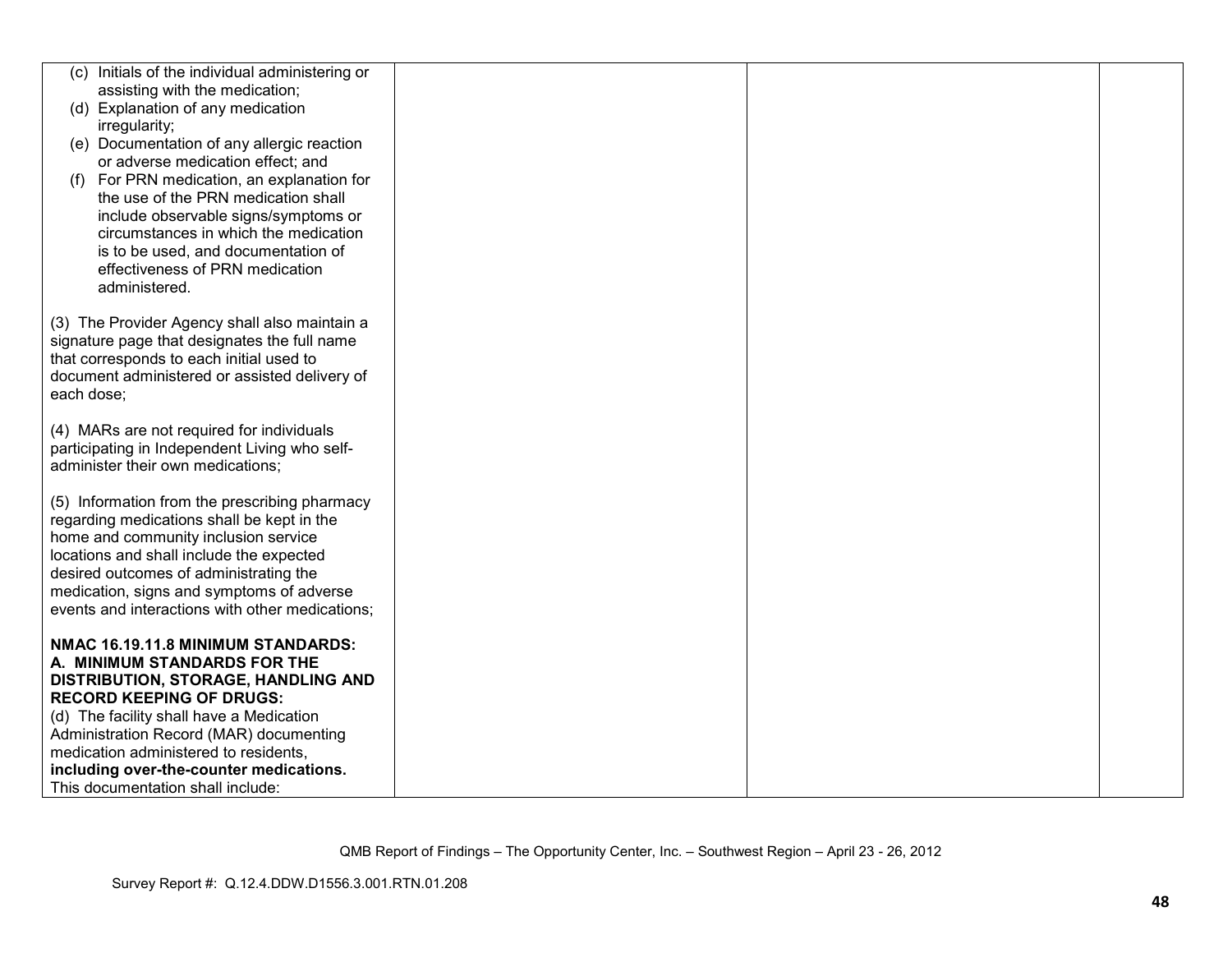| Name of resident;<br>(i)                                                |  |  |
|-------------------------------------------------------------------------|--|--|
| Date given;<br>(ii)                                                     |  |  |
| Drug product name;<br>(iii)                                             |  |  |
| (iv) Dosage and form;                                                   |  |  |
| Strength of drug;<br>(v)                                                |  |  |
| (vi) Route of administration;                                           |  |  |
| (vii) How often medication is to be taken;                              |  |  |
| (viii) Time taken and staff initials;                                   |  |  |
| (ix) Dates when the medication is                                       |  |  |
| discontinued or changed;                                                |  |  |
| The name and initials of all staff<br>(x)                               |  |  |
|                                                                         |  |  |
| administering medications.                                              |  |  |
|                                                                         |  |  |
| <b>Model Custodial Procedure Manual</b>                                 |  |  |
| <b>D. Administration of Drugs</b>                                       |  |  |
| Unless otherwise stated by practitioner,                                |  |  |
| patients will not be allowed to administer their                        |  |  |
| own medications.                                                        |  |  |
| Document the practitioner's order authorizing                           |  |  |
| the self-administration of medications.                                 |  |  |
|                                                                         |  |  |
| All PRN (As needed) medications shall have                              |  |  |
| complete detail instructions regarding the                              |  |  |
| administering of the medication. This shall                             |  |  |
| include:                                                                |  |  |
| symptoms that indicate the use of the<br>$\blacktriangleright$          |  |  |
| medication,                                                             |  |  |
| exact dosage to be used, and<br>➤                                       |  |  |
| the exact amount to be used in a 24<br>➤                                |  |  |
| hour period.                                                            |  |  |
|                                                                         |  |  |
| <b>Department of Health</b>                                             |  |  |
| <b>Developmental Disabilities Supports</b>                              |  |  |
| <b>Division (DDSD) Medication Assessment</b>                            |  |  |
|                                                                         |  |  |
| and Delivery Policy - Eff. November 1, 2006<br><b>F. PRN Medication</b> |  |  |
|                                                                         |  |  |
| 3. Prior to self-administration, self-                                  |  |  |
| administration with physical assist or assisting                        |  |  |
| with delivery of PRN medications, the direct                            |  |  |
| support staff must contact the agency nurse to                          |  |  |
| describe observed symptoms and thus assure                              |  |  |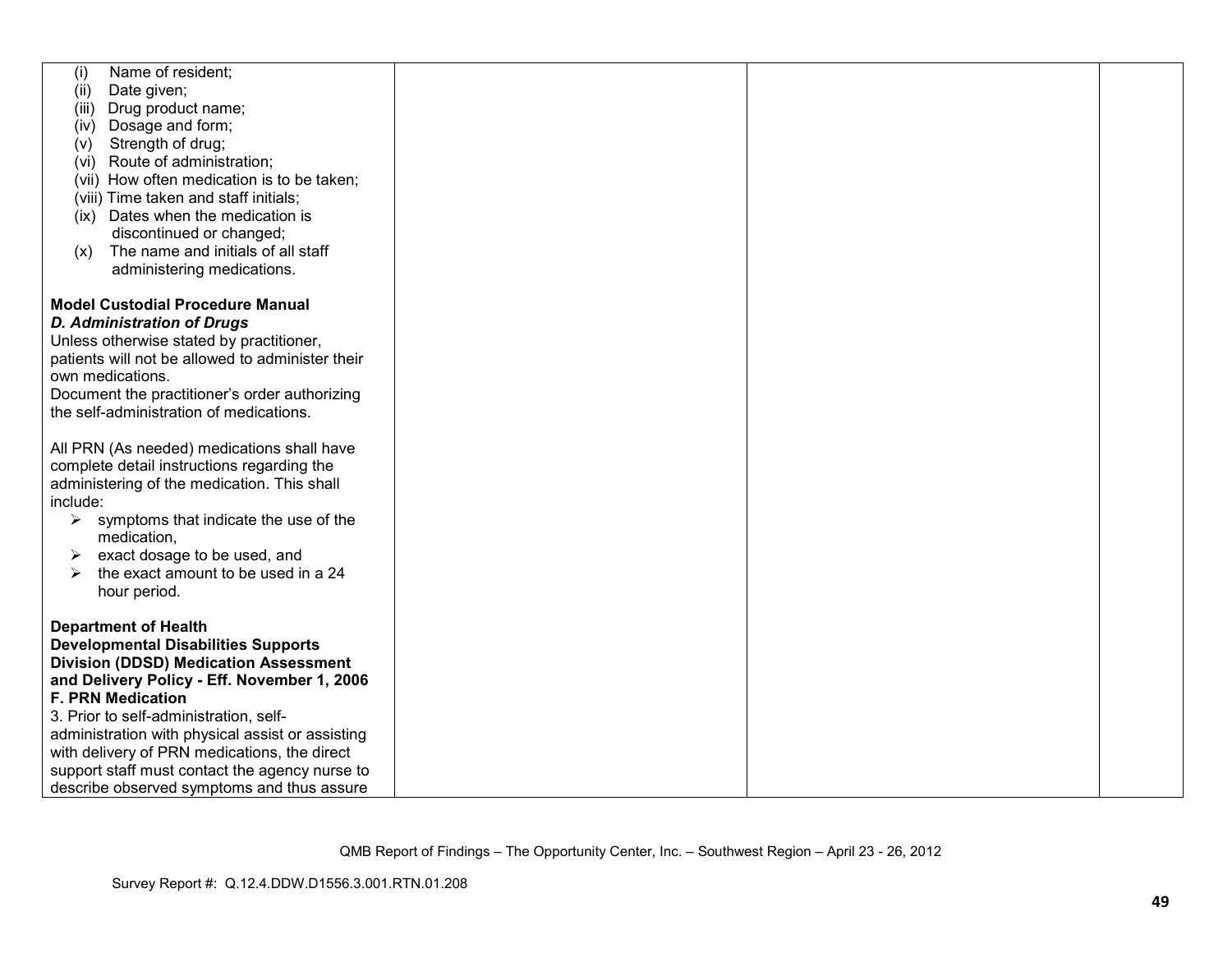| that the PRN medication is being used               |  |  |
|-----------------------------------------------------|--|--|
| according to instructions given by the ordering     |  |  |
| PCP. In cases of fever, respiratory distress        |  |  |
| (including coughing), severe pain, vomiting,        |  |  |
| diarrhea, change in responsiveness/level of         |  |  |
| consciousness, the nurse must strongly              |  |  |
| consider the need to conduct a face-to-face         |  |  |
| assessment to assure that the PRN does not          |  |  |
| mask a condition better treated by seeking          |  |  |
| medical attention. This does not apply to home      |  |  |
| based/family living settings where the provider     |  |  |
| is related by affinity or by consanguinity to the   |  |  |
| individual.                                         |  |  |
|                                                     |  |  |
|                                                     |  |  |
| 4. The agency nurse shall review the utilization    |  |  |
| of PRN medications routinely. Frequent or           |  |  |
| escalating use of PRN medications must be           |  |  |
| reported to the PCP and discussed by the            |  |  |
| Interdisciplinary for changes to the overall        |  |  |
| support plan (see Section H of this policy).        |  |  |
|                                                     |  |  |
| H. Agency Nurse Monitoring                          |  |  |
| 1. Regardless of the level of assistance with       |  |  |
| medication delivery that is required by the         |  |  |
| individual or the route through which the           |  |  |
| medication is delivered, the agency nurses          |  |  |
| must monitor the individual's response to the       |  |  |
| effects of their routine and PRN medications.       |  |  |
| The frequency and type of monitoring must be        |  |  |
| based on the nurse's assessment of the              |  |  |
| individual and consideration of the individual's    |  |  |
| diagnoses, health status, stability, utilization of |  |  |
| PRN medications and level of support required       |  |  |
| by the individual's condition and the skill level   |  |  |
| and needs of the direct care staff. Nursing         |  |  |
| monitoring should be based on prudent nursing       |  |  |
| practice and should support the safety and          |  |  |
| independence of the individual in the               |  |  |
| community setting. The health care plan shall       |  |  |
| reflect the planned monitoring of the               |  |  |
| individual's response to medication.                |  |  |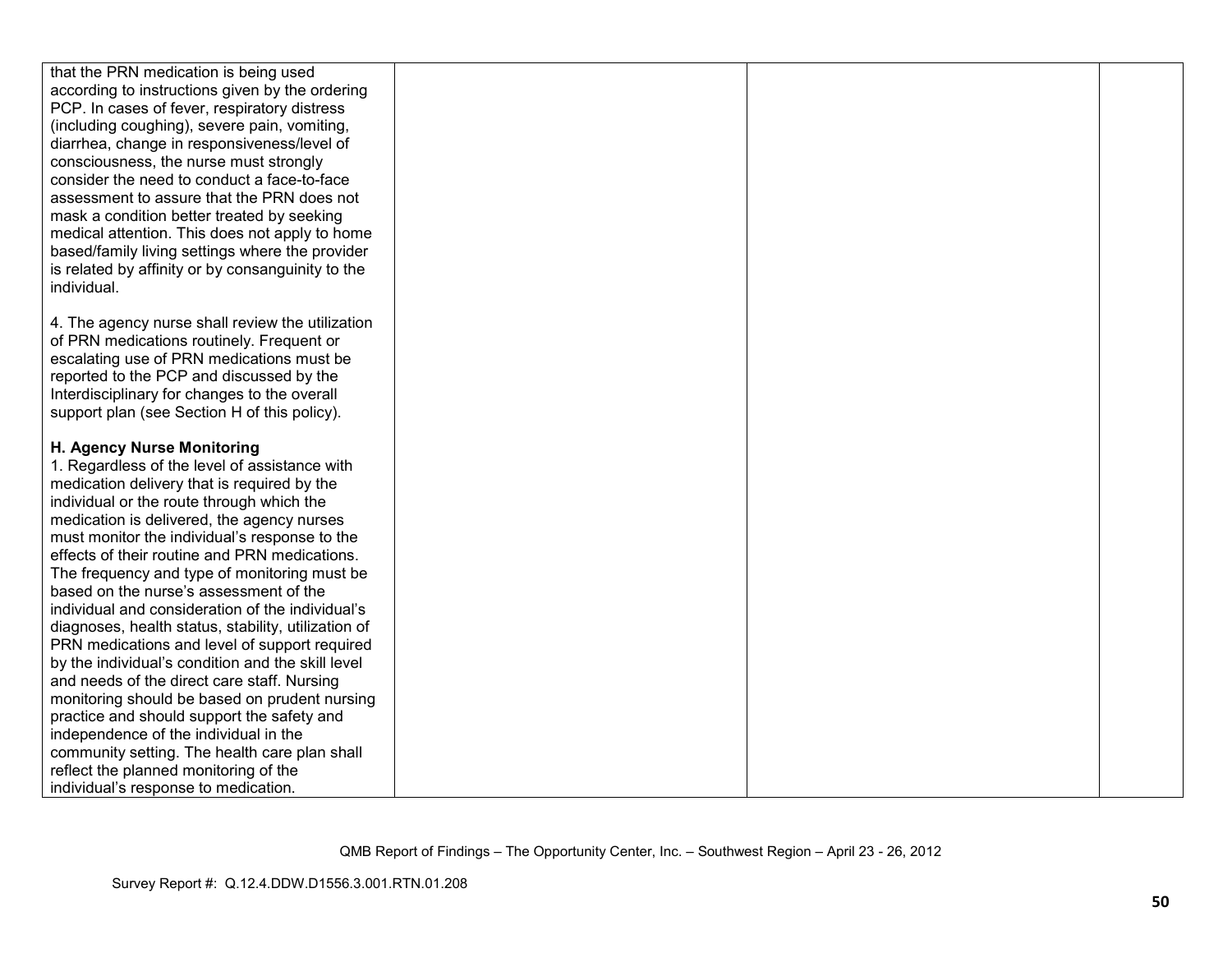| <b>Department of Health Developmental</b><br><b>Disabilities Supports Division (DDSD) -</b><br><b>Procedure Title:</b><br><b>Medication Assessment and Delivery</b><br>Procedure Eff Date: November 1, 2006<br>C. 3. Prior to delivery of the PRN, direct<br>support staff must contact the agency nurse to<br>describe observed symptoms and thus assure<br>that the PRN is being used according to<br>instructions given by the ordering PCP. In<br>cases of fever, respiratory distress (including<br>coughing), severe pain, vomiting, diarrhea,<br>change in responsiveness/level of<br>consciousness, the nurse must strongly<br>consider the need to conduct a face-to-face<br>assessment to assure that the PRN does not<br>mask a condition better treated by seeking<br>medical attention. (References: Psychotropic<br>Medication Use Policy, Section D, page 5 Use<br>of PRN Psychotropic Medications; and, Human<br>Rights Committee Requirements Policy,<br>Section B, page 4 Interventions Requiring<br>Review and Approval - Use of PRN<br>Medications).<br>a. Document conversation with nurse including<br>all reported signs and symptoms, advice given |  |  |
|----------------------------------------------------------------------------------------------------------------------------------------------------------------------------------------------------------------------------------------------------------------------------------------------------------------------------------------------------------------------------------------------------------------------------------------------------------------------------------------------------------------------------------------------------------------------------------------------------------------------------------------------------------------------------------------------------------------------------------------------------------------------------------------------------------------------------------------------------------------------------------------------------------------------------------------------------------------------------------------------------------------------------------------------------------------------------------------------------------------------------------------------------------------------------|--|--|
| and action taken by staff.<br>4. Document on the MAR each time a PRN<br>medication is used and describe its effect on<br>the individual (e.g., temperature down, vomiting<br>lessened, anxiety increased, the condition is<br>the same, improved, or worsened, etc.).                                                                                                                                                                                                                                                                                                                                                                                                                                                                                                                                                                                                                                                                                                                                                                                                                                                                                                      |  |  |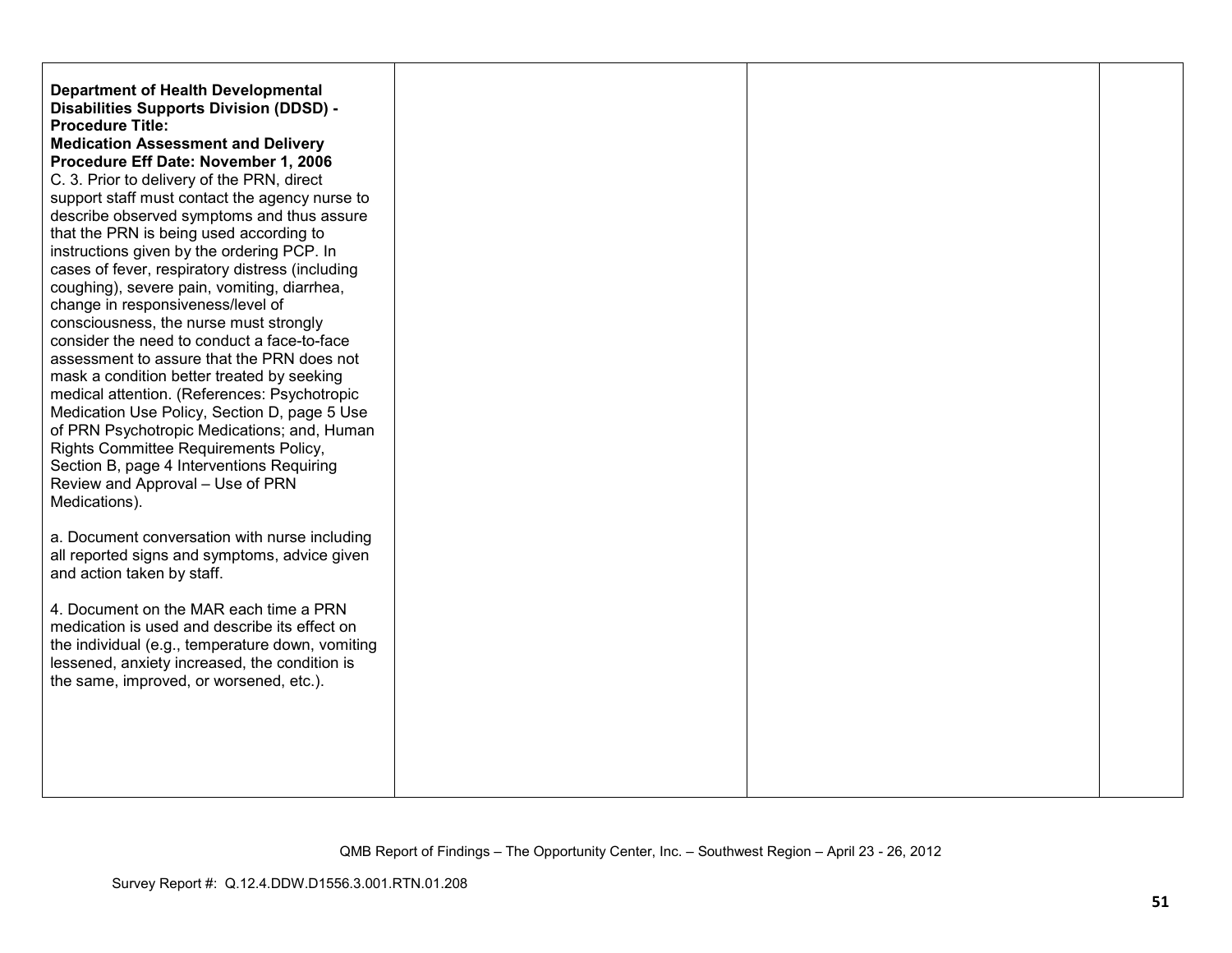| Tag # 1A15.2 & 5109 - Healthcare                                                                                                                                                                                                                                                                                                                                                                                                                                                                                                                                                                                                                                                                                                                                                                                                                                                                                                                                                                                                                            | <b>Standard Level Deficiency</b>                                                                                                                                                                                                                                                                                                                                                                                                                                                                                                                                                                                                                                                                                                                                     |                                                                                                                                                                              |  |
|-------------------------------------------------------------------------------------------------------------------------------------------------------------------------------------------------------------------------------------------------------------------------------------------------------------------------------------------------------------------------------------------------------------------------------------------------------------------------------------------------------------------------------------------------------------------------------------------------------------------------------------------------------------------------------------------------------------------------------------------------------------------------------------------------------------------------------------------------------------------------------------------------------------------------------------------------------------------------------------------------------------------------------------------------------------|----------------------------------------------------------------------------------------------------------------------------------------------------------------------------------------------------------------------------------------------------------------------------------------------------------------------------------------------------------------------------------------------------------------------------------------------------------------------------------------------------------------------------------------------------------------------------------------------------------------------------------------------------------------------------------------------------------------------------------------------------------------------|------------------------------------------------------------------------------------------------------------------------------------------------------------------------------|--|
| <b>Documentation</b>                                                                                                                                                                                                                                                                                                                                                                                                                                                                                                                                                                                                                                                                                                                                                                                                                                                                                                                                                                                                                                        |                                                                                                                                                                                                                                                                                                                                                                                                                                                                                                                                                                                                                                                                                                                                                                      |                                                                                                                                                                              |  |
| Developmental Disabilities (DD) Waiver<br>Service Standards effective 4/1/2007<br><b>CHAPTER 1. III. PROVIDER AGENCY</b><br><b>DOCUMENTATION OF SERVICE DELIVERY</b><br><b>AND LOCATION - Healthcare</b><br><b>Documentation by Nurses For Community</b><br><b>Living Services, Community Inclusion</b><br><b>Services and Private Duty Nursing</b><br>Services: Nursing services must be available<br>as needed and documented for Provider<br>Agencies delivering Community Living<br>Services, Community Inclusion Services and<br>Private Duty Nursing Services.                                                                                                                                                                                                                                                                                                                                                                                                                                                                                        | Based on record review, the Agency failed to<br>maintain the required documentation in the<br>Individuals Agency Record as required per<br>standard for 4 of 6 individual<br>The following were not found, incomplete and/or<br>not current:<br>• Medication Administration Assessment Tool<br>(#1)<br>• Comprehensive Aspiration Risk Management<br>Plan (#6)                                                                                                                                                                                                                                                                                                                                                                                                       |                                                                                                                                                                              |  |
| Chapter 1. III. E. (1 - 4) (1) Documentation of<br>nursing assessment activities<br>(a) The following hierarchy shall be used to<br>determine which provider agency is<br>responsible for completion of the HAT and<br>MAAT and related subsequent planning and<br>training:<br>(i) Community living services provider<br>agency;<br>(ii) Private duty nursing provider agency;<br>(iii) Adult habilitation provider agency;<br>(iv) Community access provider agency; and<br>(v) Supported employment provider agency.<br>(b) The provider agency must arrange for their<br>nurse to complete the Health Assessment Tool<br>(HAT) and the Medication Administration<br>Assessment Tool (MAAT) on at least an annual<br>basis for each individual receiving community<br>living, community inclusion or private duty<br>nursing services, unless the provider agency<br>arranges for the individual's Primary Care<br>Practitioner (PCP) to voluntarily complete these<br>assessments in lieu of the agency nurse.<br>Agency nurses may also complete these | • Aspiration Risk Management Screening Tool<br>(#1, 2 & 3)<br>• Special Health Care Needs:<br>• Meal Time Plan<br>° Individual #6 - As indicated by the IST<br>section of ISP the individual is required to<br>have a plan. No evidence of a plan found.<br>• Nutritional Plan<br>° Individual #1 - As indicated by the IST<br>section of ISP the individual is required to<br>have a plan. No evidence of a plan found.<br>No evidence of a plan found.<br>° Individual #3 - As indicated by the IST<br>section of ISP the individual is required to<br>have a plan. No evidence of a plan found.<br>No evidence of a plan found.<br>• Health Care Plans<br>$\bullet$ Pain<br>Individual #6 - According to Electronic<br><b>Comprehensive Heath Assessment Tool</b> | Provider:<br>State your Plan of Correction for the findings in<br>this Tag above this line.<br>Enter your Quality Assurance/Quality<br>Improvement processes below the line. |  |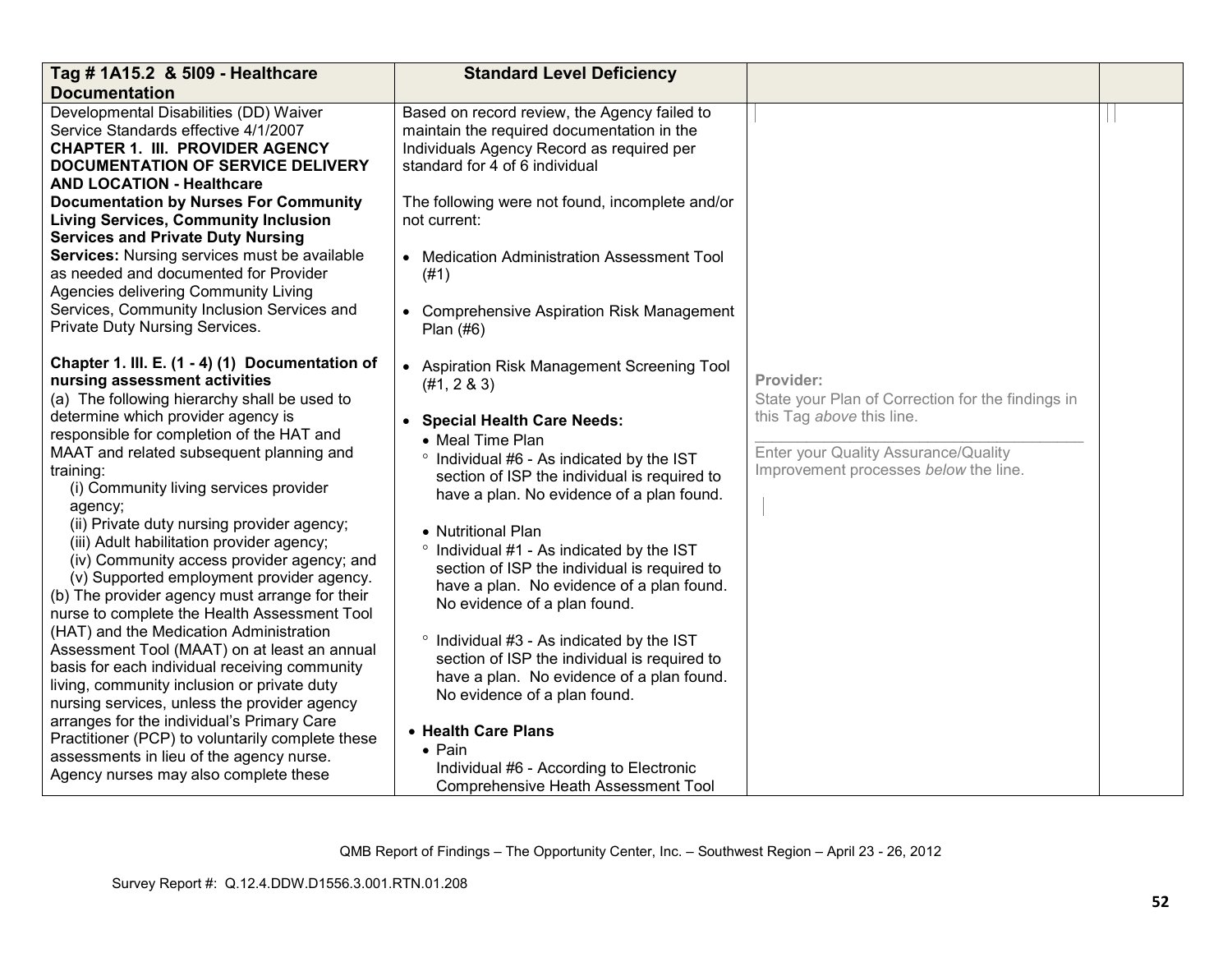| assessments in collaboration with the Primary<br>Care Practitioner if they believe such<br>consultation is necessary for an accurate<br>assessment. Family Living Provider Agencies<br>have the option of having the subcontracted<br>caregiver complete the HAT instead of the<br>nurse or PCP, if the caregiver is comfortable<br>doing so. However, the agency nurse must be<br>available to assist the caregiver upon request.<br>(c) For newly allocated individuals, the HAT<br>and the MAAT must be completed within<br>seventy-two (72) hours of admission into direct<br>services or two weeks following the initial ISP,<br>whichever comes first.<br>(d) For individuals already in services, the HAT<br>and the MAAT must be completed at least<br>fourteen (14) days prior to the annual ISP<br>meeting and submitted to all members of the<br>interdisciplinary team. The HAT must also be<br>completed at the time of any significant change<br>in clinical condition and upon return from any<br>hospitalizations. In addition to annually, the<br>MAAT must be completed at the time of any<br>significant change in clinical condition, when a<br>medication regime or route change requires<br>delivery by licensed or certified staff, or when<br>an individual has completed additional training<br>designed to improve their skills to support self-<br>administration (see DDSD Medication<br>Assessment and Delivery Policy).<br>(e) Nursing assessments conducted to<br>determine current health status or to evaluate a<br>change in clinical condition must be<br>documented in a signed progress note that<br>includes time and date as well as subjective<br>information including the individual complaints,<br>signs and symptoms noted by staff, family<br>members or other team members; objective<br>information including vital signs, physical<br>examination, weight, and other pertinent data<br>for the given situation (e.g., seizure frequency, | the individual is required to have a plan. No<br>evidence of a plan found.<br>• Crisis Plans/Medical Emergency<br><b>Response Plans</b><br>$\bullet$ Pain<br><sup>o</sup> Individual #6 - According to Electronic<br><b>Comprehensive Heath Assessment Tool</b><br>the individual is required to have a plan. No<br>evidence of a plan found.<br>• Gastrointestinal<br>° Individual #6 - According to Electronic<br><b>Comprehensive Heath Assessment Tool</b><br>the individual is required to have a plan. No<br>evidence of a plan found. |  |  |
|------------------------------------------------------------------------------------------------------------------------------------------------------------------------------------------------------------------------------------------------------------------------------------------------------------------------------------------------------------------------------------------------------------------------------------------------------------------------------------------------------------------------------------------------------------------------------------------------------------------------------------------------------------------------------------------------------------------------------------------------------------------------------------------------------------------------------------------------------------------------------------------------------------------------------------------------------------------------------------------------------------------------------------------------------------------------------------------------------------------------------------------------------------------------------------------------------------------------------------------------------------------------------------------------------------------------------------------------------------------------------------------------------------------------------------------------------------------------------------------------------------------------------------------------------------------------------------------------------------------------------------------------------------------------------------------------------------------------------------------------------------------------------------------------------------------------------------------------------------------------------------------------------------------------------------------------------------------------------------------|----------------------------------------------------------------------------------------------------------------------------------------------------------------------------------------------------------------------------------------------------------------------------------------------------------------------------------------------------------------------------------------------------------------------------------------------------------------------------------------------------------------------------------------------|--|--|
|------------------------------------------------------------------------------------------------------------------------------------------------------------------------------------------------------------------------------------------------------------------------------------------------------------------------------------------------------------------------------------------------------------------------------------------------------------------------------------------------------------------------------------------------------------------------------------------------------------------------------------------------------------------------------------------------------------------------------------------------------------------------------------------------------------------------------------------------------------------------------------------------------------------------------------------------------------------------------------------------------------------------------------------------------------------------------------------------------------------------------------------------------------------------------------------------------------------------------------------------------------------------------------------------------------------------------------------------------------------------------------------------------------------------------------------------------------------------------------------------------------------------------------------------------------------------------------------------------------------------------------------------------------------------------------------------------------------------------------------------------------------------------------------------------------------------------------------------------------------------------------------------------------------------------------------------------------------------------------------|----------------------------------------------------------------------------------------------------------------------------------------------------------------------------------------------------------------------------------------------------------------------------------------------------------------------------------------------------------------------------------------------------------------------------------------------------------------------------------------------------------------------------------------------|--|--|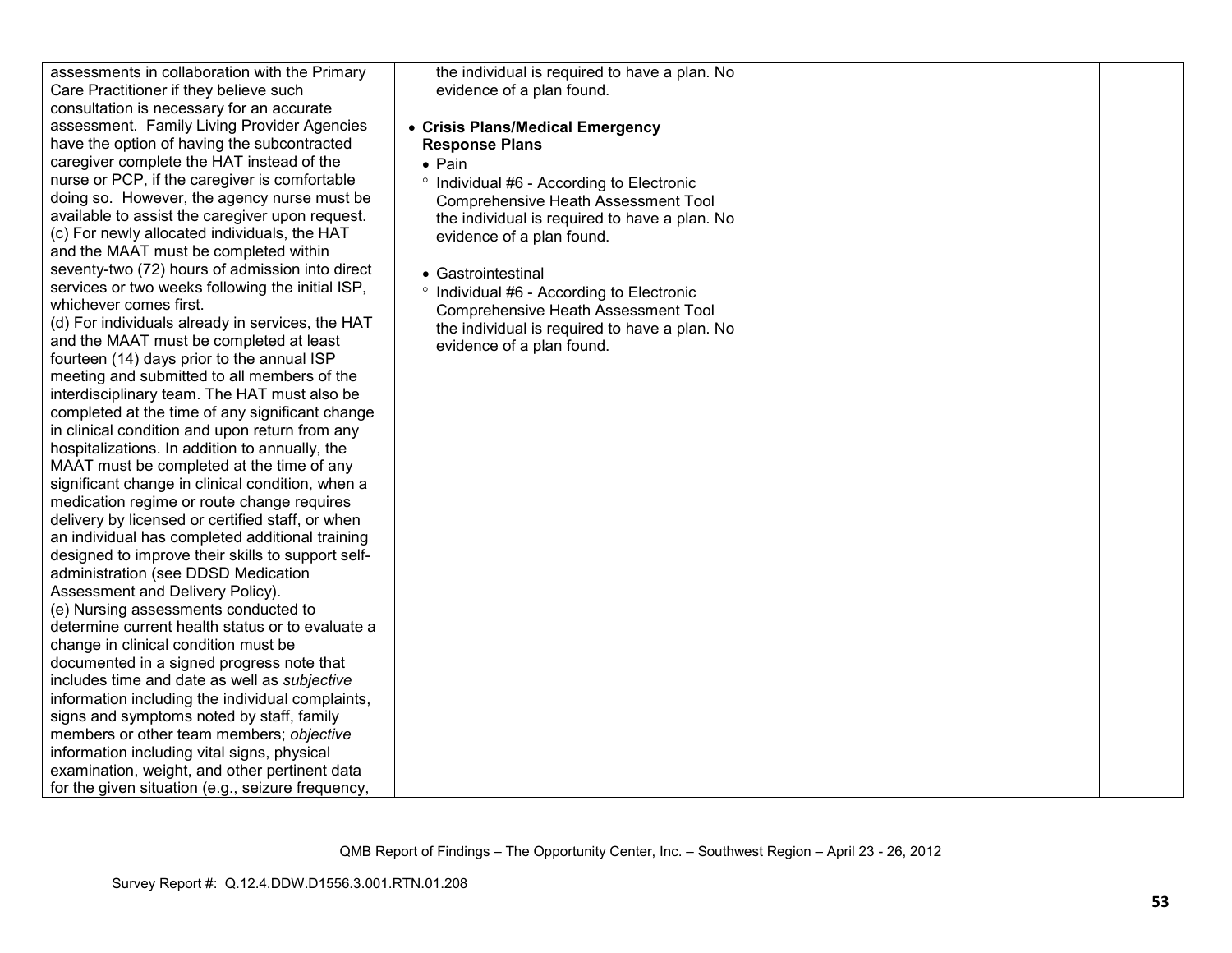| method in which temperature taken);              |  |  |
|--------------------------------------------------|--|--|
| assessment of the clinical status, and plan of   |  |  |
| action addressing relevant aspects of all active |  |  |
| health problems and follow up on any             |  |  |
| recommendations of medical consultants.          |  |  |
| (2) Health related plans                         |  |  |
| (a) For individuals with chronic conditions that |  |  |
| have the potential to exacerbate into a life-    |  |  |
| threatening situation, a medical crisis          |  |  |
| prevention and intervention plan must be         |  |  |
| written by the nurse or other appropriately      |  |  |
| designated healthcare professional.              |  |  |
| (b) Crisis prevention and intervention plans     |  |  |
| must be written in user-friendly language that   |  |  |
| is easily understood by those implementing       |  |  |
| the plan.                                        |  |  |
| (c) The nurse shall also document training       |  |  |
| regarding the crisis prevention and              |  |  |
| intervention plan delivered to agency staff and  |  |  |
| other team members, clearly indicating           |  |  |
| competency determination for each trainee.       |  |  |
| (d) If the individual receives services from     |  |  |
| separate agencies for community living and       |  |  |
| community inclusion services, nurses from        |  |  |
| each agency shall collaborate in the             |  |  |
| development of and training delivery for crisis  |  |  |
| prevention and intervention plans to assure      |  |  |
| maximum consistency across settings.             |  |  |
| (3) For all individuals with a HAT score of 4, 5 |  |  |
| or 6, the nurse shall develop a comprehensive    |  |  |
| healthcare plan that includes health related     |  |  |
| supports identified in the ISP (The healthcare   |  |  |
| plan is the equivalent of a nursing care plan;   |  |  |
| two separate documents are not required nor      |  |  |
| recommended):                                    |  |  |
| (a) Each healthcare plan must include a          |  |  |
| statement of the person's healthcare needs       |  |  |
| and list measurable goals to be achieved         |  |  |
| through implementation of the healthcare plan.   |  |  |
| Needs statements may be based upon               |  |  |
| supports needed for the individual to maintain   |  |  |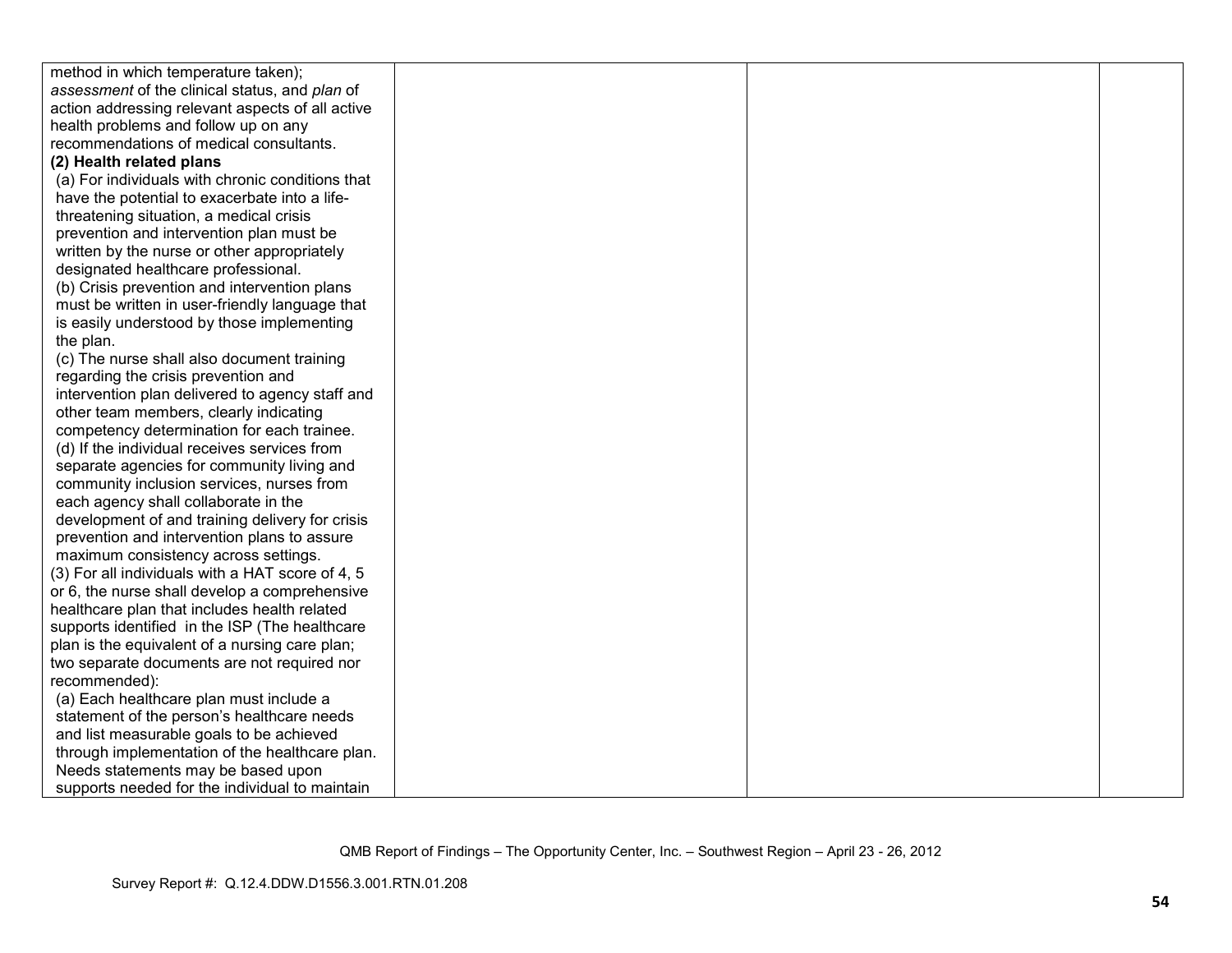| a current strength, ability or skill related to   |  |  |
|---------------------------------------------------|--|--|
| their health, prevention measures, and/or         |  |  |
| supports needed to remediate, minimize or         |  |  |
| manage an existing health condition.              |  |  |
| (b) Goals must be measurable and shall be         |  |  |
| revised when an individual has met the goal       |  |  |
| and has the potential to attain additional goals  |  |  |
| or no longer requires supports in order to        |  |  |
| maintain the goal.                                |  |  |
| (c) Approaches described in the plan shall be     |  |  |
| individualized to reflect the individual's unique |  |  |
| needs, provide guidance to the caregiver(s)       |  |  |
| and designed to support successful                |  |  |
| interactions. Some interventions may be           |  |  |
| carried out by staff, family members or other     |  |  |
| team members, and other interventions may         |  |  |
| be carried out directly by the nurse – persons    |  |  |
| responsible for each intervention shall be        |  |  |
| specified in the plan.                            |  |  |
| (d) Healthcare plans shall be written in          |  |  |
| language that will be easily understood by the    |  |  |
| person(s) identified as implementing the          |  |  |
| interventions.                                    |  |  |
| (e) The nurse shall also document training on     |  |  |
| the healthcare plan delivered to agency staff     |  |  |
| and other team members, clearly indicating        |  |  |
| competency determination for each trainee. If     |  |  |
| the individual receives services from separate    |  |  |
| agencies for community living and community       |  |  |
| inclusion services, nurses from each agency       |  |  |
| shall collaborate in the development of and       |  |  |
| training delivery for healthcare plans to assure  |  |  |
| maximum consistency across settings.              |  |  |
| (f) Healthcare plans must be updated to reflect   |  |  |
| relevant discharge orders whenever an             |  |  |
| individual returns to services following a        |  |  |
| hospitalization.                                  |  |  |
| (g) All crisis prevention and intervention plans  |  |  |
| and healthcare plans shall include the            |  |  |
| individual's name and date on each page and       |  |  |
| shall be signed by the author.                    |  |  |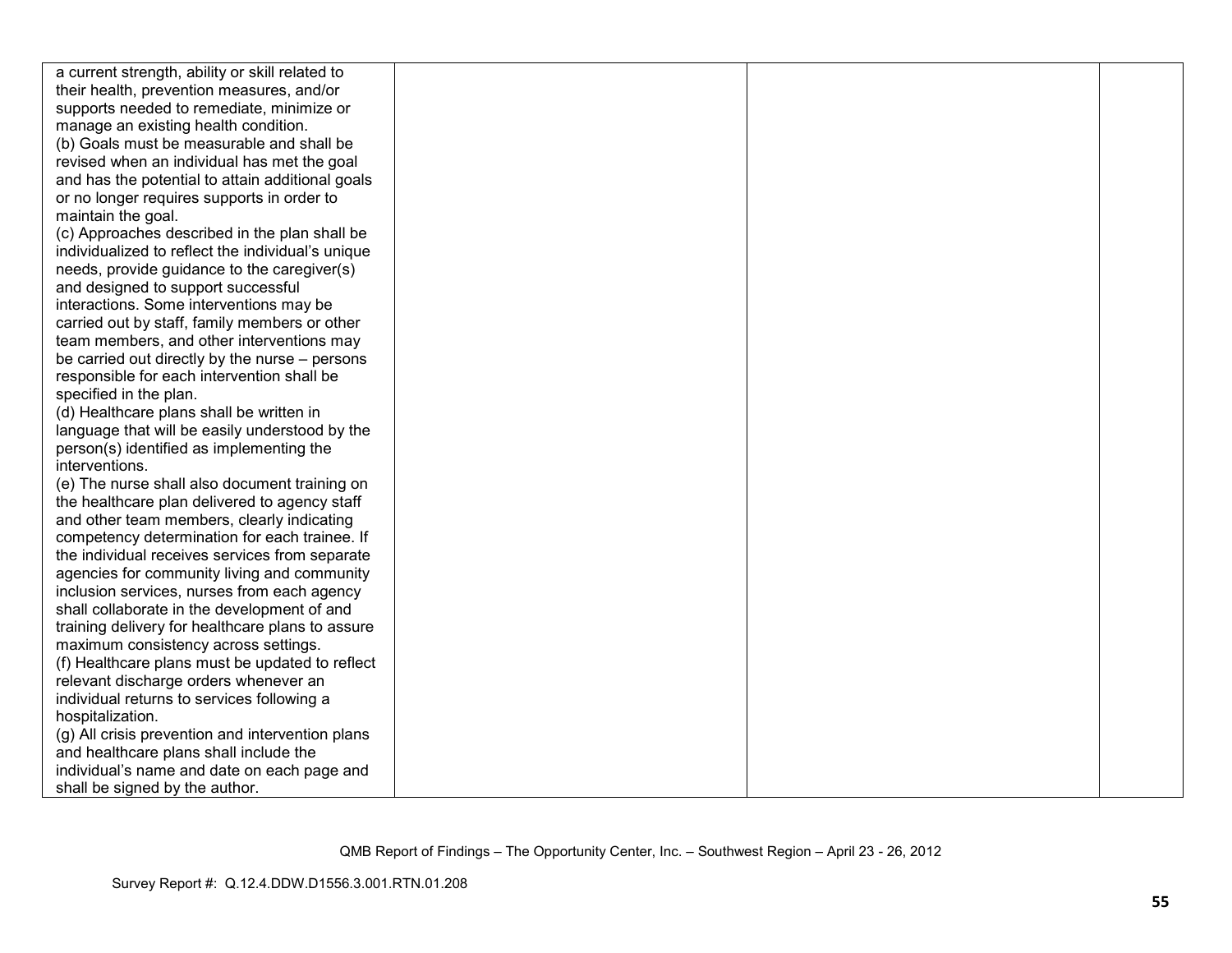| (h) Crisis prevention and intervention plans as   |  |  |
|---------------------------------------------------|--|--|
| well as healthcare plans shall be reviewed by     |  |  |
| the nurse at least quarterly, and updated as      |  |  |
| needed.                                           |  |  |
| (4) General Nursing Documentation                 |  |  |
| (a) The nurse shall complete legible and          |  |  |
| signed progress notes with date and time          |  |  |
| indicated that describe all interventions or      |  |  |
| interactions conducted with individuals served    |  |  |
| as well as all interactions with other healthcare |  |  |
| providers serving the individual. All             |  |  |
| interactions shall be documented whether they     |  |  |
| occur by phone or in person.                      |  |  |
| (b) For individuals with a HAT score of 4, 5 or   |  |  |
| 6, or who have identified health concerns in      |  |  |
| their ISP, the nurse shall provide the            |  |  |
| interdisciplinary team with a quarterly report    |  |  |
| that indicates current health status and          |  |  |
| progress to date on health related ISP desired    |  |  |
| outcomes and action plans as well as              |  |  |
| progress toward goals in the healthcare plan.     |  |  |
|                                                   |  |  |
| Developmental Disabilities (DD) Waiver            |  |  |
| Service Standards effective 4/1/2007              |  |  |
| <b>CHAPTER 5 IV. COMMUNITY INCLUSION</b>          |  |  |
| <b>SERVICES PROVIDER AGENCY</b>                   |  |  |
| <b>REQUIREMENTS</b>                               |  |  |
| <b>B. IDT Coordination</b>                        |  |  |
| (1) Community Inclusion Services Provider         |  |  |
| Agencies shall participate on the IDT as          |  |  |
| specified in the ISP Regulations (7.26.5          |  |  |
| NMAC), and shall ensure direct support staff      |  |  |
| participation as needed to plan effectively for   |  |  |
| the individual; and                               |  |  |
| (2) Coordinate with the IDT to ensure that        |  |  |
| each individual participating in Community        |  |  |
| Inclusion Services who has a score of 4, 5, or 6  |  |  |
| on the HAT has a Health Care Plan developed       |  |  |
| by a licensed nurse, and if applicable, a Crisis  |  |  |
| Prevention/Intervention Plan.                     |  |  |
|                                                   |  |  |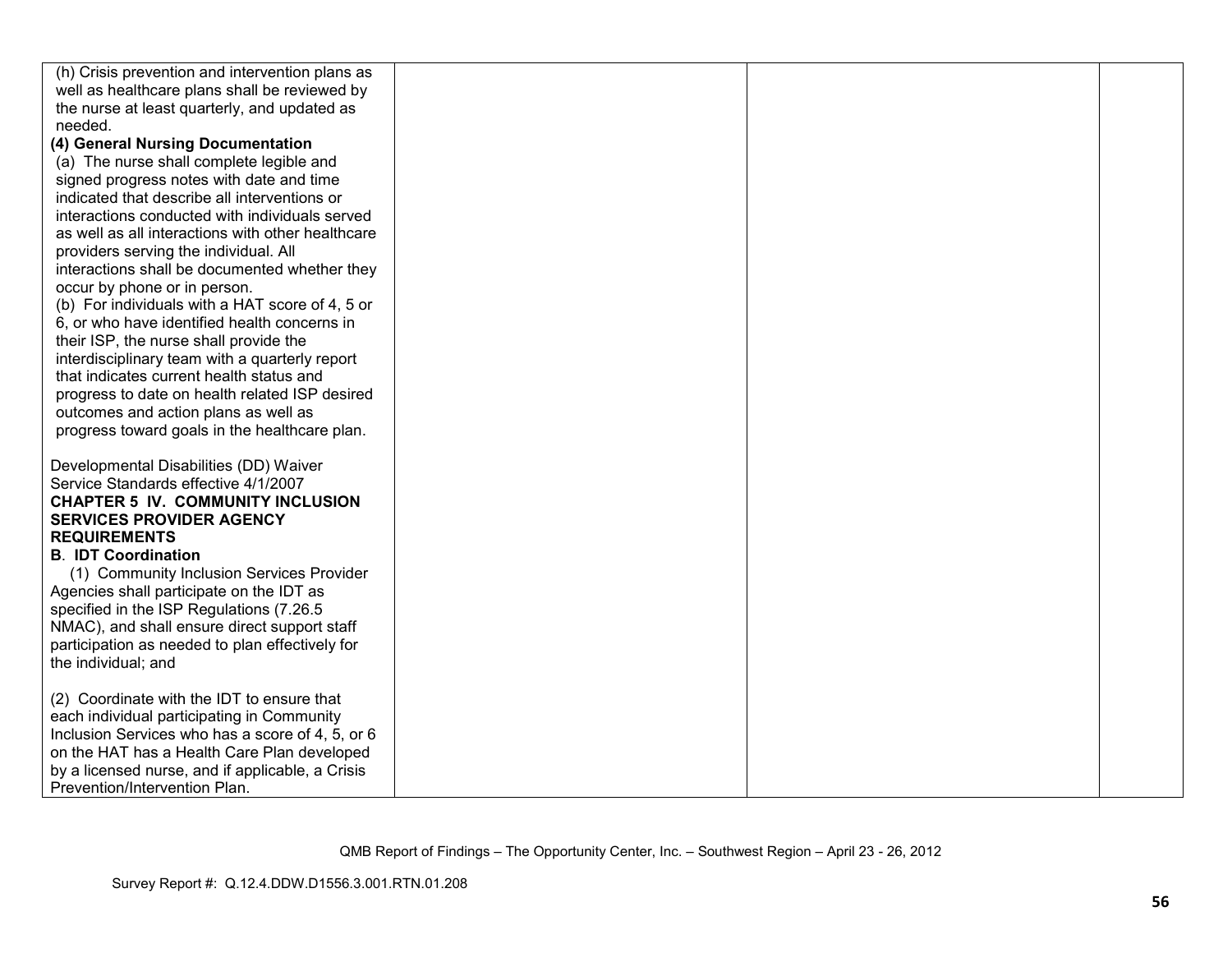| <b>Department of Health Developmental</b><br><b>Disabilities Supports Division Policy.</b><br><b>Medical Emergency Response Plan Policy</b><br>MERP-001 eff.8/1/2010 |
|----------------------------------------------------------------------------------------------------------------------------------------------------------------------|
|                                                                                                                                                                      |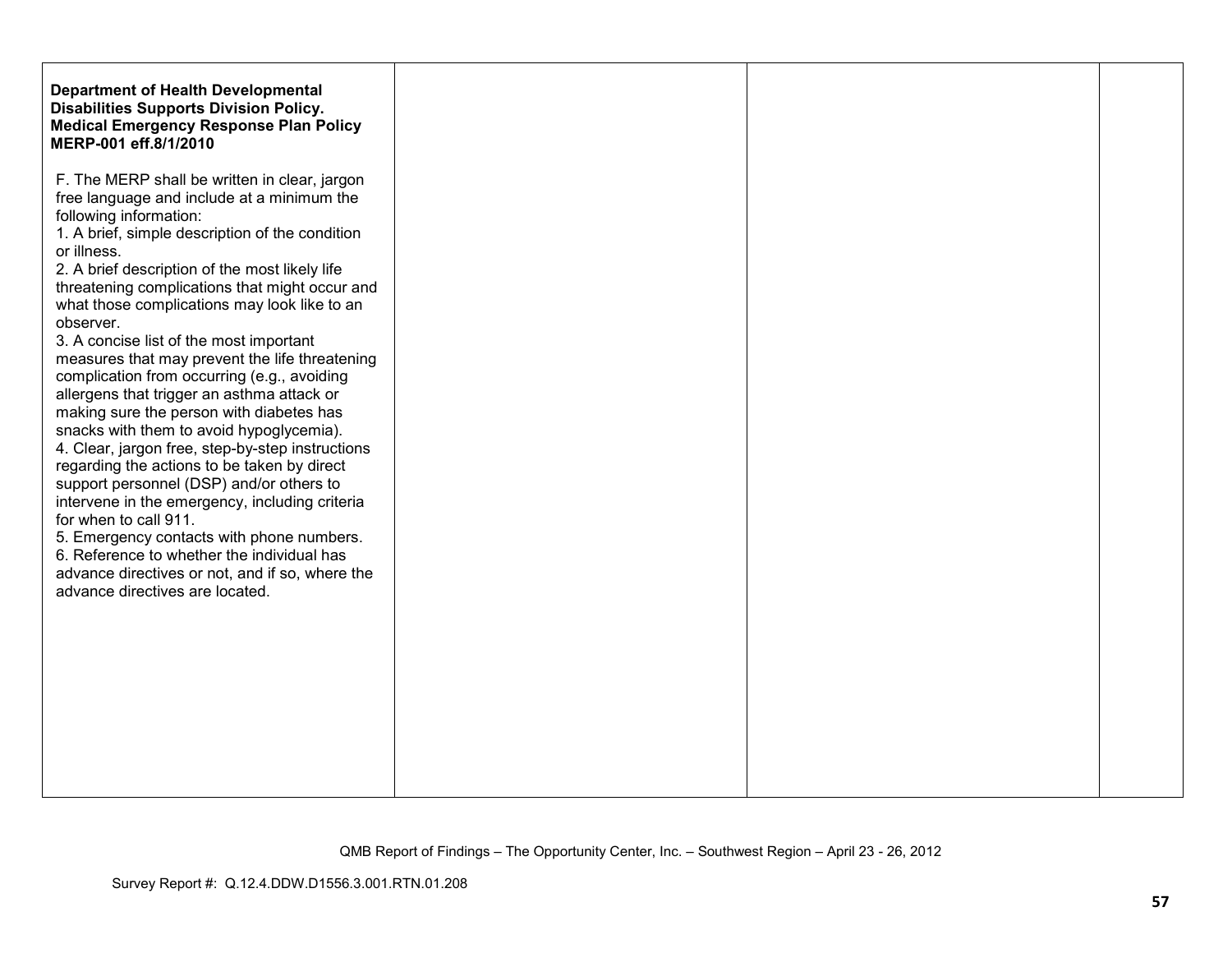| Tag #1A27.2 Duty to Report - IRs Filed                                                                                                                                                                                                                                                                                                                                                                                                                                                                                                                                                                                                                                                                                                                                                                                                                                                                                                                                                                                                                                                                                                                                                    | <b>Standard Level Deficiency</b>                                                                                                                                                                                                                                                                                                                                                                                                                                                                                                                                                                                                                                                                                                                                                                                                                                                                                                                                       |                                                                                                                                                                              |  |
|-------------------------------------------------------------------------------------------------------------------------------------------------------------------------------------------------------------------------------------------------------------------------------------------------------------------------------------------------------------------------------------------------------------------------------------------------------------------------------------------------------------------------------------------------------------------------------------------------------------------------------------------------------------------------------------------------------------------------------------------------------------------------------------------------------------------------------------------------------------------------------------------------------------------------------------------------------------------------------------------------------------------------------------------------------------------------------------------------------------------------------------------------------------------------------------------|------------------------------------------------------------------------------------------------------------------------------------------------------------------------------------------------------------------------------------------------------------------------------------------------------------------------------------------------------------------------------------------------------------------------------------------------------------------------------------------------------------------------------------------------------------------------------------------------------------------------------------------------------------------------------------------------------------------------------------------------------------------------------------------------------------------------------------------------------------------------------------------------------------------------------------------------------------------------|------------------------------------------------------------------------------------------------------------------------------------------------------------------------------|--|
| During On-Site and/or IR's Not Reported                                                                                                                                                                                                                                                                                                                                                                                                                                                                                                                                                                                                                                                                                                                                                                                                                                                                                                                                                                                                                                                                                                                                                   |                                                                                                                                                                                                                                                                                                                                                                                                                                                                                                                                                                                                                                                                                                                                                                                                                                                                                                                                                                        |                                                                                                                                                                              |  |
| by Provider                                                                                                                                                                                                                                                                                                                                                                                                                                                                                                                                                                                                                                                                                                                                                                                                                                                                                                                                                                                                                                                                                                                                                                               |                                                                                                                                                                                                                                                                                                                                                                                                                                                                                                                                                                                                                                                                                                                                                                                                                                                                                                                                                                        |                                                                                                                                                                              |  |
| 7.1.13.9 INCIDENT MANAGEMENT SYSTEM<br><b>REPORTING REQUIREMENTS FOR</b><br><b>COMMUNITY BASED SERVICE</b><br><b>PROVIDERS:</b><br>A. Duty To Report:<br>(1) All community based service providers shall<br>immediately report abuse, neglect or<br>misappropriation of property to the adult<br>protective services division.<br>(2) All community based service providers shall<br>report to the division within twenty four (24)<br>hours : abuse, neglect, or misappropriation of<br>property, unexpected and natural/expected<br>deaths; and other reportable incidents<br>to include:<br>(a) an environmental hazardous condition,<br>which creates an immediate threat to life or<br>health; or<br>(b) admission to a hospital or psychiatric facility<br>or the provision of emergency services that<br>results in medical care which is unanticipated<br>or unscheduled for the consumer and which<br>would not routinely be provided by a<br>community based service provider.<br>(3) All community based service providers shall<br>ensure that the reporter with direct knowledge<br>of an incident has immediate access to the<br>division incident report form to allow the | Based on interviews and observations, the<br>Agency failed to report suspected abuse,<br>neglect, or misappropriation of property,<br>unexpected and natural/expected deaths; or<br>other reportable incidents to the Division of<br>Health Improvement for 2 of 6 Individuals.<br>During the on-site visits Surveyors asked DSPs<br>if they felt the individuals were receiving<br>appropriate healthcare services. The following<br>was reported:<br>• DSP# 52 stated "No, sometimes you get<br>concerns and are told it's alright, and you<br>know something is wrong." It was additionally<br>reported to Surveyors when concerns are<br>brought to the attention of the agency nurse<br>the concerns are often dismissed. (Individual<br>#6).<br>As a result of what was reported a State<br>Incident Report of Neglect was filed on<br>4/24/2012.<br>During a second on-site home visit the following<br>was observed:<br>• While conducting a home visit at the | Provider:<br>State your Plan of Correction for the findings in<br>this Tag above this line.<br>Enter your Quality Assurance/Quality<br>Improvement processes below the line. |  |
| reporter to respond to, report, and document<br>incidents in a timely and accurate manner.                                                                                                                                                                                                                                                                                                                                                                                                                                                                                                                                                                                                                                                                                                                                                                                                                                                                                                                                                                                                                                                                                                | residence of Individual #3, Surveyors<br>immediately noticed the extreme hot<br>temperature upon entering the Individual's                                                                                                                                                                                                                                                                                                                                                                                                                                                                                                                                                                                                                                                                                                                                                                                                                                             |                                                                                                                                                                              |  |
| <b>B. Notification:</b>                                                                                                                                                                                                                                                                                                                                                                                                                                                                                                                                                                                                                                                                                                                                                                                                                                                                                                                                                                                                                                                                                                                                                                   | home. Surveyors estimated the temperature                                                                                                                                                                                                                                                                                                                                                                                                                                                                                                                                                                                                                                                                                                                                                                                                                                                                                                                              |                                                                                                                                                                              |  |
| (1) Incident Reporting: Any consumer,                                                                                                                                                                                                                                                                                                                                                                                                                                                                                                                                                                                                                                                                                                                                                                                                                                                                                                                                                                                                                                                                                                                                                     | to be above 100°. Surveyors observed the                                                                                                                                                                                                                                                                                                                                                                                                                                                                                                                                                                                                                                                                                                                                                                                                                                                                                                                               |                                                                                                                                                                              |  |
| employee, family member or legal guardian                                                                                                                                                                                                                                                                                                                                                                                                                                                                                                                                                                                                                                                                                                                                                                                                                                                                                                                                                                                                                                                                                                                                                 | Individuals living and working in the home                                                                                                                                                                                                                                                                                                                                                                                                                                                                                                                                                                                                                                                                                                                                                                                                                                                                                                                             |                                                                                                                                                                              |  |
| may report an incident independently or                                                                                                                                                                                                                                                                                                                                                                                                                                                                                                                                                                                                                                                                                                                                                                                                                                                                                                                                                                                                                                                                                                                                                   | were seated outside due to the heat inside                                                                                                                                                                                                                                                                                                                                                                                                                                                                                                                                                                                                                                                                                                                                                                                                                                                                                                                             |                                                                                                                                                                              |  |
| through the community based service provider                                                                                                                                                                                                                                                                                                                                                                                                                                                                                                                                                                                                                                                                                                                                                                                                                                                                                                                                                                                                                                                                                                                                              | the home. When Surveyors asked if the air                                                                                                                                                                                                                                                                                                                                                                                                                                                                                                                                                                                                                                                                                                                                                                                                                                                                                                                              |                                                                                                                                                                              |  |
| to the division by telephone call, written                                                                                                                                                                                                                                                                                                                                                                                                                                                                                                                                                                                                                                                                                                                                                                                                                                                                                                                                                                                                                                                                                                                                                | conditioner was broken, DSP # 61 reported                                                                                                                                                                                                                                                                                                                                                                                                                                                                                                                                                                                                                                                                                                                                                                                                                                                                                                                              |                                                                                                                                                                              |  |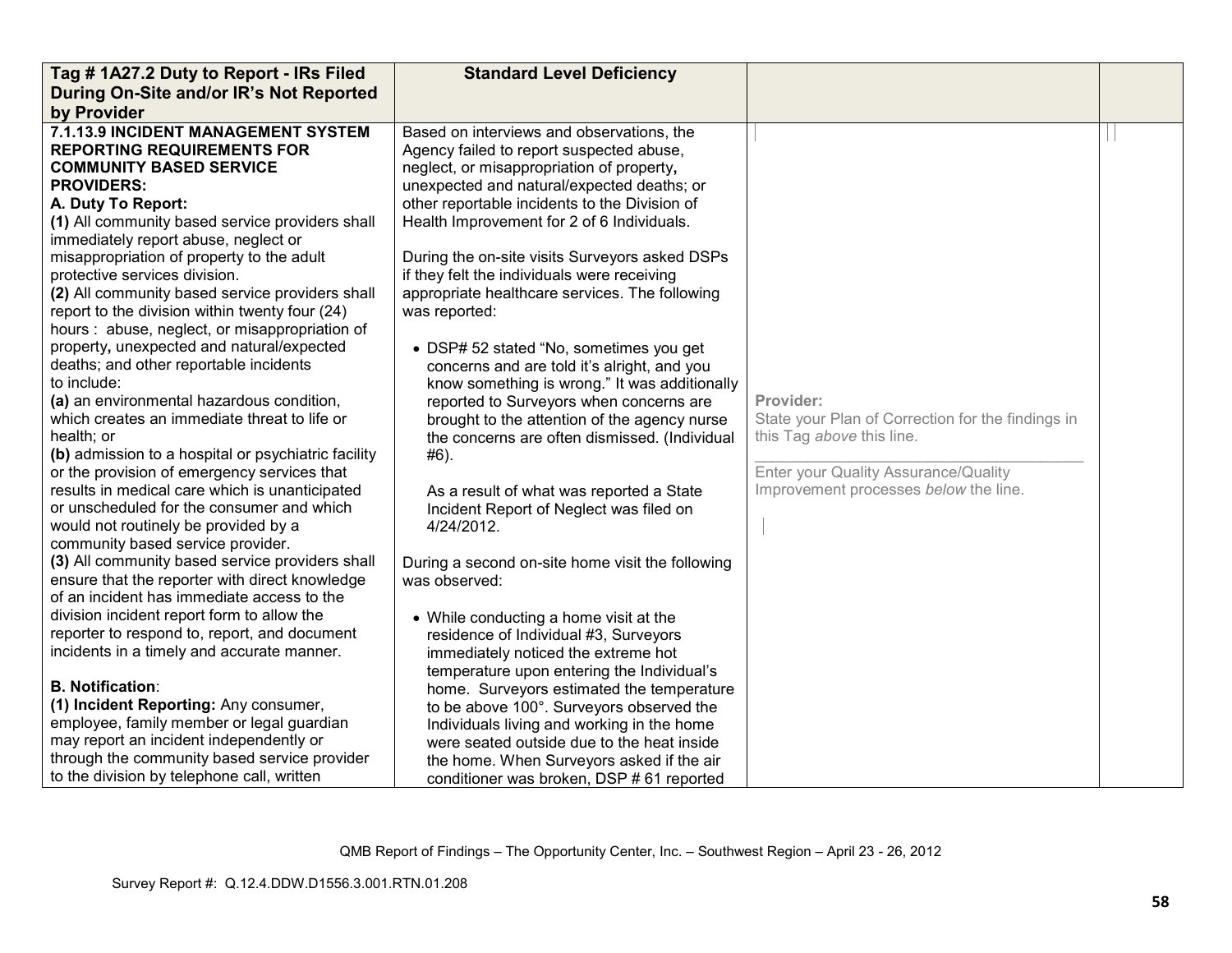| correspondence or other forms of<br>communication utilizing the division's incident<br>report form. The incident report form and<br>instructions for the completion and filing are<br>available at the division's website;<br>http://dhi.health.state.nm.us/elibrary/ironline/ir.p<br>hp or may be obtained from the department by<br>calling the toll free number.                                                                                                                                                                                                                                                                                                    | someone was on their way to repair the air<br>conditioner. At approximately 3 PM, DSP<br>#91 was entering for a shift change and<br>while Surveyors were discussing the air<br>conditioning DSP #91 reported someone<br>was supposed to come by yesterday<br>(4/25/2012). Surveyors immediately<br>addressed the situation with the agency at |  |
|------------------------------------------------------------------------------------------------------------------------------------------------------------------------------------------------------------------------------------------------------------------------------------------------------------------------------------------------------------------------------------------------------------------------------------------------------------------------------------------------------------------------------------------------------------------------------------------------------------------------------------------------------------------------|-----------------------------------------------------------------------------------------------------------------------------------------------------------------------------------------------------------------------------------------------------------------------------------------------------------------------------------------------|--|
| (2) Division Incident Report Form and<br><b>Notification by Community Based Service</b><br>Providers: The community based service<br>provider shall report incidents utilizing the<br>division's incident report form consistent with<br>the requirements of the division's incident                                                                                                                                                                                                                                                                                                                                                                                   | which time the Director #103 reported they<br>were unaware of the issue. (Individual #3)<br>As a result of the Agency's failing to act to<br>remedy the situation a State Incident Report<br>of Neglect was filed on 4/26/2012.                                                                                                               |  |
| management system guide. The community<br>based service provider shall ensure all incident<br>report forms alleging abuse, neglect or<br>misappropriation of consumer property<br>submitted by a reporter with direct knowledge<br>of an incident are completed on the division's<br>incident report form and received by the<br>division within twenty-four (24) hours of an<br>incident or allegation of an incident or the next<br>business day if the incident occurs on a<br>weekend or a holiday. The community based<br>service provider shall ensure that the reporter<br>with the most direct knowledge of the incident<br>prepares the incident report form. | (Note: 3 Individuals receiving services share this<br>residence, however, not all were on the sample)                                                                                                                                                                                                                                         |  |
|                                                                                                                                                                                                                                                                                                                                                                                                                                                                                                                                                                                                                                                                        |                                                                                                                                                                                                                                                                                                                                               |  |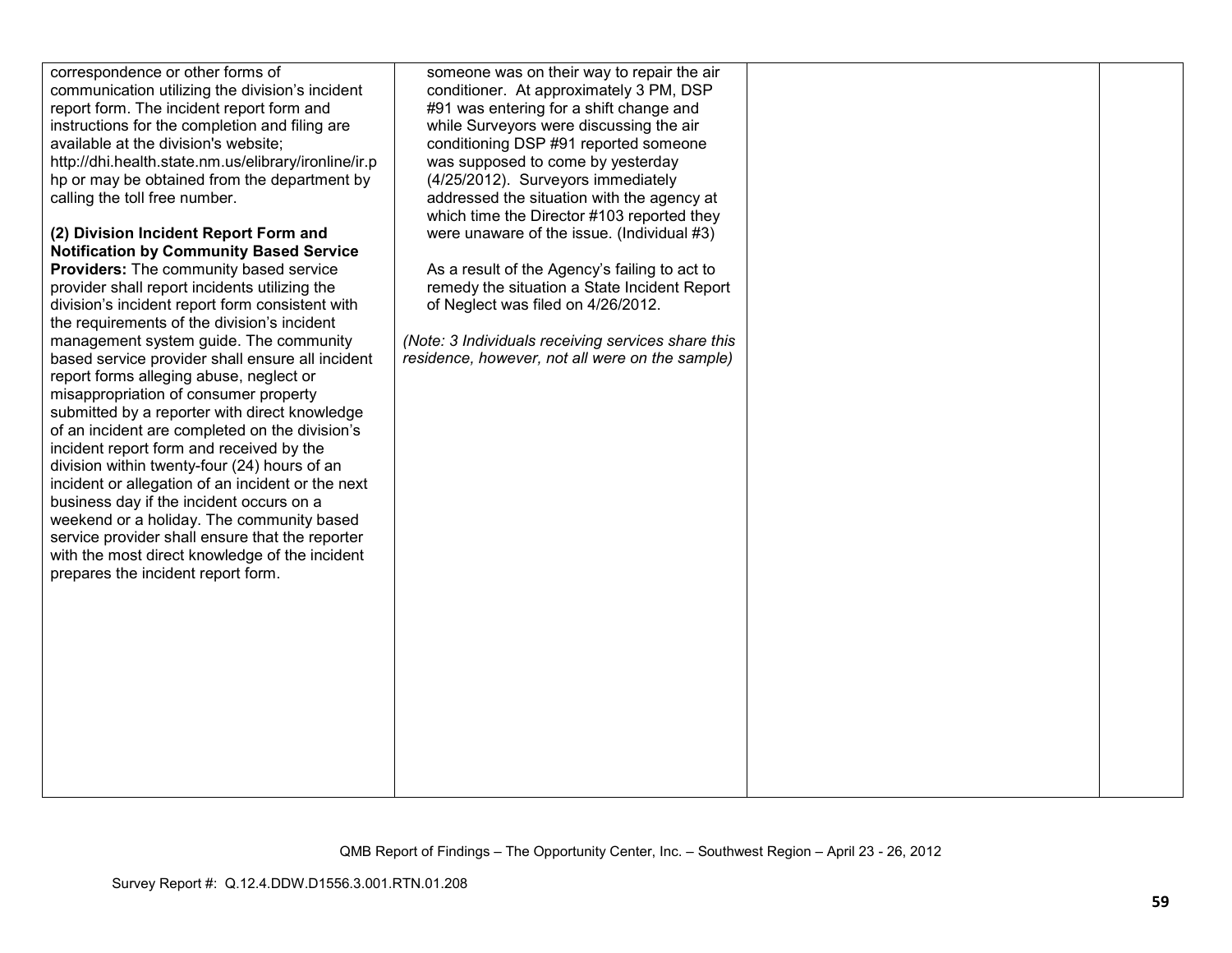| Tag # 1A31 Client Rights/Human Rights                                                                                                                                                                                                                                                                                                                                                                                                                                                                                                                                                                                                                                                                                                                                                                                                                                                                                                                                                                                                                                                                                                                                                                                                                                                                                                                                                                                                                                                                                                                                                                    | <b>Standard Level Deficiency</b>                                                                                                                                                                                                                                                                                                                                                                                                                                                    |                                                                                                                                                                              |  |
|----------------------------------------------------------------------------------------------------------------------------------------------------------------------------------------------------------------------------------------------------------------------------------------------------------------------------------------------------------------------------------------------------------------------------------------------------------------------------------------------------------------------------------------------------------------------------------------------------------------------------------------------------------------------------------------------------------------------------------------------------------------------------------------------------------------------------------------------------------------------------------------------------------------------------------------------------------------------------------------------------------------------------------------------------------------------------------------------------------------------------------------------------------------------------------------------------------------------------------------------------------------------------------------------------------------------------------------------------------------------------------------------------------------------------------------------------------------------------------------------------------------------------------------------------------------------------------------------------------|-------------------------------------------------------------------------------------------------------------------------------------------------------------------------------------------------------------------------------------------------------------------------------------------------------------------------------------------------------------------------------------------------------------------------------------------------------------------------------------|------------------------------------------------------------------------------------------------------------------------------------------------------------------------------|--|
| 7.26.3.11 RESTRICTIONS OR LIMITATION<br>OF CLIENT'S RIGHTS:<br>A. A service provider shall not restrict or limit a<br>client's rights except:<br>(1) where the restriction or limitation is allowed<br>in an emergency and is necessary to prevent<br>imminent risk of physical harm to the client or<br>another person; or<br>(2) where the interdisciplinary team has<br>determined that the client's limited capacity to<br>exercise the right threatens his or her physical<br>safety; or<br>(3) as provided for in Section 10.1.14 [now<br>Subsection N of 7.26.3.10 NMAC].<br>B. Any emergency intervention to prevent<br>physical harm shall be reasonable to prevent<br>harm, shall be the least restrictive intervention<br>necessary to meet the emergency, shall be<br>allowed no longer than necessary and shall be<br>subject to interdisciplinary team (IDT) review.<br>The IDT upon completion of its review may<br>refer its findings to the office of quality<br>assurance. The emergency intervention may<br>be subject to review by the service provider's<br>behavioral support committee or human rights<br>committee in accordance with the behavioral<br>support policies or other department regulation<br>or policy.<br>C. The service provider may adopt reasonable<br>program policies of general applicability to<br>clients served by that service provider that do<br>not violate client rights. [09/12/94; 01/15/97;<br>Recompiled 10/31/01]<br><b>Long Term Services Division</b><br><b>Policy Title: Human Rights Committee</b><br>Requirements Eff Date: March 1, 2003 | Based on record review, the Agency failed to<br>ensure the rights of Individuals was not<br>restricted or limited for 1 of 6 Individuals.<br>A review of Agency Individual files indicated<br>Human Rights Committee Approval was<br>required for restrictions.<br>No documentation was found regarding Human<br>Rights Approval for the following:<br>• Psychotropic Medications to control<br>behaviors. No evidence found of Human<br>Rights Committee approval. (Individual #3) | Provider:<br>State your Plan of Correction for the findings in<br>this Tag above this line.<br>Enter your Quality Assurance/Quality<br>Improvement processes below the line. |  |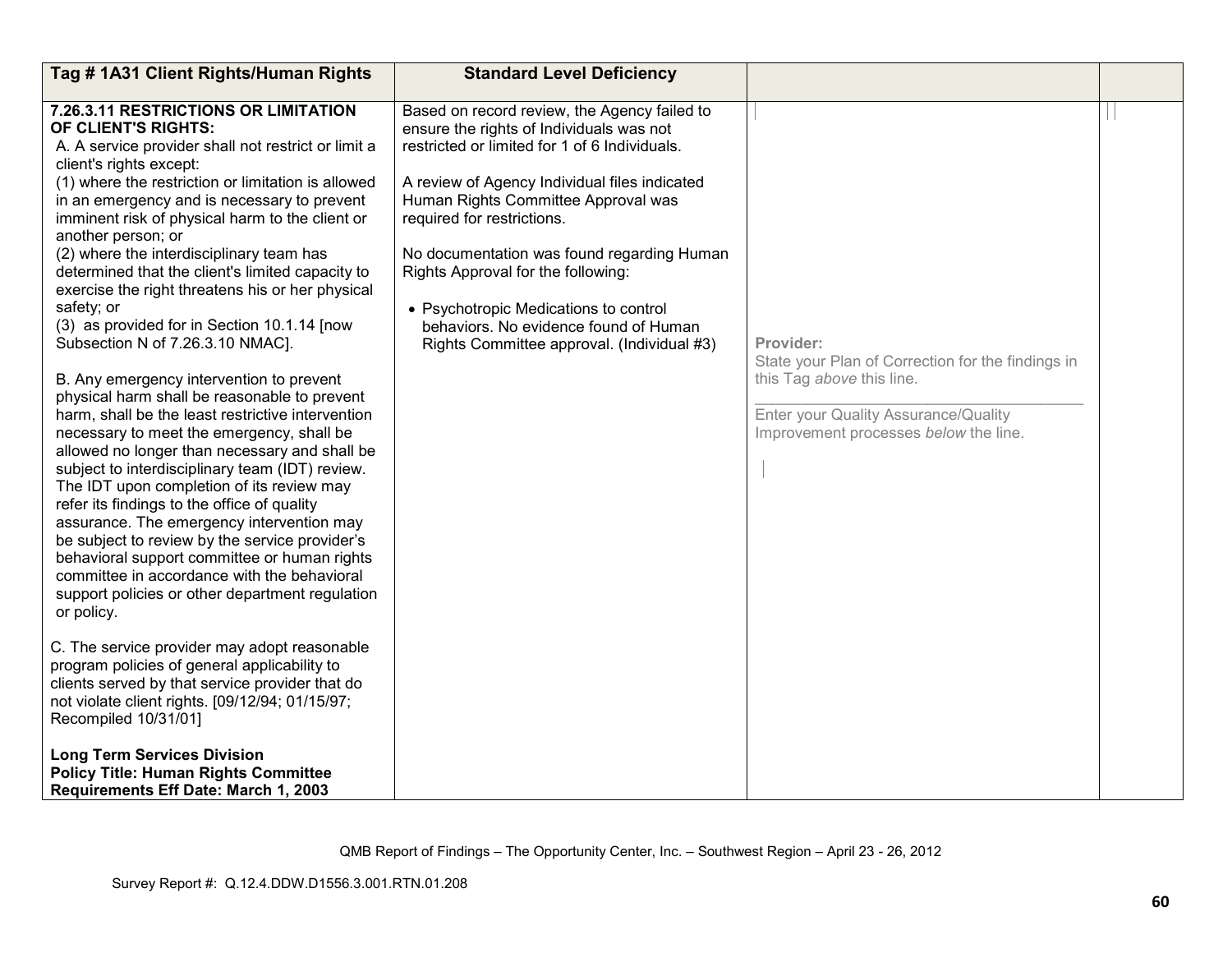| <b>IV. POLICY STATEMENT - Human Rights</b>       |  |  |
|--------------------------------------------------|--|--|
| Committees are required for residential service  |  |  |
| provider agencies. The purpose of these          |  |  |
| committees with respect to the provision of      |  |  |
| Behavior Supports is to review and monitor the   |  |  |
| implementation of certain Behavior Support       |  |  |
| Plans.                                           |  |  |
|                                                  |  |  |
| Human Rights Committees may not approve          |  |  |
| any of the interventions specifically prohibited |  |  |
| in the following policies:                       |  |  |
| • Aversive Intervention Prohibitions             |  |  |
| • Psychotropic Medications Use                   |  |  |
| • Behavioral Support Service Provision.          |  |  |
|                                                  |  |  |
| A Human Rights Committee may also serve          |  |  |
| other agency functions as appropriate, such as   |  |  |
| the review of internal policies on sexuality and |  |  |
| incident management follow-up.                   |  |  |
|                                                  |  |  |
| A. HUMAN RIGHTS COMMITTEE ROLE IN                |  |  |
| <b>BEHAVIOR SUPPORTS</b>                         |  |  |
| Only those Behavior Support Plans with an        |  |  |
| aversive intervention included as part of the    |  |  |
| plan or associated Crisis Intervention Plan      |  |  |
| need to be reviewed prior to implementation.     |  |  |
|                                                  |  |  |
| Plans not containing aversive interventions do   |  |  |
| not require Human Rights Committee review or     |  |  |
| approval.                                        |  |  |
| 2. The Human Rights Committee will determine     |  |  |
| and adopt a written policy stating the frequency |  |  |
| and purpose of meetings. Behavior Support        |  |  |
| Plans approved by the Human Rights               |  |  |
|                                                  |  |  |
| Committee will be reviewed at least quarterly.   |  |  |
| 3. Records, including minutes of all meetings    |  |  |
| will be retained at the agency with primary      |  |  |
|                                                  |  |  |
| responsibility for implementation for at least   |  |  |
| five years from the completion of each           |  |  |
| individual's Individual Service Plan.            |  |  |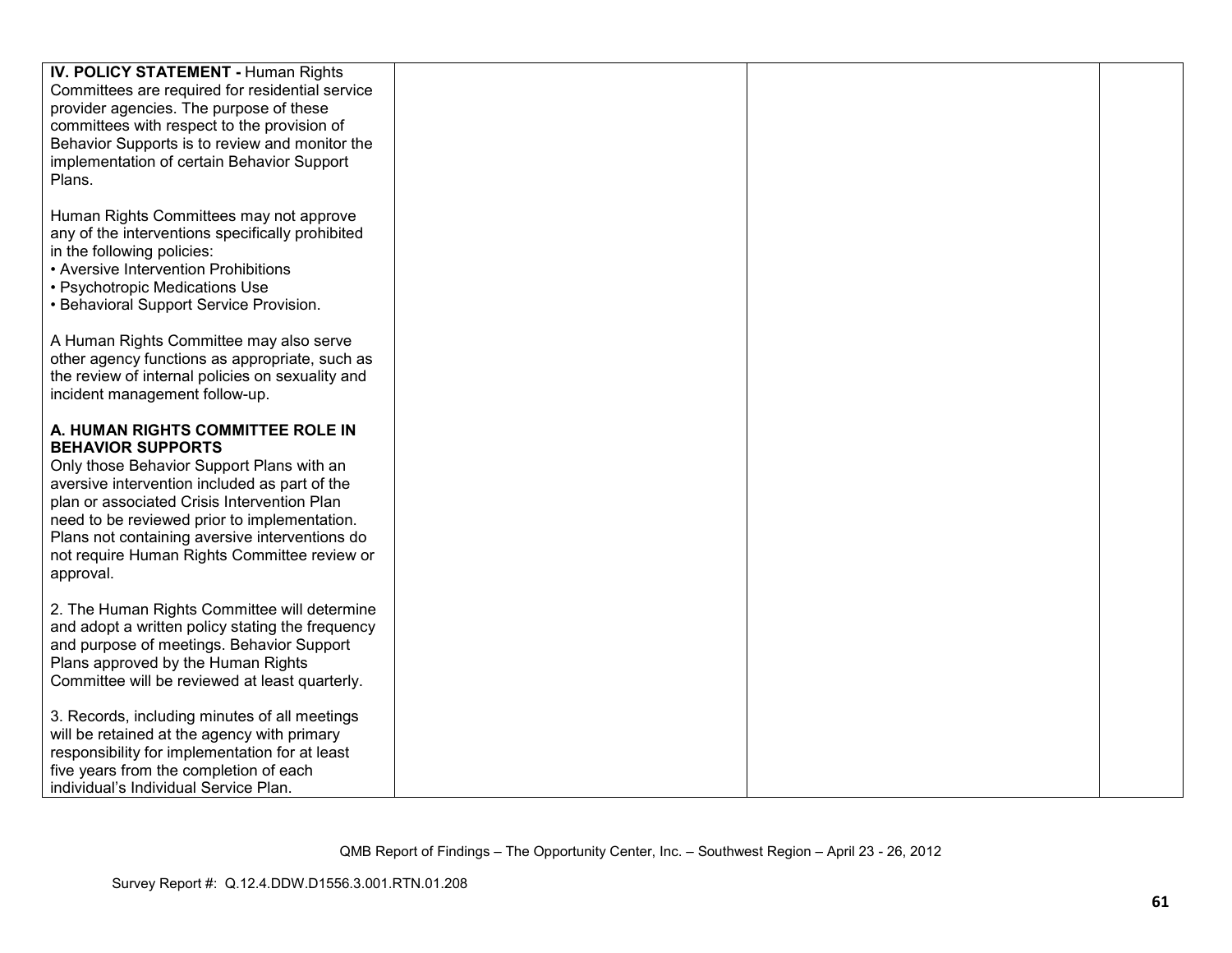| <b>Department of Health Developmental</b><br><b>Disabilities Supports Division (DDSD) -</b><br><b>Procedure Title:</b><br><b>Medication Assessment and Delivery</b><br>Procedure Eff Date: November 1, 2006<br><b>B. 1. e.</b> If the PRN medication is to be used in<br>response to psychiatric and/or behavioral<br>symptoms in addition to the above<br>requirements, obtain current written consent<br>from the individual, guardian or surrogate<br>health decision maker and submit for review by<br>the agency's Human Rights Committee<br>(References: Psychotropic Medication Use<br>Policy, Section D, page 5 Use of PRN<br>Psychotropic Medications; and, Human Rights<br>Committee Requirements Policy, Section B,<br>page 4 Interventions Requiring Review and<br>Approval - Use of PRN Medications). |  |  |
|--------------------------------------------------------------------------------------------------------------------------------------------------------------------------------------------------------------------------------------------------------------------------------------------------------------------------------------------------------------------------------------------------------------------------------------------------------------------------------------------------------------------------------------------------------------------------------------------------------------------------------------------------------------------------------------------------------------------------------------------------------------------------------------------------------------------|--|--|
|                                                                                                                                                                                                                                                                                                                                                                                                                                                                                                                                                                                                                                                                                                                                                                                                                    |  |  |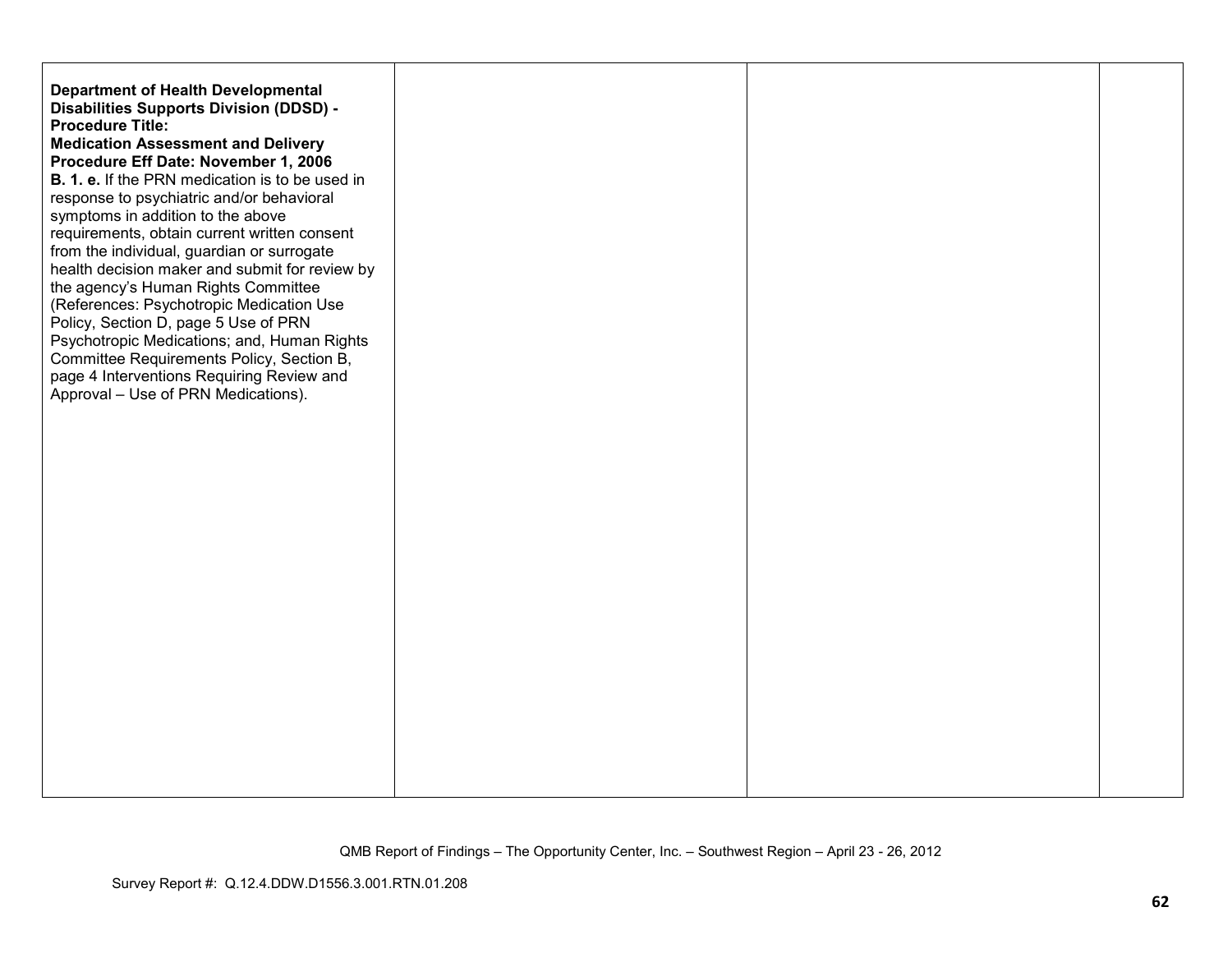| Tag # 6L13 Community Living<br><b>Healthcare Regts.</b>                                                                                                                                                                                                                                                                                                                                                                                                                                                                                                                                                                                                                                                                                                                                                                                                                                                                                                                                                                                                                                                                                                                                                                                                                                                                                                                                                                                                                                                                                                                                                                                                                                                                                             | <b>Standard Level Deficiency</b>                                                                                                                                                                                                                                                                                                                                                                                                                                                                                                                                                                                                                                                                                                                                                                                                                                                                                                                                                                        |                                                                                                                                                                              |  |
|-----------------------------------------------------------------------------------------------------------------------------------------------------------------------------------------------------------------------------------------------------------------------------------------------------------------------------------------------------------------------------------------------------------------------------------------------------------------------------------------------------------------------------------------------------------------------------------------------------------------------------------------------------------------------------------------------------------------------------------------------------------------------------------------------------------------------------------------------------------------------------------------------------------------------------------------------------------------------------------------------------------------------------------------------------------------------------------------------------------------------------------------------------------------------------------------------------------------------------------------------------------------------------------------------------------------------------------------------------------------------------------------------------------------------------------------------------------------------------------------------------------------------------------------------------------------------------------------------------------------------------------------------------------------------------------------------------------------------------------------------------|---------------------------------------------------------------------------------------------------------------------------------------------------------------------------------------------------------------------------------------------------------------------------------------------------------------------------------------------------------------------------------------------------------------------------------------------------------------------------------------------------------------------------------------------------------------------------------------------------------------------------------------------------------------------------------------------------------------------------------------------------------------------------------------------------------------------------------------------------------------------------------------------------------------------------------------------------------------------------------------------------------|------------------------------------------------------------------------------------------------------------------------------------------------------------------------------|--|
| Developmental Disabilities (DD) Waiver<br>Service Standards effective 4/1/2007<br><b>CHAPTER 6. VI. GENERAL</b><br><b>REQUIREMENTS FOR COMMUNITY LIVING</b><br>G. Health Care Requirements for<br><b>Community Living Services.</b><br>(1) The Community Living Service providers<br>shall ensure completion of a HAT for each<br>individual receiving this service. The HAT shall<br>be completed 2 weeks prior to the annual ISP<br>meeting and submitted to the Case Manager<br>and all other IDT Members. A revised HAT is<br>required to also be submitted whenever the<br>individual's health status changes significantly.<br>For individuals who are newly allocated to the<br>DD Waiver program, the HAT may be<br>completed within 2 weeks following the initial<br>ISP meeting and submitted with any strategies<br>and support plans indicated in the ISP, or<br>within 72 hours following admission into direct<br>services, which ever comes first.<br>(2) Each individual will have a Health Care<br>Coordinator, designated by the IDT. When the<br>individual's HAT score is 4, 5 or 6 the Health<br>Care Coordinator shall be an IDT member,<br>other than the individual. The Health Care<br>Coordinator shall oversee and monitor health<br>care services for the individual in accordance<br>with these standards. In circumstances where<br>no IDT member voluntarily accepts designation<br>as the health care coordinator, the community<br>living provider shall assign a staff member to<br>this role.<br>(3) For each individual receiving Community<br>Living Services, the provider agency shall<br>ensure and document the following:<br>(a) Provision of health care oversight<br>consistent with these Standards as | Based on record review, the Agency failed to<br>provide documentation of annual physical<br>examinations and/or other examinations as<br>specified by a licensed physician for 4 of 5<br>individuals receiving Community Living Services.<br>The following was not found, incomplete and/or<br>not current:<br>• Annual Physical $(\#1, 2, 3 \& 5)$<br>• Dental Exam<br>Individual #3 - As indicated by the DDSD file<br>matrix Dental Exams are to be conducted<br>annually. No evidence of exam was found.<br>• Vision Exam<br><sup>o</sup> Individual #1 - As indicated by the DDSD<br>file matrix Vision Exams are to be<br>conducted every other year. No evidence of<br>exam was found.<br>° Individual #2 - As indicated by the DDSD file<br>matrix Vision Exams are to be conducted<br>every other year. No evidence of exam was<br>found.<br>° Individual #3 - As indicated by the DDSD file<br>matrix Vision Exams are to be conducted<br>every other year. No evidence of exam was<br>found. | Provider:<br>State your Plan of Correction for the findings in<br>this Tag above this line.<br>Enter your Quality Assurance/Quality<br>Improvement processes below the line. |  |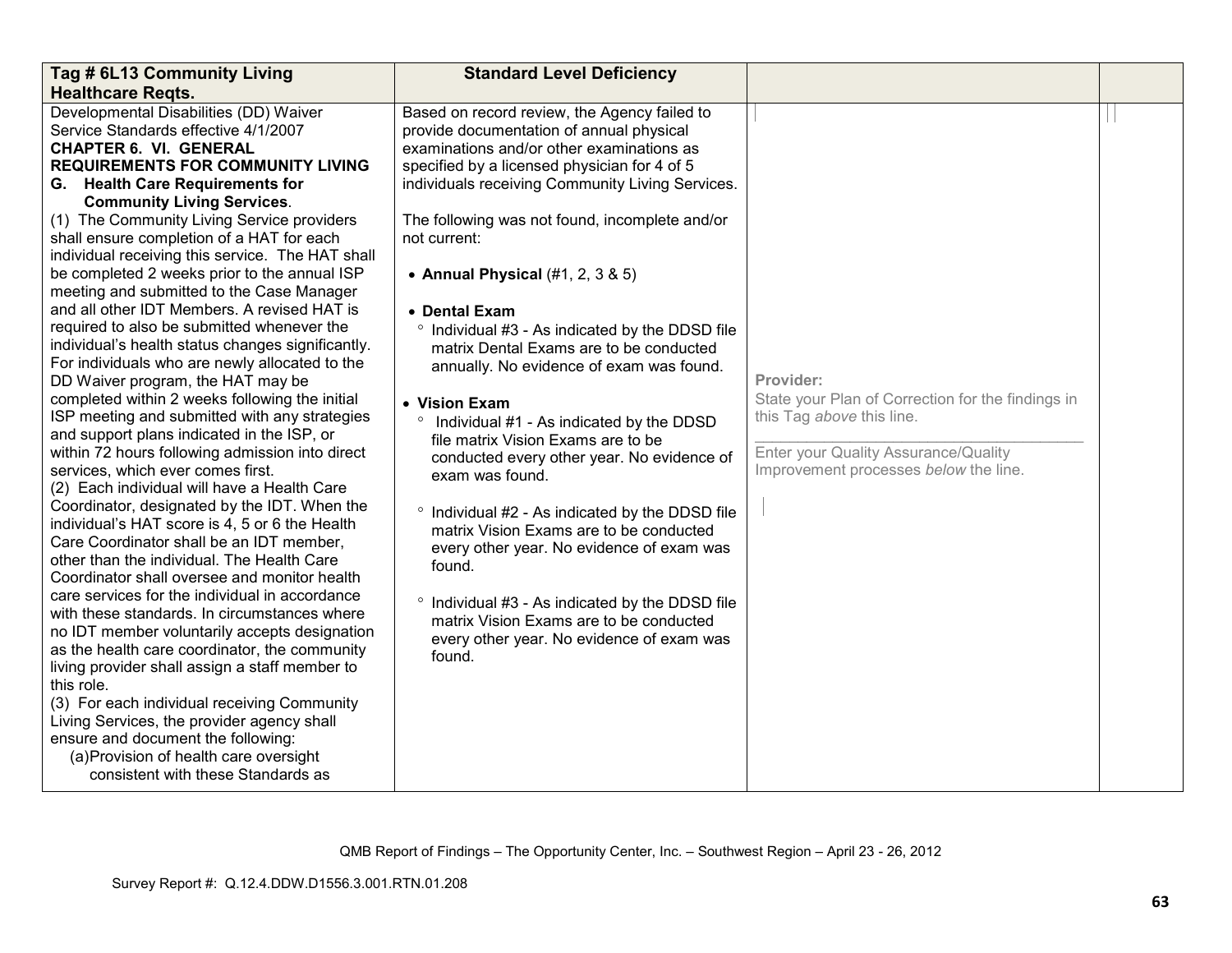| detailed in Chapter One section III E:           |  |  |
|--------------------------------------------------|--|--|
| Healthcare Documentation by Nurses For           |  |  |
| <b>Community Living Services, Community</b>      |  |  |
| Inclusion Services and Private Duty              |  |  |
| Nursing Services.                                |  |  |
| b) That each individual with a score of 4, 5,    |  |  |
| or 6 on the HAT, has a Health Care Plan          |  |  |
| developed by a licensed nurse.                   |  |  |
| (c) That an individual with chronic              |  |  |
| condition(s) with the potential to               |  |  |
| exacerbate into a life threatening               |  |  |
| condition, has Crisis Prevention/                |  |  |
| Intervention Plan(s) developed by a              |  |  |
| licensed nurse or other appropriate              |  |  |
| professional for each such condition.            |  |  |
| (4) That an average of 3 hours of documented     |  |  |
| nutritional counseling is available annually, if |  |  |
| recommended by the IDT.                          |  |  |
| (5) That the physical property and grounds are   |  |  |
| free of hazards to the individual's health and   |  |  |
| safety.                                          |  |  |
| (6) In addition, for each individual receiving   |  |  |
| Supported Living or Family Living Services, the  |  |  |
| provider shall verify and document the           |  |  |
| following:                                       |  |  |
| (a) The individual has a primary licensed        |  |  |
| physician;                                       |  |  |
| (b) The individual receives an annual            |  |  |
| physical examination and other                   |  |  |
| examinations as specified by a licensed          |  |  |
| physician;                                       |  |  |
| (c) The individual receives annual dental        |  |  |
| check-ups and other check-ups as                 |  |  |
| specified by a licensed dentist;                 |  |  |
| (d) The individual receives eye examinations     |  |  |
| as specified by a licensed optometrist or        |  |  |
| ophthalmologist; and                             |  |  |
| (e)Agency activities that occur as follow-up     |  |  |
| to medical appointments (e.g. treatment,         |  |  |
| visits to specialists, changes in                |  |  |
| medication or daily routine).                    |  |  |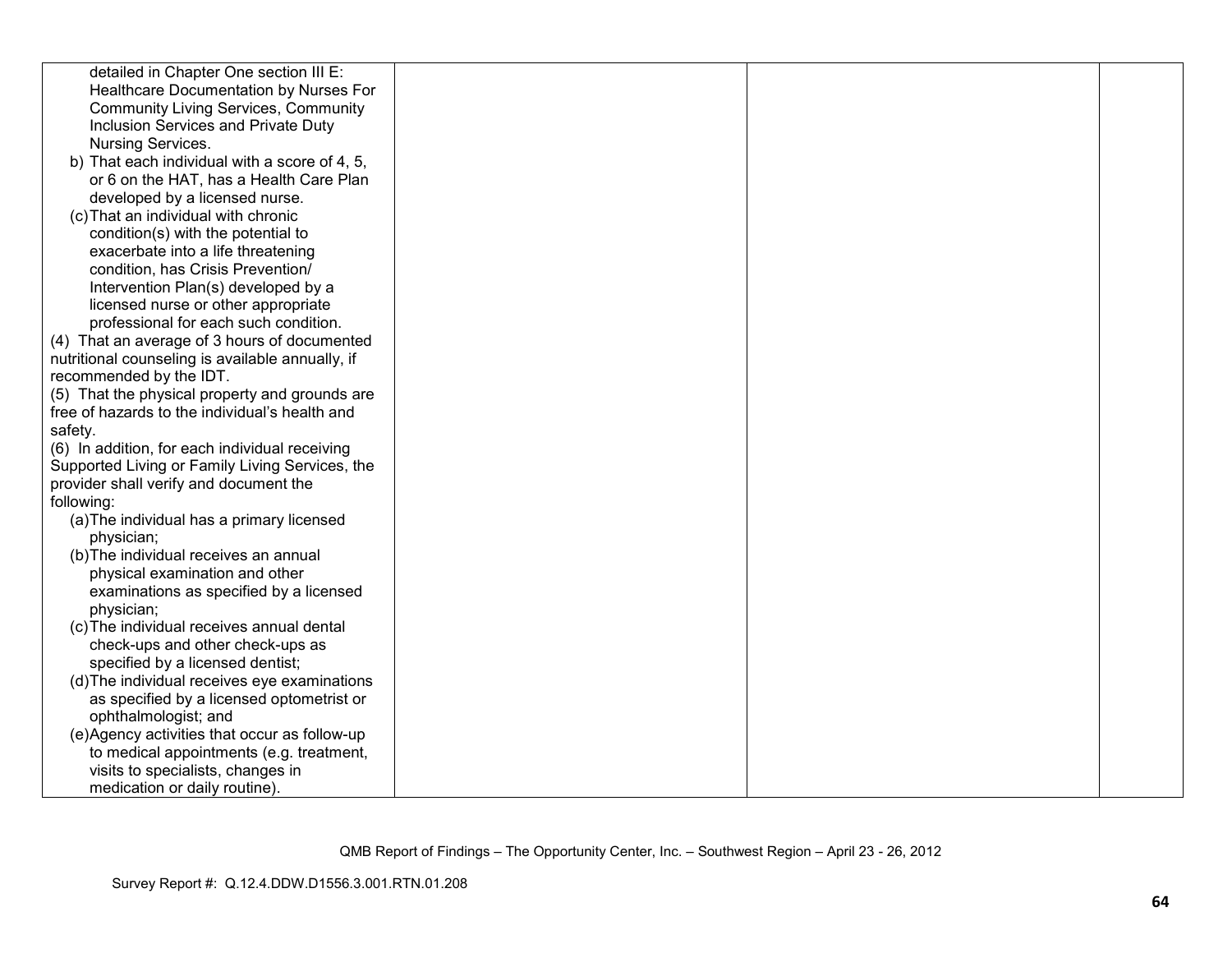| NMAC 8.302.1.17 RECORD KEEPING AND<br><b>DOCUMENTATION REQUIREMENTS: A</b><br>provider must maintain all the records<br>necessary to fully disclose the nature, quality,<br>amount and medical necessity of services<br>furnished to an eligible recipient who is<br>currently receiving or who has received<br>services in the past. |  |  |
|---------------------------------------------------------------------------------------------------------------------------------------------------------------------------------------------------------------------------------------------------------------------------------------------------------------------------------------|--|--|
| B. Documentation of test results: Results of<br>tests and services must be documented, which<br>includes results of laboratory and radiology<br>procedures or progress following therapy or<br>treatment.                                                                                                                             |  |  |
|                                                                                                                                                                                                                                                                                                                                       |  |  |
|                                                                                                                                                                                                                                                                                                                                       |  |  |
|                                                                                                                                                                                                                                                                                                                                       |  |  |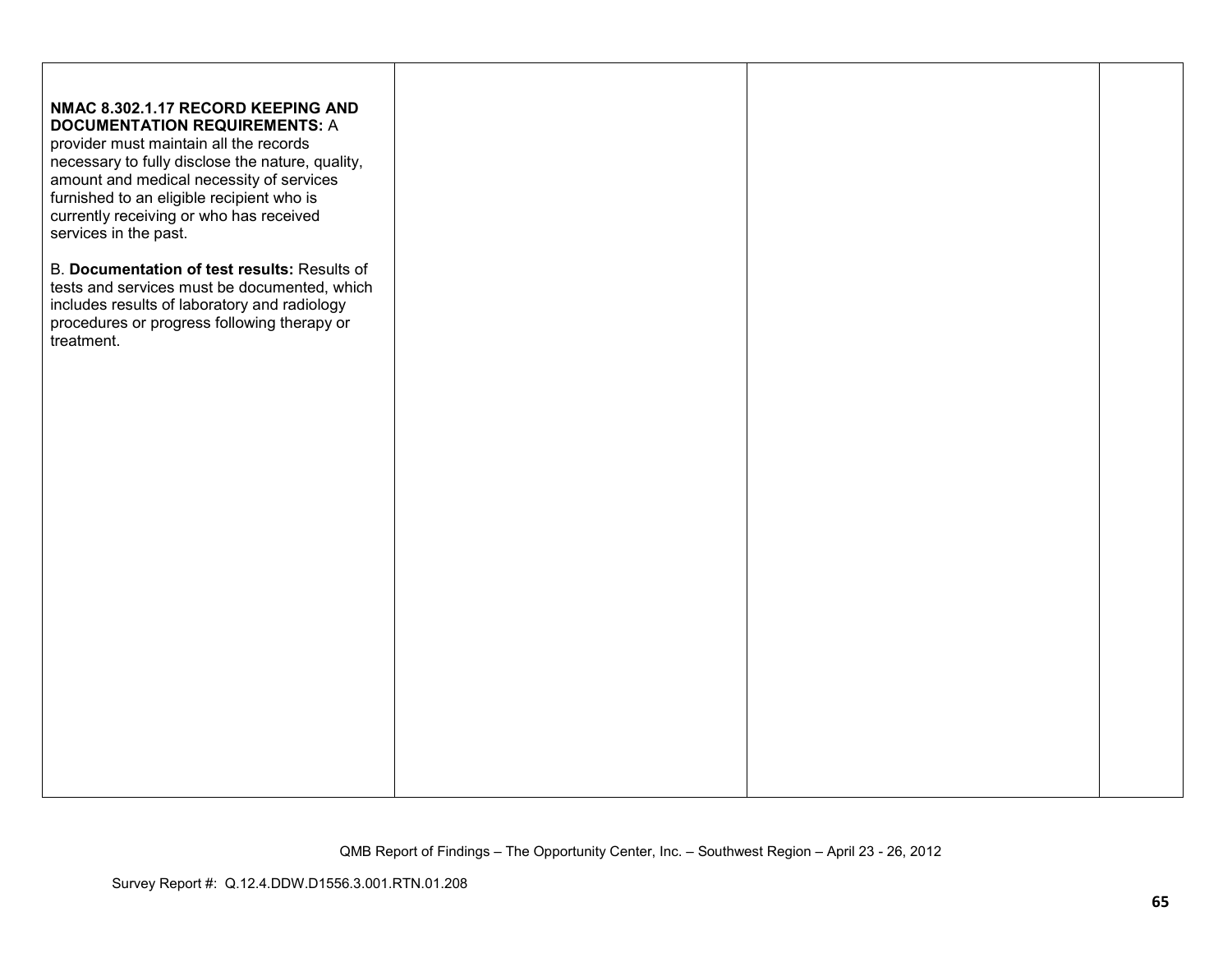| Tag # 6L25 Residential Health & Safety            | <b>Standard Level Deficiency</b>                |                                                   |  |
|---------------------------------------------------|-------------------------------------------------|---------------------------------------------------|--|
| (Supported Living & Family Living)                |                                                 |                                                   |  |
| Developmental Disabilities (DD) Waiver            | Based on observation, the Agency failed to      |                                                   |  |
| Service Standards effective 4/1/2007              | ensure that each individual's residence met all |                                                   |  |
| <b>CHAPTER 6. VIII. COMMUNITY LIVING</b>          | requirements within the standard for 1 of 5     |                                                   |  |
| <b>SERVICE PROVIDER AGENCY</b>                    | Supported Living & Family Living residences.    |                                                   |  |
| <b>REQUIREMENTS</b>                               |                                                 |                                                   |  |
| L. Residence Requirements for Family              | The following items were not found, not         |                                                   |  |
| <b>Living Services and Supported Living</b>       | functioning or incomplete:                      |                                                   |  |
| <b>Services</b>                                   |                                                 |                                                   |  |
| (1) Supported Living Services and Family          | <b>Supported Living Requirements:</b>           |                                                   |  |
| Living Services providers shall assure that       |                                                 |                                                   |  |
| each individual's residence has:                  | • Accessible written procedures for emergency   |                                                   |  |
| (a) Battery operated or electric smoke            | evacuation e.g. fire and weather-related        |                                                   |  |
| detectors, heat sensors, or a sprinkler           | threats $(#3)$                                  |                                                   |  |
| system installed in the residence;                |                                                 |                                                   |  |
| (b) General-purpose first aid kit;                |                                                 |                                                   |  |
| (c) When applicable due to an individual's        |                                                 | Provider:                                         |  |
| health status, a blood borne pathogens kit;       |                                                 | State your Plan of Correction for the findings in |  |
| (d) Accessible written procedures for             |                                                 | this Tag above this line.                         |  |
| emergency evacuation e.g. fire and                |                                                 |                                                   |  |
| weather-related threats;                          |                                                 | Enter your Quality Assurance/Quality              |  |
| (e) Accessible telephone numbers of poison        |                                                 | Improvement processes below the line.             |  |
| control centers located within the line of        |                                                 |                                                   |  |
| sight of the telephone;                           |                                                 |                                                   |  |
| Accessible written documentation of actual<br>(f) |                                                 |                                                   |  |
| evacuation drills occurring at least three        |                                                 |                                                   |  |
| (3) times a year. For Supported Living            |                                                 |                                                   |  |
| evacuation drills shall occur at least once       |                                                 |                                                   |  |
| a year during each shift;                         |                                                 |                                                   |  |
| (g) Accessible written procedures for the safe    |                                                 |                                                   |  |
| storage of all medications with dispensing        |                                                 |                                                   |  |
| instructions for each individual that are         |                                                 |                                                   |  |
| consistent with the Assisting with                |                                                 |                                                   |  |
| Medication Administration training or each        |                                                 |                                                   |  |
| individual's ISP; and                             |                                                 |                                                   |  |
| (h) Accessible written procedures for             |                                                 |                                                   |  |
| emergency placement and relocation of             |                                                 |                                                   |  |
| individuals in the event of an emergency          |                                                 |                                                   |  |
| evacuation that makes the residence               |                                                 |                                                   |  |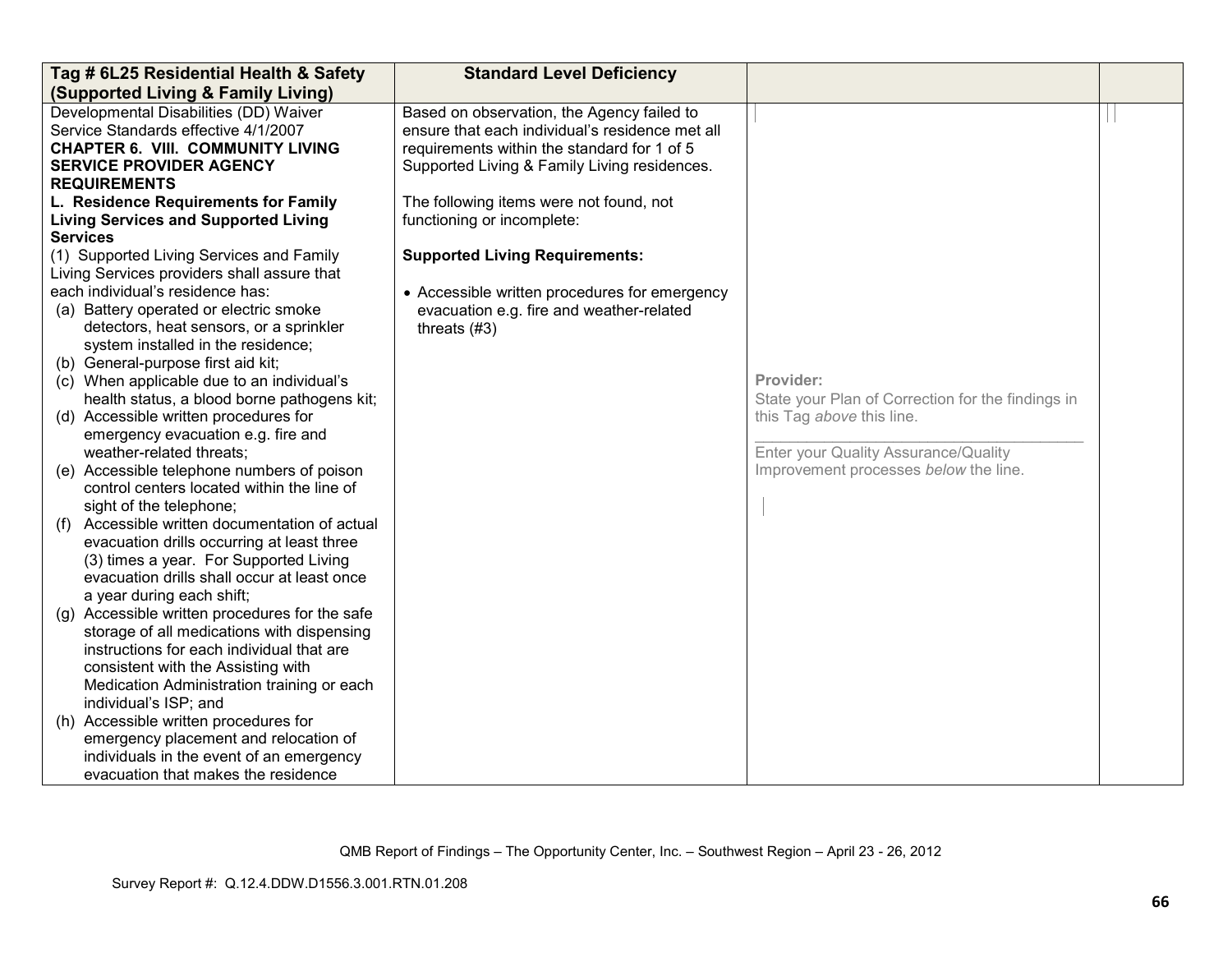| unsuitable for occupancy. The emergency<br>evacuation procedures shall address, but<br>are not limited to, fire, chemical and/or<br>hazardous waste spills, and flooding. |  |  |
|---------------------------------------------------------------------------------------------------------------------------------------------------------------------------|--|--|
|                                                                                                                                                                           |  |  |
|                                                                                                                                                                           |  |  |
|                                                                                                                                                                           |  |  |
|                                                                                                                                                                           |  |  |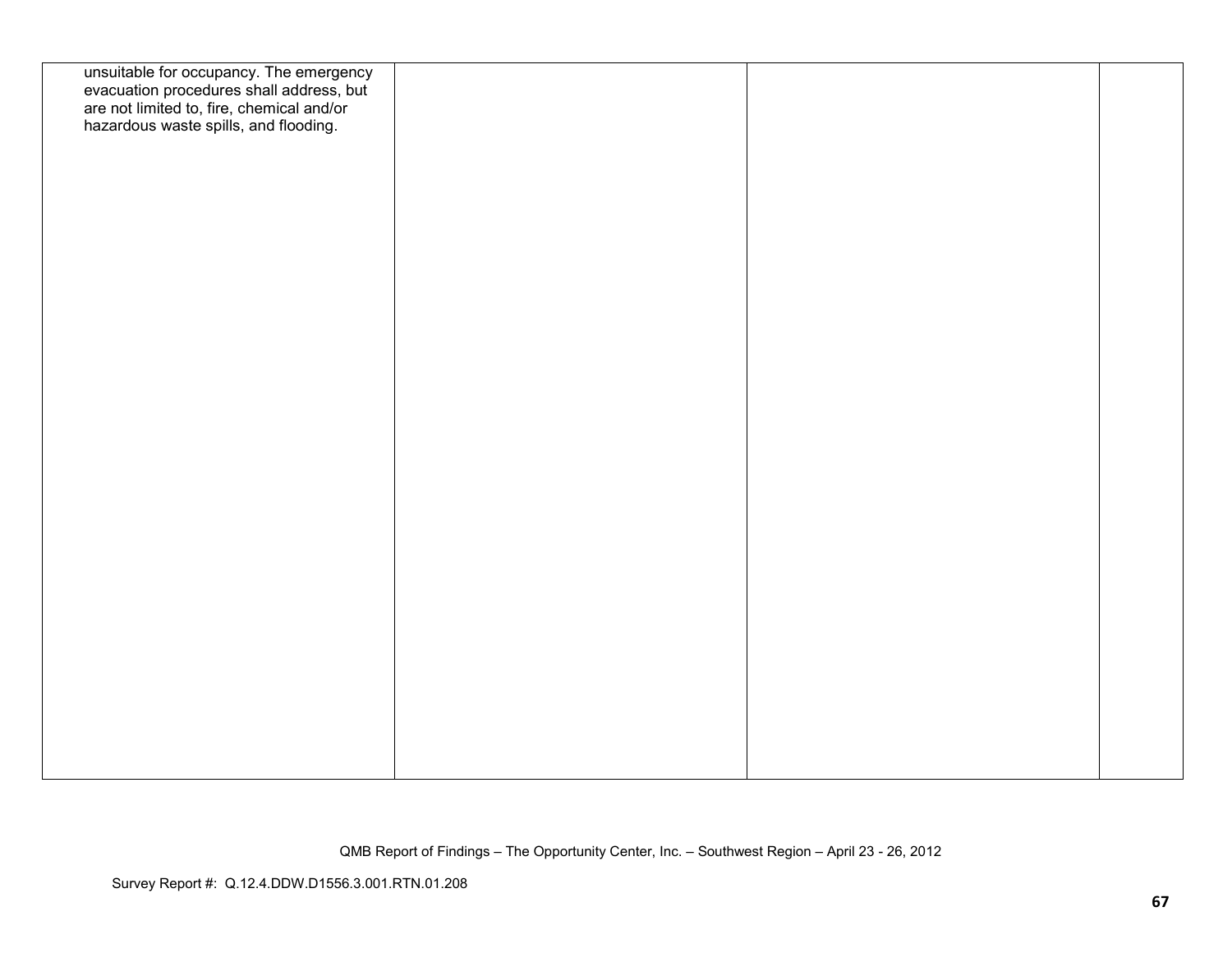| <b>Standard of Care</b>                                                                                                                                                                                                                                                                                                                                                                                                                                                                                                                                                                                                                                                                                                                                                                                                                                                                                                                                                                                                                                                                                                                           | <b>Deficiencies</b>                                                                                                                                                                                                                                                                                                                                                                                                                                                                                                                                                                                                                                                                                                                                                                                                                                                            | <b>Agency Plan of Correction, On-going</b><br><b>QA/QI &amp; Responsible Party</b>                                                                                           | <b>Date</b><br><b>Due</b> |
|---------------------------------------------------------------------------------------------------------------------------------------------------------------------------------------------------------------------------------------------------------------------------------------------------------------------------------------------------------------------------------------------------------------------------------------------------------------------------------------------------------------------------------------------------------------------------------------------------------------------------------------------------------------------------------------------------------------------------------------------------------------------------------------------------------------------------------------------------------------------------------------------------------------------------------------------------------------------------------------------------------------------------------------------------------------------------------------------------------------------------------------------------|--------------------------------------------------------------------------------------------------------------------------------------------------------------------------------------------------------------------------------------------------------------------------------------------------------------------------------------------------------------------------------------------------------------------------------------------------------------------------------------------------------------------------------------------------------------------------------------------------------------------------------------------------------------------------------------------------------------------------------------------------------------------------------------------------------------------------------------------------------------------------------|------------------------------------------------------------------------------------------------------------------------------------------------------------------------------|---------------------------|
|                                                                                                                                                                                                                                                                                                                                                                                                                                                                                                                                                                                                                                                                                                                                                                                                                                                                                                                                                                                                                                                                                                                                                   | CMS Assurance - Financial Accountability - State financial oversight exists to assure that claims are coded and paid for in                                                                                                                                                                                                                                                                                                                                                                                                                                                                                                                                                                                                                                                                                                                                                    |                                                                                                                                                                              |                           |
| accordance with the reimbursement methodology specified in the approved waiver.                                                                                                                                                                                                                                                                                                                                                                                                                                                                                                                                                                                                                                                                                                                                                                                                                                                                                                                                                                                                                                                                   |                                                                                                                                                                                                                                                                                                                                                                                                                                                                                                                                                                                                                                                                                                                                                                                                                                                                                |                                                                                                                                                                              |                           |
| Tag # 5125 Supported Employment                                                                                                                                                                                                                                                                                                                                                                                                                                                                                                                                                                                                                                                                                                                                                                                                                                                                                                                                                                                                                                                                                                                   | <b>Standard Level Deficiency</b>                                                                                                                                                                                                                                                                                                                                                                                                                                                                                                                                                                                                                                                                                                                                                                                                                                               |                                                                                                                                                                              |                           |
| <b>Reimbursement</b>                                                                                                                                                                                                                                                                                                                                                                                                                                                                                                                                                                                                                                                                                                                                                                                                                                                                                                                                                                                                                                                                                                                              |                                                                                                                                                                                                                                                                                                                                                                                                                                                                                                                                                                                                                                                                                                                                                                                                                                                                                |                                                                                                                                                                              |                           |
| Developmental Disabilities (DD) Waiver<br>Service Standards effective 4/1/2007<br><b>CHAPTER 1 III. PROVIDER AGENCY</b><br>DOCUMENTATION OF SERVICE DELIVERY<br><b>AND LOCATION</b>                                                                                                                                                                                                                                                                                                                                                                                                                                                                                                                                                                                                                                                                                                                                                                                                                                                                                                                                                               | Based on record review, the Agency failed to<br>provide written or electronic documentation as<br>evidence for each unit billed for Supported<br>Employment Services for 2 of 3 individuals                                                                                                                                                                                                                                                                                                                                                                                                                                                                                                                                                                                                                                                                                    |                                                                                                                                                                              |                           |
| General: All Provider Agencies shall<br>A.<br>maintain all records necessary to fully<br>disclose the service, quality, quantity and<br>clinical necessity furnished to individuals<br>who are currently receiving services. The<br>Provider Agency records shall be<br>sufficiently detailed to substantiate the<br>date, time, individual name, servicing<br>Provider Agency, level of services, and<br>length of a session of service billed.<br><b>B.</b><br><b>Billable Units:</b> The documentation of the<br>billable time spent with an individual shall<br>be kept on the written or electronic record<br>that is prepared prior to a request for<br>reimbursement from the HSD. For each<br>unit billed, the record shall contain the<br>following:<br>Date, start and end time of each service<br>(1)<br>encounter or other billable service interval;<br>A description of what occurred during the<br>(2)<br>encounter or service interval; and<br>The signature or authenticated name of<br>(3)<br>staff providing the service.<br>MAD-MR: 03-59 Eff 1/1/2004<br>8.314.1 BI RECORD KEEPING AND<br><b>DOCUMENTATION REQUIREMENTS:</b> | Individual #2<br>December 2011<br>• The Agency billed 4.5 units of Supported<br>Employment (T2013 U3) on 12/2/2011.<br>Documentation received accounted for 2.5<br>units.<br>• The Agency billed 4 units of Supported<br>Employment (T2013 U3) on 12/3/2011.<br>Documentation received accounted for 2<br>units.<br>Individual #3<br>January 2012<br>• The Agency billed 2.5 units of Supported<br>Employment (T2013 U3) on 1/2/2012.<br>Documentation did not contain the required<br>elements on 1/2/2012. Documentation<br>received accounted for 0 units. One of the<br>following elements was not met:<br>$\triangleright$ No documentation found.<br>• The Agency billed 2.5 units of Supported<br>Employment (T2013 U3) on 1/3/2012.<br>Documentation did not contain the required<br>elements on 1/3/2012. Documentation<br>received accounted for 0 units. One of the | Provider:<br>State your Plan of Correction for the findings in<br>this Tag above this line.<br>Enter your Quality Assurance/Quality<br>Improvement processes below the line. |                           |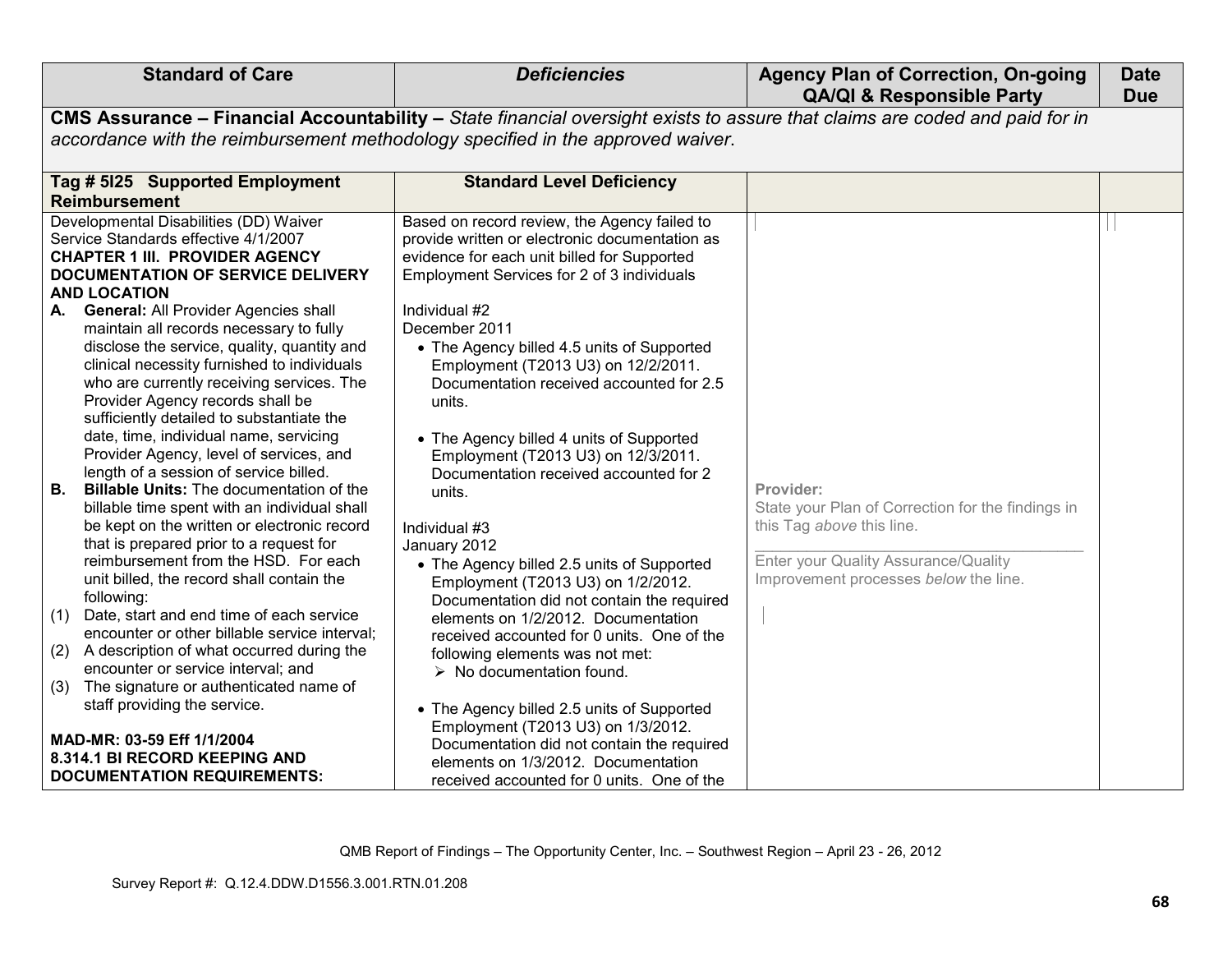| Providers must maintain all records necessary<br>to fully disclose the extent of the services<br>provided to the Medicaid recipient. Services | following elements was not met:<br>$\triangleright$ No documentation found. |  |
|-----------------------------------------------------------------------------------------------------------------------------------------------|-----------------------------------------------------------------------------|--|
| that have been billed to Medicaid, but are not                                                                                                | • The Agency billed 2.5 units of Supported                                  |  |
| substantiated in a treatment plan and/or patient                                                                                              | Employment (T2013 U3) on 1/4/2012.                                          |  |
| records for the recipient are subject to                                                                                                      | Documentation did not contain the required                                  |  |
| recoupment.                                                                                                                                   | elements on 1/4/2012. Documentation                                         |  |
|                                                                                                                                               | received accounted for 0 units. One of the                                  |  |
| Developmental Disabilities (DD) Waiver                                                                                                        | following elements was not met:                                             |  |
| Service Standards effective 4/1/2007                                                                                                          | $\triangleright$ No documentation found.                                    |  |
| <b>CHAPTER 5 VII. SUPPORTED</b>                                                                                                               |                                                                             |  |
| <b>EMPLOYMENT SERVICES REQUIREMENTS</b>                                                                                                       | • The Agency billed 2.5 units of Supported                                  |  |
| E. Reimbursement                                                                                                                              | Employment (T2013 U3) on 1/5/2012.                                          |  |
| (1) Billable Unit:                                                                                                                            | Documentation did not contain the required                                  |  |
|                                                                                                                                               | elements on 1/5/2012. Documentation                                         |  |
| (a) Job Development is a single flat fee unit                                                                                                 | received accounted for 0 units. One of the                                  |  |
| per ISP year payable once an individual is                                                                                                    | following elements was not met:                                             |  |
| placed in a job.                                                                                                                              | $\triangleright$ No documentation found.                                    |  |
|                                                                                                                                               |                                                                             |  |
| (b) The billable unit for Individual                                                                                                          | • The Agency billed 2.5 units of Supported                                  |  |
| Supported Employment is one hour with a<br>maximum of four hours a month. The Individual                                                      | Employment (T2013 U3) on 1/6/2012.                                          |  |
| Supported Employment hourly rate is for face-                                                                                                 | Documentation did not contain the required                                  |  |
| to-face time which is supported by non face-to-                                                                                               | elements on 1/6/2012. Documentation                                         |  |
| face activities as specified in the ISP and the                                                                                               | received accounted for 0 units. One of the                                  |  |
| performance based contract as negotiated                                                                                                      | following elements was not met:                                             |  |
| annually with the provider agency. Individual                                                                                                 | $\triangleright$ No documentation found.                                    |  |
| Supported Employment is a minimum of one                                                                                                      |                                                                             |  |
| unit per month. If an individual needs less then                                                                                              | • The Agency billed 2.5 units of Supported                                  |  |
| one hour of face-to-face service per month the                                                                                                | Employment (T2013 U3) on 1/9/2012.                                          |  |
| <b>IDT Members shall consider whether</b>                                                                                                     | Documentation did not contain the required                                  |  |
| Supported Employment Services need to be                                                                                                      | elements on 1/9/2012. Documentation                                         |  |
| continued. Examples of non face-to-face                                                                                                       | received accounted for 0 units. One of the                                  |  |
| services include:                                                                                                                             | following elements was not met:                                             |  |
| (i) Researching potential employers via                                                                                                       | $\triangleright$ No documentation found.                                    |  |
| telephone, Internet, or visits;                                                                                                               |                                                                             |  |
| (ii) Writing, printing, mailing, copying,                                                                                                     | • The Agency billed 2.5 units of Supported                                  |  |
| emailing applications, resume,                                                                                                                | Employment (T2013 U3) on 1/10/2012.                                         |  |
| references and corresponding                                                                                                                  | Documentation did not contain the required                                  |  |
| documents;                                                                                                                                    | elements on 1/10/2012. Documentation                                        |  |
| (iii) Arranging appointments for job tours,                                                                                                   | received accounted for 0 units. One of the                                  |  |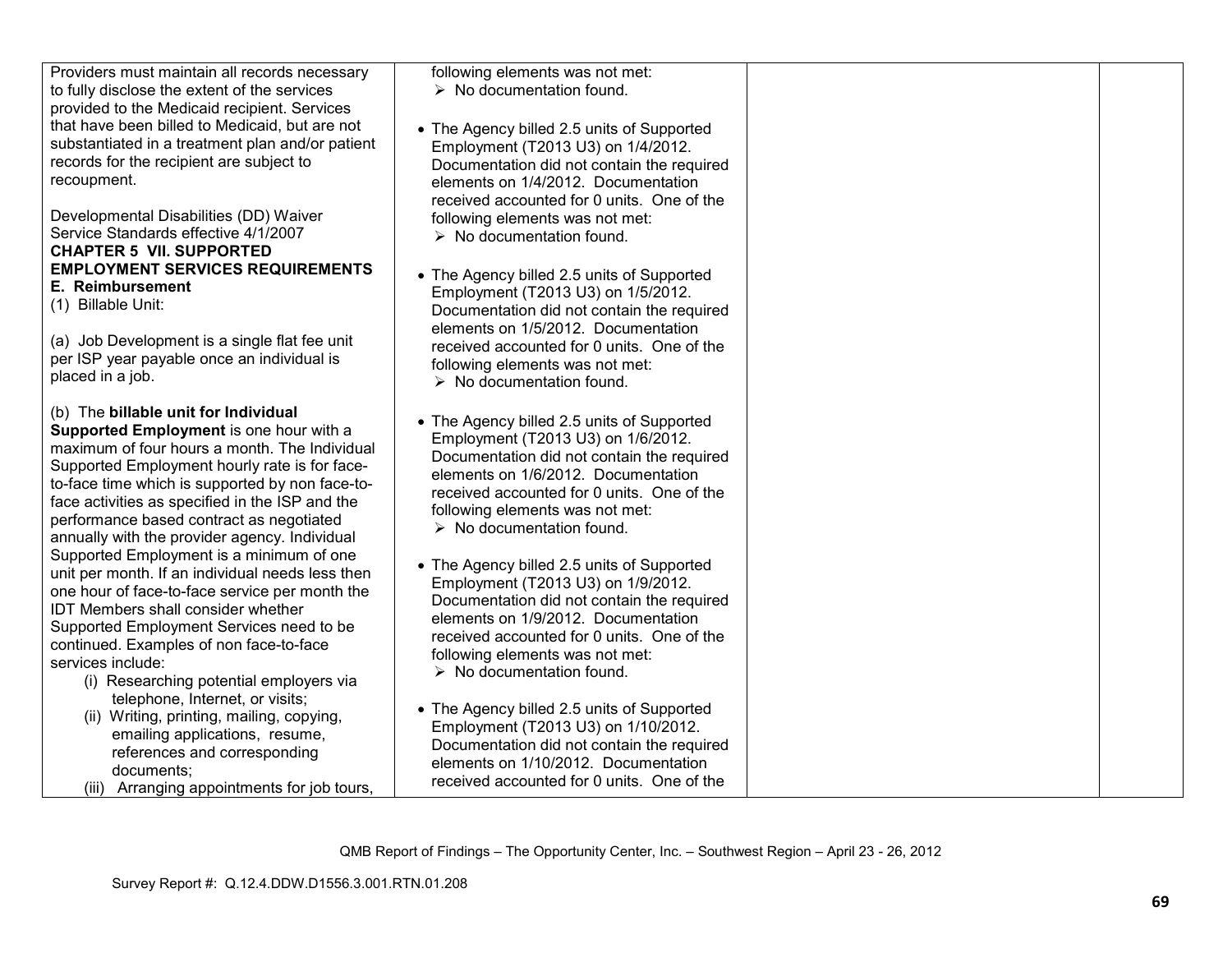| interviews, and job trials;<br>(iv) Documenting job search and<br>acquisition progress;<br>(v) Contacting employer, supervisor, co-<br>workers and other IDT team members<br>to assess individual's progress, needs<br>and satisfaction; and<br>(vi) Meetings with individual surrounding<br>job development or retention not at<br>the employer's site.<br>(c) Intensive Supported Employment services<br>are intended for individuals who need one-to-<br>one, face-to-face support for 32 or more hours<br>per month. The billable unit is one hour.<br>(d) Group Supported Employment is a fifteen-<br>minute unit.<br>(e) Self-employment is a fifteen minute unit.<br>(4) Billable Activities include:<br>(a) Activities conducted within the scope of<br>services;<br>(b) Job development and related activities for<br>up to ninety (90) calendar days) that result in<br>employment of the individual for at least thirty<br>(30) calendar days; and<br>(c) Job development services shall not exceed<br>ninety (90) calendar days, without written<br>approval from the DDSD Regional Office. | following elements was not met:<br>$\triangleright$ No documentation found.<br>• The Agency billed 2.5 units of Supported<br>Employment (T2013 U3) on 1/11/2012.<br>Documentation did not contain the required<br>elements on 1/11/2012. Documentation<br>received accounted for 0 units. One of the<br>following elements was not met:<br>$\triangleright$ No documentation found.<br>• The Agency billed 2.5 units of Supported<br>Employment (T2013 U3) on 1/12/2012.<br>Documentation did not contain the required<br>elements on 1/12/2012. Documentation<br>received accounted for 0 units. One of the<br>following elements was not met:<br>$\triangleright$ No documentation found.<br>• The Agency billed 2.5 units of Supported<br>Employment (T2013 U3) on 1/13/2012.<br>Documentation did not contain the required<br>elements on 1/13/2012. Documentation<br>received accounted for 0 units. One of the<br>following elements was not met:<br>$\triangleright$ No documentation found.<br>• The Agency billed 2.5 units of Supported<br>Employment (T2013 U3) on 1/25/2012.<br>Documentation did not contain the required<br>elements on 1/25/2012. Documentation<br>received accounted for 0 units. One of the<br>following elements was not met:<br>$\triangleright$ No documentation found. |  |
|---------------------------------------------------------------------------------------------------------------------------------------------------------------------------------------------------------------------------------------------------------------------------------------------------------------------------------------------------------------------------------------------------------------------------------------------------------------------------------------------------------------------------------------------------------------------------------------------------------------------------------------------------------------------------------------------------------------------------------------------------------------------------------------------------------------------------------------------------------------------------------------------------------------------------------------------------------------------------------------------------------------------------------------------------------------------------------------------------------|-------------------------------------------------------------------------------------------------------------------------------------------------------------------------------------------------------------------------------------------------------------------------------------------------------------------------------------------------------------------------------------------------------------------------------------------------------------------------------------------------------------------------------------------------------------------------------------------------------------------------------------------------------------------------------------------------------------------------------------------------------------------------------------------------------------------------------------------------------------------------------------------------------------------------------------------------------------------------------------------------------------------------------------------------------------------------------------------------------------------------------------------------------------------------------------------------------------------------------------------------------------------------------------------------------------|--|
|                                                                                                                                                                                                                                                                                                                                                                                                                                                                                                                                                                                                                                                                                                                                                                                                                                                                                                                                                                                                                                                                                                         |                                                                                                                                                                                                                                                                                                                                                                                                                                                                                                                                                                                                                                                                                                                                                                                                                                                                                                                                                                                                                                                                                                                                                                                                                                                                                                             |  |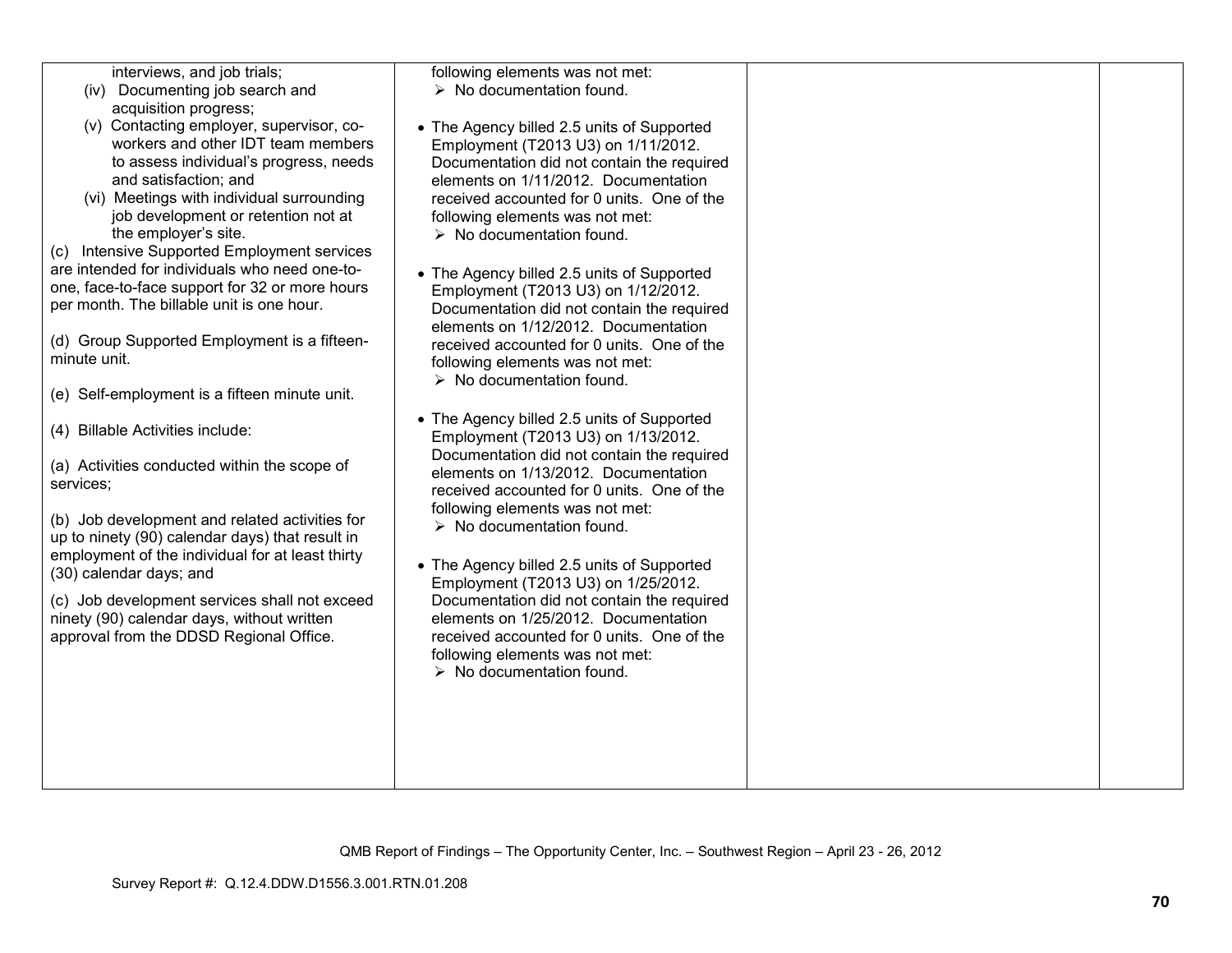|                   | Tag # 5136 Community Access                                                                                                                                                                                                                                                                                                                                                                             | <b>Standard Level Deficiency</b>                                                                                                                                                                                                                                                                                        |                                                                                                                                                                              |  |
|-------------------|---------------------------------------------------------------------------------------------------------------------------------------------------------------------------------------------------------------------------------------------------------------------------------------------------------------------------------------------------------------------------------------------------------|-------------------------------------------------------------------------------------------------------------------------------------------------------------------------------------------------------------------------------------------------------------------------------------------------------------------------|------------------------------------------------------------------------------------------------------------------------------------------------------------------------------|--|
|                   | <b>Reimbursement</b>                                                                                                                                                                                                                                                                                                                                                                                    |                                                                                                                                                                                                                                                                                                                         |                                                                                                                                                                              |  |
|                   | Developmental Disabilities (DD) Waiver<br>Service Standards effective 4/1/2007<br><b>CHAPTER 1 III. PROVIDER AGENCY</b><br><b>DOCUMENTATION OF SERVICE DELIVERY</b><br><b>AND LOCATION</b>                                                                                                                                                                                                              | Based on record review, the Agency failed to<br>provide written or electronic documentation as<br>evidence for each unit billed for Community<br>Access Services for 1 of 4 individuals.                                                                                                                                |                                                                                                                                                                              |  |
|                   |                                                                                                                                                                                                                                                                                                                                                                                                         |                                                                                                                                                                                                                                                                                                                         |                                                                                                                                                                              |  |
| A.                | <b>General: All Provider Agencies shall</b><br>maintain all records necessary to fully<br>disclose the service, quality, quantity and<br>clinical necessity furnished to individuals<br>who are currently receiving services. The<br>Provider Agency records shall be<br>sufficiently detailed to substantiate the<br>date, time, individual name, servicing<br>Provider Agency, level of services, and | Individual #3<br>December 2011<br>• The Agency billed 16 units of Community<br>Access (H2021 U1) on 12/12/2011.<br>Documentation received accounted for 0<br>units. One of the following elements was not<br>met:<br>$\triangleright$ No documentation found.                                                           |                                                                                                                                                                              |  |
| В.                | length of a session of service billed.<br><b>Billable Units:</b> The documentation of the<br>billable time spent with an individual shall<br>be kept on the written or electronic record<br>that is prepared prior to a request for<br>reimbursement from the HSD. For each<br>unit billed, the record shall contain the                                                                                | • The Agency billed 16 units of Community<br>Access (H2021 U1) on 12/14/2011.<br>Documentation received accounted for 0<br>units. One of the following elements was not<br>met:<br>$\triangleright$ No documentation found.                                                                                             | Provider:<br>State your Plan of Correction for the findings in<br>this Tag above this line.<br>Enter your Quality Assurance/Quality<br>Improvement processes below the line. |  |
| (1)<br>(2)<br>(3) | following:<br>Date, start and end time of each service<br>encounter or other billable service interval;<br>A description of what occurred during the<br>encounter or service interval; and<br>The signature or authenticated name of<br>staff providing the service.                                                                                                                                    | • The Agency billed 16 units of Community<br>Access (H2021 U1) on 12/16/2011.<br>Documentation received accounted for 0<br>units. One of the following elements was not<br>met:<br>$\triangleright$ No documentation found.                                                                                             |                                                                                                                                                                              |  |
|                   | MAD-MR: 03-59 Eff 1/1/2004<br>8.314.1 BI RECORD KEEPING AND<br><b>DOCUMENTATION REQUIREMENTS:</b><br>Providers must maintain all records necessary<br>to fully disclose the extent of the services<br>provided to the Medicaid recipient. Services<br>that have been billed to Medicaid, but are not<br>substantiated in a treatment plan and/or patient<br>records for the recipient are subject to    | January 2012<br>• The Agency billed 4 units of Community<br>Access (H2021 U1) on 1/5/2012.<br>Documentation received accounted for 0<br>units. One of the following elements was not<br>met:<br>$\triangleright$ No documentation found.<br>• The Agency billed 4 units of Community<br>Access (H2021 U1) on 1/10/2012. |                                                                                                                                                                              |  |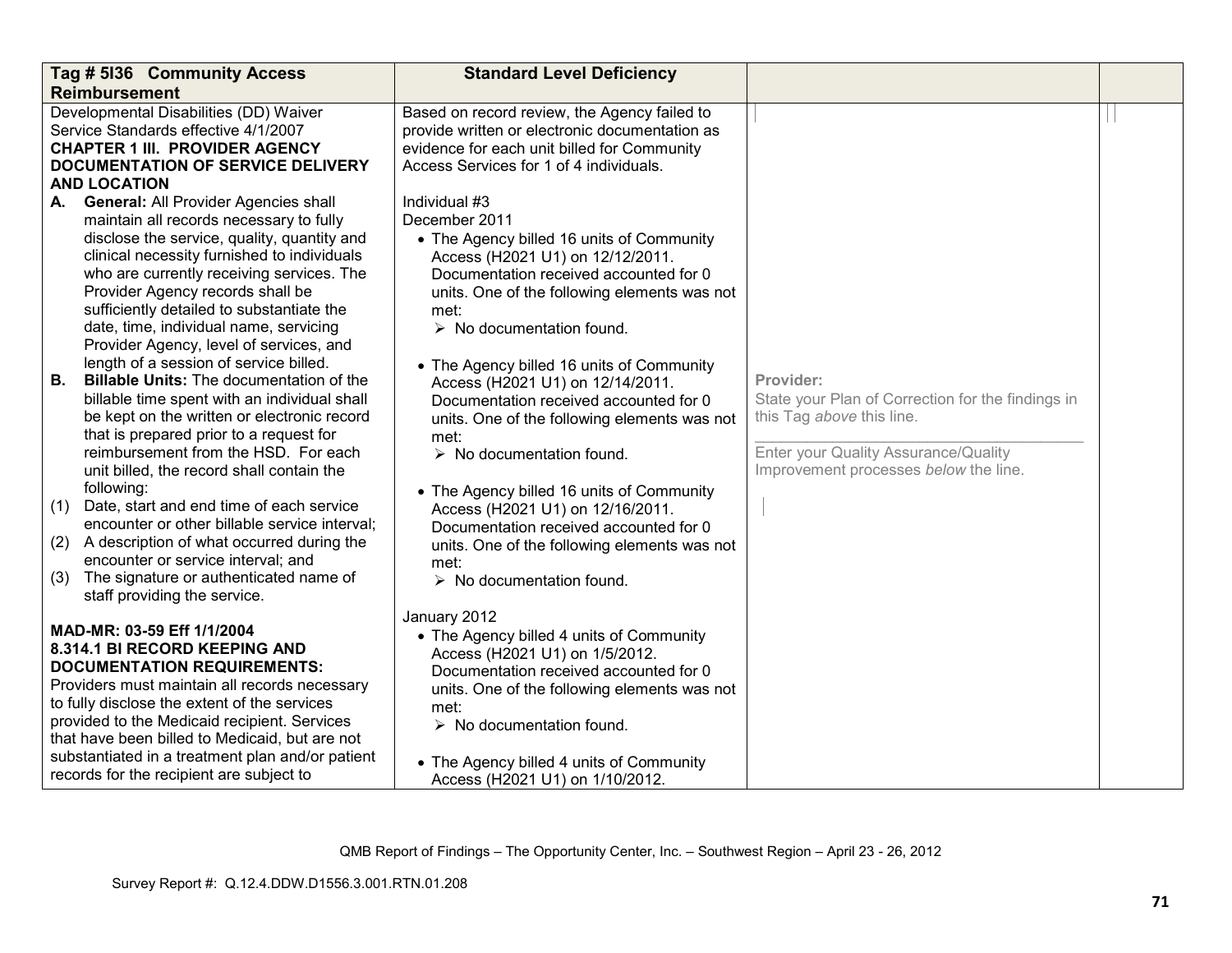| recoupment.                                                                              | Documentation received accounted for 0       |  |
|------------------------------------------------------------------------------------------|----------------------------------------------|--|
|                                                                                          | units. One of the following elements was not |  |
| Developmental Disabilities (DD) Waiver                                                   | met:                                         |  |
| Service Standards effective 4/1/2007                                                     | $\triangleright$ No documentation found.     |  |
| <b>CHAPTER 5 XI. COMMUNITY ACCESS</b>                                                    |                                              |  |
| <b>SERVICES REQUIREMENTS</b>                                                             | • The Agency billed 4 units of Community     |  |
| <b>G. Reimbursement</b>                                                                  | Access (H2021 U1) on 1/12/2012.              |  |
| (1) Billable Unit: A billable unit is defined as                                         | Documentation received accounted for 0       |  |
| one-quarter hour of service.                                                             | units. One of the following elements was not |  |
|                                                                                          | met:                                         |  |
| (2) Billable Activities: The Community Access                                            | $\triangleright$ No documentation found.     |  |
| Provider Agency can bill for those activities                                            |                                              |  |
| listed in the Community Access Scope of                                                  | • The Agency billed 4 units of Community     |  |
| Service. Billable units are typically provided                                           | Access (H2021 U1) on 1/27/2012.              |  |
| face-to-face but time spent in non face-to-face                                          | Documentation received accounted for 0       |  |
| activity may be claimed under the following                                              | units. One of the following elements was not |  |
| conditions:                                                                              | met:                                         |  |
|                                                                                          | $\triangleright$ No documentation found.     |  |
| (a) Time that is non face-to-face is                                                     |                                              |  |
| documented separately and clearly                                                        |                                              |  |
| identified as to the nature of the activity,<br>and is tied directly to the individual's |                                              |  |
| ISP, Action Plan;                                                                        |                                              |  |
| Time that is non face-to-face involves<br>(b)                                            |                                              |  |
| outreach and identification and training                                                 |                                              |  |
| of community connections and natural                                                     |                                              |  |
| supports; and                                                                            |                                              |  |
| (c) Non face-to-face hours do not exceed                                                 |                                              |  |
| 10% of the monthly billable hours.                                                       |                                              |  |
|                                                                                          |                                              |  |
| (3) Non-Billable Activities: Activities that the                                         |                                              |  |
| service Provider Agency may need to conduct,                                             |                                              |  |
| but which are not separately billable activities,                                        |                                              |  |
| may include:                                                                             |                                              |  |
| (a) Time and expense for training service                                                |                                              |  |
| personnel;                                                                               |                                              |  |
| (b) Supervision of agency staff;                                                         |                                              |  |
| (c) Service documentation and billing                                                    |                                              |  |
| activities; or                                                                           |                                              |  |
| (d) Time the individual spends in segregated                                             |                                              |  |
| facility-based settings activities.                                                      |                                              |  |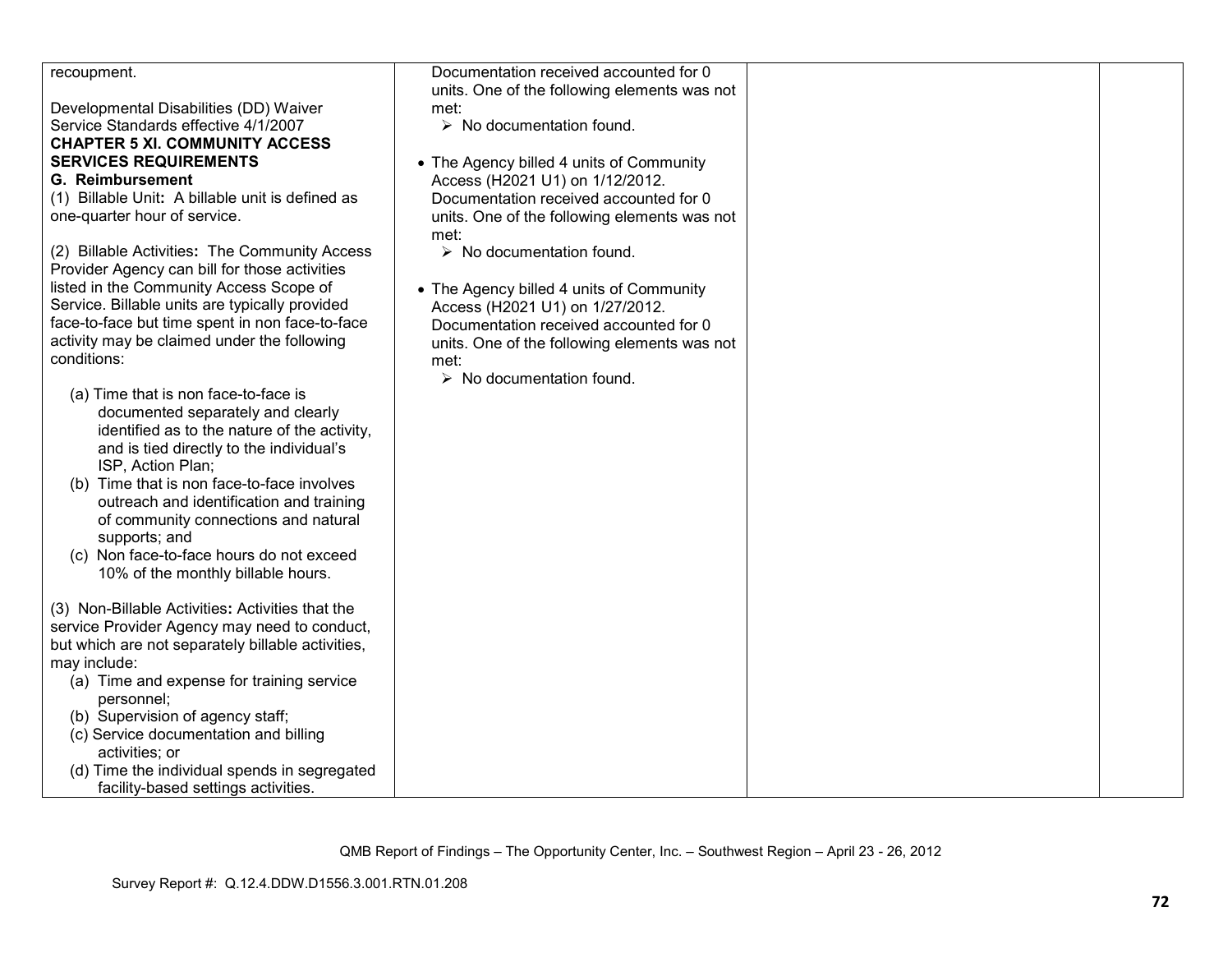|            | Tag # 5144 Adult Habilitation                                                                                                                                                                                                                                                                                      | <b>Standard Level Deficiency</b>                                                                                                                                                                                                                |                                                                                             |  |
|------------|--------------------------------------------------------------------------------------------------------------------------------------------------------------------------------------------------------------------------------------------------------------------------------------------------------------------|-------------------------------------------------------------------------------------------------------------------------------------------------------------------------------------------------------------------------------------------------|---------------------------------------------------------------------------------------------|--|
|            | <b>Reimbursement</b>                                                                                                                                                                                                                                                                                               |                                                                                                                                                                                                                                                 |                                                                                             |  |
|            | Developmental Disabilities (DD) Waiver<br>Service Standards effective 4/1/2007<br><b>CHAPTER 1 III. PROVIDER AGENCY</b><br><b>DOCUMENTATION OF SERVICE DELIVERY</b><br><b>AND LOCATION</b>                                                                                                                         | Based on record review, the Agency failed to<br>provide written or electronic documentation as<br>evidence for each unit billed for Adult<br>Habilitation Services for 3 of 6 individuals.                                                      |                                                                                             |  |
|            |                                                                                                                                                                                                                                                                                                                    |                                                                                                                                                                                                                                                 |                                                                                             |  |
| А.         | <b>General: All Provider Agencies shall</b><br>maintain all records necessary to fully<br>disclose the service, quality, quantity and<br>clinical necessity furnished to individuals<br>who are currently receiving services. The<br>Provider Agency records shall be<br>sufficiently detailed to substantiate the | Individual #1<br>December 2011<br>• The Agency billed 46 units of Adult<br>Habilitation (T2021 U2) from 12/7/2011<br>through 12/8/2011. Documentation<br>received accounted for 24 units.                                                       |                                                                                             |  |
| В.         | date, time, individual name, servicing<br>Provider Agency, level of services, and<br>length of a session of service billed.<br><b>Billable Units:</b> The documentation of the<br>billable time spent with an individual shall<br>be kept on the written or electronic record                                      | • The Agency billed 81 units of Adult<br>Habilitation (T2021 U2) from 12/12/2011<br>through 12/16/2011. Documentation<br>received accounted for 78 units.<br>Individual #3                                                                      | Provider:<br>State your Plan of Correction for the findings in<br>this Tag above this line. |  |
|            | that is prepared prior to a request for                                                                                                                                                                                                                                                                            | December 2011                                                                                                                                                                                                                                   |                                                                                             |  |
| (1)        | reimbursement from the HSD. For each<br>unit billed, the record shall contain the<br>following:<br>Date, start and end time of each service                                                                                                                                                                        | • The Agency billed 96 units of Adult<br>Habilitation (T2021 U2) from 12/19/2011<br>through 12/23/2011. Documentation<br>received accounted for 83 units.                                                                                       | Enter your Quality Assurance/Quality<br>Improvement processes below the line.               |  |
|            | encounter or other billable service interval;                                                                                                                                                                                                                                                                      |                                                                                                                                                                                                                                                 |                                                                                             |  |
| (2)<br>(3) | A description of what occurred during the<br>encounter or service interval; and<br>The signature or authenticated name of<br>staff providing the service.                                                                                                                                                          | January 2012<br>• The Agency billed 64 units of Adult<br>Habilitation (T2021 U2) from 1/2/2012<br>through 1/5/2012. Documentation received                                                                                                      |                                                                                             |  |
|            | MAD-MR: 03-59 Eff 1/1/2004<br>8.314.1 BI RECORD KEEPING AND<br><b>DOCUMENTATION REQUIREMENTS:</b>                                                                                                                                                                                                                  | accounted for 0 units. One of the following<br>elements was not met:<br>$\triangleright$ No documentation found.                                                                                                                                |                                                                                             |  |
|            | Providers must maintain all records necessary<br>to fully disclose the extent of the services<br>provided to the Medicaid recipient. Services<br>that have been billed to Medicaid, but are not<br>substantiated in a treatment plan and/or patient<br>records for the recipient are subject to                    | • The Agency billed 81 units of Adult<br>Habilitation (T2021 U2) from 1/9/2012<br>through 1/13/2012. Documentation<br>received accounted for 0 units. One of the<br>following elements was not met:<br>$\triangleright$ No documentation found. |                                                                                             |  |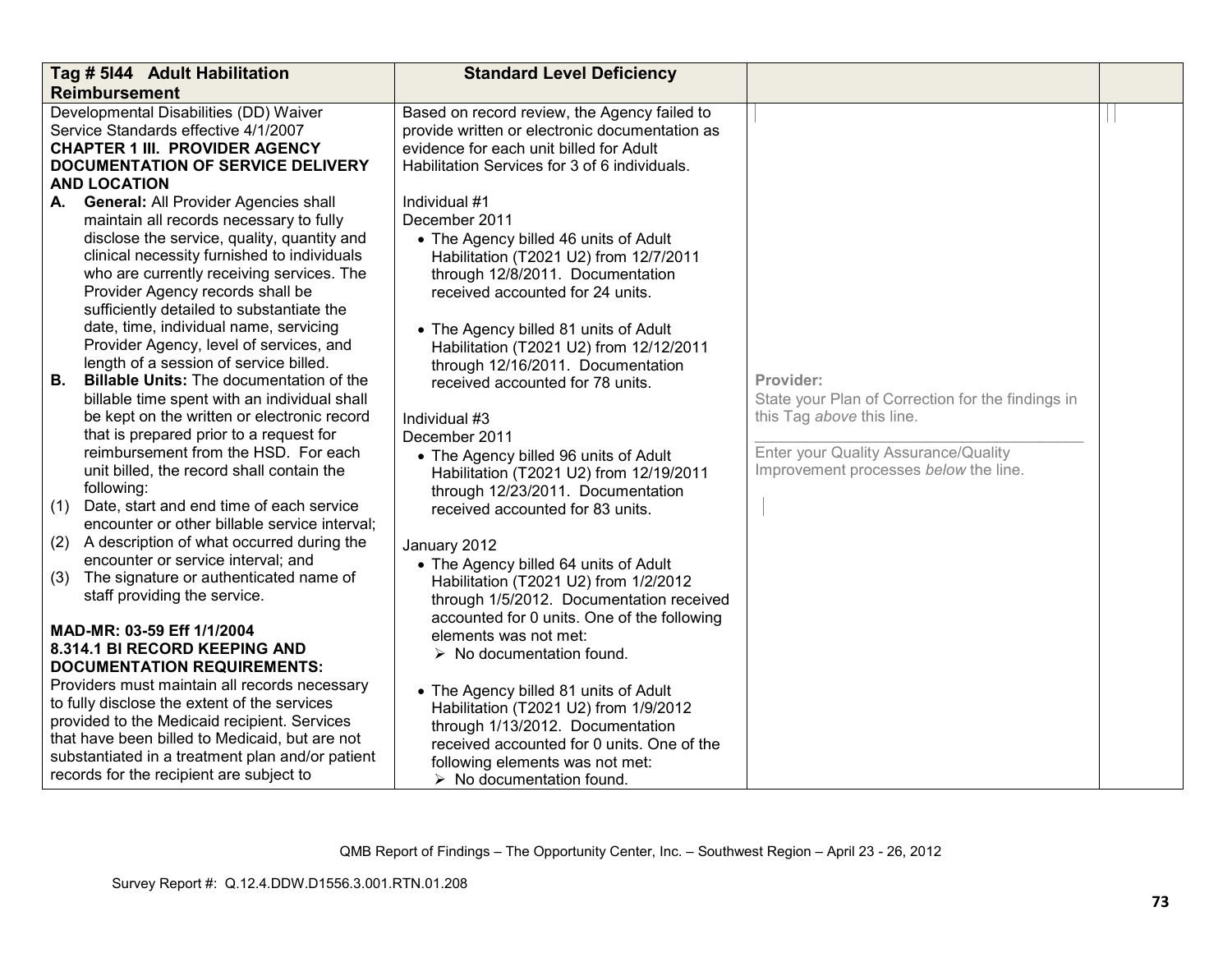| recoupment.<br>Developmental Disabilities (DD) Waiver<br>Service Standards effective 4/1/2007<br><b>CHAPTER 5 XVI. REIMBURSEMENT</b><br>A. Billable Unit. A billable unit for Adult<br>Habilitation Services is in 15-minute increments<br>hour. The rate is based on the individual's level<br>of care.                                                                                                                                                                                                                                                                                                                                                                                                                                                                                                                                          | Individual #5<br>December 2011<br>• The Agency billed 100 units of Adult<br>Habilitation (T2021 U1) from 12/12/2011<br>through 12/16/2011. Documentation<br>received accounted for 70 units. |  |
|---------------------------------------------------------------------------------------------------------------------------------------------------------------------------------------------------------------------------------------------------------------------------------------------------------------------------------------------------------------------------------------------------------------------------------------------------------------------------------------------------------------------------------------------------------------------------------------------------------------------------------------------------------------------------------------------------------------------------------------------------------------------------------------------------------------------------------------------------|----------------------------------------------------------------------------------------------------------------------------------------------------------------------------------------------|--|
| <b>B. Billable Activities</b><br>(1) The Community Inclusion Provider Agency<br>can bill for those activities listed and described<br>on the ISP and within the Scope of Service.<br>Partial units are allowable. Billable units are<br>face-to-face, except that Adult Habilitation<br>services may be non-face-to-face under the<br>following conditions: (a) Time that is non face-<br>to-face is documented separately and clearly<br>identified as to the nature of the activity; and(b)<br>Non face-to-face hours do not exceed 5% of<br>the monthly billable hours.<br>(2) Adult Habilitation Services can be provided<br>with any other services, insofar as the services<br>are not reported for the same hours on the<br>same day, except that Therapy Services and<br>Case Management may be provided and billed<br>for the same hours |                                                                                                                                                                                              |  |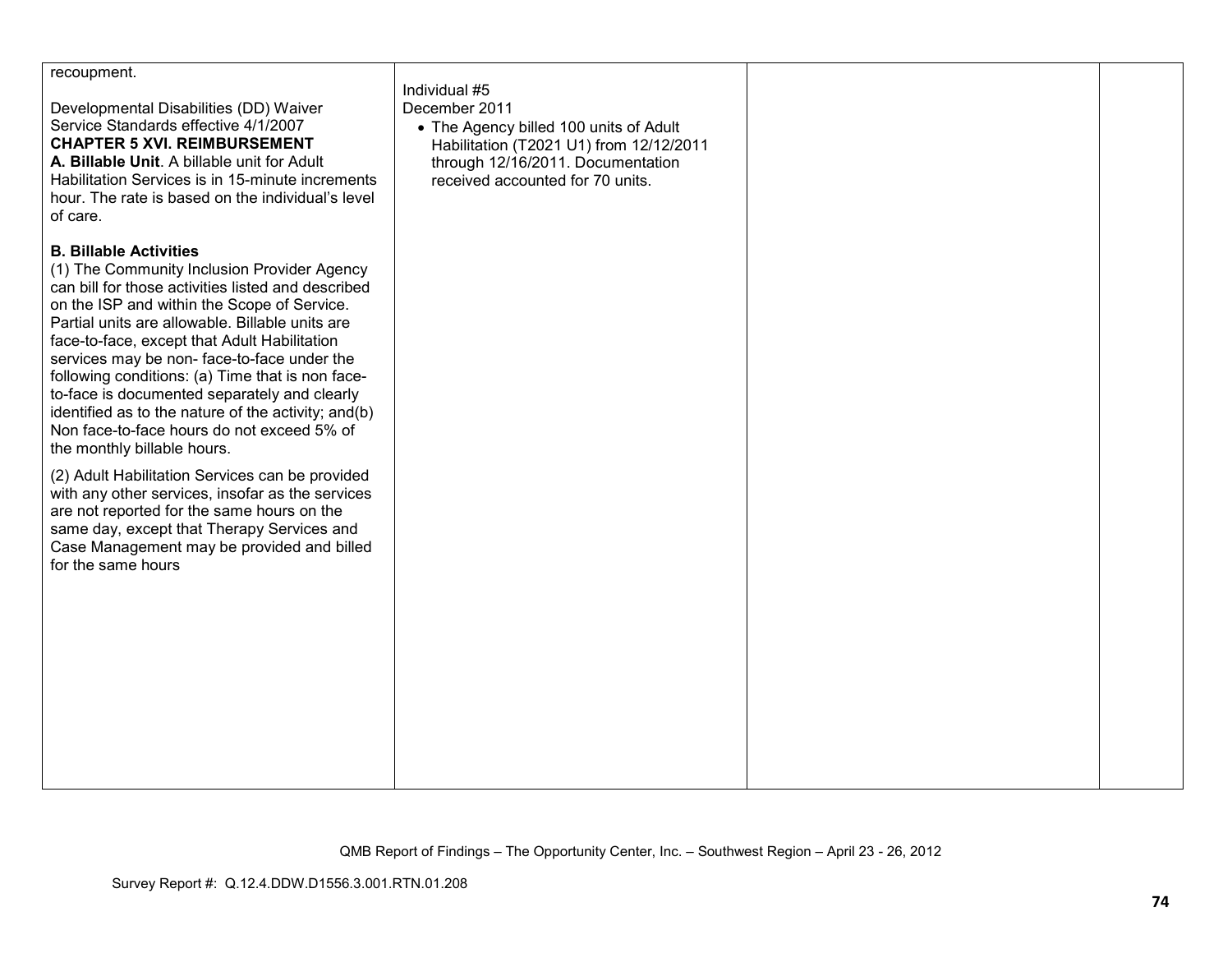|                  | Tag # 6L26 Supported Living                                                                                                                                                                                                                                                                                                                                                                                                                                                                                                                                                                                                                     | <b>Standard Level Deficiency</b>                                                                                                                                                                                                                                                                                                                                                                                                                                                                                                        |                                                                                                                                                                              |  |
|------------------|-------------------------------------------------------------------------------------------------------------------------------------------------------------------------------------------------------------------------------------------------------------------------------------------------------------------------------------------------------------------------------------------------------------------------------------------------------------------------------------------------------------------------------------------------------------------------------------------------------------------------------------------------|-----------------------------------------------------------------------------------------------------------------------------------------------------------------------------------------------------------------------------------------------------------------------------------------------------------------------------------------------------------------------------------------------------------------------------------------------------------------------------------------------------------------------------------------|------------------------------------------------------------------------------------------------------------------------------------------------------------------------------|--|
|                  | <b>Reimbursement</b>                                                                                                                                                                                                                                                                                                                                                                                                                                                                                                                                                                                                                            |                                                                                                                                                                                                                                                                                                                                                                                                                                                                                                                                         |                                                                                                                                                                              |  |
|                  | Developmental Disabilities (DD) Waiver<br>Service Standards effective 4/1/2007<br><b>CHAPTER 1 III. PROVIDER AGENCY</b><br>DOCUMENTATION OF SERVICE DELIVERY<br><b>AND LOCATION</b>                                                                                                                                                                                                                                                                                                                                                                                                                                                             | Based on record review, the Agency failed to<br>provide written or electronic documentation as<br>evidence for each unit billed for Supported<br>Living Services for 3 of 5 individuals.                                                                                                                                                                                                                                                                                                                                                |                                                                                                                                                                              |  |
| А.               | <b>General: All Provider Agencies shall</b>                                                                                                                                                                                                                                                                                                                                                                                                                                                                                                                                                                                                     | Individual #1                                                                                                                                                                                                                                                                                                                                                                                                                                                                                                                           |                                                                                                                                                                              |  |
|                  | maintain all records necessary to fully<br>disclose the service, quality, quantity and<br>clinical necessity furnished to individuals<br>who are currently receiving services. The<br>Provider Agency records shall be<br>sufficiently detailed to substantiate the<br>date, time, individual name, servicing                                                                                                                                                                                                                                                                                                                                   | December 2011<br>• The Agency billed 6 units of Supported<br>Living (T2033 U2) from 12/26/2011 through<br>12/31/2011. Documentation received<br>accounted for 5 units.<br>February 2012                                                                                                                                                                                                                                                                                                                                                 |                                                                                                                                                                              |  |
| В.<br>(1)<br>(3) | Provider Agency, level of services, and<br>length of a session of service billed.<br><b>Billable Units:</b> The documentation of the<br>billable time spent with an individual shall<br>be kept on the written or electronic record<br>that is prepared prior to a request for<br>reimbursement from the HSD. For each<br>unit billed, the record shall contain the<br>following:<br>Date, start and end time of each service<br>encounter or other billable service interval;<br>(2) A description of what occurred during the<br>encounter or service interval; and<br>The signature or authenticated name of<br>staff providing the service. | • The Agency billed 7 units of Supported<br>Living (T2033 U2) from 2/13/2011 through<br>2/17/2011. Documentation received<br>accounted for 5 units.<br>Individual #3<br>January 2012<br>• The Agency billed 14 units of Supported<br>Living (T2033 U2) from 1/2/2012 through<br>1/15/2012. Documentation did not contain<br>the required elements on $1/2$ , $3$ , $4$ , $5$ , $6$ , $7$ , $8$ ,<br>9, 10, 11, 12, 13, 14 & 15 /2012. One or<br>more of the following elements was not met:<br>$\triangleright$ No documentation found. | Provider:<br>State your Plan of Correction for the findings in<br>this Tag above this line.<br>Enter your Quality Assurance/Quality<br>Improvement processes below the line. |  |
|                  | MAD-MR: 03-59 Eff 1/1/2004<br>8.314.1 BI RECORD KEEPING AND<br><b>DOCUMENTATION REQUIREMENTS:</b><br>Providers must maintain all records necessary<br>to fully disclose the extent of the services<br>provided to the Medicaid recipient. Services<br>that have been billed to Medicaid, but are not<br>substantiated in a treatment plan and/or patient<br>records for the recipient are subject to                                                                                                                                                                                                                                            | Individual #6<br>January 2012<br>• The Agency billed 5 units of Supported<br>Living (T2033 U1 UJ) from 1/30/2012<br>through 1/31/2012. Documentation received<br>accounted for 2 units.                                                                                                                                                                                                                                                                                                                                                 |                                                                                                                                                                              |  |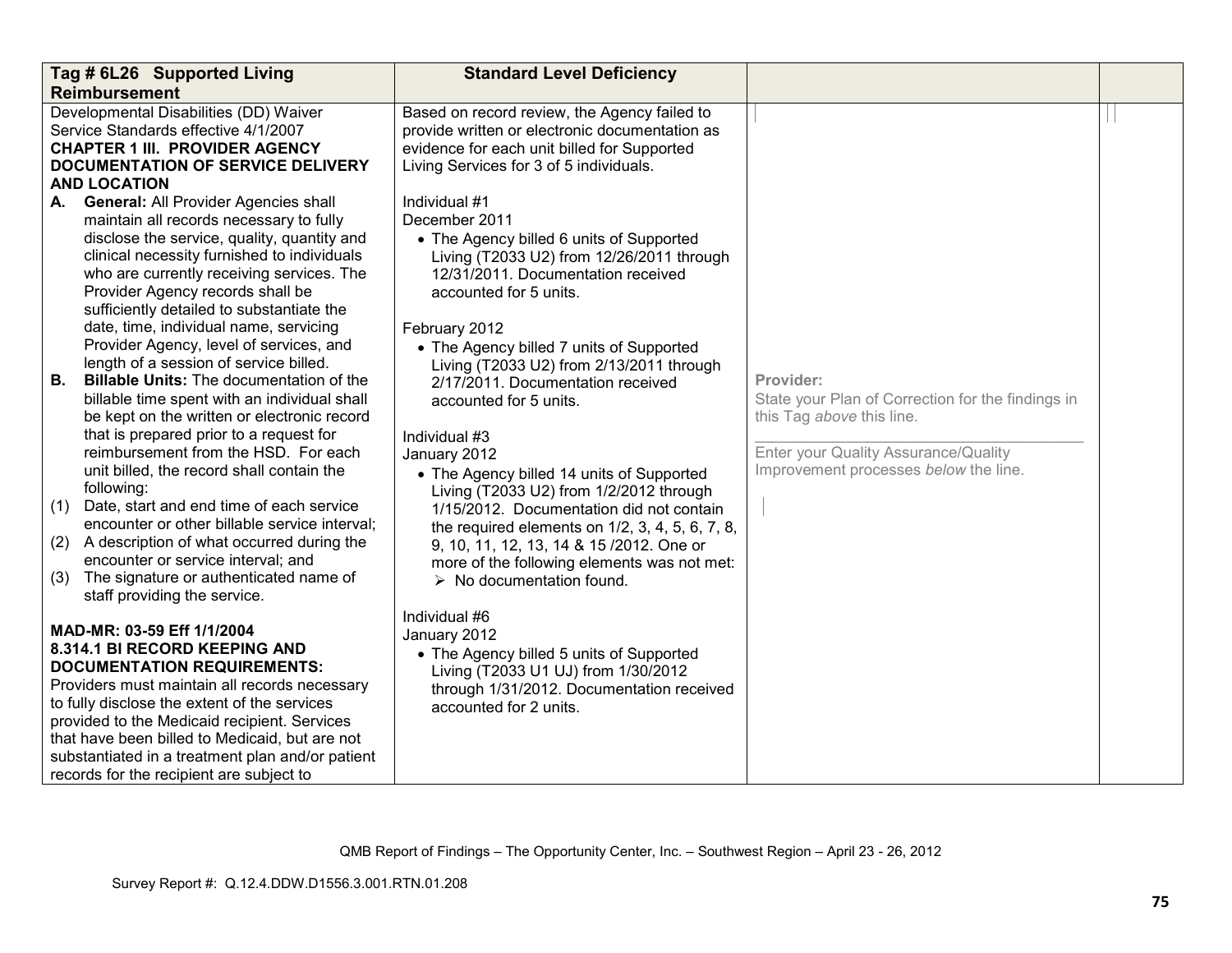| recoupment.                                                                         |  |  |
|-------------------------------------------------------------------------------------|--|--|
| Developmental Disabilities (DD) Waiver                                              |  |  |
| Service Standards effective 4/1/2007                                                |  |  |
| <b>CHAPTER 6. IX. REIMBURSEMENT FOR</b>                                             |  |  |
| <b>COMMUNITY LIVING SERVICES</b>                                                    |  |  |
| A. Reimbursement for Supported Living                                               |  |  |
| Services                                                                            |  |  |
| (1) Billable Unit. The billable Unit for                                            |  |  |
| Supported Living Services is based on a                                             |  |  |
| daily rate. The daily rate cannot exceed                                            |  |  |
| 340 billable days a year.                                                           |  |  |
| <b>Billable Activities</b><br>(2)                                                   |  |  |
| (a) Direct care provided to an individual in                                        |  |  |
| the residence any portion of the day.                                               |  |  |
| (b) Direct support provided to an individual                                        |  |  |
| by community living direct service staff                                            |  |  |
| away from the residence, e.g., in the                                               |  |  |
| community.                                                                          |  |  |
| (c) Any activities in which direct support<br>staff provides in accordance with the |  |  |
| Scope of Services.                                                                  |  |  |
| (3) Non-Billable Activities                                                         |  |  |
| (a) The Supported Living Services provider                                          |  |  |
| shall not bill DD Waiver for Room and                                               |  |  |
| Board.                                                                              |  |  |
| (b) Personal care, respite, nutritional                                             |  |  |
| counseling and nursing supports shall                                               |  |  |
| not be billed as separate services for an                                           |  |  |
| individual receiving Supported Living                                               |  |  |
| Services.                                                                           |  |  |
| (c) The provider shall not bill when an                                             |  |  |
| individual is hospitalized or in an                                                 |  |  |
| institutional care setting.                                                         |  |  |
|                                                                                     |  |  |
|                                                                                     |  |  |
|                                                                                     |  |  |
|                                                                                     |  |  |
|                                                                                     |  |  |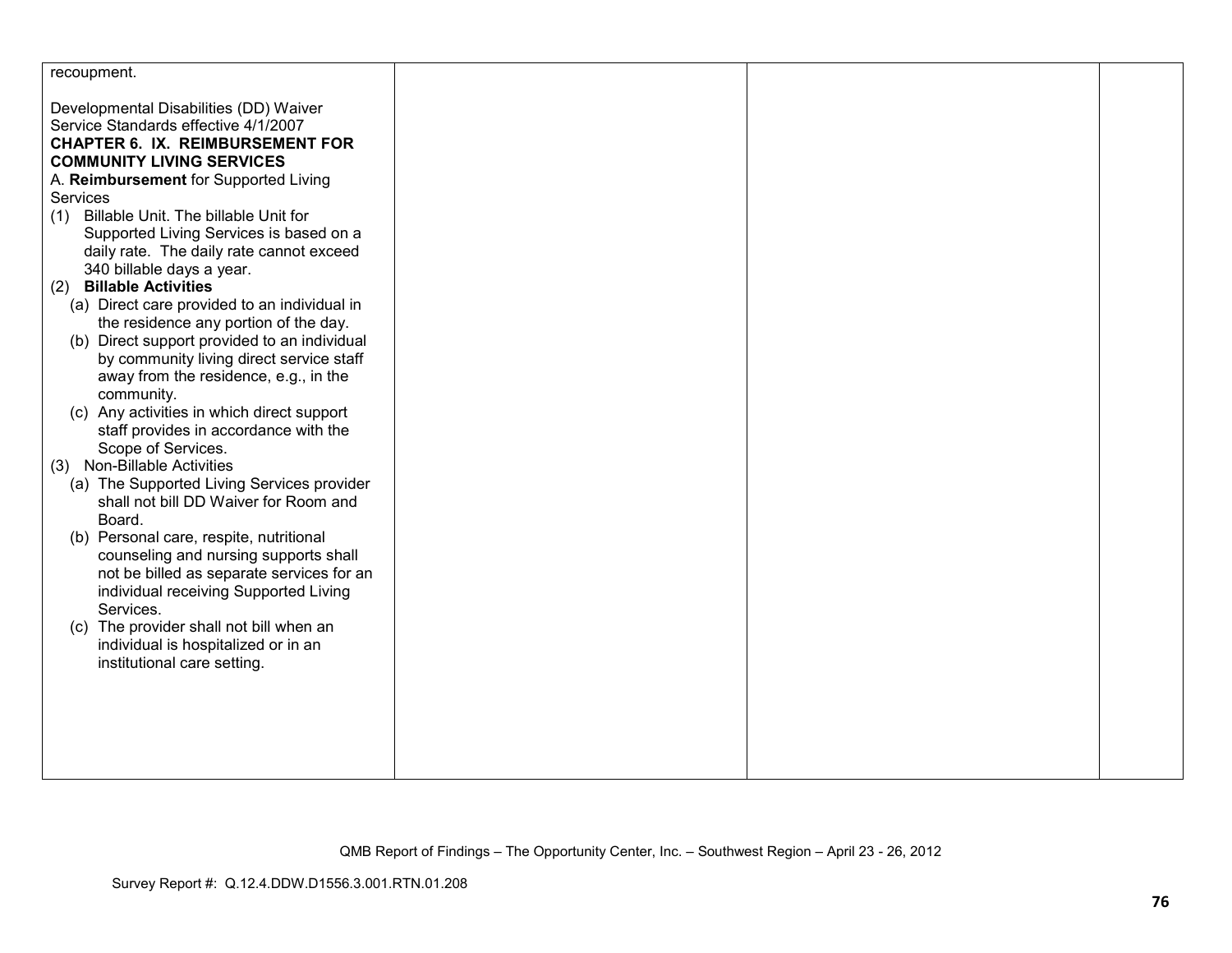SUSANA MARTINEZ, GOVERNOR



BRAD McGRATH, INTERIM SECRETARY

Date: **October 16, 2012** 

To: Christina Martinez, Assistant Director Provider: The Opportunity Center, Inc. Address: 873 Wright Ave. State/Zip: Alamogordo, NM 88310

Email: christina\_oppcenter@hotmail.com

Region: Southwest Survey Date: April 23 - 26, 2012 Program Surveyed: Developmental Disabilities Waiver Service Surveyed: Community Living Supports (Supported Living) & Community Inclusion Supports (Adult Habilitation, Community Access & Supported Employment) Survey Type: Routine

Dear Ms. Martinez;

The Division of Health Improvement Quality Management Bureau received and reviewed the documents you submitted for your Plan of Correction. Your Plan of Correction is not closed.

## **A Verification survey will be completed to confirm that you have corrected all survey deficiencies and sustained all corrections.**

The Quality Management Bureau will need to conduct a verification survey to ensure previously cited deficiencies have been corrected and that systemic Quality Improvement and Quality Assurance processes have been effective at sustaining corrections.